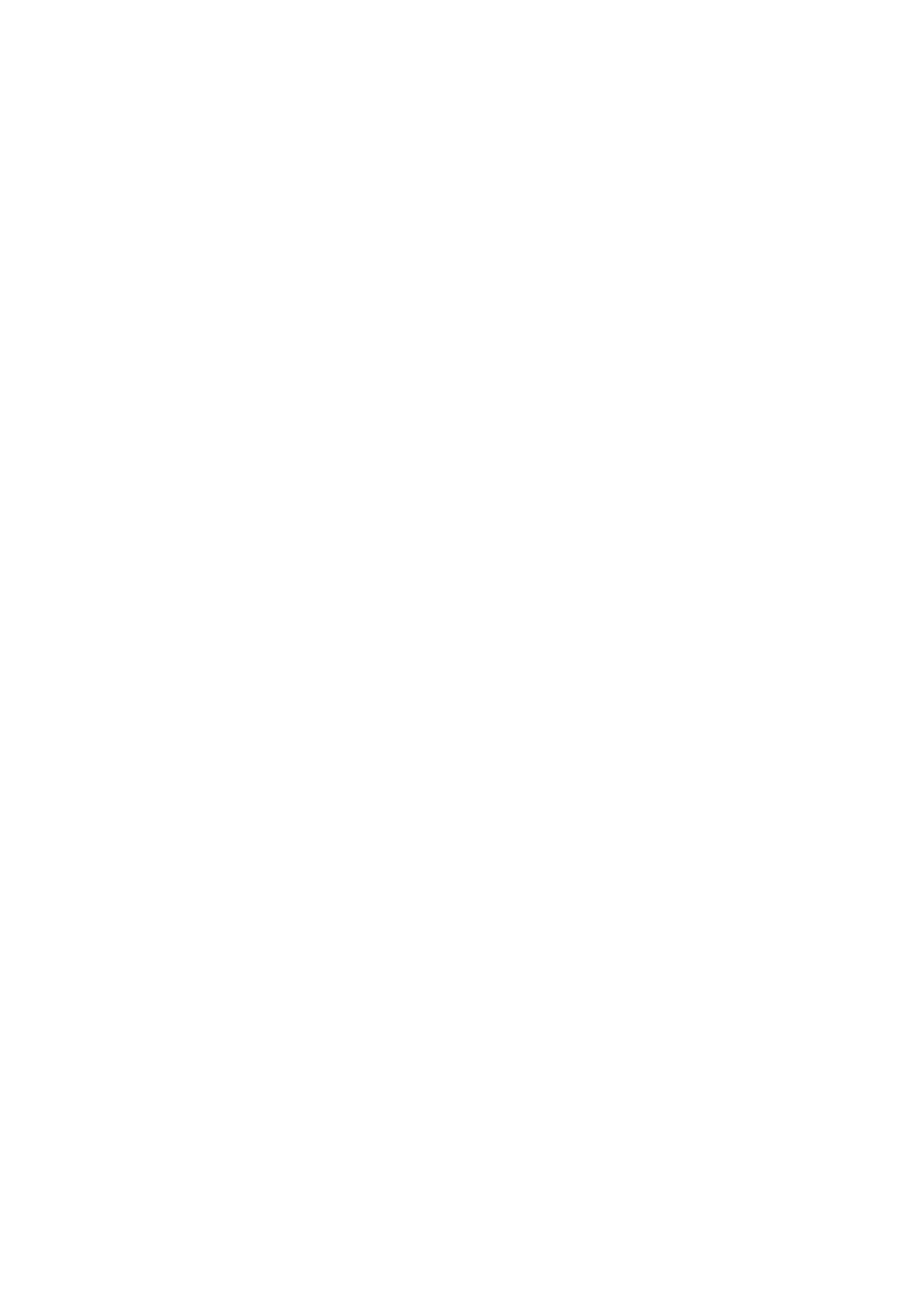## **Ringraziamenti……**

- Alla Università La Sapienza e in particolare al Dipartimento di Matematica Guido Castelnuovo, per l' oportunità che mi ha offerto di realizzare il dottorato di ricerca nelle sue aule e per tutto il sostegno che ho sempre ricevuto nella realizzazione dei mie sudi.
- A tutti i professori dei quali ho avuto l' onore di seguire i loro corsi.
- A todas las personas que en distintas circunstancias en estos años, nos brindaron una mano solidaria y desinteresada con la que pudimos caminar acompañados.
- A mis padres por su incondicionalidad y su permanente apoyo en todas las aventuras de su hijo.
- A mis otros padres, por el sacrificio de haber tenido a su hija y a su nieto lejanos por tanto tiempo.
- A mi compañera e hijo, compañía inseparable e indispensable sin los cuales esta tesis no tendría sentido.
- Specialmente ringrazio il mio relatore prof. Alberto Barchielli, del Politecnico di Milano, per la sua guida, i suoi insegnamenti, la sua disponibilità e la sua pazienza senza le quali questa tesi non avrebbe mai visto il giorno della sua discussione.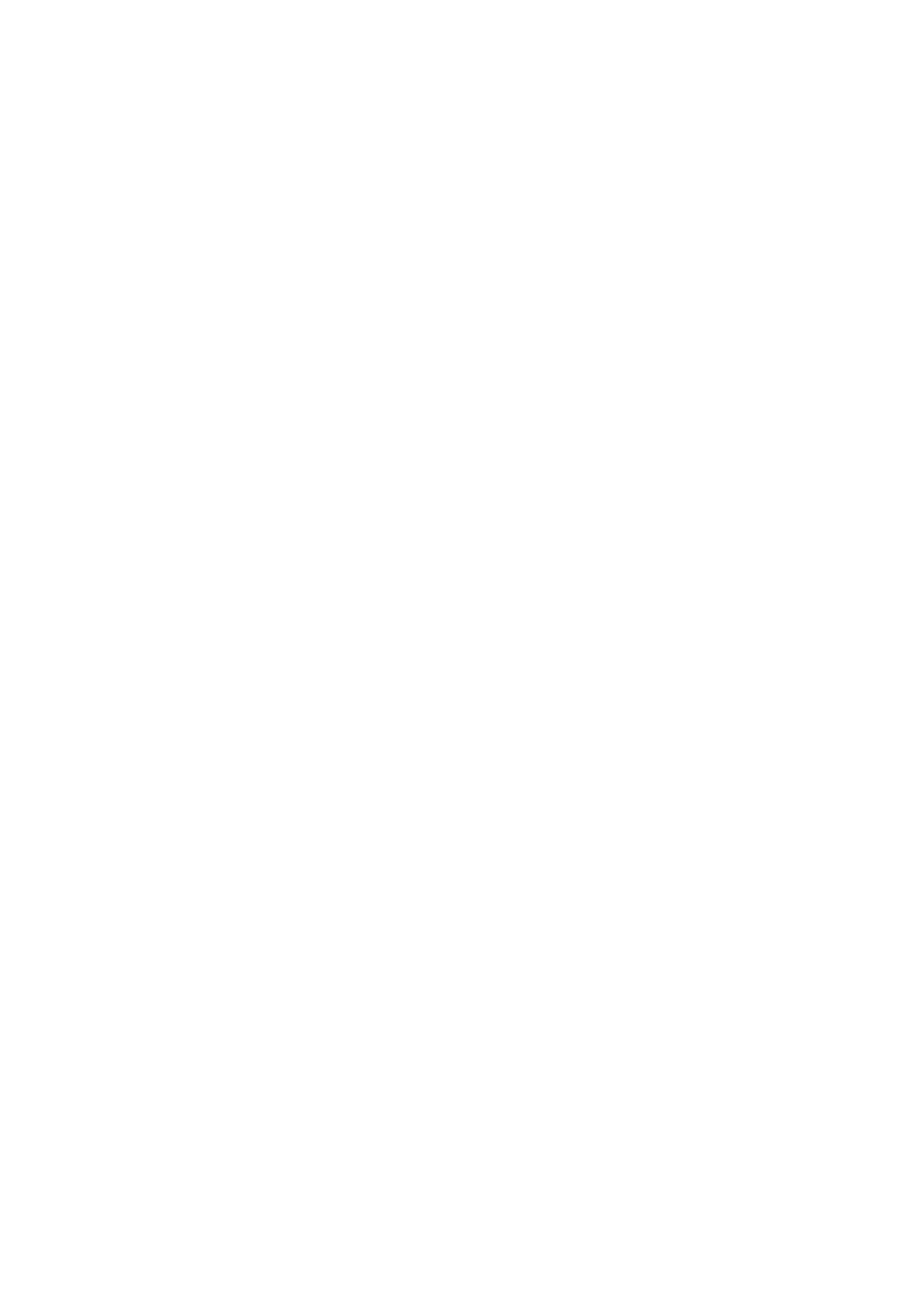Todo cuanto existe en el Universo es fruto del azar y la necesidad

*Tutto ciò che esiste nell'universo è frutto del caso e della necessità Everything existing in the Universe is the fruit of chance and necessity* 

Demócrito, siglo VII antes de la era común.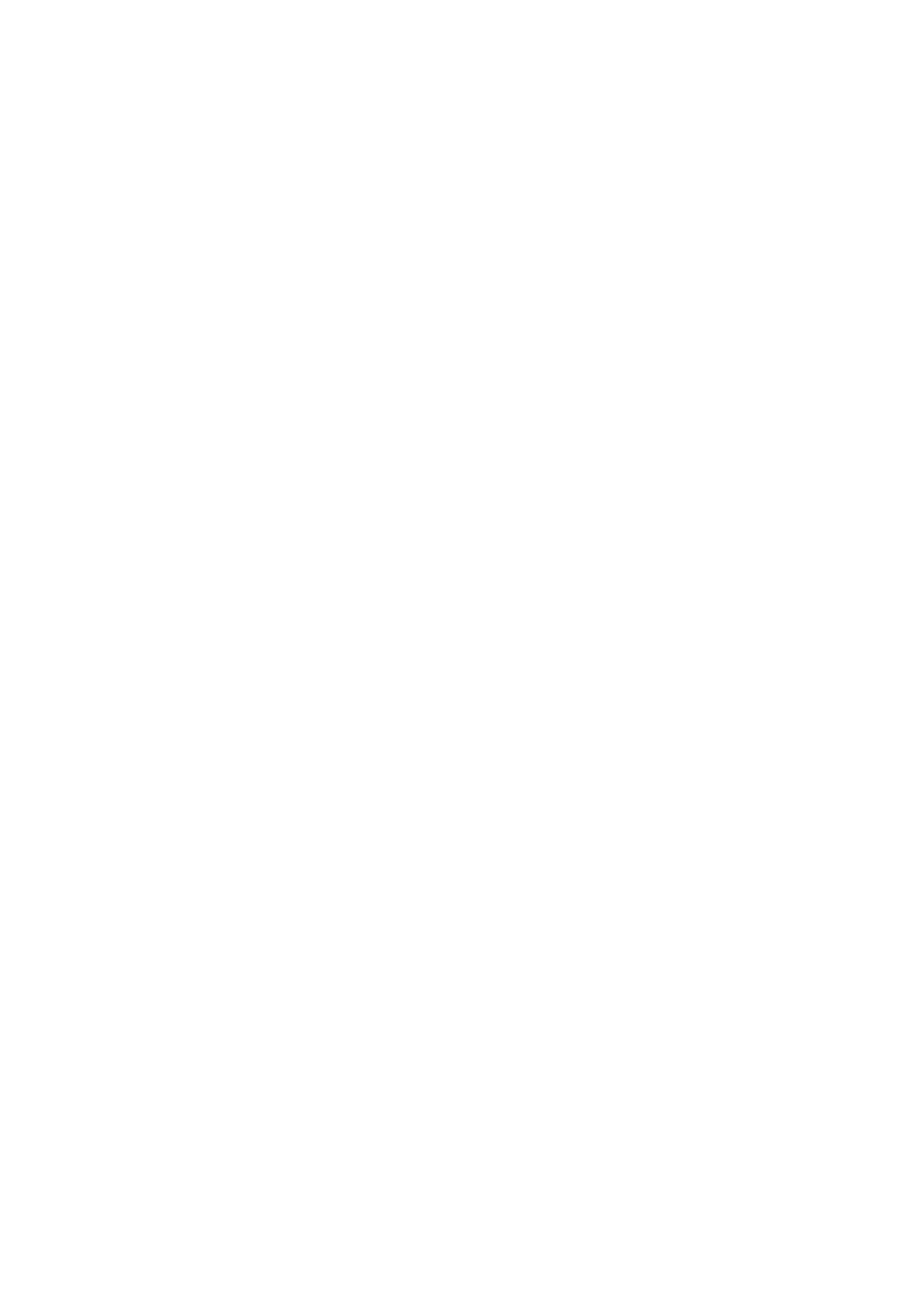# **Contents**

| $\mathbf 1$             |     | Introduction                                                                                                                                                                                                                                                                                                                                                                                     | 5              |
|-------------------------|-----|--------------------------------------------------------------------------------------------------------------------------------------------------------------------------------------------------------------------------------------------------------------------------------------------------------------------------------------------------------------------------------------------------|----------------|
|                         | 1.1 |                                                                                                                                                                                                                                                                                                                                                                                                  | $\overline{5}$ |
|                         | 1.2 |                                                                                                                                                                                                                                                                                                                                                                                                  | 6              |
|                         | 1.3 | The main results $\dots \dots \dots \dots \dots \dots \dots \dots \dots \dots$                                                                                                                                                                                                                                                                                                                   | $\overline{7}$ |
|                         | 1.4 |                                                                                                                                                                                                                                                                                                                                                                                                  | 8              |
| $\overline{\mathbf{2}}$ |     | The Hudson-Parthasarathy Equations                                                                                                                                                                                                                                                                                                                                                               | 9              |
|                         | 2.1 | Fock space and Weyl operators $\hphantom{a} \hphantom{a} \hphantom{a} \hphantom{a} \hphantom{a} \hphantom{a} \hphantom{a} \hphantom{a} \hphantom{a} \hphantom{a} \hphantom{a} \hphantom{a} \hphantom{a} \hphantom{a} \hphantom{a} \hphantom{a} \hphantom{a} \hphantom{a} \hphantom{a} \hphantom{a} \hphantom{a} \hphantom{a} \hphantom{a} \hphantom{a} \hphantom{a} \hphantom{a} \hphantom{a} \$ | 9              |
|                         |     | The symmetric Fock space over $L^2(\mathbb{R}^+;\mathscr{Z}) \dots \dots$<br>2.1.1                                                                                                                                                                                                                                                                                                               | 9              |
|                         |     | 2.1.2                                                                                                                                                                                                                                                                                                                                                                                            | 10             |
|                         | 2.2 |                                                                                                                                                                                                                                                                                                                                                                                                  | 11             |
|                         |     | The operator $Q(f)$<br>2.2.1                                                                                                                                                                                                                                                                                                                                                                     | 11             |
|                         |     | The operator $\lambda(B)$<br>2.2.2                                                                                                                                                                                                                                                                                                                                                               | 12             |
|                         | 2.3 | The quantum stochastic integral $\ldots \ldots \ldots \ldots \ldots$                                                                                                                                                                                                                                                                                                                             | 13             |
|                         | 2.4 | The Hudson-Parthasarathy equations $\dots \dots \dots \dots \dots$                                                                                                                                                                                                                                                                                                                               | 16             |
|                         | 2.5 | The algebraic isometric condition                                                                                                                                                                                                                                                                                                                                                                | 18             |
|                         | 2.6 |                                                                                                                                                                                                                                                                                                                                                                                                  | 19             |
|                         | 2.7 |                                                                                                                                                                                                                                                                                                                                                                                                  | $20\,$         |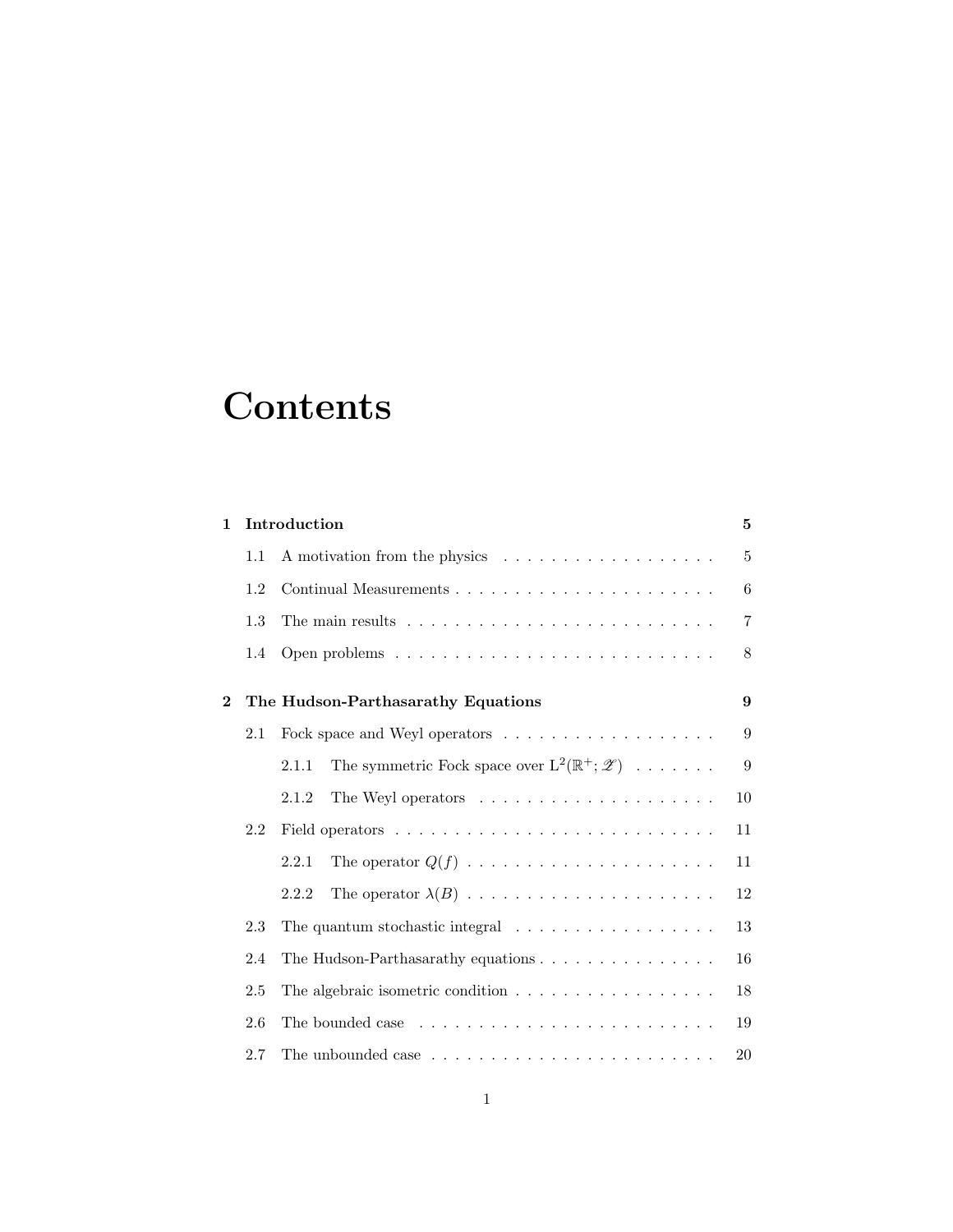|   |         | 2.7.1                                                              | Some conditions on $F$                                                                                                 | $20\,$ |  |  |  |  |  |
|---|---------|--------------------------------------------------------------------|------------------------------------------------------------------------------------------------------------------------|--------|--|--|--|--|--|
|   |         | 2.7.2                                                              | Existence of solutions of the H-P equations $\ldots \ldots$                                                            | 21     |  |  |  |  |  |
| 3 |         | Unitary Cocycles and QDS                                           |                                                                                                                        |        |  |  |  |  |  |
|   | 3.1     |                                                                    |                                                                                                                        |        |  |  |  |  |  |
|   | 3.2     | Quantum dynamical semigroups                                       |                                                                                                                        |        |  |  |  |  |  |
|   | $3.3\,$ | Unitary solutions of H-P equations $\dots \dots \dots \dots \dots$ |                                                                                                                        |        |  |  |  |  |  |
|   | 3.4     |                                                                    |                                                                                                                        |        |  |  |  |  |  |
|   |         | 3.4.1                                                              | Unitarity: the conditions $\vartheta(F) = 0$ , $\vartheta(F^*) = 0$                                                    | $32\,$ |  |  |  |  |  |
|   |         | 3.4.2                                                              | The assumptions and the main statements $\dots \dots$                                                                  | 34     |  |  |  |  |  |
| 4 |         |                                                                    | The Reduced Dynamics                                                                                                   | 39     |  |  |  |  |  |
|   | 4.1     | Reduced dynamics and system-field state                            |                                                                                                                        |        |  |  |  |  |  |
|   | 4.2     | General properties of the reduced dynamics                         |                                                                                                                        |        |  |  |  |  |  |
|   |         | 4.2.1                                                              | The case of a coherent vector with a generic function                                                                  | 40     |  |  |  |  |  |
|   |         | 4.2.2                                                              | The quantum Markov semigroup associated to a coherent<br>vector with a constant function $\ldots \ldots \ldots \ldots$ | 47     |  |  |  |  |  |
|   |         | 4.2.3                                                              | Approximation of a generic reduced evolution by quan-<br>tum Markov semigroups                                         | 48     |  |  |  |  |  |
|   | 4.3     |                                                                    | Some contraction semigroups in $\mathscr{H} \ldots \ldots \ldots \ldots \ldots$                                        | 50     |  |  |  |  |  |
|   |         | 4.3.1                                                              | The contraction semigroups $P_{\gamma}^{\lambda}(t)$ and $P_{\gamma}^{\lambda*}(t)$                                    | 50     |  |  |  |  |  |
|   |         | 4.3.2                                                              | The infinitesimal generator of the contraction semigroup                                                               | 51     |  |  |  |  |  |
|   |         | 4.3.3                                                              | Additional hypotheses on $R_k^*$ and $N_k$                                                                             | 54     |  |  |  |  |  |
|   | 4.4     |                                                                    | The generator of the reduced dynamics $\dots \dots \dots \dots \dots$                                                  | 55     |  |  |  |  |  |
|   |         | 4.4.1                                                              | The form-generator $\dots \dots \dots \dots \dots \dots \dots \dots$                                                   | 55     |  |  |  |  |  |
|   |         | 4.4.2                                                              | The evolution equation for the reduced dynamics $\ldots$ .                                                             | 58     |  |  |  |  |  |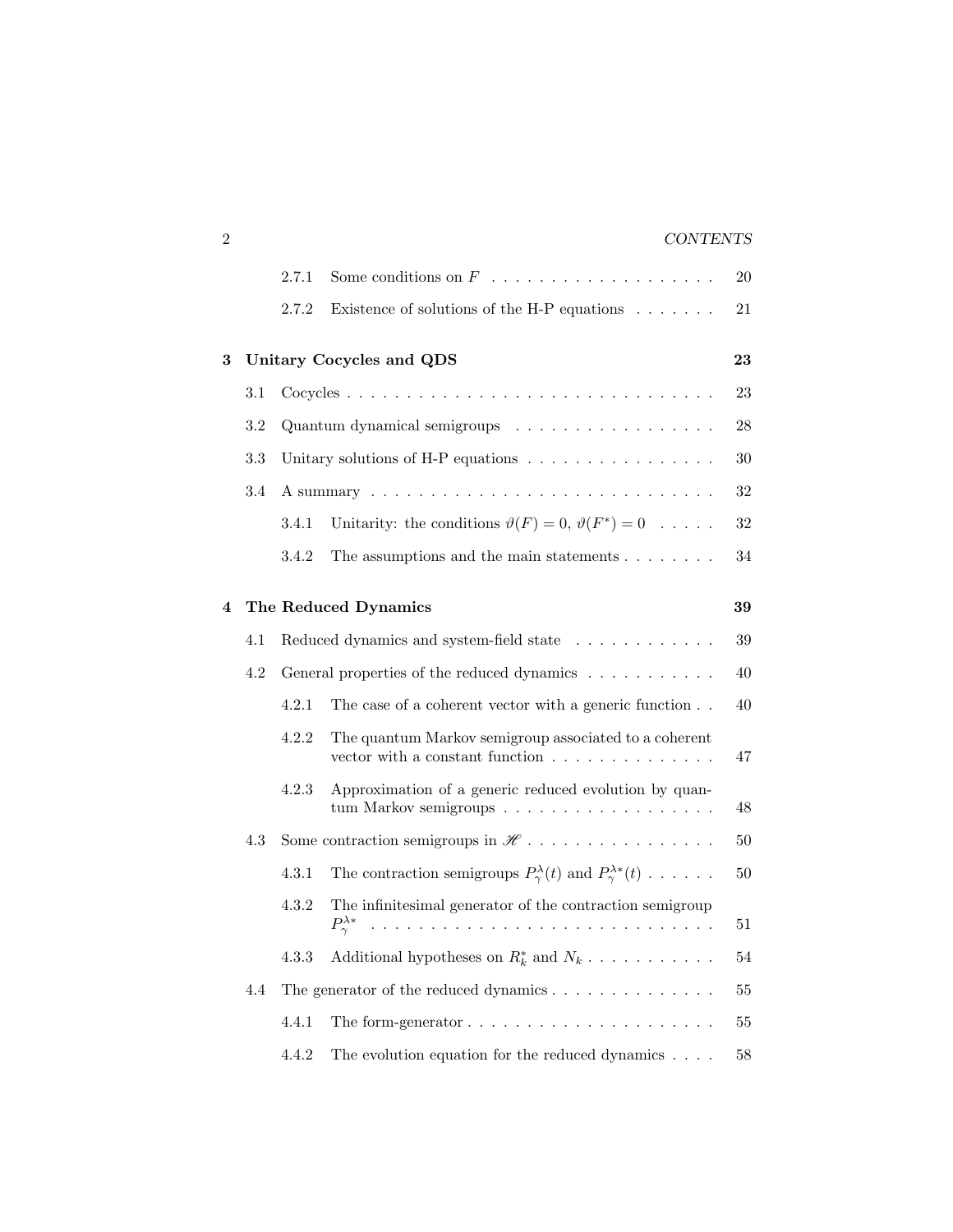## CONTENTS 3

| 5            |     |                                             | The Continual Measurement                                                                                               | 63 |  |  |  |  |  |  |  |
|--------------|-----|---------------------------------------------|-------------------------------------------------------------------------------------------------------------------------|----|--|--|--|--|--|--|--|
|              | 5.1 |                                             |                                                                                                                         | 64 |  |  |  |  |  |  |  |
|              | 5.2 |                                             | The output fields $\dots \dots \dots \dots \dots \dots \dots \dots \dots \dots$                                         | 65 |  |  |  |  |  |  |  |
|              | 5.3 |                                             | Characteristic operator and observables                                                                                 | 66 |  |  |  |  |  |  |  |
|              |     | 5.3.1                                       | The characteristic operator $\ldots \ldots \ldots \ldots \ldots$                                                        | 66 |  |  |  |  |  |  |  |
|              |     | 5.3.2                                       | Continual measurements and infinite divisibility $\phantom{1} \phantom{1} \ldots$ .                                     | 71 |  |  |  |  |  |  |  |
|              |     | 5.3.3                                       | The characteristic functional and the finite dimensional<br><i>laws</i>                                                 | 72 |  |  |  |  |  |  |  |
|              | 5.4 |                                             |                                                                                                                         | 73 |  |  |  |  |  |  |  |
|              |     | 5.4.1                                       | The reduced characteristic operator $\ldots \ldots \ldots$                                                              | 73 |  |  |  |  |  |  |  |
|              |     | 5.4.2                                       | The infinitesimal generator of $\mathscr{G}_{\kappa,\ell}^{\lambda}(t)$                                                 | 78 |  |  |  |  |  |  |  |
|              |     | 5.4.3                                       | Approximation of a generic reduced characteristic oper-<br>ator by a time-ordered product of semigroups $\ldots \ldots$ | 81 |  |  |  |  |  |  |  |
|              |     | 5.4.4                                       | The evolution equation for the reduced characteristic op-<br>erator                                                     | 84 |  |  |  |  |  |  |  |
|              | 5.5 | Instruments and finite-dimensional laws     |                                                                                                                         |    |  |  |  |  |  |  |  |
|              | 5.6 |                                             |                                                                                                                         |    |  |  |  |  |  |  |  |
| $\mathbf{A}$ |     | Some notions of operator theory             |                                                                                                                         |    |  |  |  |  |  |  |  |
|              | A.1 |                                             |                                                                                                                         |    |  |  |  |  |  |  |  |
|              |     | A.1.1                                       |                                                                                                                         | 93 |  |  |  |  |  |  |  |
|              |     | A.1.2                                       | The adjoint $\ldots \ldots \ldots \ldots \ldots \ldots \ldots \ldots \ldots$                                            | 94 |  |  |  |  |  |  |  |
|              |     | A.1.3                                       |                                                                                                                         | 95 |  |  |  |  |  |  |  |
|              | A.2 | Strongly continuous semigroups of operators |                                                                                                                         |    |  |  |  |  |  |  |  |
| в            |     |                                             | The algebra of bounded operators on $\mathcal H$                                                                        | 99 |  |  |  |  |  |  |  |
|              | B.1 | 99                                          |                                                                                                                         |    |  |  |  |  |  |  |  |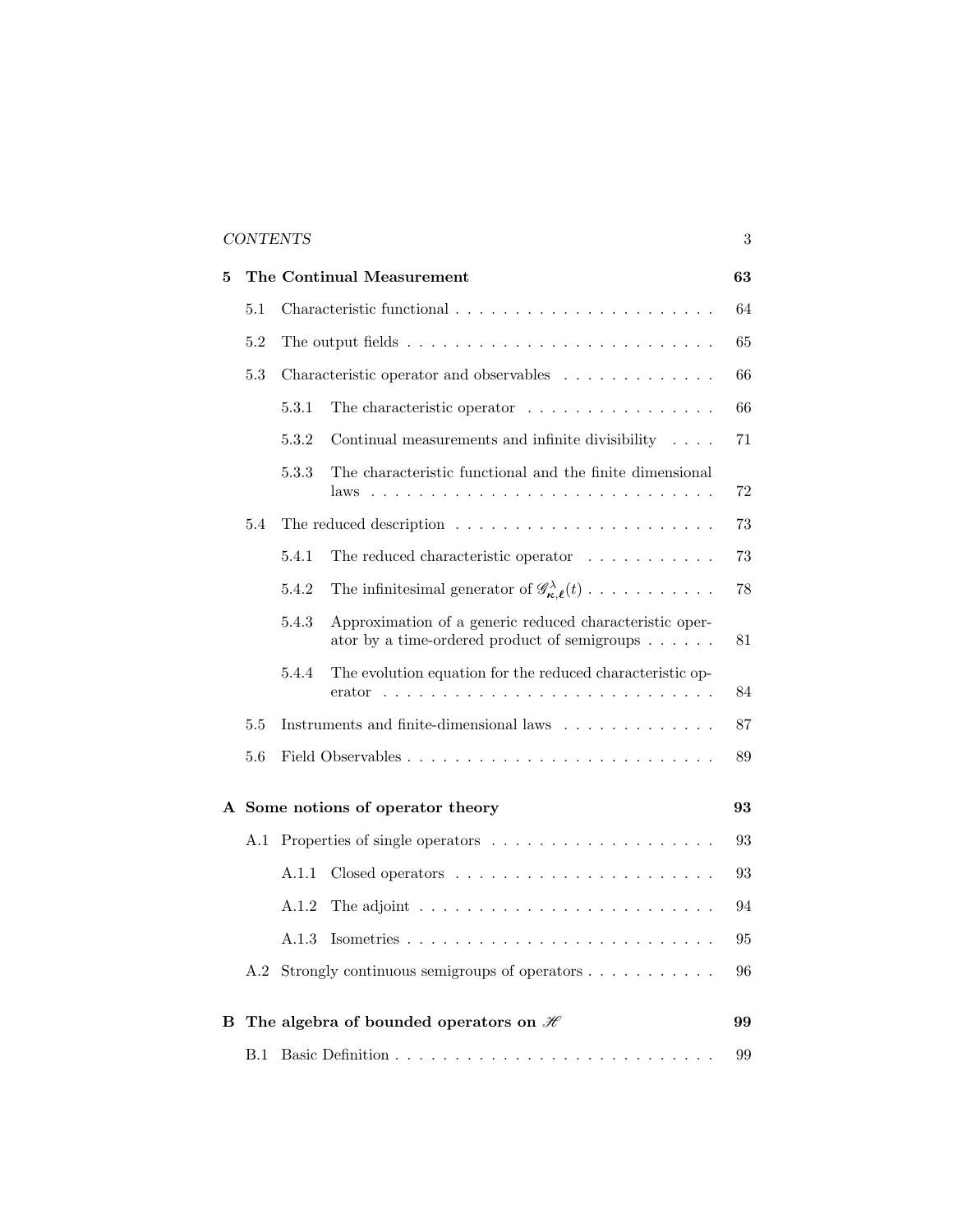## 4 CONTENTS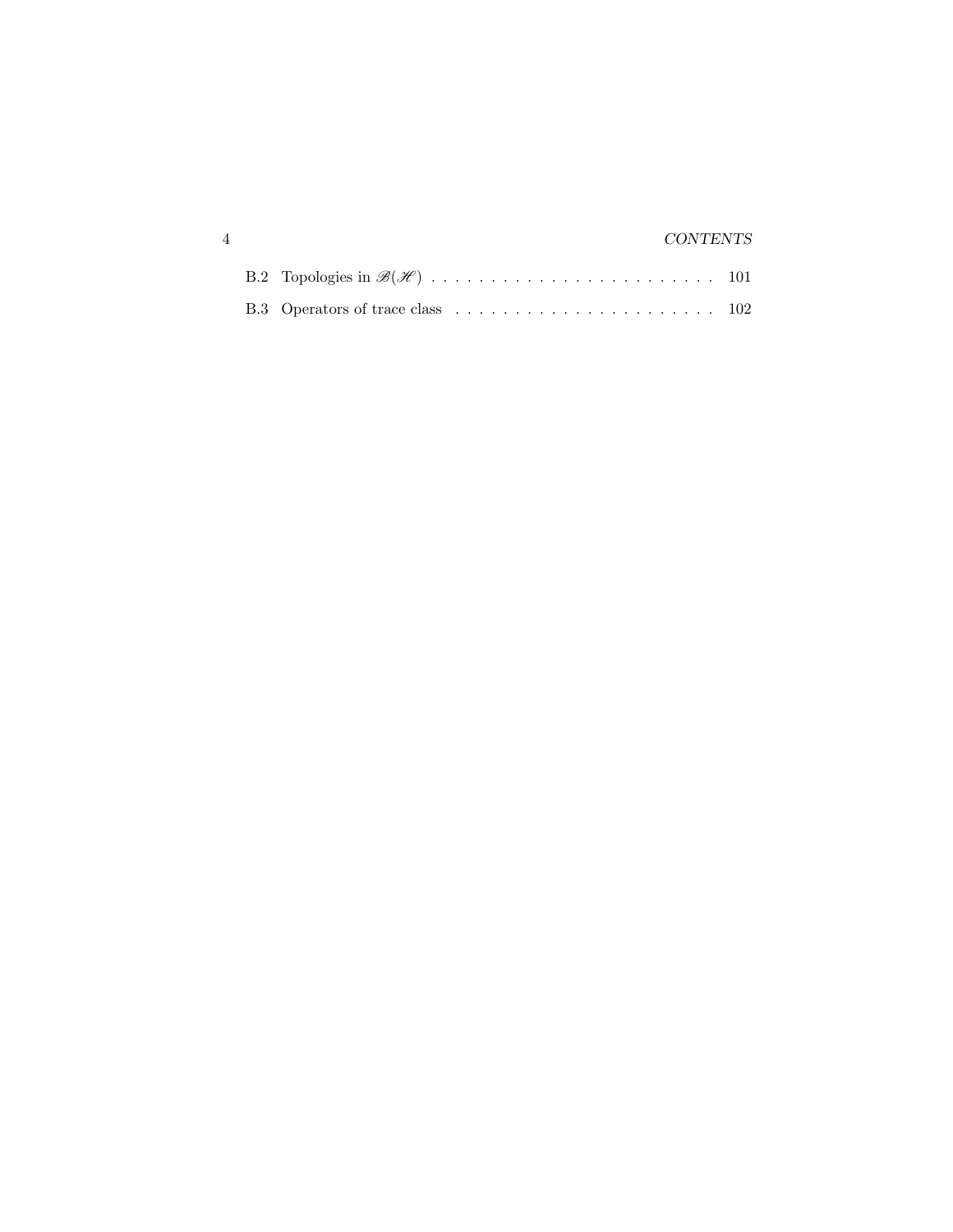## 1 Introduction

## 1.1 A motivation from the physics

Quantum Open System Theory is nowadays a highly developed field which involves, on the mathematical side, many mathematical concepts such as operator theory, semigroups of operators on certain Banach spaces (algebras), classical and quantum stochastic differential equations...

Inside Quantum Open System Theory there is the theory of quantum continual measurements: a quantum system is monitored with continuity in time. This is surely an open system because, apart from possible interactions with the external environment like a thermal bath, the system is interacting with the measuring apparatus. The typical field in which a theory of continual measurements is needed is quantum optics: when light emitted by some system is observed (by counting of photons – direct detection – or through some interference mechanism – heterodyne and homodyne detection) a continual measurement is performed.



Balanced heterodyne detection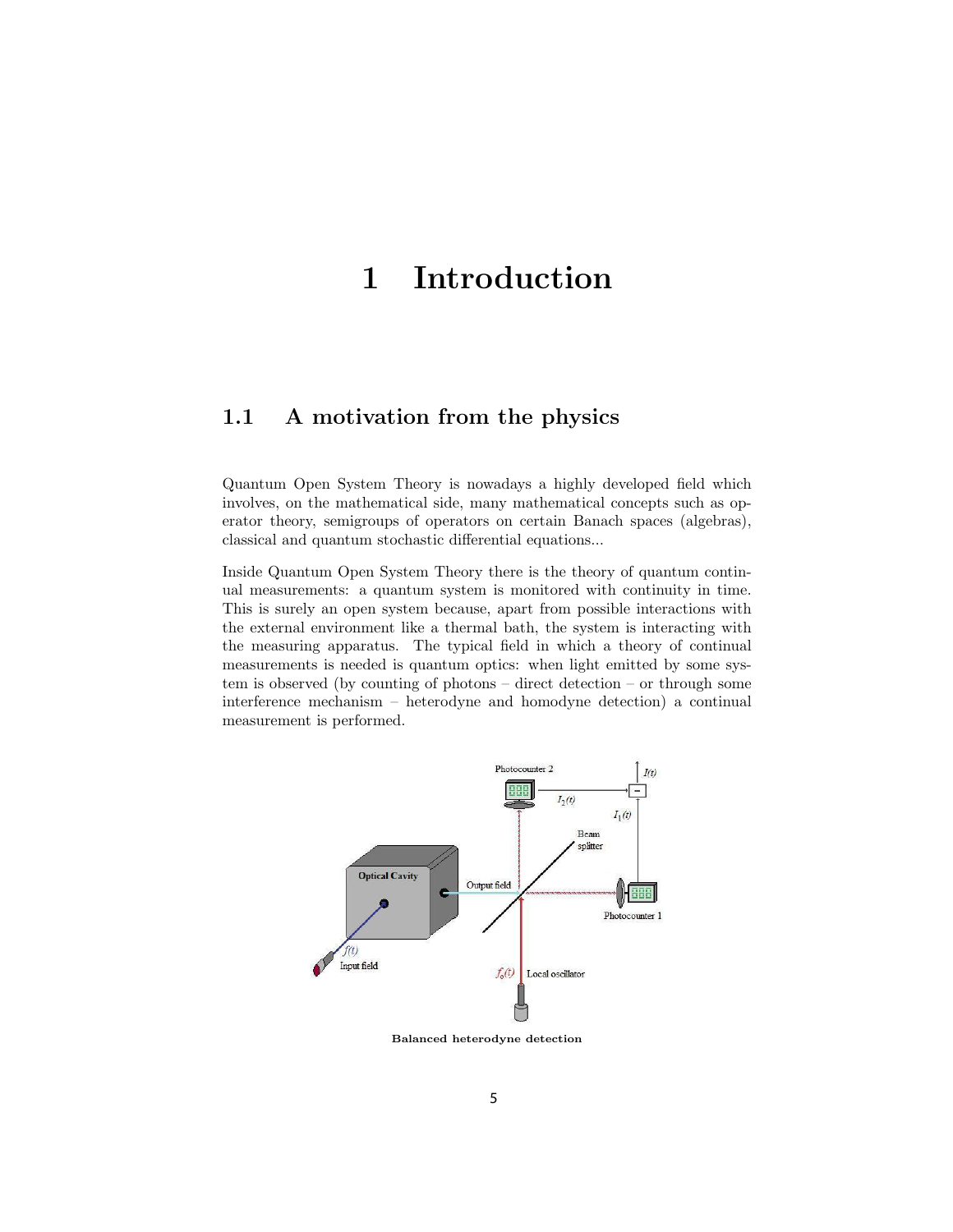The theory needed for such a kind of measurements has been developed, but with mathematical rigour only in the case in which the system operators involved are bounded. But typical systems in quantum optics are resonant cavities, with inside matter and modes of the electromagnetic field. This system can be stimulated by external lasers and emits light in the free space which can be detected. As soon as modes of the electromagnetic field are involved, creation and annihilation operators, which are unbounded, enter into play. The present doctoral thesis is born motivated by the study of the continual measurement in this type of phenomena.

## 1.2 Continual Measurements

The theory of Continual Measurements begins with the work of E.B. Davis in the 70's and several authors contributed to its development, as A.S. Holevo, V.P. Belavkin and A. Barchielli. In the work Continual Measurements in Quantum Mechanics and Quantum Stochastic Calculus (Lecture Notes in Mathematics, Springer, Berlin 2006) a general account of the theory is presented and an exhaustive study under very general conditions is developed, but always considering bounded operators for the system under measurement. This work will serve as a guide for the development of this thesis; my thesis is about reconstructing the theory in a slightly less general frame (rich enough to contain the physically interesting observables), but now unbounded system operators are permitted for.

One of the possible ways of approaching to the study of continuous measurements is through Quantum Stochastic Calculus, whose bases where developed in the 80's with the classic works of R.L. Hudson and K.R. Parthasarathy, where they obtained the fundamental rules of this calculus. In their theory the coefficients involved in their famous equation (quantum stochastic Schrödinger equation, or Hudson-Parthasarathy equation) are always bounded operators and, therefore, this equation is not applicable directly in the case of our interest. Many authors developed the theory of such an equation to the unbounded case; in particular F. Fagnola and S.J. Wills published Solving Quantum Stochastic Differential Equations with Unbounded Coefficients (Journal the Functional Analysis, 2003), giving sufficient conditions to obtain existence, uniqueness and unitarity of the solution of Hudson-Parthasarathy equations with unbounded coefficients. Moreover, in Quantum Stochastic Differential Equations and Dilation of Completely Positive Semigroup, published in Lecture Notes in Mathematics (Springer, Berlin 2006), F. Fagnola builds a Quantum Markov Semigroup by  $\langle U(t)v \otimes \psi(0) | (X \otimes \mathbf{1}) U(t) u \otimes \psi(0) \rangle$  and studies its infinitesimal generator; here,  $U(t)$  is the unitary solution of the Hudson-Parthasarthy equa-

6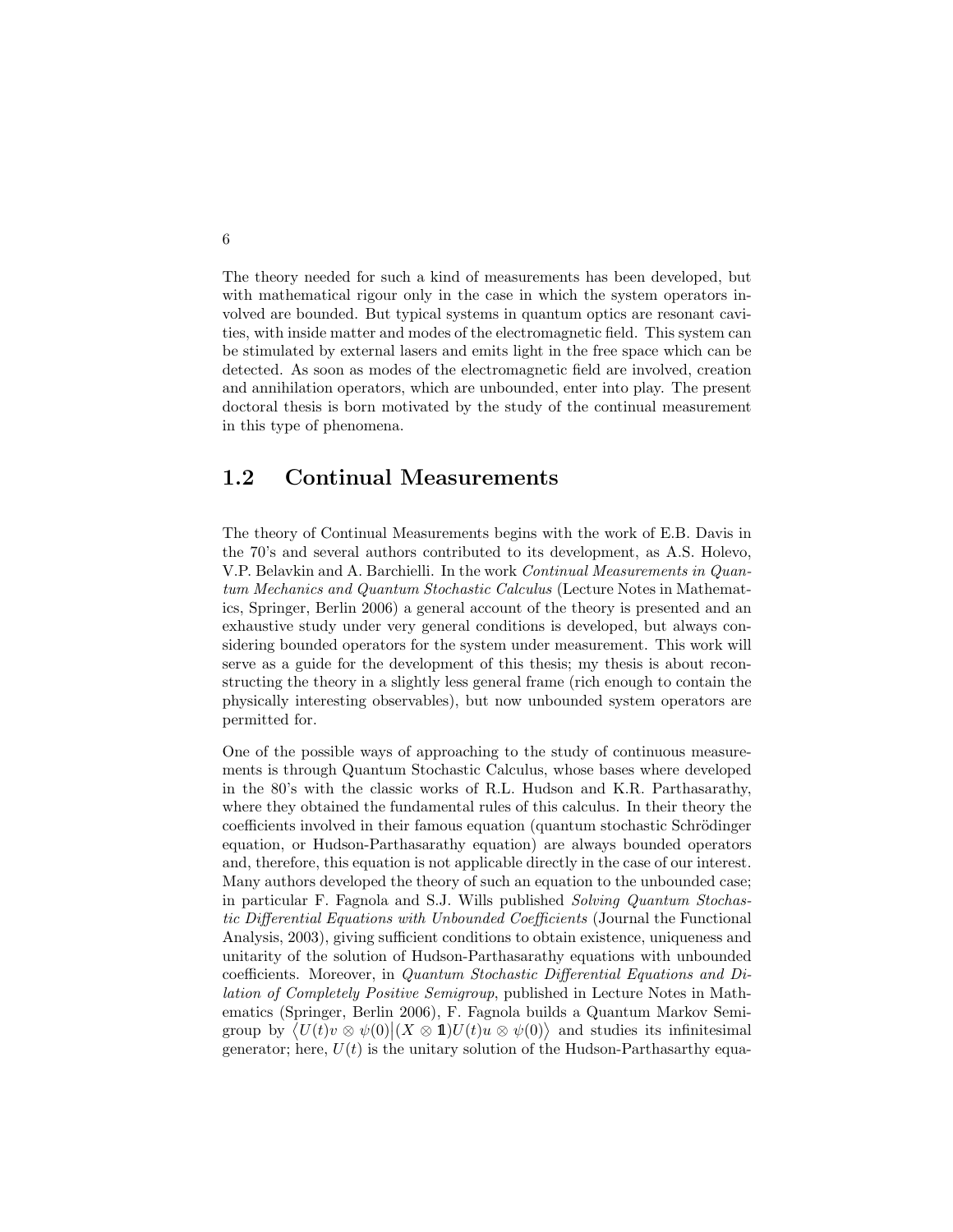tion with unbounded coefficients and  $\psi(0)$  represents the vacuum vector in the Fock space. They will be the hypotheses given in these two works which we take as starting point for the development of this thesis. The aim is to combine these results together with the ideas of the theory of continual measurements.

## 1.3 The main results

The starting point is a quantum system  $S_{\mathscr{H}}$  living in a Hilbert space  $\mathscr{H}$  in interaction with a Bose field living in a Fock space  $\mathscr{F}$ ; the unitary evolution is governed by an Hudson-Parthasarathy equation with unbounded coefficients.

- 1. We construct and study the reduced dynamics of  $S_{\mathscr{H}}$  starting from a coherent state  $|\psi(f)\rangle\langle\psi(f)|$  for the field; in other words we study the evolution  $\langle U(t)v \otimes \psi(f) | (X \otimes \mathbf{1}) U(t) u \otimes \psi(f) \rangle$ ,  $X \in \mathscr{B}(\mathscr{H})$ ,  $u, v \in \mathscr{H}$ . In particular, we consider the case  $f = constant$ , for which the previous quantity gives rise to a Quantum Dynamical Semigroup. Unexpectedly, we were compelled to add new hypotheses to the Fagnola-Wills ones in order to obtain a generator with good properties.
- 2. The reduced dynamics is not a semigroup when  $f$  is not constant, but it is possible to obtain it as a uniform limit of an evolutions made up of a time-ordered product of semigroups.
- 3. In the case of a generic  $f$ , a time-dependent form-generator of the reduced dynamics is obtained. Moreover it is shown that the reduced dynamics satisfies a backward master equation.
- 4. For what concerns the Continual Measurements, from [3] the notion of *Characteristic Operator*  $\widehat{\Phi}_{\mathbf{k}}(t)$  is taken; it is the Fourier transform of a projection valued measure. Then, the quantity  $\langle U(t)v \otimes \psi(f) | (X \otimes$  $\widehat{\Phi}_{\bm{k}}(t)U(t)u\otimes\psi(f)\rangle$  defines a reduced characteristic operator and the problem is to obtain an evolution equation for it. In the case in which all the functions involved are constant, again a semigroup of operators is obtained, which is not a Quantum Dynamical Semigroup because it is not positive, but it is the Fourier transform of a positive operator-valued measure.
- 5. As in the case of the dynamics, also the generic reduced characteristic operator is proved to be the limit of time-ordered products of semigroups.
- 6. Again a backward evolution equation with a the time-dependent generator is obtained for the reduced characteristic operator.

### 7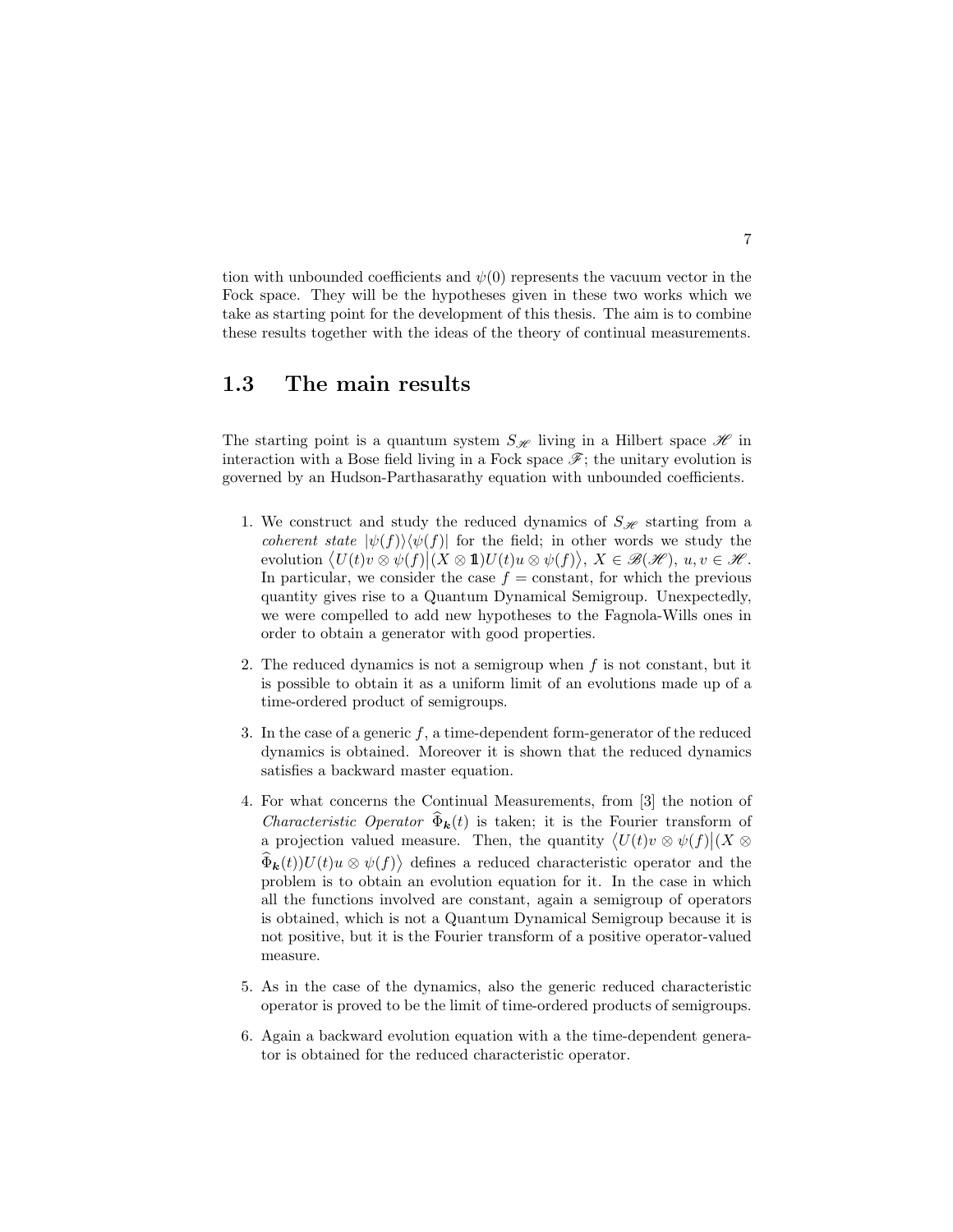## 1.4 Open problems

The main mathematical open problem is the uniqueness of the solution of the two backward equations quoted above, the one for the reduced dynamics and the one for the reduced characteristic operator. By construction we know that both equations have a solution with all the required good properties, but to show uniqueness seems to be a delicate problem, mainly in the second case, where positivity cannot be invoked.

In order to have well defined generators of all the semigroups we had to introduced, the Fagnola-Wills hypotheses were strengthened: was this strictly necessary?

Another natural line of development of the thesis would be the application of our results to concrete physical models as the ones talked about in Section 1.1. Here two kind of problems arise: one is to check if the concrete unbounded operators involved in the model satisfy the abstract hypotheses and the other is to see how to arrive to compute analytically or numerically some of the (stochastic) properties of the output of the continual measurement.

8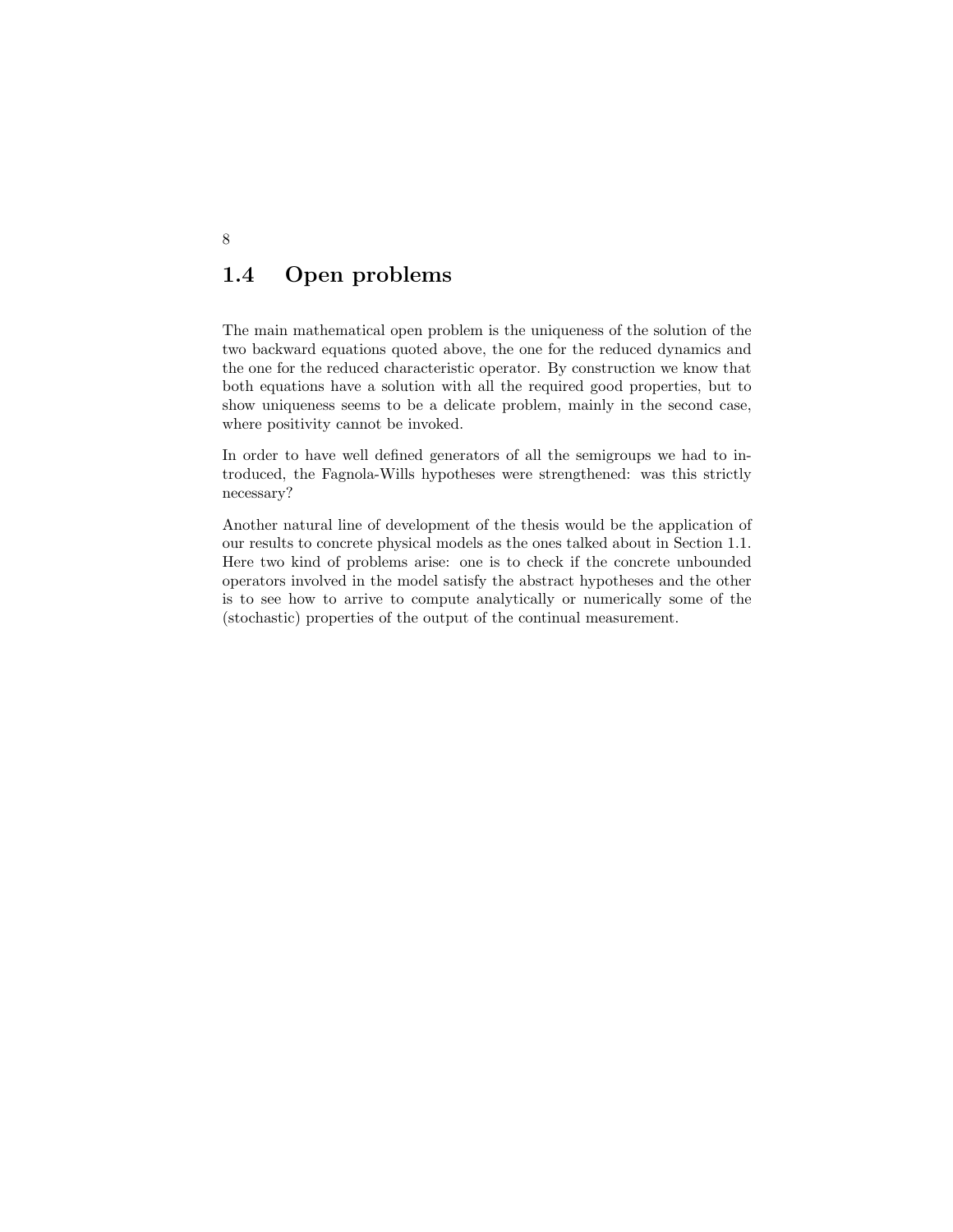## Chapter 2

## The Hudson-Parthasarathy Equations

### 2.1 Fock space and Weyl operators

## 2.1.1 The symmetric Fock space over  $L^2(\mathbb{R}^+;\mathscr{Z})$

Let  $\mathscr Z$  be a complex separable Hilbert space and let us introduce the space  $L^2(\mathbb{R}^+;\mathscr{Z})$  of the  $\mathscr{Z}$ -valued square-integrable functions on  $\mathbb{R}^+$ . For any Hilbert space  $\mathscr K$ , we denoted for  $U(\mathscr K)$  the class of the unitary operators. Let  $\Gamma^n$  be the *n*-th tensor product of  $L^2(\mathbb{R}^+;\mathscr{Z})$  with itself, i.e.  $\Gamma^n = \bigotimes^n$  $k=1$  $L^2(\mathbb{R}^+;\mathscr{Z})$ . We denote by  $\Gamma_{\text{symm}}^n$  the symmetric part of  $\Gamma^n$  ([12] p. 106).

We denote by  $\mathscr{F}$  the symmetric Fock space over  $L^2(\mathbb{R}^+;\mathscr{Z})$ :

$$
\mathscr{F} = \Gamma_{\text{symm}}^0 \oplus \Gamma_{\text{symm}}^1 \oplus \Gamma_{\text{symm}}^2 \oplus \Gamma_{\text{symm}}^3 \oplus \cdots \equiv \Gamma_{\text{symm}} \big( L^2(\mathbb{R}^+; \mathscr{Z}) \big). \tag{2.1}
$$

The *n*-th direct summand  $\Gamma_{symm}^{n}$  is called the *n*-particle subspace. When  $n = 0$ , it is called vacuum subspace. Any element of the n-particle subspace is called an *n*-particle vector. The vector  $1 \oplus 0 \oplus 0 \cdots$  is called the vacuum vector. The elements of the dense linear manifold generated by all  $n$ -particle vector,  $n = 0, 1, 2, \ldots$ , are called *finite particle vectors*.

Let us consider  $f \in L^2(\mathbb{R}^+; \mathscr{Z})$ ; we will denote by  $e(f)$  and  $\psi(f)$  respectively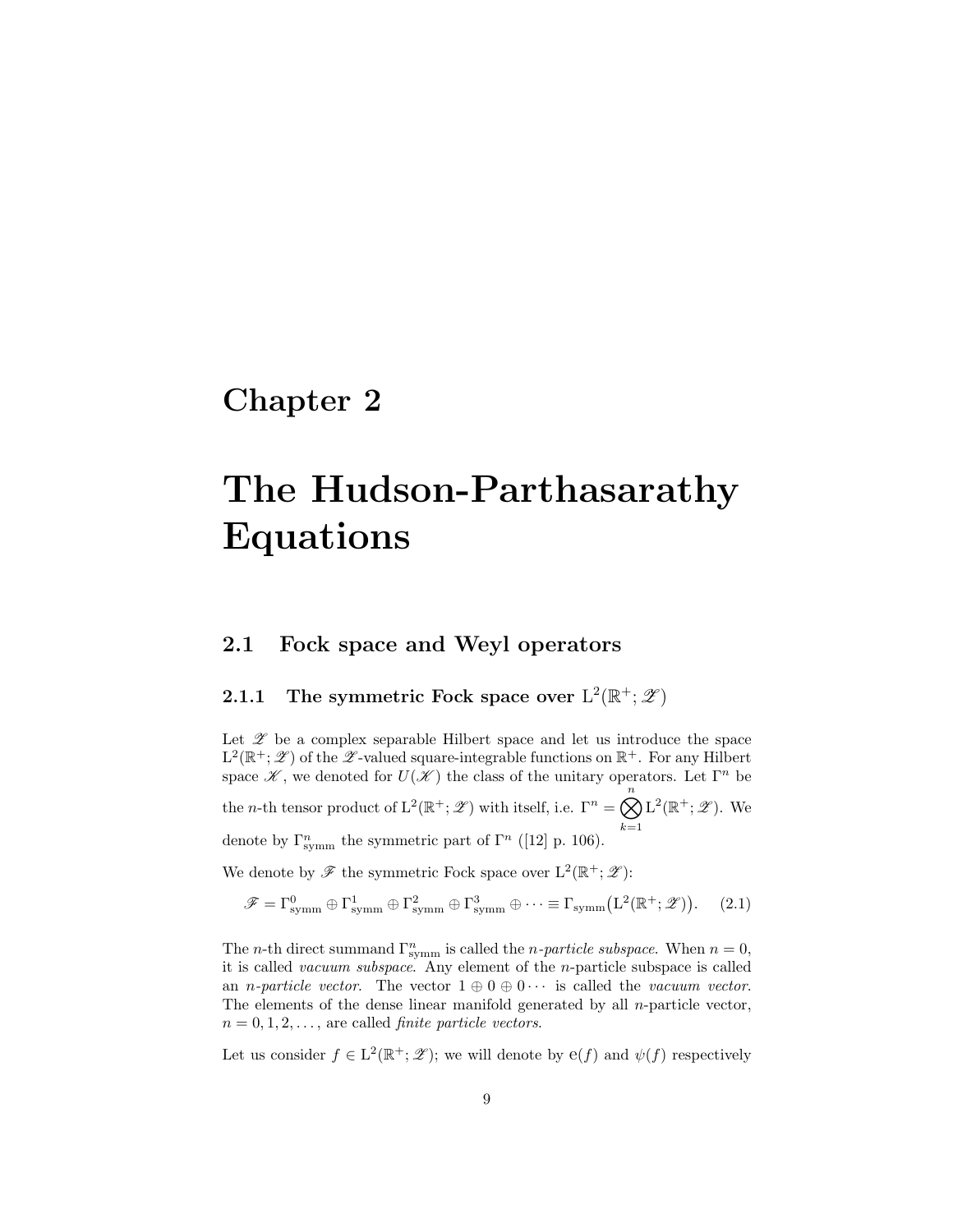#### 10 CHAPTER 2. THE HUDSON-PARTHASARATHY EQUATIONS

the Exponential Vector and Coherent Vector defined in the  $\mathscr F$  space by

$$
e(f) := 1 \oplus f \oplus \frac{f \otimes f}{\sqrt{2!}} \oplus \cdots \oplus \frac{f^{\otimes n}}{\sqrt{n!}} \oplus \cdots \quad \text{and} \quad \psi(f) := \frac{e(f)}{\|e(f)\|}.
$$
 (2.2)

The inner product between two exponential vectors or between two coherent vectors results to be given by

$$
\langle e(f)|e(g)\rangle = e^{\langle f|g\rangle}, \quad \langle \psi(f)|\psi(g)\rangle = \exp\left\{-\frac{1}{2}||f-g||^2 + i\operatorname{Im}\langle f|g\rangle\right\}.
$$
 (2.3)

If M is a dense linear manifold in  $L^2(\mathbb{R}^+;\mathscr{Z})$ , then, the linear span  $\mathcal{E}(\mathcal{M})$  of the vectors  $e(f)$ , with  $f \in \mathcal{M}$ , is dense in  $\mathscr{F}$ .

An important feature of the Fock space  ${\mathscr F}$  is its structure of continuous tensor product. For any choice of the times  $0 \leq s \leq t$  let us introduce the spaces

$$
\mathscr{F}_{(s,t)} = \Gamma_{\text{symm}}(L^2((s,t); \mathscr{Z}))
$$
 and  $\mathscr{F}_{(t)} = \Gamma_{\text{symm}}(L^2((t,\infty); \mathscr{Z}));$ 

they are defined similarly to  $\Gamma_{\text{symm}}(L^2(\mathbb{R}^+;\mathscr{Z}))$ . Then, we have the natural identifications

$$
\mathscr{F} \simeq \mathscr{F}_{(0,s)} \otimes \mathscr{F}_{(s,t)} \otimes \mathscr{F}_{(t)} \quad \text{and} \quad e(f) \simeq e(f_{(0,s)}) \otimes e(f_{(s,t)}) \otimes e(f_{(t)}, (2.4)
$$
  
where  $f_{(s,t)}(x) := 1_{(s,t)}(x)f(x)$  and  $f_{(t}(x) := 1_{(t,\infty)}(x)f(x)$ .

Similarly, if  $P$  is any orthogonal projection, one has the factorization

$$
\Gamma = \Gamma_{\text{symm}}(PL^2(\mathbb{R}_+;\mathcal{Z})) \otimes \Gamma_{\text{symm}}((1\!\!1-P)L^2(\mathbb{R}_+;\mathcal{Z})).\tag{2.5}
$$

#### 2.1.2 The Weyl operators

The Weyl operator  $W(g, \mathcal{U})$  is the unique unitary operator defined by

$$
W(g; \mathcal{U})e(f) = \exp\Big{-\frac{1}{2}||g||^2 - \langle g|\mathcal{U}f\rangle\Big}e(\mathcal{U}f + g), \qquad \forall f \in \mathcal{L}^2(\mathbb{R}^+; \mathcal{Z}),
$$
\n(2.6)

with  $g \in L^2(\mathbb{R}^+; \mathscr{Z})$  and  $\mathscr{U}$  an unitary operator over  $L^2(\mathbb{R}^+; \mathscr{Z})$ . By using the coherent vectors, one has, equivalently,

$$
W(g; \mathscr{U})\psi(f) = \exp\left\{i \operatorname{Im}\langle \mathscr{U}f|g\rangle\right\}\psi(\mathscr{U}f + g), \qquad \forall f \in \mathcal{L}^2(\mathbb{R}^+; \mathscr{Z}). \tag{2.7}
$$

From the definition one obtains the relations

$$
W(g; \mathcal{U})^{-1} = W(g; \mathcal{U})^* = W(-\mathcal{U}^*g; \mathcal{U}^*)
$$
\n(2.8)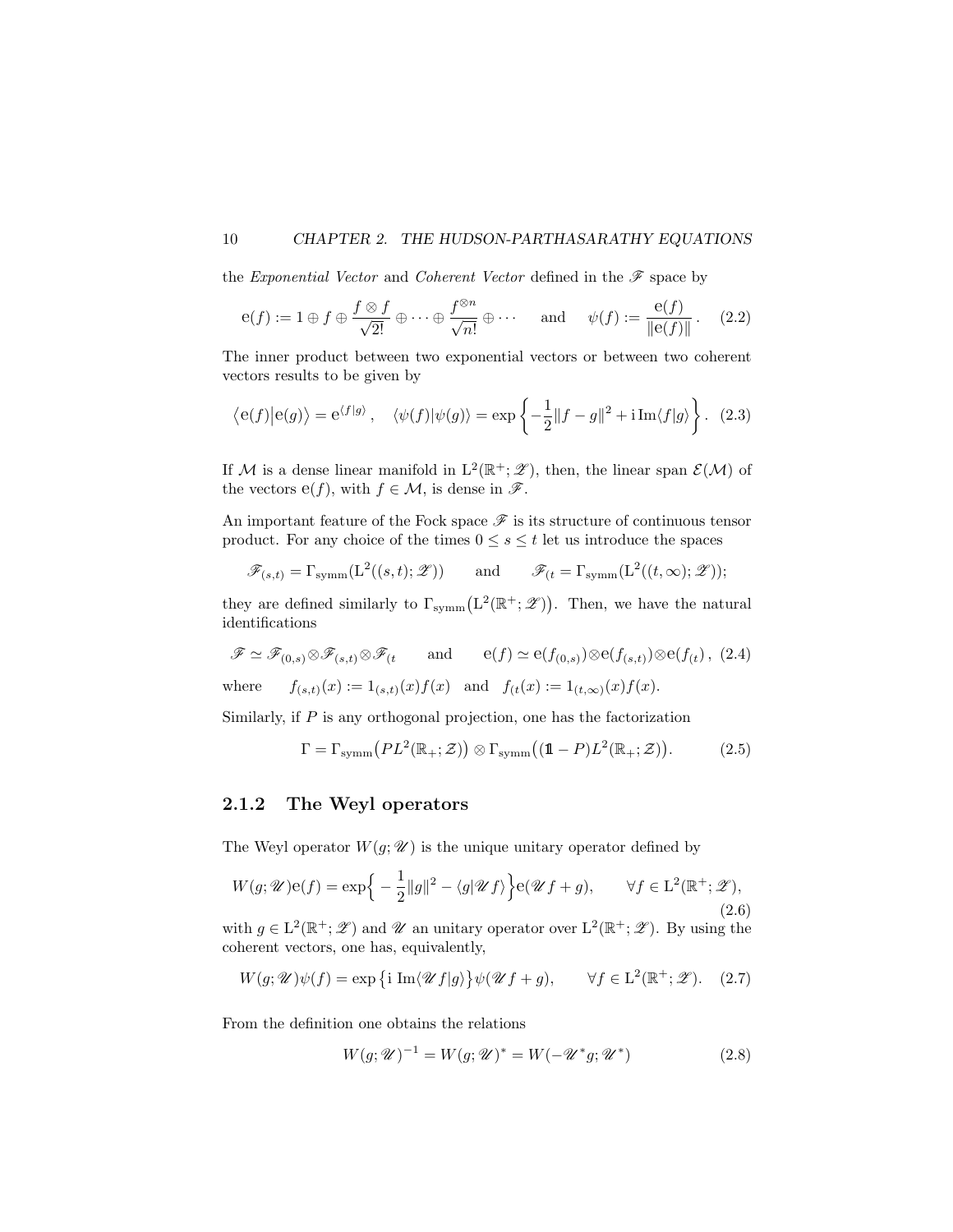#### 2.2. FIELD OPERATORS 11

and the composition law

$$
W(h; \mathcal{V})W(g; \mathcal{U}) = \exp\{-i \operatorname{Im}\langle h|\mathcal{V}g\rangle\}W(h + \mathcal{V}g; \mathcal{V}\mathcal{U}).
$$
 (2.9)

We will also use the notation  $W(f) = W(f; \mathbf{1})$  and  $\Upsilon(\mathcal{U}) = W(0; \mathcal{U})$ .

Now, for  $f, g \in L^2(\mathbb{R}^+; \mathscr{Z})$  and  $\mathscr{U}, \mathscr{V}$  unitary operators on  $L^2(\mathbb{R}^+; \mathscr{Z})$ , we have the following relations ([12], pg. 136):

(i) = 
$$
W(f)W(g) = W(g)W(f) \exp\{-2i \operatorname{Im}\langle f|g\rangle\},
$$
 (2.10)

 $(ii) = W(f)W(g) = \exp\{-i \operatorname{Im}(f|g)\}W(f+g),$  (2.11)

$$
(iii) = \Upsilon(\mathcal{U})\Upsilon(\mathcal{V}) = \Upsilon(\mathcal{U}\mathcal{V}), \qquad (2.12)
$$

$$
(iv) = \Upsilon(\mathscr{U})W(f)\Upsilon(\mathscr{U})^{-1} = W(\mathscr{U}f), \qquad (2.13)
$$

$$
(v) = W(sf)W(tf) = W((s+t)f), \quad s, t \in \mathbb{R}.
$$
 (2.14)

### 2.2 Field operators

#### **2.2.1** The operator  $Q(f)$

For every element  $f \in L^2(\mathbb{R}^+; \mathscr{Z})$  the map  $k \to W(ikf)$  is a strongly continuous one parameter unitary group and we denote by  $Q(f)$  its Stone generator and we write

$$
W(ikf) = \exp\{ikQ(f)\}.
$$
\n(2.15)

The generator  $Q(f)$  is a selfadjoint operator and it enjoys the properties ([12], Prop. 20.4 and Corol. 20.5):

- (i)  $Q(af) = aQ(f)$ ,  $\forall a \in \mathbb{R}$ ,
- (ii)  $Q(f)$  is essentially selfadjoint in the exponential domain  $\mathcal{E}(L^2(\mathbb{R}^+;\mathscr{Z}))$ ,
- (iii)  $\mathcal{E}(\mathcal{L}^2(\mathbb{R}^+;\mathscr{Z}))$  is a core for  $Q(f)$ , i.e.  $\overline{Q(f)}|_{\mathcal{E}(\mathcal{L}^2(\mathbb{R}^+;\mathscr{Z}))} = Q(f)$ ,
- (iv) the linear manifold of all finite particle vectors is a core for  $Q(f)$ ,
- (v)  $\mathcal{E}(L^2(\mathbb{R}^+;\mathscr{Z}))$  is included in the domain of the product  $Q(f_1)\cdots Q(f_n)$ ,  $\forall n, \forall f_1, \ldots, f_n \in \mathrm{L}^2(\mathbb{R}^+; \mathscr{Z}),$
- (vi)  $[Q(h), Q(g)]e(f) = \{2i\text{Im}\langle h|g\rangle\}e(f)$ .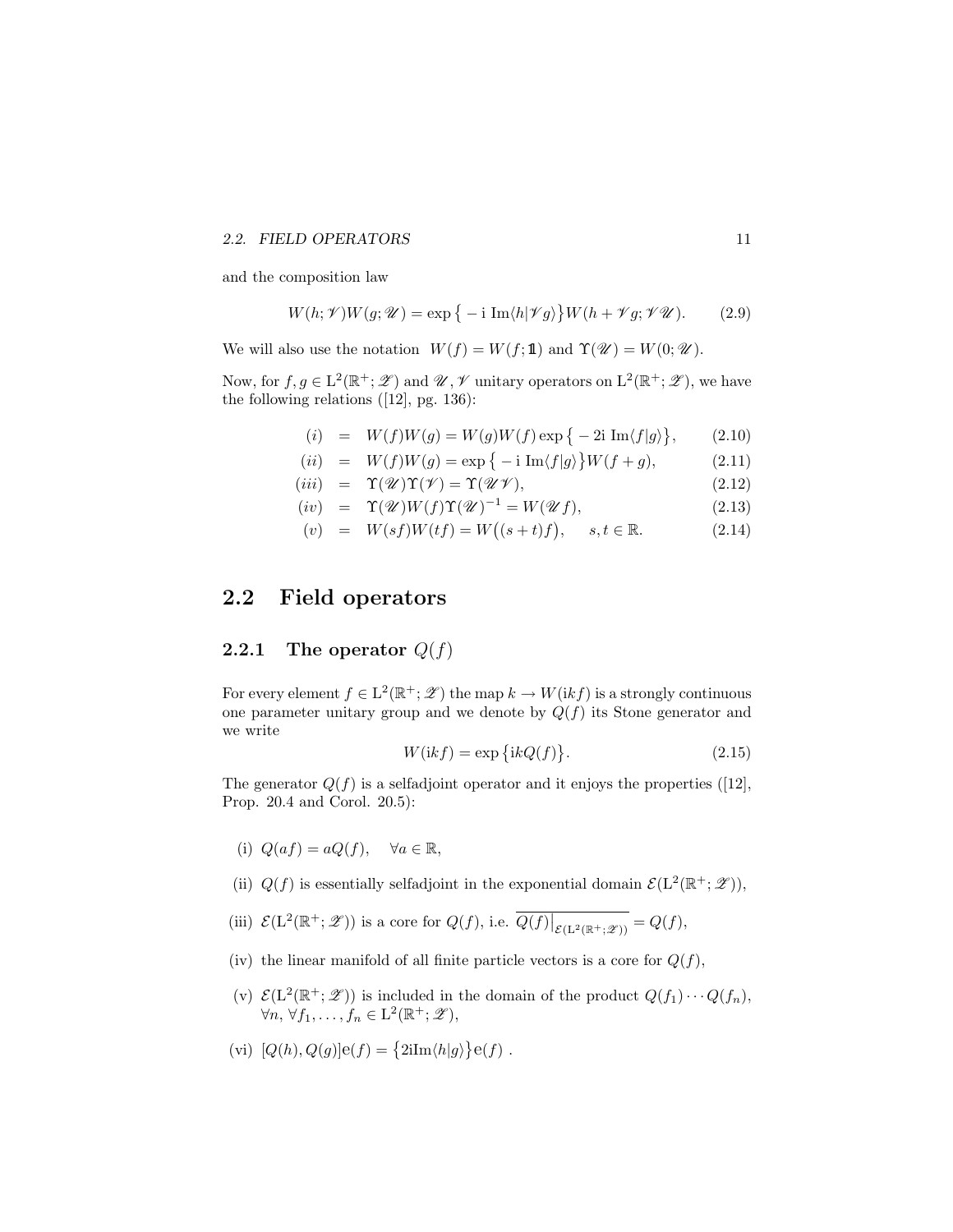#### 12 CHAPTER 2. THE HUDSON-PARTHASARATHY EQUATIONS

### 2.2.2 The operator  $\lambda(B)$

The operator  $\Upsilon(\mathcal{U})$  is called the *second quantization* of  $\mathcal{U}$ . Let  $e^{-ikB}$  be a strongly continuous, one parameter unitary group in  $L^2(\mathbb{R}^+; \mathscr{Z})$  with B a selfadjoint operator in  $L^2(\mathbb{R}^+;\mathscr{Z})$ ; its second quantization  $\Upsilon(e^{-ikB})$  is a strongly continuous, one parameter unitary group too. We denote by  $\lambda(B)$  its Stone generator:

$$
\Upsilon(e^{-ikB}) = e^{-ik\lambda(B)}.
$$
\n(2.16)

Sometimes  $\lambda(B)$  is called "second quantization of B" and  $\lambda$  "conservation" map".

Moreover, one has ([12], Theorem 20.7):

- (i)  $\mathcal{E}(\text{Dom}(B))$  is included in the domain of  $\lambda(B)$ ,
- (ii)  $\mathcal{E}(\text{Dom}(B^2))$  is a core for  $\lambda(B)$ ,
- (iii) if B is bounded, then  $\lambda(B)$  is essentially selfadjoint in the exponential domain  $\mathcal{E}(L^2(\mathbb{R}^+;\mathscr{Z})),$
- (iv)  $i[\lambda(B_1), \lambda(B_2)]e(f) = \lambda(i[B_1, B_2])e(f), \forall B_1, B_2$  bounded selfadjoint operators and  $\forall f \in \mathcal{L}^2(\mathbb{R}^+; \mathscr{Z}),$
- (v)  $\mathcal{E}(L^2(\mathbb{R}^+;\mathscr{Z}))$  is included in the domain of the product  $\lambda(B_1)\cdots\lambda(B_n)$ , where the  $B_i$  are bounded selfadjoint operators.

For any  $h \in L^2(\mathbb{R}^+; \mathscr{Z})$  and any selfadjoint operator B in  $L^2(\mathbb{R}^+; \mathscr{Z})$  let us set ([12], Prop. 21.6)

$$
\lambda(B, h) := W(-h)\lambda(B)W(h). \tag{2.17}
$$

Then, the operator  $\lambda(B, h)$  is the generator of the unitary group

$$
k \mapsto W(-h)\Upsilon(ikB)W(h)
$$

and it is essentially selfadjoint on the linear manifold generated by  $\{e(f - h):$  $f \in \text{Dom}(B^2)$ . When B is also bounded,  $\mathcal{E}(\mathcal{L}^2(\mathbb{R}^+; \mathscr{Z}))$  is a core for  $\lambda(B, h)$ and, on the exponential domain  $\mathcal{E}(L^2(\mathbb{R}^+;\mathscr{Z}))$ , one has

$$
\lambda(B, h) = \lambda(B) + a(Bh) + a^{\dagger}(Bh) + \langle h|Bh \rangle \mathbf{1}, \tag{2.18}
$$

where the *creation* and *annihilation* operators  $a(h)$  and  $a^{\dagger}(h)$  are defined by

$$
a(h) := \frac{1}{2}(Q(h) + iQ(ih)),
$$
  $a^{\dagger}(h) := \frac{1}{2}(Q(h) - iQ(ih)).$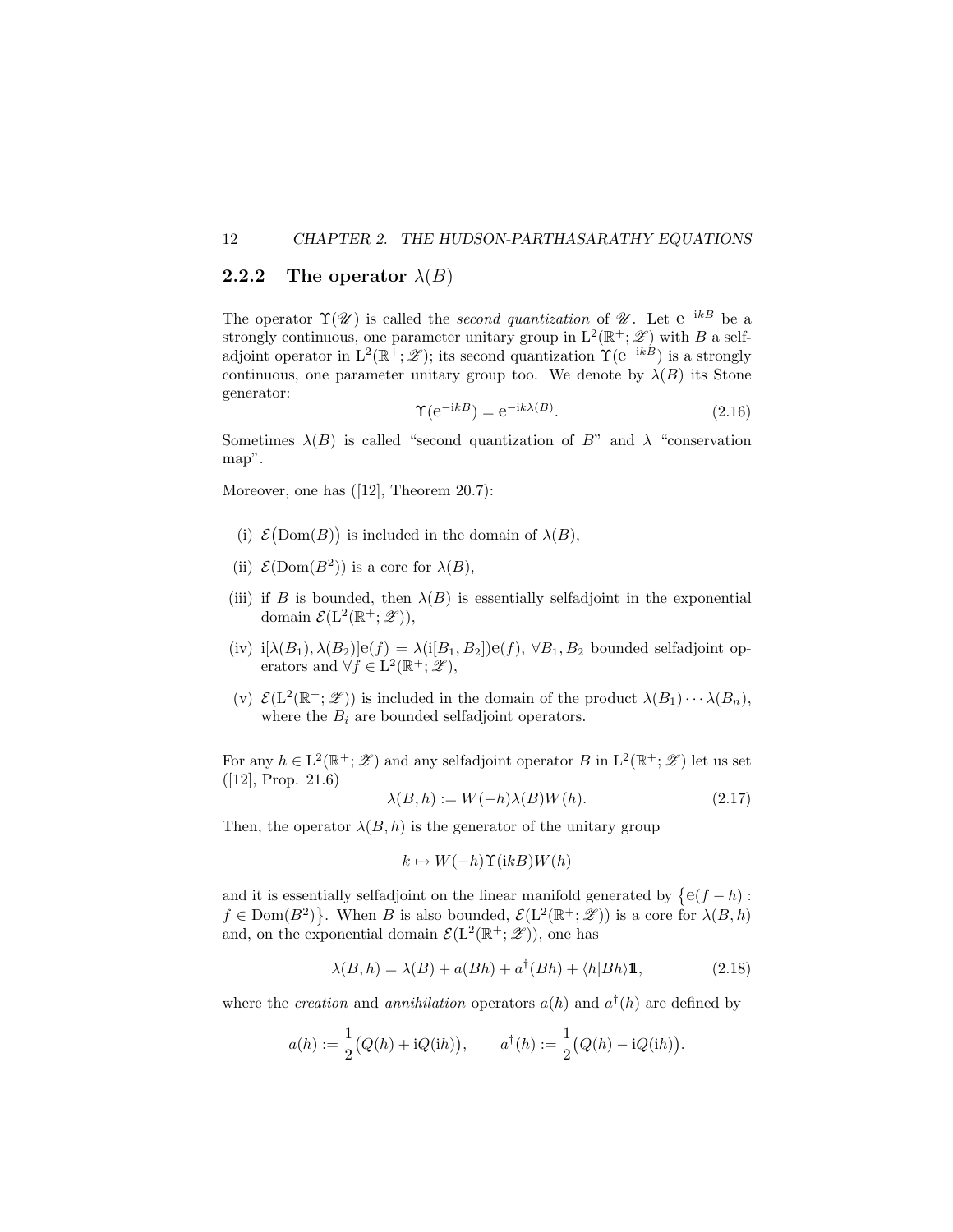#### 2.3. THE QUANTUM STOCHASTIC INTEGRAL

## 2.3 The quantum stochastic integral

Let us fix a complete orthonormal system  $\{z_i; i \geq 1\}$  in  $\mathscr{Z}$ . We denote by

$$
A_i^{\dagger}(t) := a^{\dagger}(z_i \otimes 1_{(0,t)}), \quad \Lambda_{ij}(t) := \lambda((z_i \setminus \langle z_j \rangle) \otimes 1_{(0,t)}), \quad A_i(t) := a(z_i \otimes 1_{(0,t)})
$$

the creation, conservation and annihilation processes respectively ([12], Theorem 20.10); the maps  $a^{\dagger}$ ,  $\lambda$  and  $a$  have been defined in the previous section. The following matrix notation is very useful:

$$
\Lambda = (\Lambda_{ij}) = \begin{pmatrix} \mathbf{1}t & A_1 & A_2 & \cdots \\ A_1^{\dagger} & \Lambda_{11} & \Lambda_{12} & \cdots \\ A_2^{\dagger} & \Lambda_{21} & \Lambda_{22} & \cdots \\ \vdots & \vdots & \vdots & \ddots \end{pmatrix}
$$
(2.19)

i.e.  $\Lambda_{00} := \mathbf{1}t$ ,  $\Lambda_{0i} := A_i$  and  $\Lambda_{i0} := A_i^{\dagger}$ . For these processes one has:

$$
\langle e(g) | \Lambda_{ij}(t) e(f) \rangle = \int_0^t \overline{g_i(s)} f_j(s) \, ds \, \langle e(g) | e(f) \rangle, \qquad \forall \ i, j \ge 0,
$$
 (2.20)

where we have used the notation

$$
f_i(t) := \begin{cases} 1 & \text{if } i = 0\\ \langle z_i | f(t) \rangle & \text{if } i \ge 1 \end{cases}
$$

From now on we fix the sets

$$
\mathcal{M} = \left\{ f \in L^2(\mathbb{R}^+; \mathcal{Z}) \cap L^{\infty}_{loc}(\mathbb{R}^+; \mathcal{Z}) \middle| f_k(t) \equiv 0 \quad \forall t \text{ and}
$$
  
for all but a finite number of k's

and

$$
\mathcal{E} = \{ \text{linear span of all the exponential vectors } e(f) \text{ with } f \in \mathcal{M} \}.
$$

Notice that  $\mathscr M$  is a dense linear manifold in  $L^2(\mathbb{R}^+;\mathscr{Z})$ , and, so,  $\mathscr E\equiv\mathscr E(\mathscr M)$  is dense in  $\mathscr{F}.$ 

Let us introduce now a complex, separable Hilbert space  $\mathscr{H}$ , which we call System Space. Its role will be to describe a quantum system interacting with the Bose fields Λ.

**Definition 2.1** (Adapted Process – [12] pg. 180). Let  $D$  be a dense manifold in H. A family  $\{L(t), t \geq 0\}$  of operators in  $\mathcal{H} \otimes \mathcal{F}$  is an adapted process with respect to  $(D,\mathscr{M})$  if

$$
13\quad
$$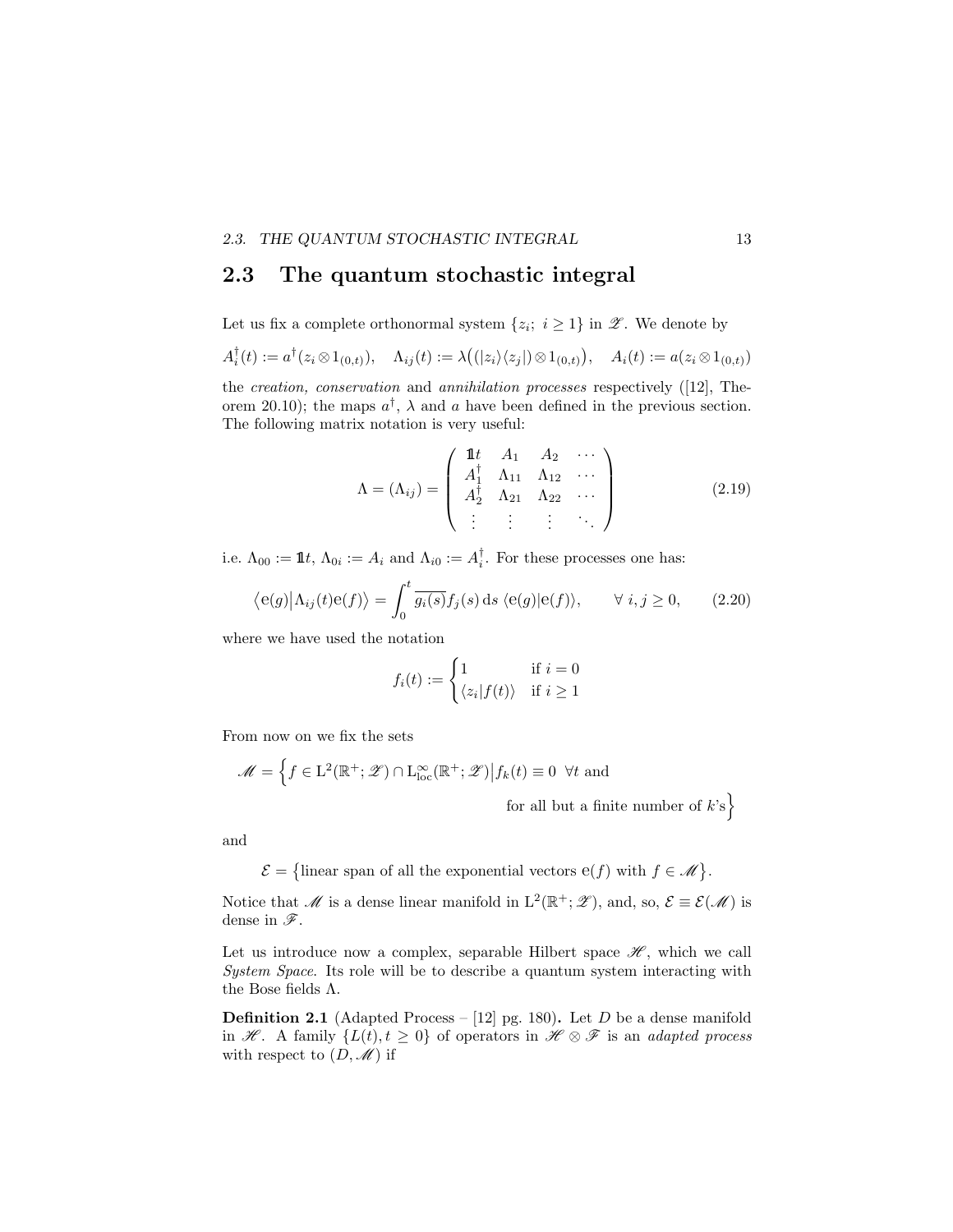#### 14 CHAPTER 2. THE HUDSON-PARTHASARATHY EQUATIONS

- (i)  $D \otimes \mathcal{E} \subset \bigcap$  $t\geq 0$  $Dom(L(t))$  (where  $\otimes$  denotes the algebraic tensor product),
- (ii) The map  $t \mapsto L(t)u \otimes e(f)$  is strongly measurable,  $\forall u \in D, f \in \mathcal{M}$ ,
- (iii)  $L(t)u \otimes e(f_{(0,t)}) \in \mathscr{H} \otimes \mathscr{F}_{(0,t)}$  and  $L(t)u \otimes e(f) = (L(t)u \otimes e(f_{(0,t)})) \otimes$  $e(f_{(t)}, \forall t \geq 0, u \in D, f \in \mathcal{M}.$

If additionally the map  $t \mapsto L(t)u \otimes e(f)$  is continuous for every  $u \in D$  and  $f \in \mathcal{M}$  the process is said to be *regular adapted*.

By the factorization property  $(2.4)$  and the properties of  $\Lambda$ , we have for any  $i, j \geq 0$ 

$$
(\Lambda_{ij}(t) - \Lambda_{ij}(s))e(f) = e(f_{(0,s)}) \otimes ((\Lambda_{ij}(t) - \Lambda_{ij}(s))e(f_{(s,t)})) \otimes e(f_{(t)})
$$

for all  $0 \le s < t < \infty$  and  $f \in \mathcal{H}$ ; here  $(\Lambda_{ij}(t) - \Lambda_{ij}(s))e(f_{(s,t)}) \in \mathcal{F}_{(s,t)}$ . Notice the similarity with the notion of process with independent increments in classical probability.

By a partition of  $\mathbb{R}^+$  we mean a sequence  $0 = t_0 < t_1 < \cdots < t_n < \cdots$  where  $t_n \to \infty$  as  $n \to \infty$ . Let  $L(t)$  be an adapted process in H with respect to  $(D,\mathscr{M})$ , simple with respect to the partition  $\{t_n\}$ . Let us define for L the stochastic integral

$$
I_L(t) := \int_0^t L(s) \mathrm{d} \Lambda_{ij}
$$

by putting  $\text{Dom}(I_L(t)) = D \otimes \mathscr{E}$  and

$$
I_L(t)u\otimes e(f) = (L(0)u)\otimes (\Lambda_{ij}(t)e(f)), \quad \text{if } 0 \le t \le t_1,
$$

$$
I_L(t)u \otimes e(f) = I_L(t_n)u \otimes e(f)
$$
  
+ 
$$
(L(t_n)u \otimes e(f_{(0,t_n)}))(\Lambda_{ij}(t) - \Lambda_{ij}(t_n))e(f_{(t_n)},
$$
  
if  $t_n < t \le t_{n+1}$ ,  $n = 1, 2, ...$ ,

where the right hand side is determined inductively in  $n$ .  $I_L$  possesses the following properties:

- $I_L(t)$  is independent of the partition with respect to which L is simple.
- The map  $t \to I_L(t)u \otimes e(f)$  is continuous for any  $u \in D$  and  $f \in \mathcal{M}$ .
- $\{I_L(t), t \geq 0\}$  is a regular adapted process with respect to  $(D, \mathcal{M})$ .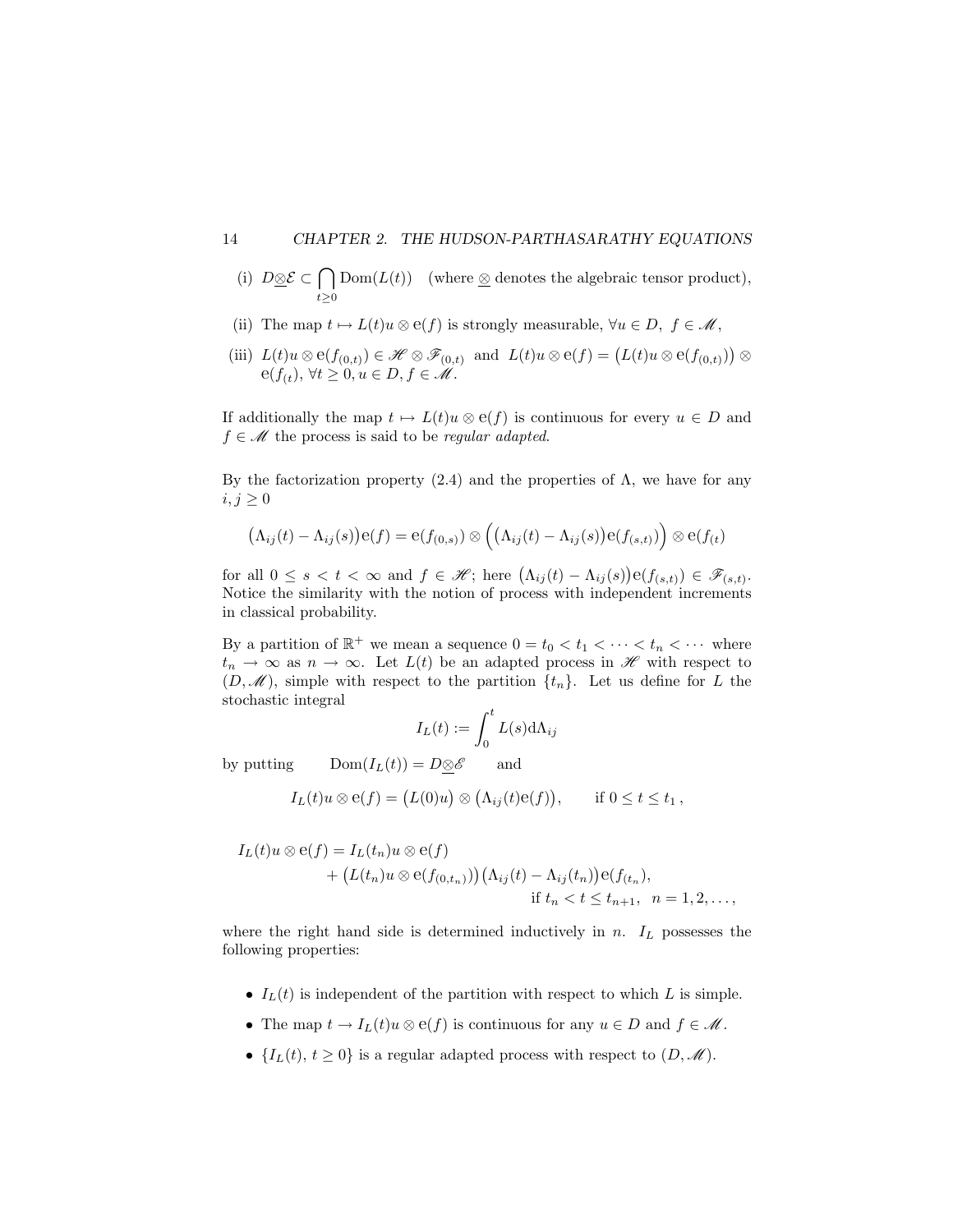#### 2.3. THE QUANTUM STOCHASTIC INTEGRAL 15

• 
$$
\left\| \int_0^t L(s) d\Lambda_{ij}(s) u \otimes e(f) \right\|^2 \leq \int_0^t \|L(s) u \otimes e(f)\| (1 + \|f(s)\|^2) ds.
$$

Making use of these properties we can extend the notion of stochastic integral to adapted processes which are not necessarily simple, by the standard procedures of integration theory.

**Definition 2.2** (Stochastically Integrable - [9] Def. 2.1). A family  $\{L_i; i \geq 0\}$ of  $(D,\mathscr{M})$  adapted process is said to be stochastically integrable if,  $\forall t \geq 0, u \in$ D and  $f \in \mathcal{M}$ , one has

$$
\sum_{i\geq 0} \int_0^t \|L_i(s)u \otimes \mathbf{e}(f)\|^2 ds < \infty. \tag{2.21}
$$

We denote by  $\mathbb{L}(D,\mathcal{M})$  the class of the stochastically integrable families of  $(D,\mathcal{M})$  adapted processes.

**Definition 2.3** (Quantum Stochastic Integral). Let  $I_0$  be in  $\mathscr{B}(\mathscr{H})$  and  $\{F_{ij};$  $i, j \geq 0$ } in  $\mathbb{L}(D, \mathcal{M})$ , then the operator on  $D \otimes \mathcal{E}$ 

$$
I_F(t) = I_0 + \sum_{i,j \ge 0} \int_0^t F_{ij}(s) d\Lambda_{ij}(s)
$$

is called Quantum Stochastic Integral.

The construction of the stochastic integrals is developed in [12] Chapter III Section 25.

Proposition 2.1 (First fundamental formula of quantum stochastic calculus  $-$  [12] Corollary 27.2). Let  $I_F(t)$  be as in Definition 2.3, then

$$
\langle v \otimes e(g) | (I_F(t) - I_0) u \otimes e(f) \rangle
$$
  
= 
$$
\sum_{i,j \ge 0} \int_0^t ds \overline{g_i(s)} \langle v \otimes e(g) | F_{ij}(s) u \otimes e(f) \rangle f_j(s) \quad (2.22)
$$

for all  $v \in \mathcal{H}$ ,  $u \in D$ ,  $f, g \in \mathcal{M}$  and  $t > 0$ .

Proposition 2.2 (Second fundamental formula of quantum stochastic calculus  $-[12]$  Corollary 27.2). Let  $I_F(t)$  as in Definition 2.3 and  $I_{\widetilde{F}}(t)$  defined in similar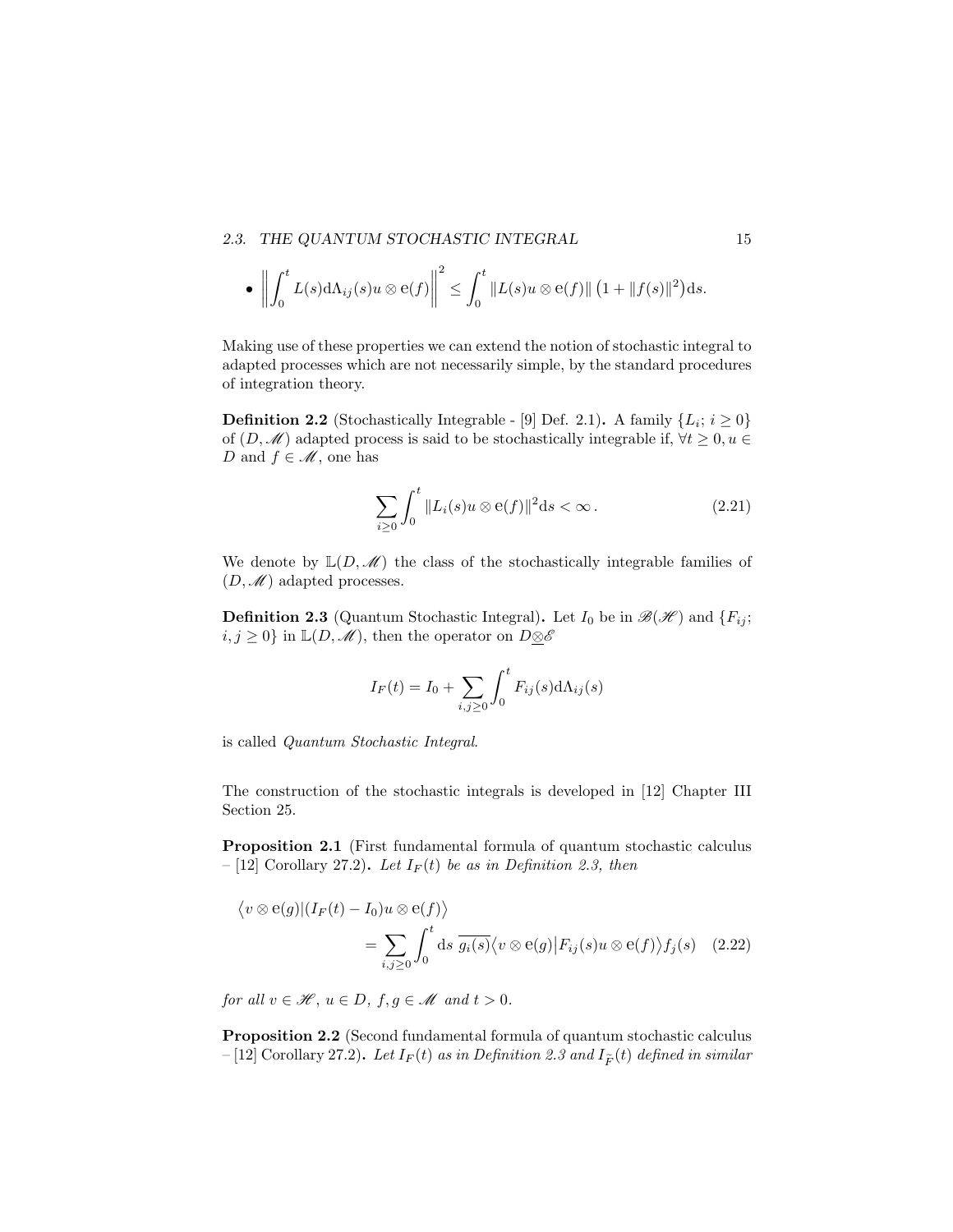terms. Then

$$
\langle I_{\widetilde{F}}(t)v \otimes e(g) | I_{F}(t)u \otimes e(f) \rangle - \langle I_{0}v \otimes e(g) | I_{0}u \otimes e(f) \rangle
$$
  

$$
= \sum_{i,j\geq 0} \int_{0}^{t} ds \overline{g_{i}(s)} \Big\{ \langle I_{\widetilde{F}}(s)v \otimes e(g) | F_{ij}(s)u \otimes e(f) \rangle
$$
  

$$
+ \langle \widetilde{F_{ji}}(s)v \otimes e(g) | I_{F}(s)u \otimes e(f) \rangle
$$
  

$$
+ \sum_{k\geq 1} \langle \widetilde{F_{ki}}(s)v \otimes e(g) | F_{kj}(s)u \otimes e(f) \rangle \Big\} f_{j}(s)
$$

for all  $u, v \in D$ ,  $f, g \in M$  and  $t > 0$ .

Proposition 2.3 ([12] Corollary 25.8, Proposition 27.1). The quantum stochastic integral  $I_F(t)$  is a  $(D, \mathcal{M})$  regular adapted process.

Remark 2.1. All these propositions can be translated in the following practical rules for manipulating quantum stochastic integrals:

- 1.  $dA_i^{\dagger}(t), dA_{ij}(t)$  and  $dA_i(t)$  commute with adapted processes at time t, so that they can be shifted towards the right or the left, according to the convenience.
- 2. The products of the fundamental differentials satisfy the Itô table:  $d\Lambda_{ik}(t)d\Lambda_{lj}(t) = \hat{\delta}_{kl}d\Lambda_{ij}(t), i, j, k, l \geq 0$ , where the symbol  $\hat{\delta}_{kl}$  is defined by  $\hat{\delta}_{kl} = 1$  if  $k = l > 0$  and  $\hat{\delta}_{kl} = 0$  otherwise.
- 3. For  $i, j \ge 1$  we have  $dA_i(t)e(f) = dt f_i(t)e(f)$ ,  $d\Lambda_{ij}(t)e(f) = dA_i^{\dagger}(t)f_j(t)e(f),$   $\langle e(f)|dA_i^{\dagger}(t) = \overline{f_i(t)}dt\langle e(f)|.$

## 2.4 The Hudson-Parthasarathy equations

Now let K,  $R_i$ ,  $N_i$ ,  $F_{ij}$ , K,  $R_i$ ,  $N_i$  and  $F_{ij}$ , with  $i, j \geq 1$ , be (possibly unbounded) operators on the initial space  $\mathscr{H}$ , with which we build the two Quantum Stochastic Differential Equations (QSDE), known as Hudson-Parthasarathy(H-P) equations [12]:

#### Right Equation:

$$
\begin{cases} dU(t) = \Big(\sum_{i\geq 1} R_i dA_i^\dagger(t) + \sum_{i,j\geq 1} F_{ij} dA_{ij}(t) + \sum_{j\geq 1} N_j dA_j(t) + K dt\Big) U(t) \\ U(0) = \mathbf{1} \end{cases}
$$
\n(2.23)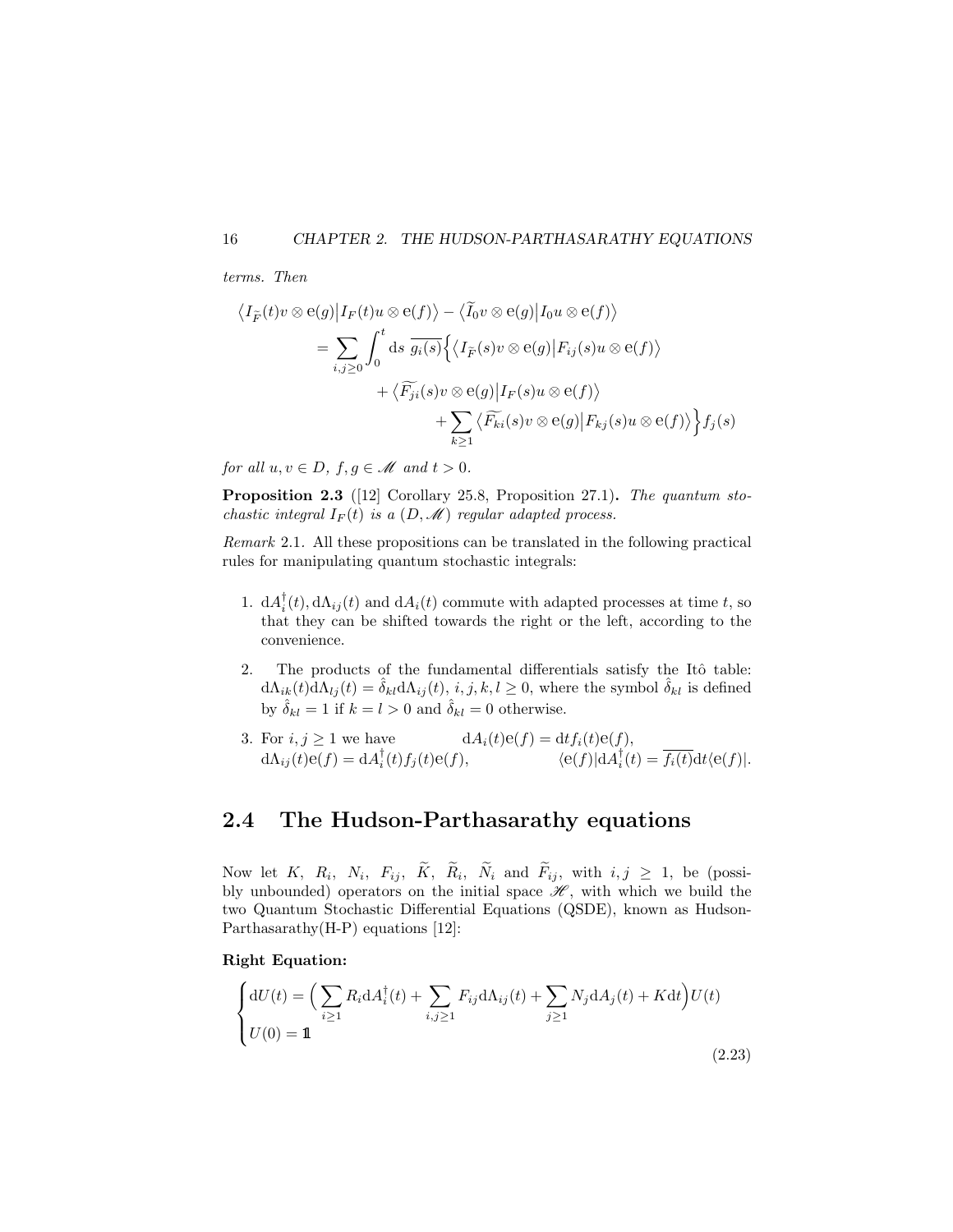#### 2.4. THE HUDSON-PARTHASARATHY EQUATIONS 17

#### Left Equation:

$$
\begin{cases} dV(t) = V(t) \Big( \sum_{i \ge 1} \widetilde{N}_i \mathrm{d}A_i^\dagger(t) + \sum_{i,j \ge 1} \widetilde{F}_{ij} \mathrm{d}\Lambda_{ij}(t) + \sum_{j \ge 1} \widetilde{R}_j \mathrm{d}A_j(t) + \widetilde{K} \mathrm{d}t \Big) \\ V(0) = \mathbf{1} \end{cases}
$$
\n(2.24)

By setting  $F_{00} = K$ ,  $F_{i0} = R_i$ ,  $F_{0j} = N_j$ ,  $F_{00} = K$ ,  $F_{i0} = N_i$ ,  $F_{0j} = R_j$ , we can write:

Right Equation: 
$$
\begin{cases} dU(t) = \sum_{i,j\geq 0} F_{ij} d\Lambda_{ij}(t) U(t) \\ U(0) = 1 \end{cases}
$$
  
Left Equation: 
$$
\begin{cases} dV(t) = V(t) \sum_{i,j\geq 0} \widetilde{F}_{ij} d\Lambda_{ij}(t) \\ V(0) = 1 \end{cases}
$$

**Definition 2.4** (Right Solution - [9] Def. 3.2). Let  $D$  be a dense subspace in  $\mathscr{H}$ . An operator process U is a solution of the Right QSDE in  $D \otimes \mathcal{E}$  for the matrix  $F$  if:

- (i) Each operator  $F_{ij} \otimes \mathbf{1}$  is closable,
- $(ii)$  |  $t\geq 0$  $U(t)(D\otimes\mathcal{E})\subset\bigcap$ i,j≥0 Dom $(\overline{F_{ij}\otimes \mathbf{1}}),$
- (iii) Each process  $\overline{F_{ij} \otimes \mathbf{1}} U$  is stochastically integrable, i.e.

$$
\sum_{j\geq 0} \int_0^t \|(\overline{F_{ij}\otimes \mathbf{1}}\,U(s))(u\otimes e(f))\|^2 ds < \infty, \qquad \forall i\geq 0, \ u\in D, \ f\in \mathcal{M},
$$

(iv) 
$$
U(t) = \mathbf{1} + \sum_{i,j\geq 0} \int_0^t \overline{F_{ij} \otimes \mathbf{1}} \ U(s) d\Lambda_{ij}(s)
$$
 on  $D \underline{\otimes} \mathcal{E}$ ,  $\forall t \geq 0$ .

Let us recall that, if  $F_{ij}$  is closable as an operator in  $\mathscr{H}$ , then  $F_{ij} \otimes \mathbb{1}$  is closable in  $\mathscr{H} \otimes \mathscr{F}$  ([9] pg. 188).

**Definition 2.5** (Left Solution - [9] Def. 3.1). Let  $\widetilde{D}$  be a dense subspace in  $\mathscr H$ . An operator process V is a *solution of the Left QSDE* in  $\widetilde{D}\underline{\otimes}\mathcal{E}$  for the matrix  $\widetilde{F}$  if:

(i) 
$$
\widetilde{D} \subset \bigcap_{i,j\geq 0} \text{Dom}(\widetilde{F}_{ij}),
$$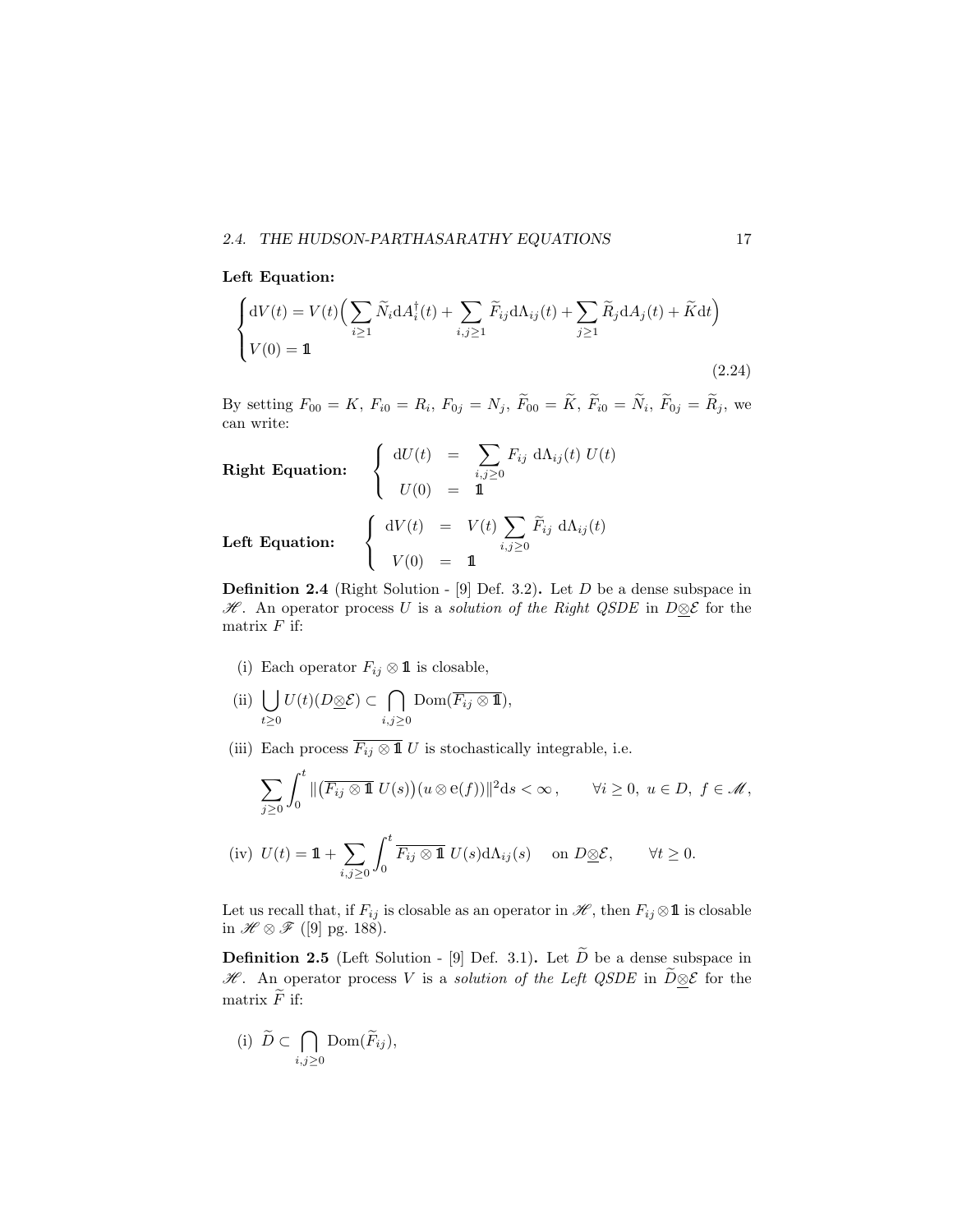#### 18 CHAPTER 2. THE HUDSON-PARTHASARATHY EQUATIONS

(ii) The linear manifold 
$$
\left(\bigcup_{i,j\geq 0} \widetilde{F}_{ij}(\widetilde{D})\right) \underline{\otimes} \mathcal{E}
$$
 is contained in the domain of  $V(t)$ ,  $\forall t \geq 0$ ,

(iii)  $\forall t \geq 0$ , the processes  $(V(t)\overline{F}_{ij}; t \geq 0)$  are stochastically integrable, i.e.

$$
\sum_{j\geq 0} \int_0^t \|V(s)\widetilde{F}_{ij}(u\otimes \mathbf{e}(f))\|^2 ds < \infty, \quad \forall i \geq 0, \ u \in \widetilde{D}, \ f \in \mathcal{M},
$$

(iv) 
$$
V(t) = 1\!\!1 + \sum_{i,j \geq 0} \int_0^t V(s) \widetilde{F}_{ij} d\Lambda_{ij}(s)
$$
 on  $\widetilde{D} \underline{\otimes} \mathcal{E}$ ,  $\forall t \geq 0$ .

Remark 2.2. By Proposition 2.3 right and left solutions are regular adapted processes with respect to  $(D, \mathcal{M})$  or  $(D, \mathcal{M})$ , respectively (see Definition 2.1).

## 2.5 The algebraic isometric condition

Let us assume that the process  $U(t)$  is a solution of the Right Equation associated to the matrix  $F$  as in Definition 2.4 and that it is isometric, which means

$$
\langle U(t)v \otimes \mathbf{e}(g) | U(t)u \otimes \mathbf{e}(f) \rangle = \langle v \otimes \mathbf{e}(g) | u \otimes \mathbf{e}(f) \rangle, \qquad \forall u, v \in D, \quad \forall f, g \in \mathcal{M}.
$$
\n(2.25)

By using the second fundamental formula (Proposition 2.2) and Eqs. (2.25), (2.23), we get

$$
\sum_{i,j\geq 0} \int_0^t ds \overline{g_i(s)} \Big\{ \langle U(s)v \otimes e(g) | \overline{F_{ij} \otimes \mathbf{1}} U(s)u \otimes e(f) \rangle
$$
  
+  $\langle \overline{F_{ji} \otimes \mathbf{1}} U(s)v \otimes e(g) | U(s)u \otimes e(f) \rangle$   
+  $\sum_{k\geq 1} \langle \overline{F_{ki} \otimes \mathbf{1}} U(s)v \otimes e(g) | \overline{F_{kj} \otimes \mathbf{1}} U(s)u \otimes e(f) \rangle \Big\} f_j(s) = 0.$ 

By choosing  $f(t)$  and  $g(t)$  continuous, by dividing by t and by taking the limit  $t \downarrow 0$ , we get, by the arbitrariness of  $f(0)$  and  $g(0)$ , the necessary condition

$$
\langle v|\overline{F_{ij}}u\rangle + \langle \overline{F_{ji}}v|u\rangle + \sum_{k\geq 1} \langle \overline{F_{ki}}v|\overline{F_{kj}}u\rangle = 0, \qquad \forall u, v \in D, \quad \forall i, j \geq 0. \tag{2.26}
$$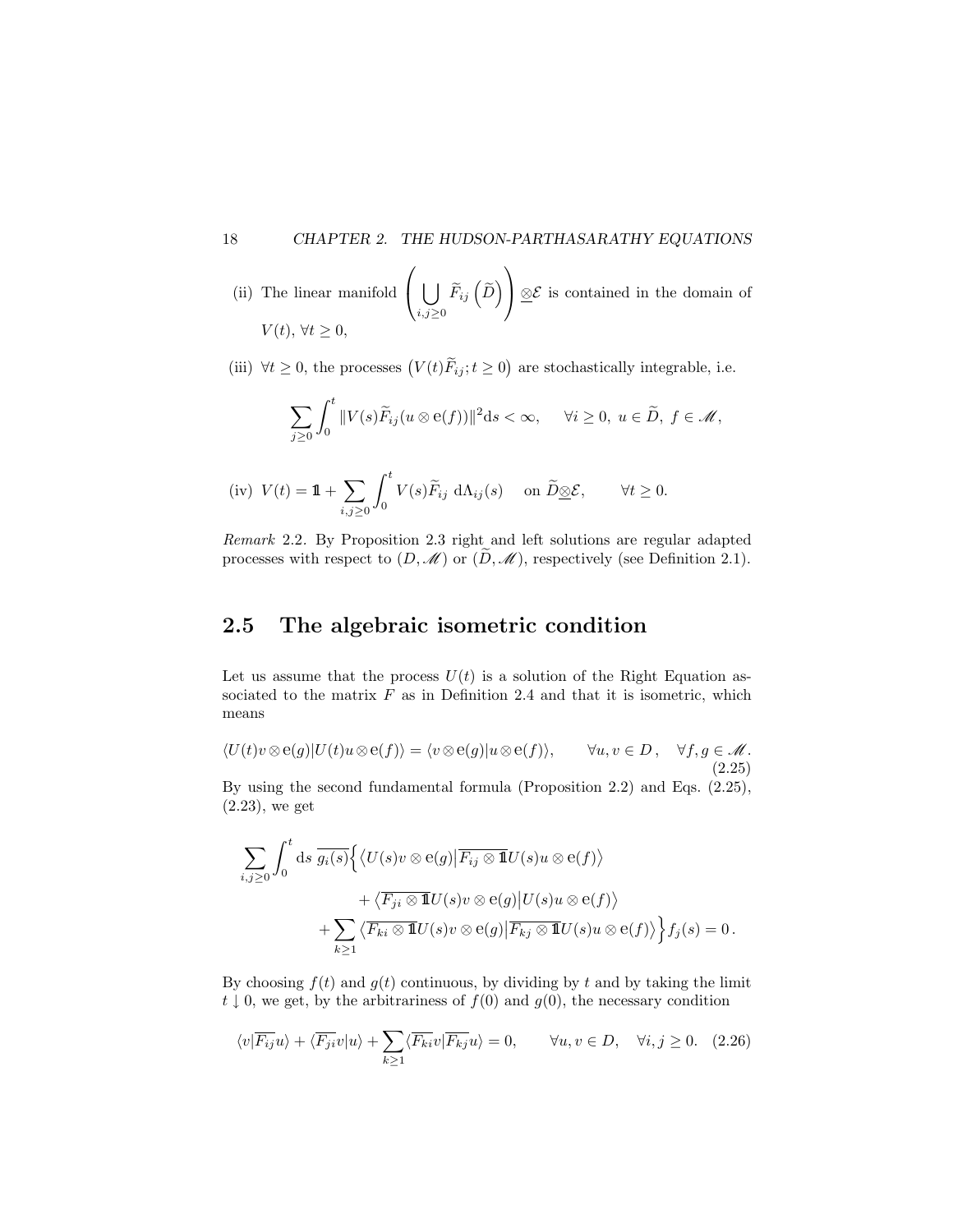#### 2.6. THE BOUNDED CASE 19

Let us assume that the process  $V(t)$  is a solution of the Left Equation associated to the matrix  $\tilde{F}$  as in Definition 2.5 and that it is isometric. By going on as before and recalling that  $V(t)$  is an isometry, we get

$$
0 = \sum_{i,j\geq 0} \int_0^t ds \overline{g_i(s)} \Big\{ \langle V(s)v \otimes e(g) | V(s) \widetilde{F}_{ij} u \otimes e(f) \rangle
$$
  
+  $\langle V(s) \widetilde{F}_{ji} v \otimes e(g) | V(s) u \otimes e(f) \rangle$   
+  $\sum_{k\geq 1} \langle V(s) \widetilde{F}_{ki} v \otimes e(g) | V(s) \widetilde{F}_{kj} u \otimes e(f) \rangle \Big\} f_j(s)$   
=  $\sum_{i,j\geq 0} \int_0^t ds \overline{g_i(s)} \Big\{ \langle v \otimes e(g) | \widetilde{F}_{ij} u \otimes e(f) \rangle + \langle \widetilde{F}_{ji} v \otimes e(g) | u \otimes e(f) \rangle \Big\} f_j(s) ,$   
+  $\sum_{k\geq 1} \langle \widetilde{F}_{ki} v \otimes e(g) | \widetilde{F}_{kj} u \otimes e(f) \rangle \Big\} f_j(s) ,$ 

which gives (see Proposition 8.1 of [9])

$$
\langle v|\widetilde{F}_{ij}u\rangle + \langle \widetilde{F}_{ji}v|u\rangle + \sum_{k\geq 1} \langle \widetilde{F}_{ki}v|\widetilde{F}_{kj}u\rangle = 0, \qquad \forall u, v \in \widetilde{D}, \quad \forall i, j \geq 0. \tag{2.27}
$$

## 2.6 The bounded case

Consider  $F = (F_{ij})$  with  $F_{ij} \in \mathcal{B}(\mathcal{H})$ . Let us consider the right equation with matrix  $F = (F_{ij})$  and the left equation with matrix  $\tilde{F} = (\tilde{F}_{ij}) := (F_{ji}^*) = F^*;$ then we have:

$$
\begin{cases} dU(t) = \Big( \sum_{i \ge 1} R_i \mathrm{d}A_i^{\dagger}(t) + \sum_{i,j \ge 1} F_{ij} \mathrm{d}\Lambda_{ij}(t) + \sum_{j \ge 1} N_i \mathrm{d}A_i(t) + K \mathrm{d}t \Big) U(t) \\ U(0) = \mathbf{1} \end{cases}
$$

$$
\begin{cases} dV(t) = V(t) \Big( \sum_{i \ge 1} N_i^* \mathrm{d}A_i^{\dagger}(t) + \sum_{i,j \ge 1} F_{ji}^* \mathrm{d}\Lambda_{ij}(t) + \sum_{j \ge 1} R_i^* \mathrm{d}A_i(t) + K^* \mathrm{d}t \Big) \\ V(0) = \mathbf{1} \end{cases}
$$

Let us assume the isometry conditions (2.26), (2.27) with  $D = \widetilde{D} = \mathscr{H}$ , which become

$$
F_{ij} + F_{ji}^* + \sum_{k \ge 1} F_{ki}^* F_{kj} = F_{ji}^* + F_{ij} + \sum_{k \ge 1} F_{ik} F_{jk}^* = 0, \qquad \forall i, j \ge 0,
$$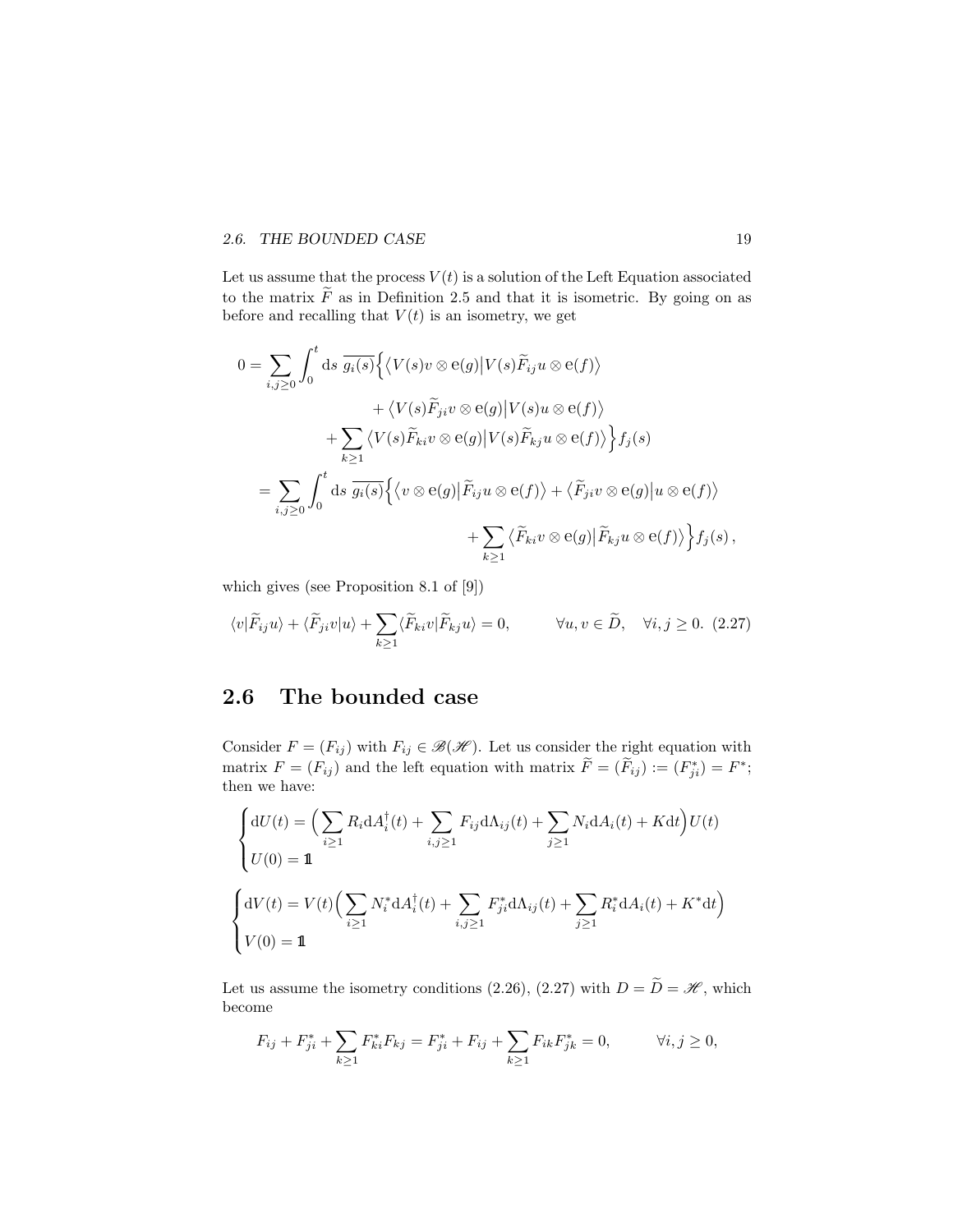or, equivalently,

$$
F_{ij} + F_{ji}^* + \sum_{k \ge 1} F_{ki}^* F_{kj} = F_{ji}^* + F_{ij} + \sum_{k \ge 1} F_{ik} F_{jk}^* = 0, \qquad \forall i, j \ge 1, \quad (2.28)
$$

$$
K + K^* + \sum_{k \ge 1} R_k^* R_k = K^* + K + \sum_{k \ge 1} N_k N_k^* = 0,
$$
 (2.29)

$$
N_i + R_i^* + \sum_{k \ge 1} R_k^* F_{ki} = R_i^* + N_i + \sum_{k \ge 1} F_{ki} N_k^* = 0, \qquad \forall i \ge 1.
$$
 (2.30)

Let us define  $S_{ij} := F_{ji} + \delta_{ji}$ , for  $i, j \ge 1$ . Then, the conditions above become

$$
\sum_{k\geq 1} S_{ki}^* S_{kj} = \sum_{k\geq 1} S_{ik} S_{jk}^* = \delta_{ij},
$$
  

$$
K = -iH - \frac{1}{2} \sum_{k\geq 1} R_k^* R_k, \qquad N_i = -\sum_{k\geq 1} R_k^* S_{ki},
$$

where H is a bounded selfadjoint operator in  $\mathscr{B}(\mathscr{H})$  and  $\sum_{k\geq 1} R_k^* R_k$  converges strongly to a bounded operator.

Therefore we can write the Right Equation as

$$
\begin{cases}\n\mathrm{d}U(t) = \left( \sum_{i \geq 1} R_i \mathrm{d}A_i^{\dagger}(t) + \sum_{i,j \geq 1} (S_{ij} - \delta_{ij}) \mathrm{d} \Lambda_{ij}(t) - \sum_{i,j \geq 1} R_i^* S_{ij} \mathrm{d}A_j(t) \right. \\
\left. + K \mathrm{d}t \right) U(t) \\
U(0) = \mathbf{1}\n\end{cases}
$$

Theorem 2.4 ([12] Prop. 27.5, Theo. 27.8, Coro. 3.2). In the hypotheses above, there exist a unique adapted process  $U(t)$  which solves the right equation  $(2.23)$  and a unique adapted process  $V(t)$  which solves the left equation (2.24). Both processes turn out to be unitary, strongly continuous in t and mutually adjoint, i.e.  $V(t) = U^*(t)$ 

## 2.7 The unbounded case

#### 2.7.1 Some conditions on  $F$

From Eqs. (2.26), (2.27) we expect the operators  $F_{ij}$  for  $i, j \ge 1$  to be related to unitary operators as in the previous section. So, it is natural to ask them to be bounded even in the general case. Moreover, in order not to have too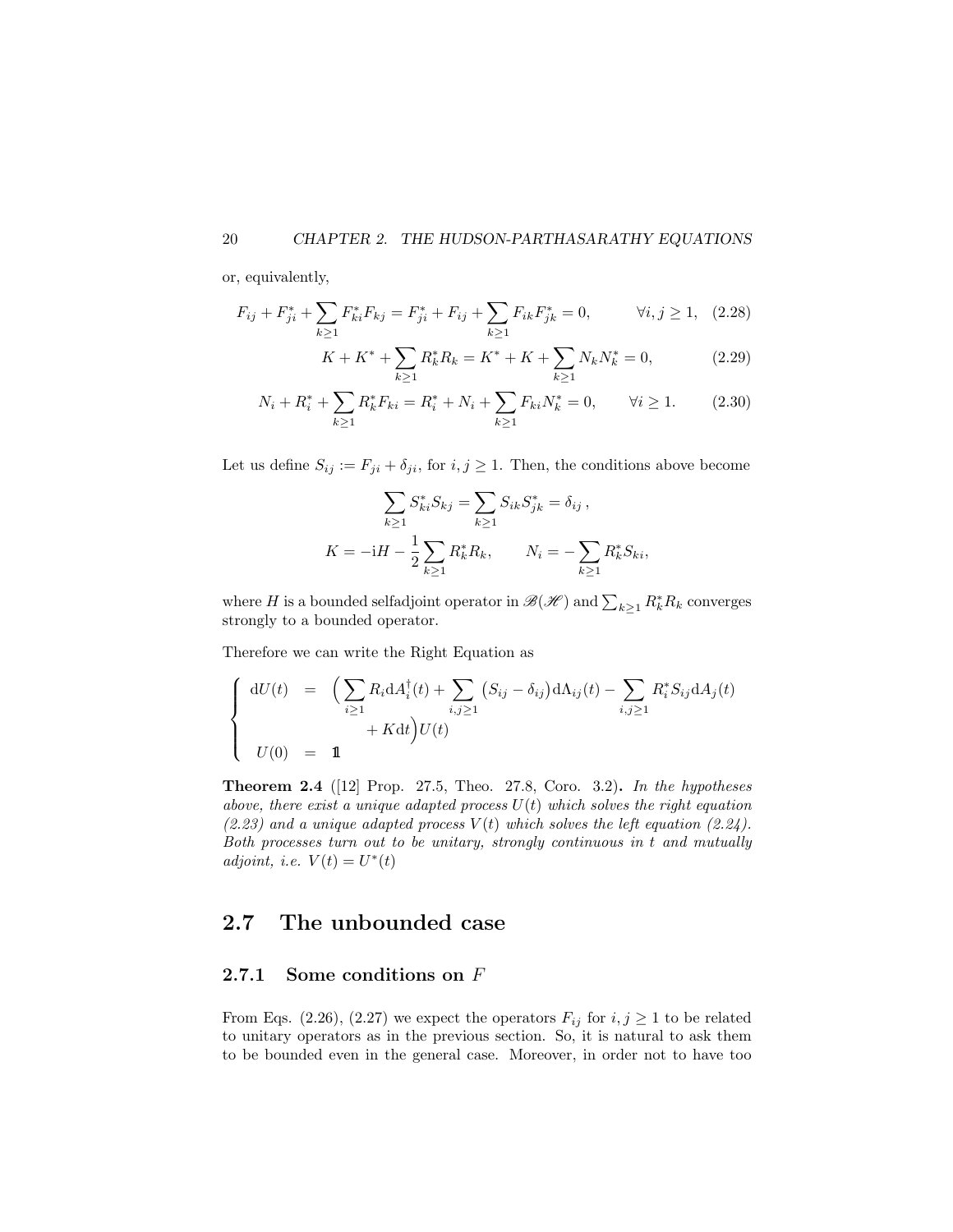#### 2.7. THE UNBOUNDED CASE 21

much analytical complications all together, we ask the space  $\mathscr Z$  to be finitedimensional. In Definition 2.4 the operators  $F_{ij}$  are needed to be closable and in what follows only their closures are involved; so, we can ask them to be closed.

**Hypothesis 2.1.** Let us assume dim $(\mathscr{Z}) = d < \infty$ .

Let  $F = (F_{ij})$  be a  $(d+1) \times (d+1)$ -dimensional operator valued matrix with  $F_{ij} \in \mathscr{B}(\mathscr{H})$  for all  $i, j = 1, \ldots, d$ , while  $F_{i0}$  and  $F_{0i}$ , for  $i \geq 0$  are closed operators. Moreover, we consider the right H-P equation with matrix  $F = (F_{ij})$ and the left H-P equation with matrix  $\widetilde{F} = (\widetilde{F}_{ij}) := (F_{ji}^*) = F^*$ .

We also define  $Dom(F) := \bigcap$  $i,j\geq 0$  $Dom(F_{ij}),$   $Dom(F^*) := \bigcap$  $i,j\geq 0$  $Dom(F_{ij}^*)$  and we assume both  $Dom(F)$  and  $Dom(F^*)$  to be dense in  $\mathcal{H}$ .

Following [9] pg. 191, we introduce the quadratic form  $\vartheta(F, X)$ , where  $X \in$  $\mathscr{B}(\mathscr{H})$ :

$$
\forall u = (u_i), \ v = (v_i) \in \bigoplus_{k=0}^d \text{Dom}(F),
$$

$$
\vartheta(F,X)(u,v) := \sum_{i,j\geq 0} \langle u_i | X F_{ij} v_j \rangle + \sum_{i,j\geq 0} \langle F_{ji} u_i | X v_j \rangle + \sum_{i,j\geq 0} \sum_{k\geq 1} \langle F_{ki} u_i | X F_{kj} v_j \rangle.
$$
\n(2.31)

The quadratic form  $\vartheta(F^*, X)$  is defined in an analogous way. We define also

$$
\vartheta(F) := \vartheta(F, \mathbf{1}), \qquad \vartheta(F^*) := \vartheta(F^*, \mathbf{1}). \tag{2.32}
$$

Note that the isometric condition (2.26) is equivalent to  $\vartheta(F) = 0$  and the co-isometric condition (2.27) is equivalent to  $\vartheta(F^*)=0$ .

#### 2.7.2 Existence of solutions of the H-P equations

The mathematical treatment of the Right Equation is more complicated and the sufficient hypotheses for existence and uniqueness of its solution are stronger. For this reason, we will establish first the conditions for the existence and uniqueness of the solution of the Left Equation.

**Theorem 2.5** ([9] Proposition 8.1, Theorem 8.5). If the matrix  $F^*$  satisfies Hypothesis 2.1 and, moreover,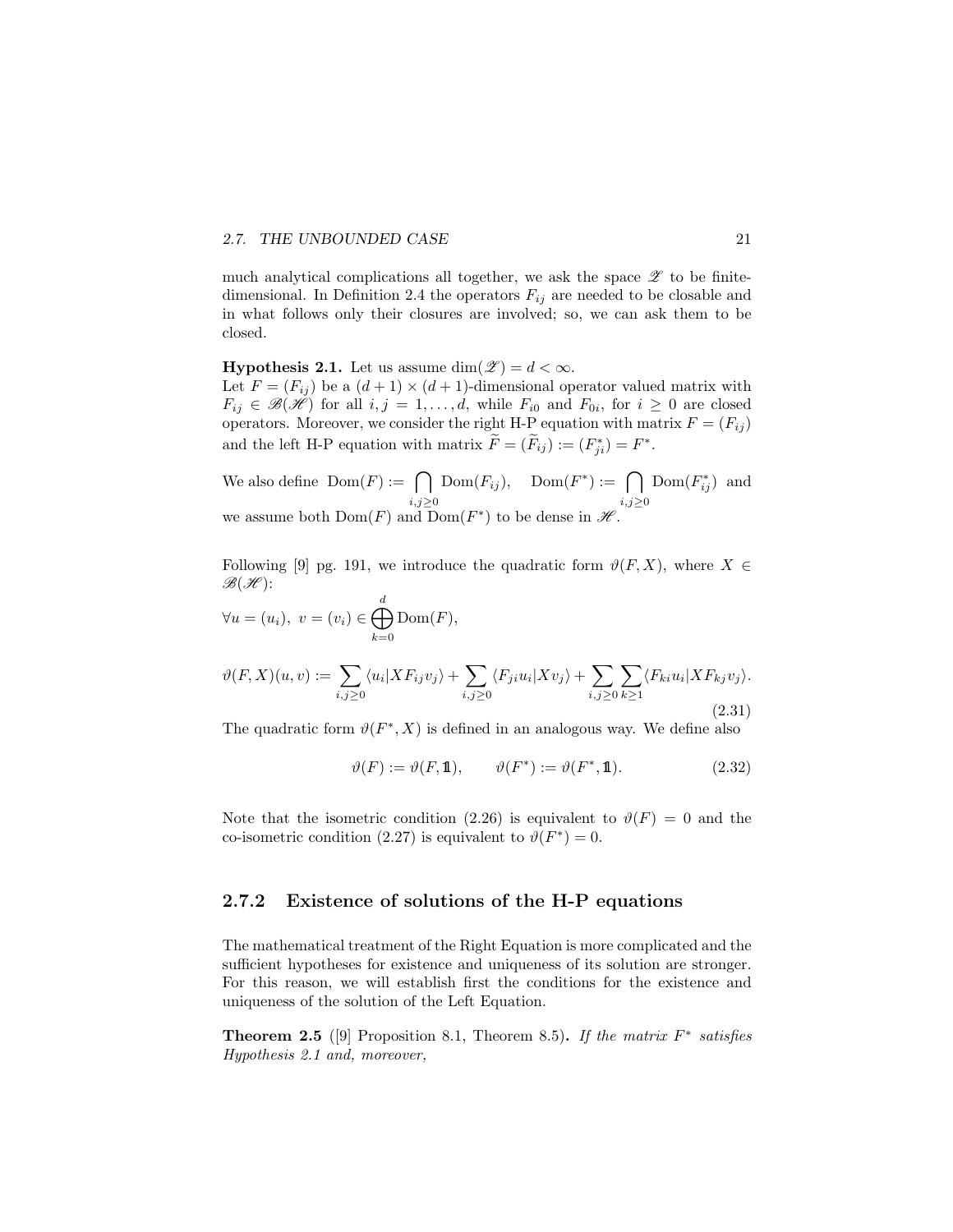#### 22 CHAPTER 2. THE HUDSON-PARTHASARATHY EQUATIONS

1. the operator  $K^* = F_{00}^*$  is the infinitesimal generator of a strongly continuous contraction semigroup on H and it exists a dense subspace  $\tilde{D} \subset \mathcal{H}$ such that  $\widetilde{D}$  is a core for  $K^*$  contained in  $Dom(F^*)$ ,

$$
2. \ \vartheta(F^*) \le 0 \ \text{in } \widetilde{D},
$$

then, there exists a unique contractive solution V on  $\widetilde{D} \otimes \mathcal{E}$  of the left QSDE  $(2.24)$  with  $\widetilde{F} = F^*$ .

If, moreover, V is an isometric process, then  $\vartheta(F^*) = 0$  in  $\widetilde{D}$ .

Remark 2.3. By Remark 2.2 and the fact that  $V(t)$  is a contraction, we have that it is strongly continuous in  $t$ .

**Theorem 2.6** ([9] Theorem 11.1, [10] Theorem 2.3). Let U be a contraction process and let  $F$  be an operator matrix satisfying Hypotheses 2.1. Let us set  $V(t) = U(t)^*$  and assume that V is the unique contractive solution of the Left Equation for the matrix  $F^*$  in  $\widetilde{D}\otimes \mathcal{E}$ , where  $\widetilde{D}$  is some dense linear set in  $\mathscr{H}$ .

Also suppose that C is a positive self-adjoint operator on  $\mathcal{H}$ , and that  $\delta > 0$ and  $b_1, b_2 \geq 0$  are constants such that the following properties hold:

- 1. for each  $\epsilon \in (0,\delta)$ , there exists a dense subspace  $D_{\epsilon} \subset \tilde{D}$  such that  $(C_{\epsilon})^{\frac{1}{2}}(D_{\epsilon}) \subset \widetilde{D}$  and each operator  $F_{ij}^*(C_{\epsilon})^{\frac{1}{2}}|_{D_{\epsilon}}$  is bounded, where  $C_{\epsilon} =$  $\frac{C}{1+\epsilon C}$ ;
- 2. Dom $(C^{\frac{1}{2}}) \subset \text{Dom}(F);$
- 3. for all  $0 < \epsilon < \delta$ , the form  $\vartheta(F, C_{\epsilon})$  on  $Dom(F)$  satisfies the inequality:  $\vartheta(F, C_{\epsilon}) \leq b_1 \iota(C_{\epsilon}) + b_2 \mathbf{1}, \text{ where } \iota(C_{\epsilon}) \text{ is the } (d+1) \times (d+1) \text{ matrix}$ diag( $C_{\epsilon}$ ) of operators on  $\mathscr{H}$ .

Then, U is a solution of the right QSDE (2.23) on Dom $(C^{\frac{1}{2}}) \otimes \mathscr{E}$  for the operator matrix F.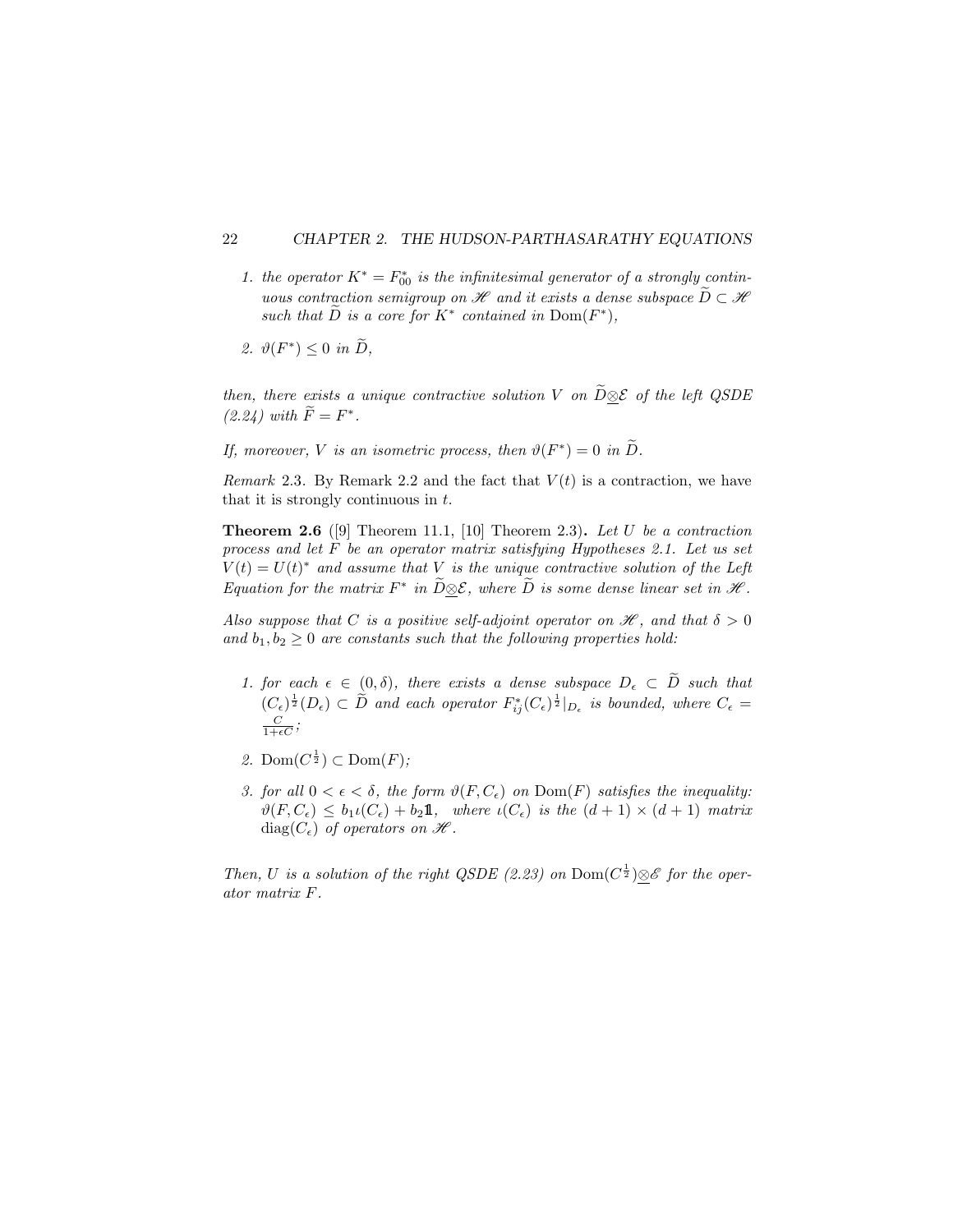## Chapter 3

## Unitary Cocycles and QDS

In quantum mechanics the dynamics of a closed system is represented by a one-parameter group of unitary operators. So, for the applications in quantum mechanics first of all we need  $U(t)$  to be a unitary operator. Then, we have also to show that it is strictly related with a unitary group. To give sufficient conditions to guarantee this is the content of this chapter.

## 3.1 Cocycles

Let us consider now an extension to negative times of the Fock space introduced in Eq. (2.4):

$$
\widetilde{\mathscr{F}} := \Gamma_{\text{symm}}(L^2(\mathbb{R}; \mathscr{Z})) = \mathscr{F}_{0} \otimes \mathscr{F}_{(0)}.
$$
 (3.1)

With the usual convention of not to write the tensor products with the identity, the solutions  $U(t)$  and  $V(t)$  of Eqs. (2.23) and (2.24) can be understood as operators on  $\mathscr{H} \otimes \widetilde{\mathscr{F}}$ .

We introduce the strongly continuous one-parameter unitary group  $\theta$  of the shift operators on  $L^2(\mathbb{R}; \mathscr{Z})$  and its second quantization  $\Theta$  on  $\widetilde{\mathscr{F}}$ : for every  $t \in \mathbb{R}$ 

$$
(\theta_t f)(x) = f(x+t) \quad \text{and} \quad \Theta_t \psi(f) = \psi(\theta_t f), \quad \forall f \in \mathcal{L}^2(\mathbb{R}; \mathcal{Z}). \tag{3.2}
$$

Let us note that, for  $r < s$ ,  $(\theta_t 1_{(r,s)}) (x) = 1_{(r,s)}(x+t) = 1_{(r-t,s-t)}(x)$ ; this implies

$$
\Theta_t \mathcal{F}_{(r,s)} \subset \mathcal{F}_{(r-t,s-t)}\,. \tag{3.3}
$$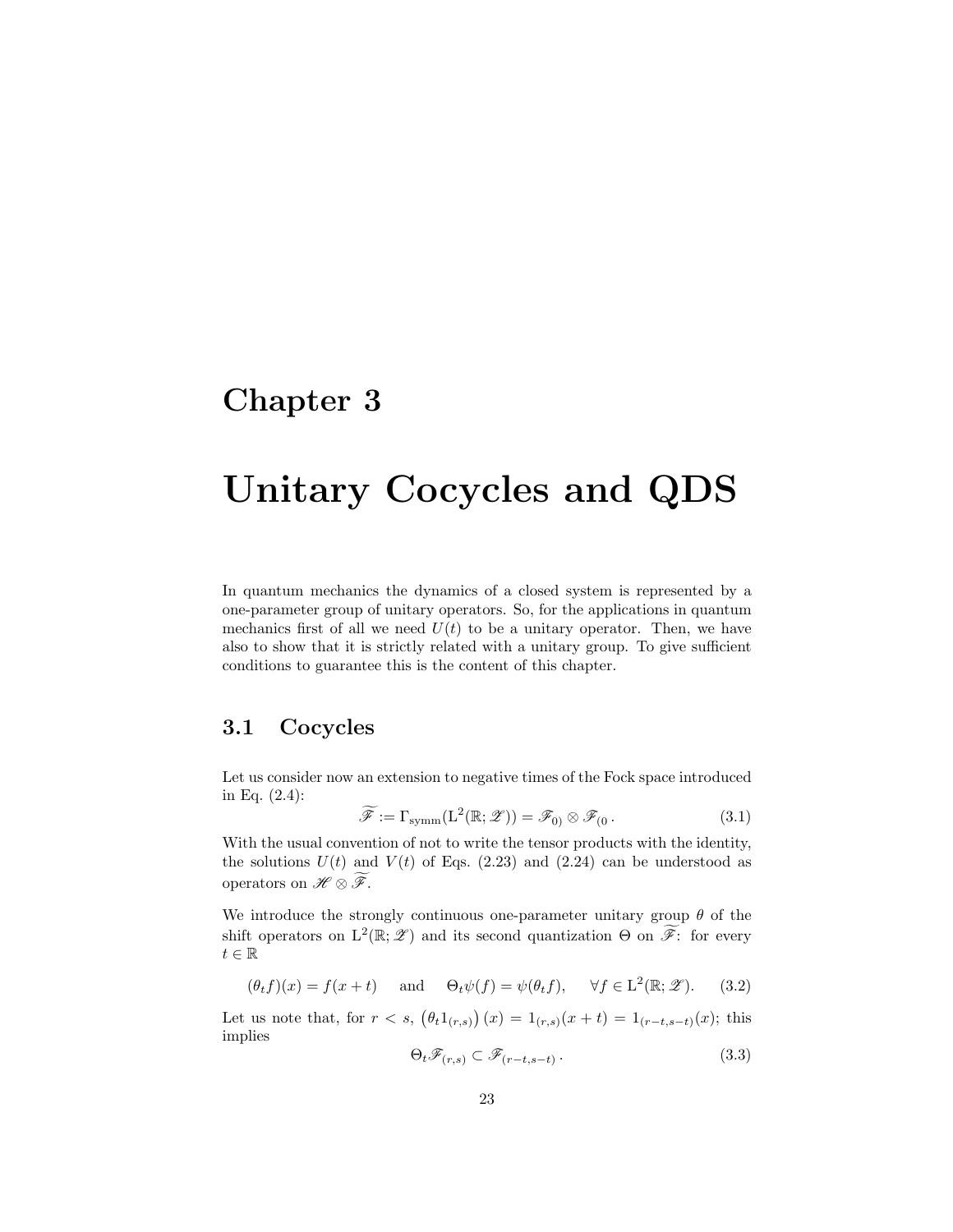#### 24 CHAPTER 3. UNITARY COCYCLES AND QDS

We extend  $\Theta_t$  to the space  $\mathscr{H} \otimes \widetilde{\mathscr{F}}$  by stipulating that it acts as the identity on  $\mathscr{H}$ .

**Definition 3.1** (Right Cocycle). A bounded, adapted operator process  $X(t)$ in  $\mathscr{H} \otimes \widetilde{\mathscr{F}}$  is called *right cocycle* if for every  $s, t \geq 0$  we have  $X(t + s) =$  $\Theta_s^* X(t) \Theta_s X(s)$ .

**Definition 3.2** (Left Cocycle). A bounded, adapted operator process  $X(t)$ in  $\mathscr{H} \otimes \widetilde{\mathscr{F}}$  is called *left cocycle* if for every  $s, t \geq 0$  we have  $X(t + s) =$  $X(s)\Theta_s^*X(t)\Theta_s.$ 

**Lemma 3.1** ([9] Lemma 6.2). Let X be a bounded operator process on  $\mathscr{H} \otimes \widetilde{\mathscr{F}}$ such that

$$
X(t) = \int_0^t M(r) \, \mathrm{d}\Lambda_{ij}(r),
$$

for some  $i, j \geq 0$  and some stochastically integrable operator process  $M \in$  $\mathbb{L}(D,\mathscr{M})$ . Then, for all  $t,s\geq 0$  we have

$$
\Theta_s^* X(t) \Theta_s = \int_s^{t+s} \Theta_s^* M(r-s) \Theta_s \, d\Lambda_{ij}(r) \, .
$$

The process  $r \mapsto 1_{(s, +\infty)}(r)\Theta_s^*M(r-s)\Theta_s$  belongs to  $\mathbb{L}(D, \mathcal{M})$ .

*Proof.* By property (iii) of Definition 2.1 for M, we have for  $0 \leq s \leq r$ ,  $u \in D$ ,  $f \in \mathcal{M},$ 

$$
\Theta_s^* M(r-s) \Theta_s u \otimes e(f)
$$
  
=  $\Theta_s^* e ((\theta_s f)_{0}) \otimes (M(r-s) u \otimes e ((\theta_s f)_{(0,r-s)})) \otimes e ((\theta_s f)_{(r-s)})$   
=  $e (f_s) \otimes (\Theta_{-s} M(r-s) u \otimes e ((\theta_s f)_{(0,r-s)})) \otimes e (f_{(r)}).$ 

Together with (3.3), this implies property (iii) of Definition 2.1 for the process  $r \mapsto 1_{(s, +\infty)}(r)\Theta_s^*M(r-s)\Theta_s$ . Also the other properties in Definitions 2.1 and 2.2 can be shown to hold and the last statement of the Lemma is proved.

By the definition of the shift semigroup  $\Theta$  and the integral expression of X, one has also

$$
\langle v \otimes e(g) | \Theta_s^* X(t) \Theta_s u \otimes e(f) \rangle = \langle v \otimes e(\theta_s g) | X(t) u \otimes e(\theta_s f) \rangle
$$
  
= 
$$
\int_0^t \overline{(\theta_s g)_i(r)} \langle v \otimes e(\theta_s g) | M(r) u \otimes e(\theta_s f) \rangle (\theta_s f)_j(r) dr
$$
  
= 
$$
\int_0^t \overline{g_i(r+s)} \langle v \otimes e(g) | \Theta_s^* M(r) \Theta_s u \otimes e(f) \rangle f_j(r+s) dr
$$
  
= 
$$
\langle v \otimes e(g) | \int_s^{t+s} \Theta_s^* M(r-s) \Theta_s d\Lambda_{ij}(r) u \otimes e(f) \rangle
$$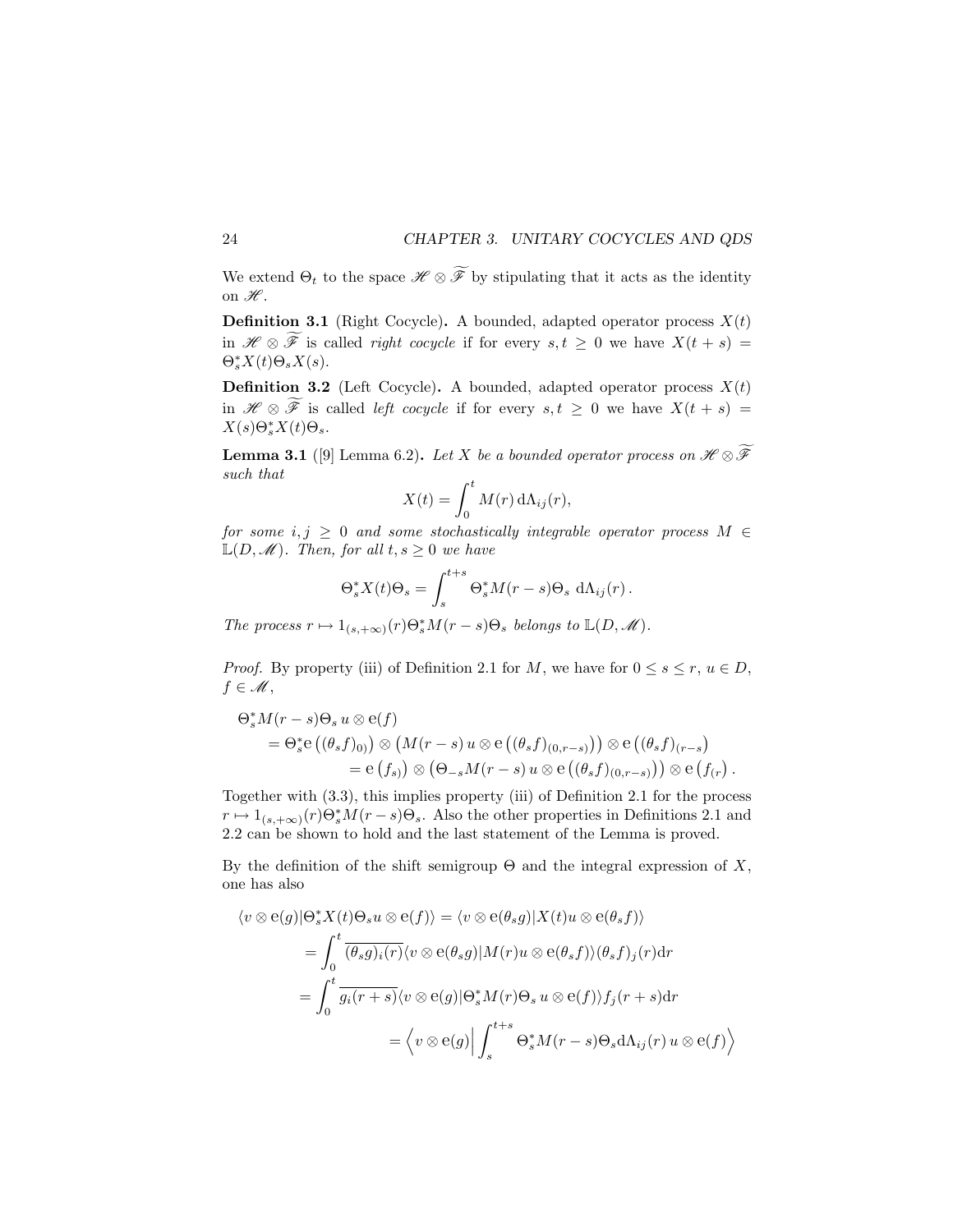#### 3.1. COCYCLES 25

and this completes the proof.

**Theorem 3.2** ([9] Prop. 6.3). Let D be a dense subspace of  $\mathcal{H}$  and  $F = (F_{ij})$ a matrix of operators on  $\mathcal H$ . Suppose that there exists a unique bounded process U solving Eq.  $(2.23)$  on D⊗ $\mathcal{E}$ . Then, U is a right cocycle.

*Proof.* Fix  $s > 0$  and let X be the bounded processes defined by

$$
X(t) = \begin{cases} U(t) & \text{if } t \le s \\ \Theta_s^* U(t-s) \Theta_s U(s) & \text{if } t > s \end{cases}
$$

By Lemma 3.1 and Eq. (2.23), one has

$$
X(t+s) = \Theta_s^* U(t) \Theta_s U(s)
$$
  
=  $U(s) + \sum_{i,j \ge 0} \int_s^{t+s} \Theta_s^* F_{ij} U(r-s) \Theta_s d\Lambda_{ij}(r) U(s)$   
=  $U(s) + \sum_{i,j \ge 0} \int_s^{t+s} F_{ij} \Theta_s^* U(r-s) \Theta_s U(s) d\Lambda_{ij}(r)$   
=  $U(s) + \sum_{i,j \ge 0} \int_s^{t+s} F_{ij} X(r) d\Lambda_{ij}(r)$   
=  $\mathbf{1} + \sum_{i,j \ge 0} \int_0^{t+s} F_{ij} X(r) d\Lambda_{ij}(r).$ 

Therefore  $X(t)$  and  $U(t)$  are bounded solutions of the right equation (2.23) and by uniqueness they are equal.  $\Box$ 

**Theorem 3.3** ([9] Prop. 6.3). Let  $\widetilde{D}$  be a dense subspace of  $\mathscr{H}$  and  $\widetilde{F} = (\widetilde{F}_{ij})$ a matrix of operators on  $\mathcal H$ . Suppose that there exists a unique bounded process V solving the equation (2.24) on D $\otimes \mathcal{E}$ . Then, V is a left cocycle.

Theorems 3.2 and 3.3 can be modified in a obvious way when the solution is unique among the contractions or among the isometries.

**Proposition 3.4.** Let  $U(t)$  be a unitary right cocycle and set

$$
\mathscr{U}_t = \begin{cases} \Theta_t U(t) & \text{if } t \ge 0\\ U(|t|)^* \Theta_t & \text{if } t \le 0 \end{cases} \tag{3.4}
$$

Then, the family of operators  $\mathscr{U}_t$  is a one-parameter group.

If, moreover,  $U(t)$  is strongly continuous,  $\mathscr{U}_t$  is a strongly continuous oneparameter group of unitary operators.

 $\Box$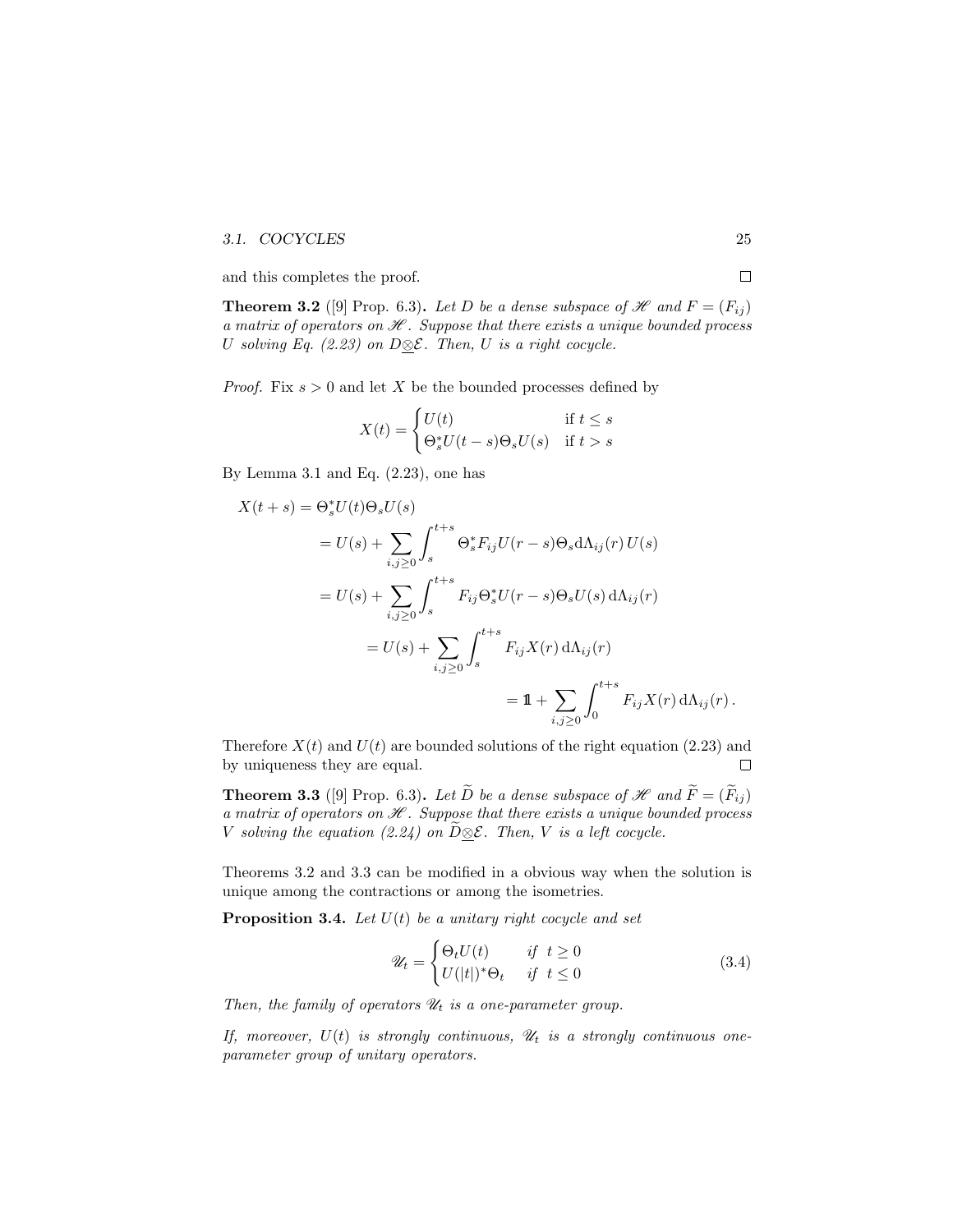*Proof.* Let us observe that  $\Theta_t^* = \Theta_{-t}$  and  $\Theta_{t-s} = \Theta_t \Theta_s^*$ .

From the definition one has

$$
\mathscr{U}_t^* = \mathscr{U}_{-t}, \qquad \forall t \in \mathbb{R} \,. \tag{3.5}
$$

From the cocycle property and the fact that  $\Theta$  is a group one gets,  $\forall t, s \geq 0$ ,

$$
\mathscr{U}_t \mathscr{U}_s = \Theta_t U(t) \Theta_s U(s) = \Theta_{t+s} \Theta_s^* U(t) \Theta_s U(s) = \Theta_{t+s} U(t+s) = \mathscr{U}_{t+s}.
$$
 (3.6)

All the other combinations of positive and negative times can be examinated and give the same result.

Being  $\mathscr U$  a unitary group, it is enough to prove its strong continuity in 0, which follows from the unitarity and the strong continuity of U and  $\Theta$ . For  $t \geq 0$  and  $\Upsilon \in \mathscr{H} \otimes \widetilde{\mathscr{F}}$  we have

$$
\left\| \left( \mathscr{U}_t - \mathbf{1} \right) \Upsilon \right\| = \left\| \left( \Theta_t U(t) - \mathbf{1} \right) \Upsilon \right\| \le \left\| \Theta_t \left( U(t) - \mathbf{1} \right) \Upsilon \right\| + \left\| \left( \Theta_t - \mathbf{1} \right) \Upsilon \right\|
$$
  
=  $\left\| \left( U(t) - \mathbf{1} \right) \Upsilon \right\| + \left\| \left( \Theta_t - \mathbf{1} \right) \Upsilon \right\| \to 0$  as  $t \downarrow 0$ .

For  $t \leq 0$ , we have

$$
\|(\mathscr{U}_t - \mathbf{1})\Upsilon\| = \| (U(|t|)^* \Theta_t - \mathbf{1})\Upsilon \| \leq \| U(|t|)^* (\Theta_t - \mathbf{1})\Upsilon \| + \| (U(|t|)^* - \mathbf{1})\Upsilon \| = \| (\Theta_t - \mathbf{1})\Upsilon \| + \| (U(|t|) - \mathbf{1})\Upsilon \| \to 0 \quad \text{as } t \uparrow 0.
$$

**Definition 3.3.** Let  $U(t)$  be a unitary right cocycle and  $\mathcal{U}_t$  be the unitary group defined by Eq. (3.4). For  $s \leq t$  we define the two-parameter family of unitary operators

$$
U(t,s) := \Theta_t^* \mathscr{U}_{t-s} \Theta_s \equiv \Theta_s^* U(t-s) \Theta_s. \tag{3.7}
$$

Proposition 3.5. The two-parameter family of unitary operators defined above satisfies the composition law

$$
U(t,r) = U(t,s)U(s,r), \qquad r \le s \le t.
$$

If, moreover,  $U(t)$  is strongly continuous,  $U(t, s)$  is strongly continuous in t and s.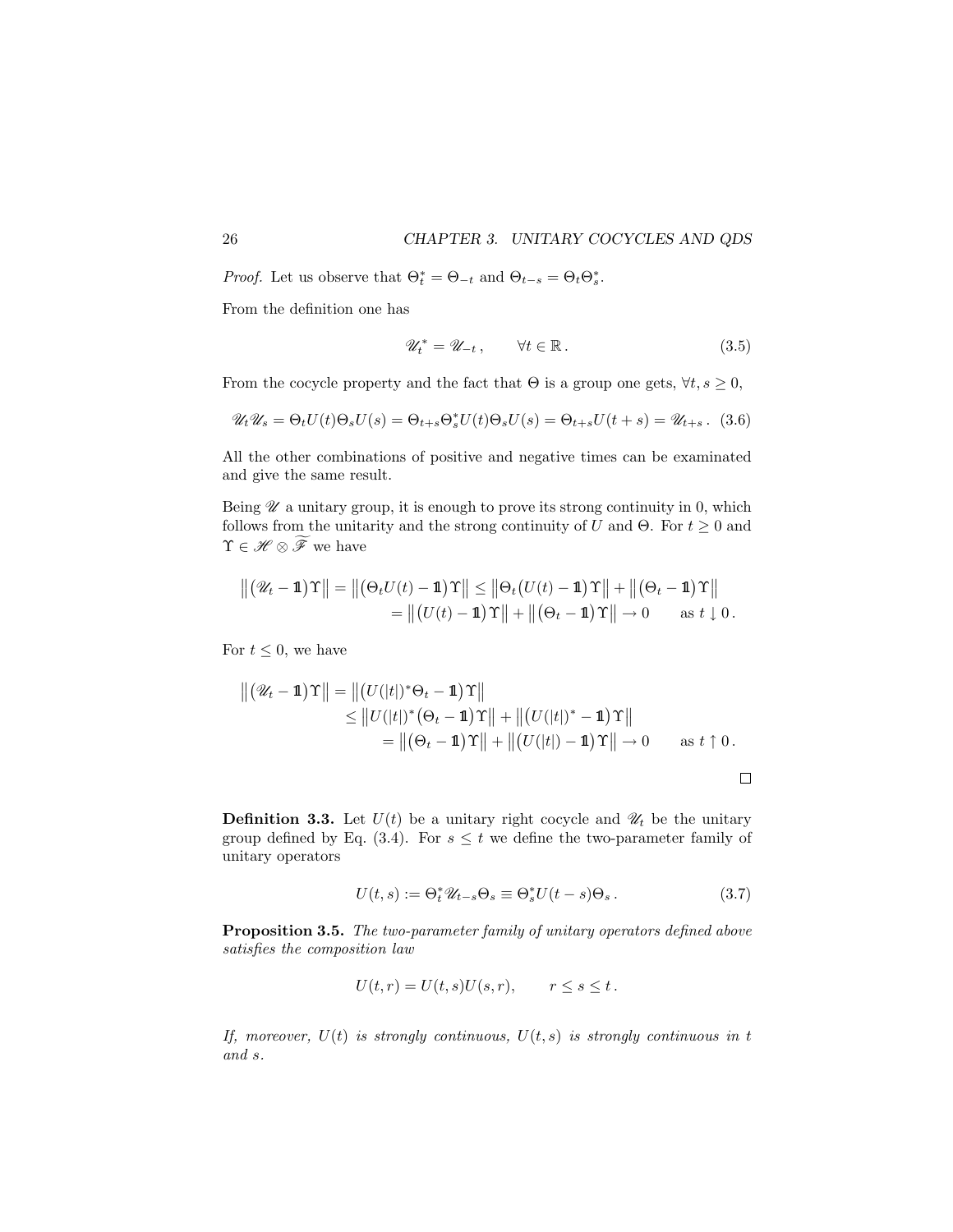#### 3.1. COCYCLES 27

Proof.

$$
U(t,r) = \Theta_r^* U(t-r)\Theta_r
$$
  
\n
$$
= \Theta_r^* U((t-s) + (s-r))\Theta_r
$$
 by the cocycle property  
\n
$$
= \Theta_r^* \Theta_{s-r}^* U(t-s)\Theta_{s-r} U(s-r)\Theta_r
$$
  
\n
$$
= \Theta_s^* U(t-s)\Theta_s \Theta_r^* U(s-r)\Theta_r
$$
  
\n
$$
= U(t,s) \qquad U(s,r).
$$

The proof of the strong continuity in  $t$  and  $s$  is similar to the one of the strong continuity of  $\mathscr U$ . It follows from the unitarity and strong continuity of  $\Theta$  and  $\mathscr U$  and the decompositions

$$
U(t+\epsilon,s) - U(t,s) = \Theta_t^* \left( \Theta_{-\epsilon} \mathcal{U}_{\epsilon} - \Theta_{-\epsilon} + \Theta_{-\epsilon} - \mathbf{1} \right) \mathcal{U}_{t-s} \Theta_s,
$$
  

$$
U(t,s+\epsilon) - U(t,s) = \Theta_t^* \mathcal{U}_{t-s} \left( \mathcal{U}_{-\epsilon} \Theta_{\epsilon} - \mathcal{U}_{-\epsilon} + \mathcal{U}_{-\epsilon} - \mathbf{1} \right) \Theta_s.
$$

Remark 3.1 ([3] - pg. 220). Let  $U(t, s)$  be as defined in Proposition 3.5.

- 1. From the definition we have immediately  $U(t, 0) = U(t)$ ,  $\forall t \geq 0$ .
- 2. The operator  $U(t, s)$  is adapted to  $\mathscr{H} \otimes \mathscr{F}_{(s,t)}$  in the sense that it acts as the identity on  $\mathscr{F}_{s} \otimes \mathscr{F}_{(t)}$  and leaves  $\mathscr{H} \otimes \mathscr{F}_{(s,t)}$  invariant. This follows from Eq. (3.3) and the fact that  $U(t)$  is adapted to  $\mathscr{H} \otimes \mathscr{F}_{(0,t)}$  by the definition of cocycle.
- 3. From the definition of  $U(t, s)$  and the cocycle property we get immediately

$$
U(t,s) = U(t)U(s)^*, \qquad \forall s, t \quad 0 \le s \le t. \tag{3.8}
$$

4. If, moreover,  $U(t)$  is a solution of the right H-P equation (2.23), then,  $U(t, s)$  with respect to t satisfies the same equation with initial condition  $U(s, s) = 1$ , i.e.

$$
U(t,s) = \mathbf{1} + \sum_{i,j \ge 0} \int_s^t F_{ij} U(r,s) d\Lambda_{ij}(r).
$$
 (3.9)

 $\hfill \square$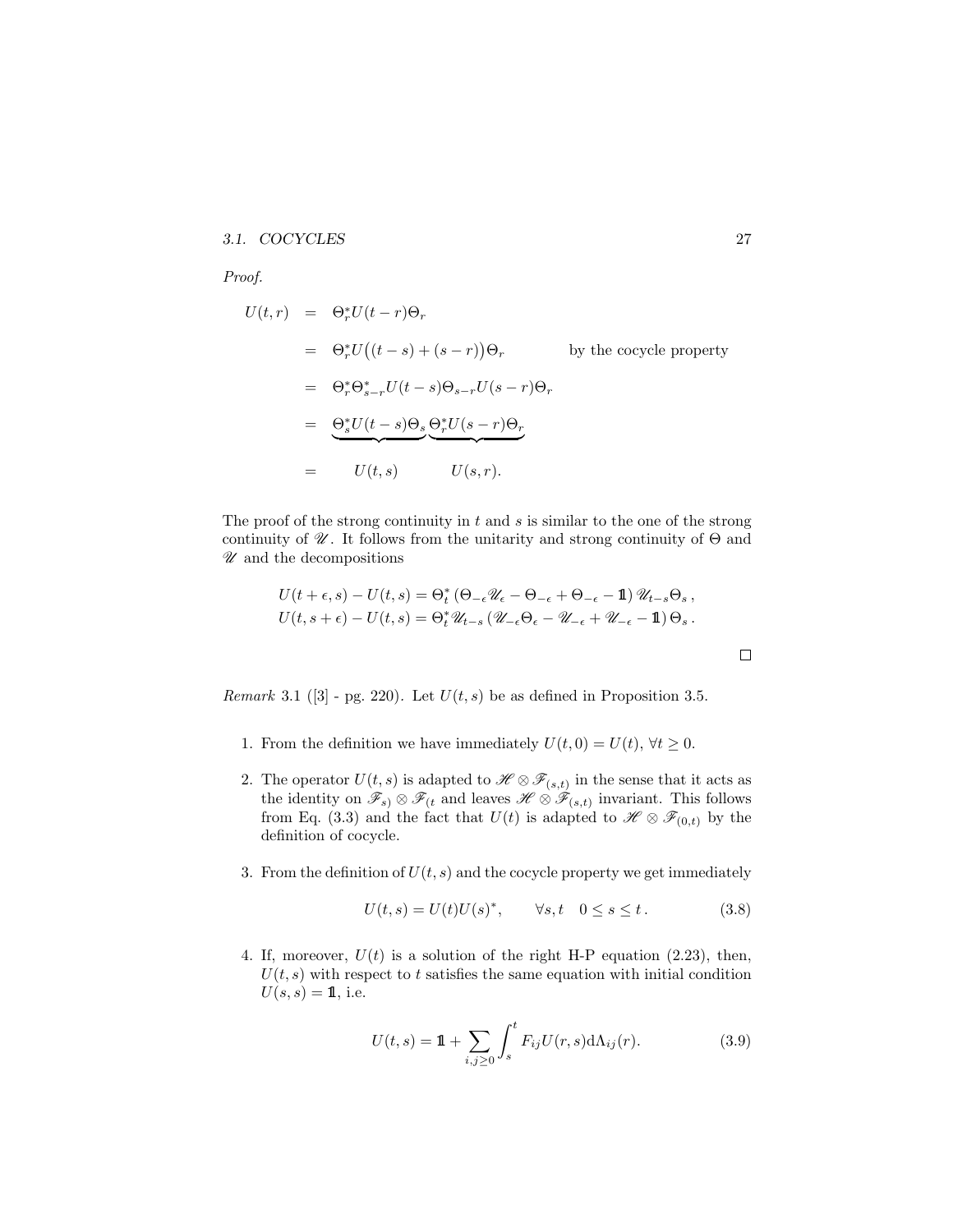Indeed, from Eq. (2.23) and Lemma 3.1 we get

$$
U(t,s) = \Theta_s^* U(t-s) \Theta_s
$$
  
=  $\mathbf{1} + \Theta_s^* \sum_{i,j \ge 0} \int_0^{t-s} F_{ij} U(r) d\Lambda_{ij}(r) \Theta_s$   
=  $\mathbf{1} + \sum_{i,j \ge 0} \int_s^t \Theta_s^* F_{ij} U(r-s) \Theta_s d\Lambda_{ij}(r),$ 

which gives (3.9).

## 3.2 Quantum dynamical semigroups

Definition 3.4 (Quantum Dynamical Semigroup). Let us consider a family  ${\mathcal{T}(t), t \geq 0}$  of bounded operators on  $\mathcal{B}(\mathcal{H})$  with the following properties:

- 1.  $\mathcal{T}(0) = 1$ ;
- 2.  $\mathcal{T}(t+s) = \mathcal{T}(t)\mathcal{T}(s), \forall s,t \geq 0;$
- 3.  $\mathcal{T}(t)$  is completely positive,  $\forall t \geq 0$ ;
- 4.  $\mathcal{T}(t)$  is a  $\sigma$ -weakly continuous operator on  $\mathscr{B}(\mathscr{H}), \forall t \geq 0;$
- 5. For each  $X \in \mathcal{B}(\mathcal{H})$  the map  $t \mapsto \mathcal{T}(t)[X]$  is continuous with respect to the  $\sigma$ -weak topology of  $\mathcal{B}(\mathcal{H})$ .

Then, the family of operators  $T(t)$  is called a *quantum dynamical semigroup* (QDS).

**Definition 3.5** (Quantum Markov semigroup). A QDS  $\mathcal{T}(t)$  is said to be Markov or conservative if  $\mathcal{T}(t)[1] = 1$ .

Definition 3.6 (Infinitesimal Generator). The infinitesimal generator of the quantum dynamical semigroup  $\mathcal T$  is the operator  $\mathcal L$  defined as

$$
\mathcal{L}[X] = \lim_{t \to 0^+} \frac{\mathcal{T}(t)[X] - X}{t}
$$

with

$$
\text{Dom}(\mathcal{L}) = \left\{ X \in \mathcal{B}(\mathcal{H}) \; : \; \lim_{t \to 0^+} \frac{\mathcal{T}(t)[X] - X}{t} \text{ exists in the } \sigma\text{-weak topology} \right\}
$$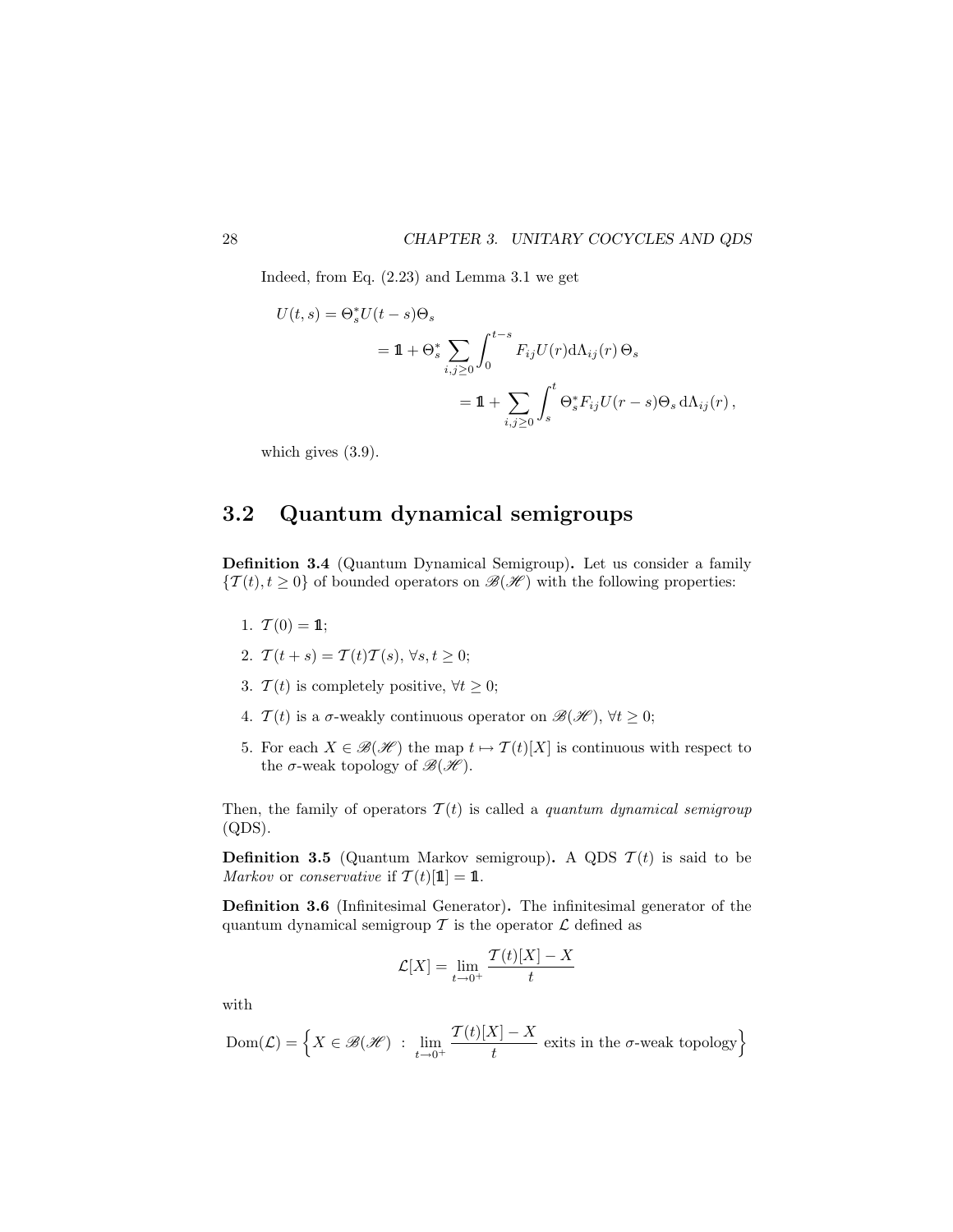#### 3.2. QUANTUM DYNAMICAL SEMIGROUPS 29

**Hypothesis 3.1.** Let A and  $B_k$ ,  $k = 1, \ldots, d$ , be operators in  $\mathcal{H}$  that satisfy the following conditions.

- The operator A is the infinitesimal generator of a strongly continuous contraction semigroup  $P(t)$  in  $\mathscr{H}$ .
- The domain of each operator  $B_k$  contains the domain of A and for every  $u \in \text{Dom}(A)$  we have

$$
\langle u|Au\rangle + \langle Au|u\rangle + \sum_{k\geq 1} \langle B_k u|B_k u\rangle = 0.
$$
 (3.10)

For all  $X \in \mathcal{B}(\mathcal{H})$ , let us consider the quadratic form  $\mathcal{L}[X]$  in  $\mathcal{H}$  with domain  $Dom(A) \times Dom(A)$  given by

$$
\langle v|\mathcal{L}[X]u\rangle = \langle v|XAu\rangle + \langle Av|Xu\rangle + \sum_{k\geq 1} \langle B_k v|XB_ku\rangle.
$$
 (3.11)

We want to construct a QDS satisfying the equation

$$
\langle v|\mathcal{T}(t)[X]u\rangle = \langle v|Xu\rangle + \int_0^t \langle v|\mathcal{L}[\mathcal{T}(s)[X]]u\rangle ds.
$$
 (3.12)

**Theorem 3.6** ( $[8]$  - Theorem 3.22). Suppose that Hypothesis 3.1 holds. Then, there exists a QDS  $\mathcal{T}(t)$  solving Eq. (3.12) with generator (3.11) and such that

- $T(t)[1] \leq 1, \forall t \geq 0;$
- for every  $\sigma$ -weakly continuous family  $\mathcal{T}(t)$  of positive maps on  $\mathcal{B}(\mathcal{H})$ satisfying Eqs. (3.11) and (3.12) we have  $T(t)[X] \leq \mathcal{T}(t)[X], \forall t \geq 0$ , for all positive  $X \in \mathcal{B}(\mathcal{H})$ .

The QDS  $T(t)$  defined in Theorem 3.6 is called the *Minimal Quantum Dynam*ical Semigroup generated by A and  $B_k$ .

**Proposition 3.7** ([8] - Cor. 3.23). Suppose that Hypothesis 3.1 holds and that the minimal QDS  $T(t)$  is Markov. Then, it is the unique  $\sigma$ -weakly continuous family of positive maps on  $\mathcal{B}(\mathcal{H})$  satisfying Eq. (3.12).

**Theorem 3.8** (Conservativeness conditions  $-$  [8] Proposition 3.24, Theorem 3.28, Proposition 3.31). Suppose that Hypothesis 3.1 holds and define the linear positive map  $\mathcal{Q}_{\lambda}[X]: \mathscr{B}(\mathscr{H}) \to \mathscr{B}(\mathscr{H})$  for  $\lambda > 0$  by

$$
\langle v | \mathcal{Q}_{\lambda}[X]u \rangle := \sum_{k \ge 1} \int_0^\infty e^{-\lambda s} \langle B_k P(s)v | X B_k P(s) u \rangle ds, \qquad \forall u, v \in Dom(A).
$$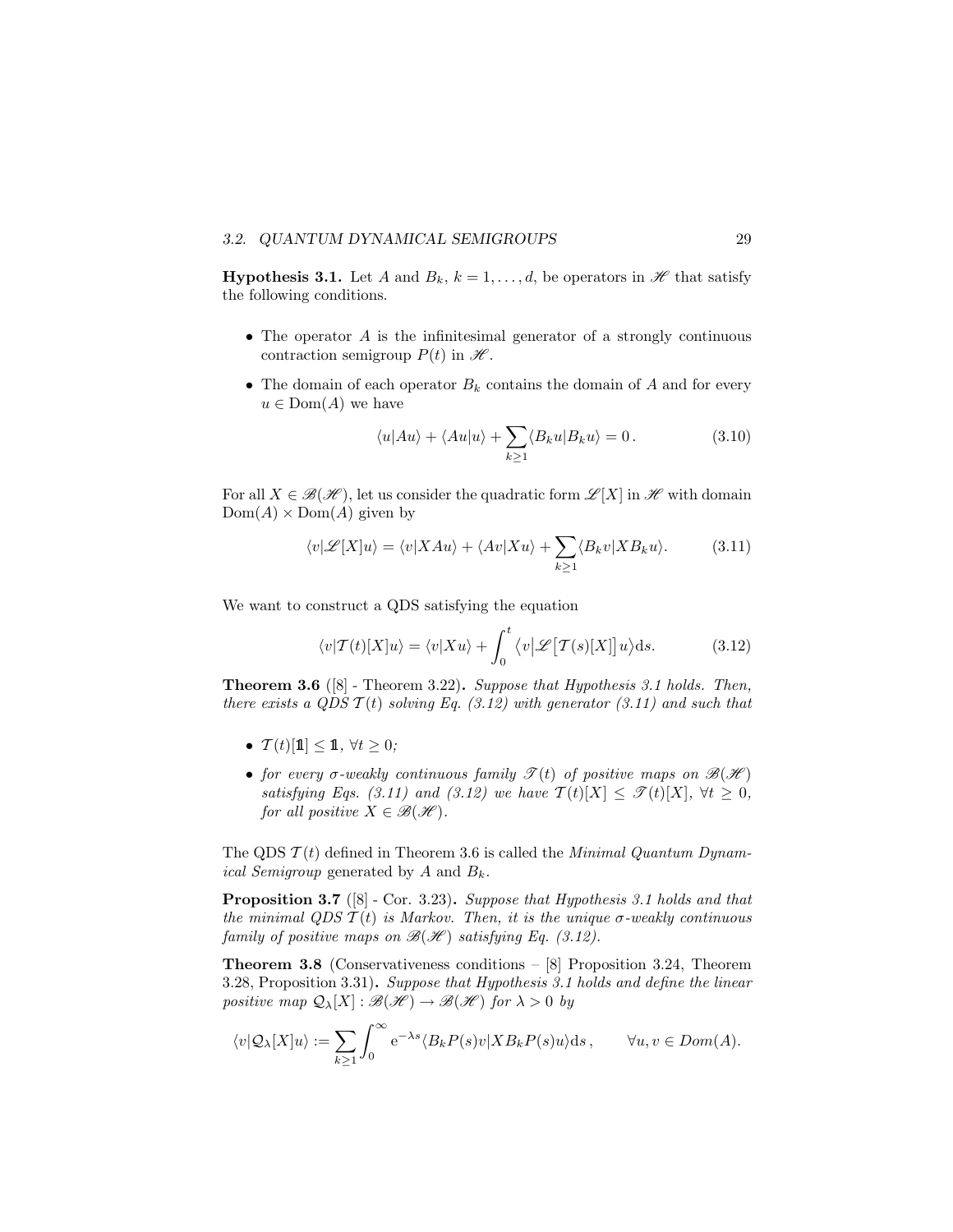#### 30 CHAPTER 3. UNITARY COCYCLES AND QDS

Then,  $\mathcal{Q}_{\lambda}$  is a normal, completely positive contraction. Moreover, the following conditions are equivalent  $(\lambda > 0$  is fixed):

- 1. the minimal QDS  $T(t)$  generated by A and  $B_k$  is Markov,
- 2. it does not exist  $X \neq 0$  in  $\mathcal{B}(\mathcal{H})$  such that  $\mathcal{Q}_{\lambda}[X] = X$ ,
- 3. it does not exist  $X \neq 0$  in  $\mathcal{B}(\mathcal{H})$  such that  $\mathcal{L}[X] = \lambda X$  (Let is defined *in*  $(3.11)$ .

### 3.3 Unitary solutions of H-P equations

Let  $F = (F_{ij} : i, j \geq 0)$  be a matrix of operators satisfying Hypothesis 2.1,  $\vartheta(F) = 0, \, \vartheta(F^*) = 0$ , and such that the operators  $A = F_{00}^* = K^*, B_k = F_{0k}^* =$  $N_k^\ast$  satisfy Hypothesis 3.1. Then, the hypotheses of Theorem 2.5 hold; let  $\overline{V}$  be the unique contractive solution of the left QSDE (2.24) with  $\tilde{F} = F^*$  on  $\tilde{D} \otimes \mathcal{E}$ as defined in Theorem 2.5. By Remark 2.3  $V(t)$  is strongly continuous in t and by Theorem 3.3 it is a left cocycle.

We define the maps  $\widetilde{\mathcal{T}}^{0}(t), t \geq 0$ , on  $\mathscr{B}(\mathscr{H})$  by

$$
\langle v|\widetilde{T}^0(t)[X]u\rangle = \langle V(t)v \otimes e(0)|(X \otimes \mathbf{1})V(t)u \otimes e(0)\rangle, \qquad (3.13)
$$
  

$$
\forall u, v \in \mathscr{H}, \quad \forall X \in \mathscr{B}(\mathscr{H}).
$$

It is easy to see that  $\widetilde{\mathcal{T}}^{0}(t)$  is a completely positive, bounded, linear map. Moreover, the cocycle property of V implies that  $\widetilde{\mathcal{T}}^0$  is a semigroup [1, 8].

By the second fundamental formula of QSC (Proposition 2.2), we get,  $\forall u, v \in$  $\tilde{D}$ ,

$$
\langle V(t)v \otimes e(0) | (X \otimes \mathbf{1})V(t)u \otimes e(0) \rangle - \langle v | Xu \rangle
$$
  
= 
$$
\int_0^t ds \left\{ \langle V(s)v \otimes e(0) | (X \otimes \mathbf{1})F_{00}^*V(s)u \otimes e(0) \rangle + \langle F_{00}^*V(s)v \otimes e(0) | (X \otimes \mathbf{1})V(s)u \otimes e(0) \rangle + \sum_{k \ge 1} \langle F_{0k}^*V(s)v \otimes e(0) | (X \otimes \mathbf{1})F_{0k}V(s)u \otimes e(0) \rangle \right\}
$$

and this says that the formal generator of  $\widetilde{\mathcal{T}}^{0}(t)$  is

$$
\langle v|\widetilde{\mathscr{L}}[X]u\rangle = \langle F_{00}^*v|Xu\rangle + \sum_{k\geq 1} \langle F_{0k}^*v|XF_{0k}^*u\rangle + \langle v|XF_{00}^*u\rangle.
$$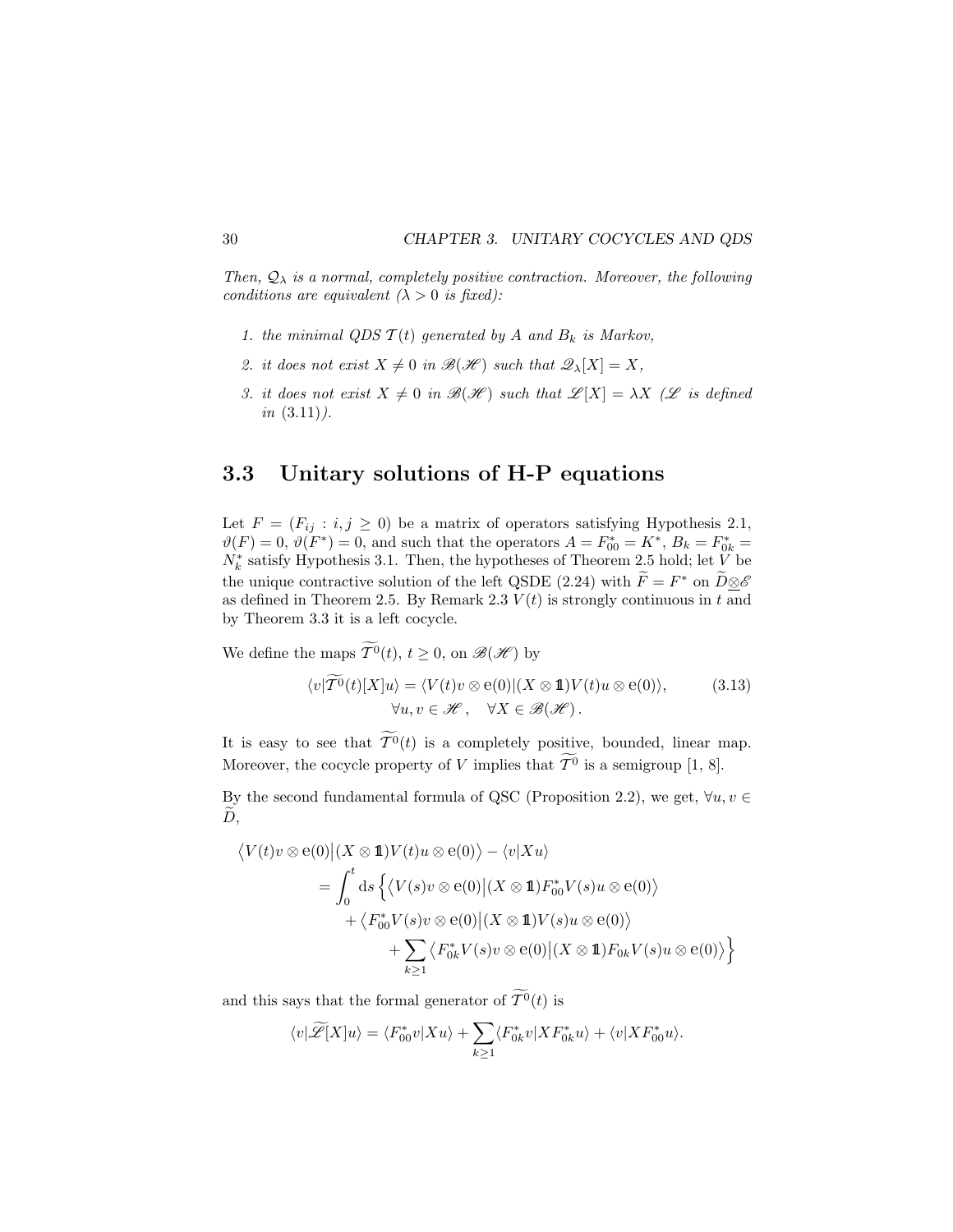### 3.3. UNITARY SOLUTIONS OF H-P EQUATIONS 31

**Theorem 3.9** ([9] - Theorems 10.2 and 10.3). Let  $F = (F_{ij} : i, j \ge 0)$  be a matrix of operators such that  $F^*$  satisfies the hypotheses of Theorem 2.5,  $Dom(F_{00}^*) \subset Dom(F_{0k}^*)$ ,  $\forall k \geq 1$ , and  $\vartheta(F^*) = 0$  on  $D$ . Then, the unique  $contraction V solving (2.24) is a strongly continuous left cocycle such that$ the family of operators  $T^0(t)$  defined by Eq. (3.13) is the minimal quantum dynamical semigroup generated by  $F_{00}^*$  and  $F_{0k}^*$ .

Moreover, the following conditions are equivalent:

- (i) The process  $V$  is an isometry;
- (ii) The minimal QDS associated with  $F_{00}^*$  and  $F_{0k}^*$  is Markov.

As we take  $U = V^*$ , if V is an isometry process, U is a coisometry process and vice versa. The following Proposition is a small variation of Corollary 2.4 of [10] or of Corollary 11.2 of [9]. Let us recall that in our hypotheses all the operators  $F_{ij}$  are closed.

**Proposition 3.10.** Let  $F = (F_{ij} : i, j \ge 0)$  be a matrix of operators such that F satisfies the hypotheses of Theorem 2.6 and  $\vartheta(F) = 0$  on  $Dom(F)$ . Then, the contractive solution U of the right HP equation introduced in Theorem 2.6 is an isometry process. Moreover, if U is unitary, it is the unique bounded solution on  $Dom(C^{1/2})\otimes \mathscr{E}$  of such an equation.

*Proof.* Let  $\overline{U}$  be another bounded solution and apply the second fundamental formula of QSC to  $U, \tilde{U}$ . We get,  $\forall f, g \in \mathcal{M}$ ,  $\forall u, v \in \text{Dom}(C^{1/2})$ ,

$$
\langle \widetilde{U}(t)v \otimes e(g) | U(t)u \otimes e(f) \rangle - \langle v \otimes e(g) | u \otimes e(f) \rangle
$$
  
= 
$$
\sum_{i,j \geq 0} \int_0^t ds \overline{g_i(s)} \Big\{ \langle \widetilde{U}(s)v \otimes e(g) | F_{ij} \otimes \mathbf{1} U(s)u \otimes e(f) \rangle
$$
  
+ 
$$
\langle F_{ji} \otimes \mathbf{1} \widetilde{U}(s)v \otimes e(g) | U(s)u \otimes e(f) \rangle
$$
  
+ 
$$
\sum_{k \geq 1} \langle F_{ki} \otimes \mathbf{1} \widetilde{U}(s)v \otimes e(g) | F_{kj} \otimes \mathbf{1} U(s)u \otimes e(f) \rangle \Big\} f_j(s) .
$$

But U and  $\tilde{U}$  are solutions on  $Dom(C^{1/2})\otimes \mathscr{E}$ ; by point (ii) of Definition 2.4 and  $\vartheta(F) = 0$ , we have that the integrand vanishes. Therefore,  $\forall f, g \in \mathcal{M}$ ,  $\forall u, v \in \text{Dom}(C^{1/2}), \langle \tilde{U}(t)v \otimes e(g) | U(t)u \otimes e(f) \rangle = \langle \underline{v} \otimes e(g) | u \otimes e(f) \rangle$  and this is equivalent to  $\widetilde{U}(t)^*U(t) = 1$ . This equation for  $\widetilde{U} = U$  gives the fact that  $U(t)$  is isometric, while for U unitary gives  $\tilde{U}(t)^* = U(t)^*$ .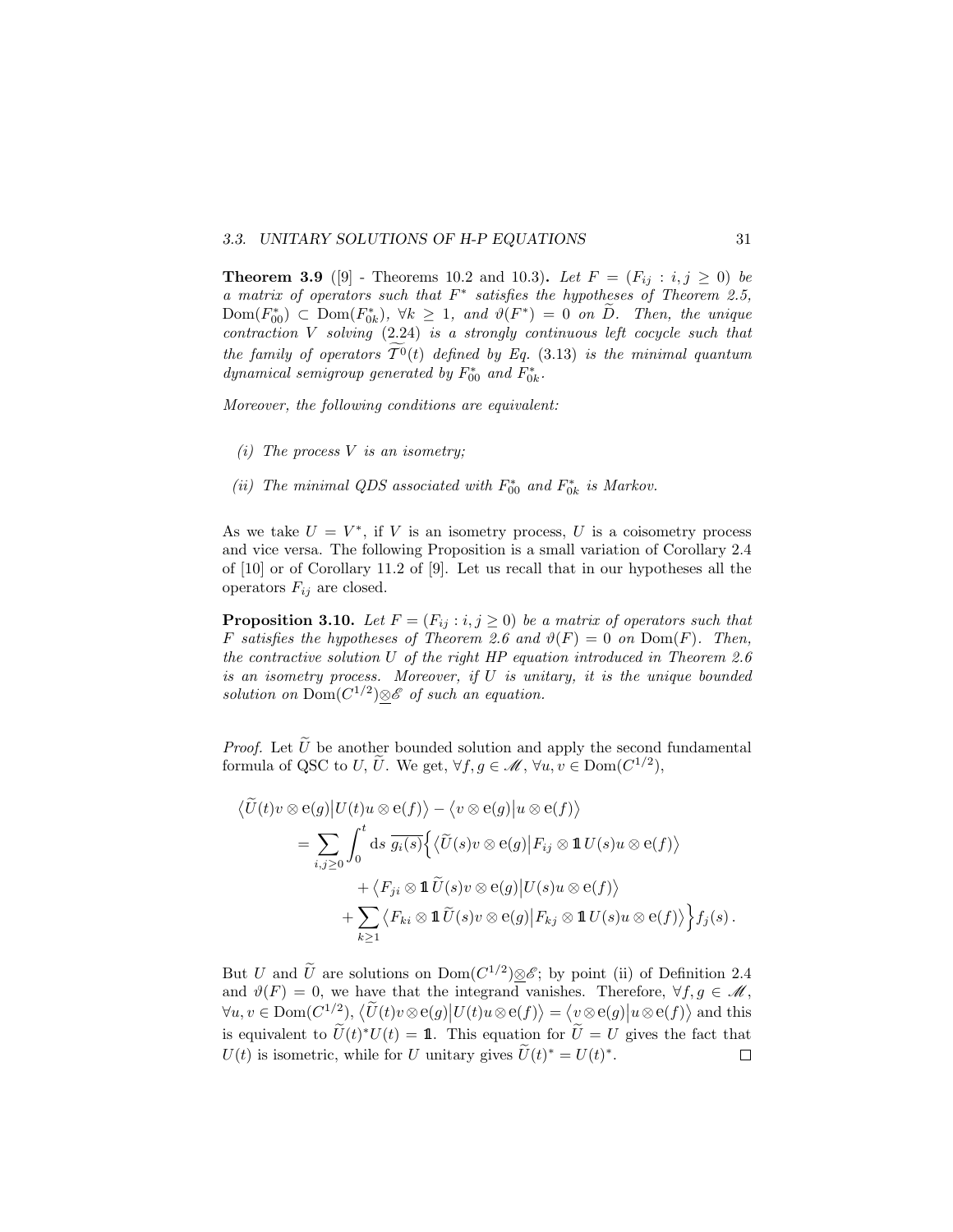### 32 CHAPTER 3. UNITARY COCYCLES AND QDS

Therefore, if the conditions of Theorems 3.9 and 3.10 hold and the minimal QDS  $T^0$  is Markov, then the processes U and V are unitary.

### 3.4 A summary

### **3.4.1** Unitarity: the conditions  $\vartheta(F) = 0$ ,  $\vartheta(F^*) = 0$

Let us examine more closely the necessary conditions  $(2.26)$  and  $(2.27)$  found in Section 2.5.

Let Hypothesis 2.1 be satisfied and recall that we use the notation

$$
F_{00} = K, \qquad F_{i0} = R_i, \qquad F_{0j} = N_j. \tag{3.14}
$$

We assume also  $\vartheta(F) = 0$  on a dense set  $D \subset Dom(F)$  and  $\vartheta(F^*) = 0$  on a dense set  $\widetilde{D} \subset \text{Dom}(F^*)$ . Moreover, we want all the operators to be determined by their actions on D or  $\widetilde{D}$ . So, we take D to be a core for all the operators  $F_{ij}$  and  $\tilde{D}$  to be a core for all the operators  $F_{ij}^*$ ; recall that all the operators  $F_{ij}$ ,  $F_{ij}^*$  are closed.

When both indices are different from 0, the operators  $F_{ij}$  are asked to be bounded; by continuity, Eq. (2.26) holds  $\forall u, v \in \mathcal{H}$  and it is equivalent to the first of Eqs. (2.28). Analogously, from (2.27), we arrive to the second of Eqs. (2.28). As in the bounded case, conditions (2.28) give

$$
F_{ij} = S_{ij} - \delta_{ij}, \qquad S_{ij} \in \mathcal{B}(\mathcal{H}), \qquad \forall i, j \ge 1,
$$
 (3.15a)

$$
\sum_{k\geq 1} S_{ki}^* S_{kj} = \delta_{ij}, \qquad \sum_{k\geq 1} S_{ik} S_{jk}^* = \delta_{ij}, \qquad \forall i, j \geq 1. \tag{3.15b}
$$

Let us consider now Eq. (2.26) for  $i = j = 0$ . Without loss of generality, we can take  $v = u$ ; by (3.14) we get

$$
2\text{Re}\langle Ku|u\rangle = -\sum_{k\geq 1} ||R_k u||^2, \qquad \forall u \in D. \tag{3.16}
$$

Analogously, from Eq. (2.27) we get

$$
2\text{Re}\langle K^*v|v\rangle = -\sum_{k\geq 1} ||N_k^*v||^2, \qquad \forall v \in \widetilde{D}.
$$
 (3.17)

Therefore,  $K|_{D}$  and  $K^*|_{\tilde{D}}$  are densely defined dissipative operators and, by Theorem A.8, their closures K and  $K^*$  are dissipative. By Corollary A.14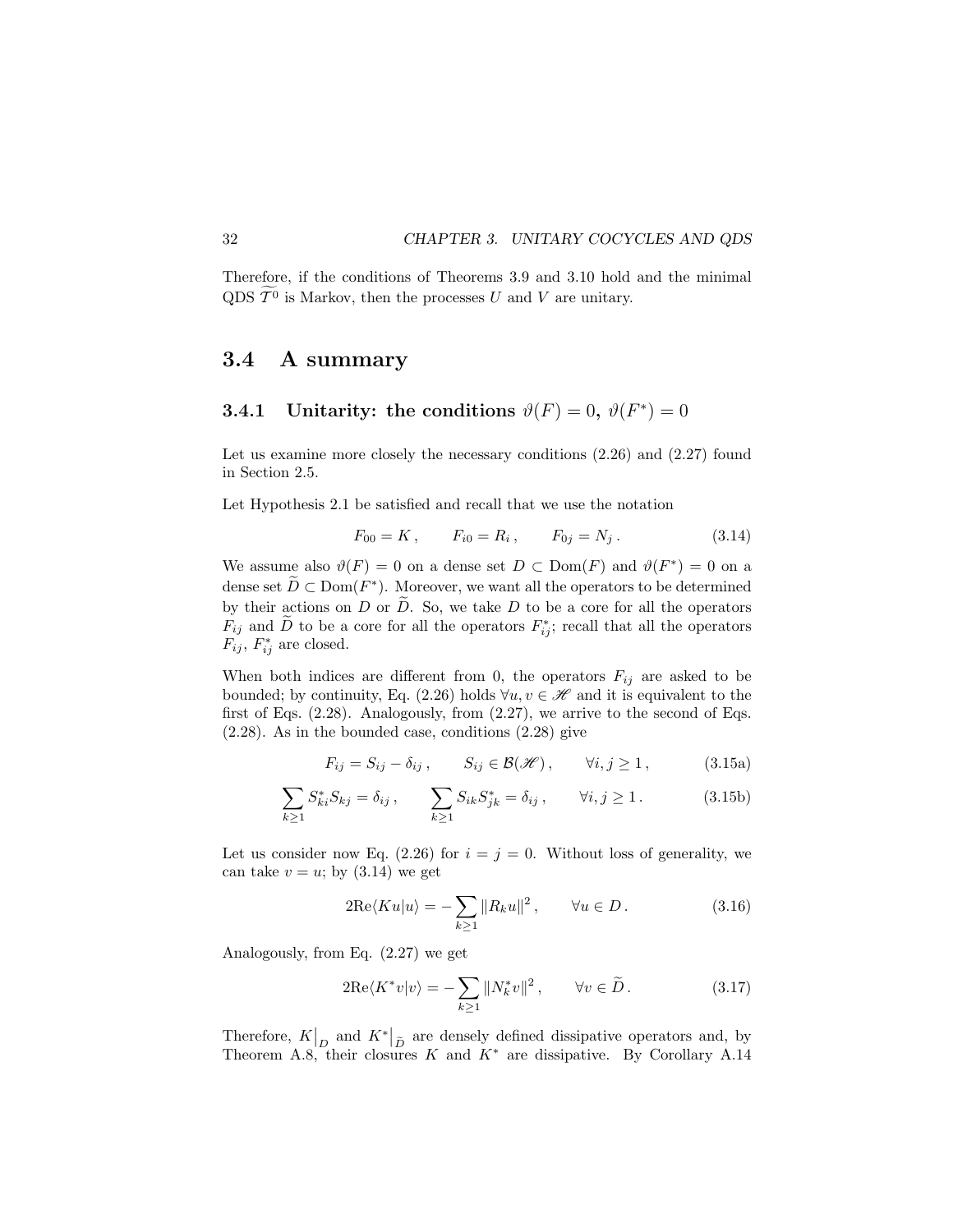### 3.4. A SUMMARY 33

 $K$  and  $K^*$  are infinitesimal generators of strongly continuous semigroups of contractions.

By taking into account Eqs. (3.15), when only one index is different from 0, Eq.  $(2.26)$  reduces to

$$
\langle v | N_i u \rangle = -\sum_{k \ge 1} \langle R_k v | S_{ki} u \rangle, \qquad \forall i \ge 1, \quad \forall u, v \in D. \tag{3.18}
$$

Similarly, Eq. (2.27) gives

$$
\langle v | R_i^* u \rangle = -\sum_{k \ge 1} \langle N_k^* v | S_{ik}^* u \rangle, \qquad \forall i \ge 1, \quad \forall u, v \in \tilde{D}.
$$
 (3.19)

Let us write  $G_i = -\sum_{k\geq 1} S_{ki}^* R_k$ ; because all operators  $S_{ki}^*$  are bounded we have  $Dom(G_i) = \bigcap Dom(R_k)$  and being D a core for all the operators  $k\geq 1$  $R_i$  we get  $Dom(G_i) \supset D$ . Then, Eq. (3.18) becomes  $\langle v|N_i u\rangle = \langle G_i v|u\rangle$ ,  $\forall u, v \in D, \forall i \geq 1$ . By Remark A.2, point 1, we get  $Dom(N_i^*) \supset D, N_i^*u =$  $-\sum_{k\geq 1} S_{ki}^* R_k u, \forall i \geq 1, \forall u \in D.$ 

Similarly, by recalling that in our assumptions  $\left(R_i^*\right)$  $\frac{D}{\infty}$  $\Big)^{*} = R_{i}^{**} = R_{i},$  we get from Eq. (3.19) Dom $(R_i) \supset \tilde{D}$  and  $R_i v = -\sum_{k\geq 1} S_{ik} N_k^* v$ ,  $\forall i \geq 1$ ,  $\forall v \in \tilde{D}$ . But, by using Eq. (3.15b), we get  $N^*$  in terms of R on  $\tilde{D}$ . Together with the previous result we have

$$
Dom(N_i^*) \supset D \cup \widetilde{D}, \qquad Dom(R_i) \supset D \cup \widetilde{D}, \qquad \forall i \ge 1, \tag{3.20}
$$

$$
N_i^* u = -\sum_{k \ge 1} S_{ki}^* R_k u, \qquad \forall u \in D \cup \tilde{D}, \quad \forall i \ge 1.
$$
 (3.21)

The last equation is equivalent to

$$
R_i u = -\sum_{k \ge 1} S_{ik} N_k^* u, \qquad \forall u \in D \cup \widetilde{D}, \quad \forall i \ge 1.
$$
 (3.22)

These two equations can be written also as

$$
N_i = -\left(\left(\sum_{k\geq 1} S_{ki}^* R_k\right) \bigg|_{D\cup \tilde{D}}\right)^*,\tag{3.23}
$$

$$
R_i^* = -\left(\left(\sum_{k\geq 1} S_{ik} N_k^*\right)\bigg|_{D\cup \widetilde{D}}\right)^*.
$$
\n(3.24)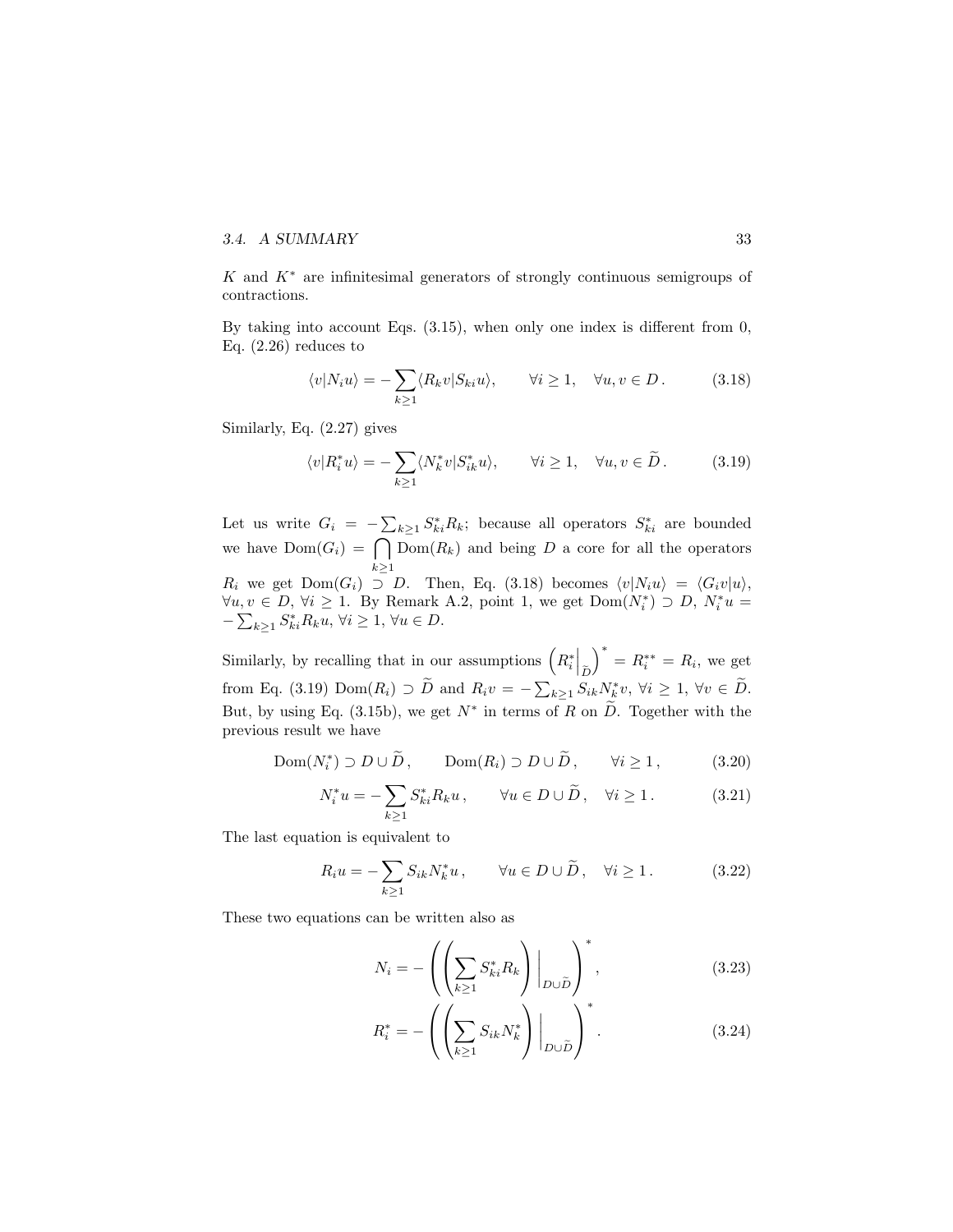#### 3.4.2 The assumptions and the main statements

Let us collect here the main assumptions introduced up to now.

**Hypothesis 3.2** (Hilbert spaces). The Fock space  $\mathscr{F} = \Gamma_{\text{symm}}(L^2(\mathbb{R}^+;\mathscr{Z}))$ has multiplicity space  $\mathscr Z$  finite dimensional: dim $(\mathscr Z) = d \in \mathbb N$ . The initial Hilbert space  $\mathscr H$  is separable. All the Hilbert spaces are complex.

- Vectors in  $\mathscr X$  are identified with their components with respect to the privileged c.o.n.s.  $\{z_i, i = 1, \ldots, d\}.$
- Fock spaces, some notations:

$$
\widetilde{\mathscr{F}} = \Gamma_{\text{symm}}\big(L^2(\mathbb{R}; \mathscr{Z})\big), \qquad \mathscr{F}_{(s,t)} = \Gamma_{\text{symm}}\big(L^2((s,t); \mathscr{Z})\big),
$$
  

$$
\mathscr{F}_t = \Gamma_{\text{symm}}\big(L^2((-\infty, t); \mathscr{Z})\big), \qquad \mathscr{F}_t = \Gamma_{\text{symm}}\big(L^2((t, +\infty); \mathscr{Z})\big),
$$

• The exponential domain:

$$
\mathscr{M} = \left\{ f \in \mathrm{L}^2(\mathbb{R}^+; \mathscr{Z}) \cap \mathrm{L}^\infty_\mathrm{loc}(\mathbb{R}^+; \mathscr{Z}) \right\}
$$

 $\mathcal{E} = \{\text{linear span of all the exponential vectors } e(f) \text{ with } f \in \mathcal{M}\}.$ 

**Hypothesis 3.3** (*U* is a cocycle).  $U(t)$ ,  $t \geq 0$ , is a strongly continuous unitary right cocycle on  $\mathscr{H} \otimes \widetilde{\mathscr{F}}$  (see Def. 3.1).

Remark 3.2. Let Hypothesis 3.3 holds and set

$$
\mathscr{U}_t := \begin{cases} \Theta_t U(t) & \text{if } t \ge 0 \\ U(|t|)^* \Theta_t & \text{if } t \le 0 \end{cases}
$$

 $U(t,s) := \Theta_t^* \mathscr{U}_{t-s} \Theta_s \equiv \Theta_s^* U(t-s) \Theta_s, \qquad t \geq s.$ 

By Propositions 3.4, 3.5 and Remark 3.1 we have:

- 1.  $\mathscr{U}_t, t \in \mathbb{R}$ , is a strongly continuous one-parameter group of unitary operators.
- 2.  $U(t, s)$ ,  $t \geq s$ , is a two-parameter family of unitary operators, strongly continuous in  $t$  and  $s$ , satisfying the composition law

$$
U(t,r) = U(t,s)U(s,r), \qquad r \le s \le t.
$$

3. 
$$
U(t,0) = U(t), \quad \forall t \ge 0;
$$
  $U(t,s) = U(t)U(s)^*, \quad \forall s, t : 0 \le s \le t.$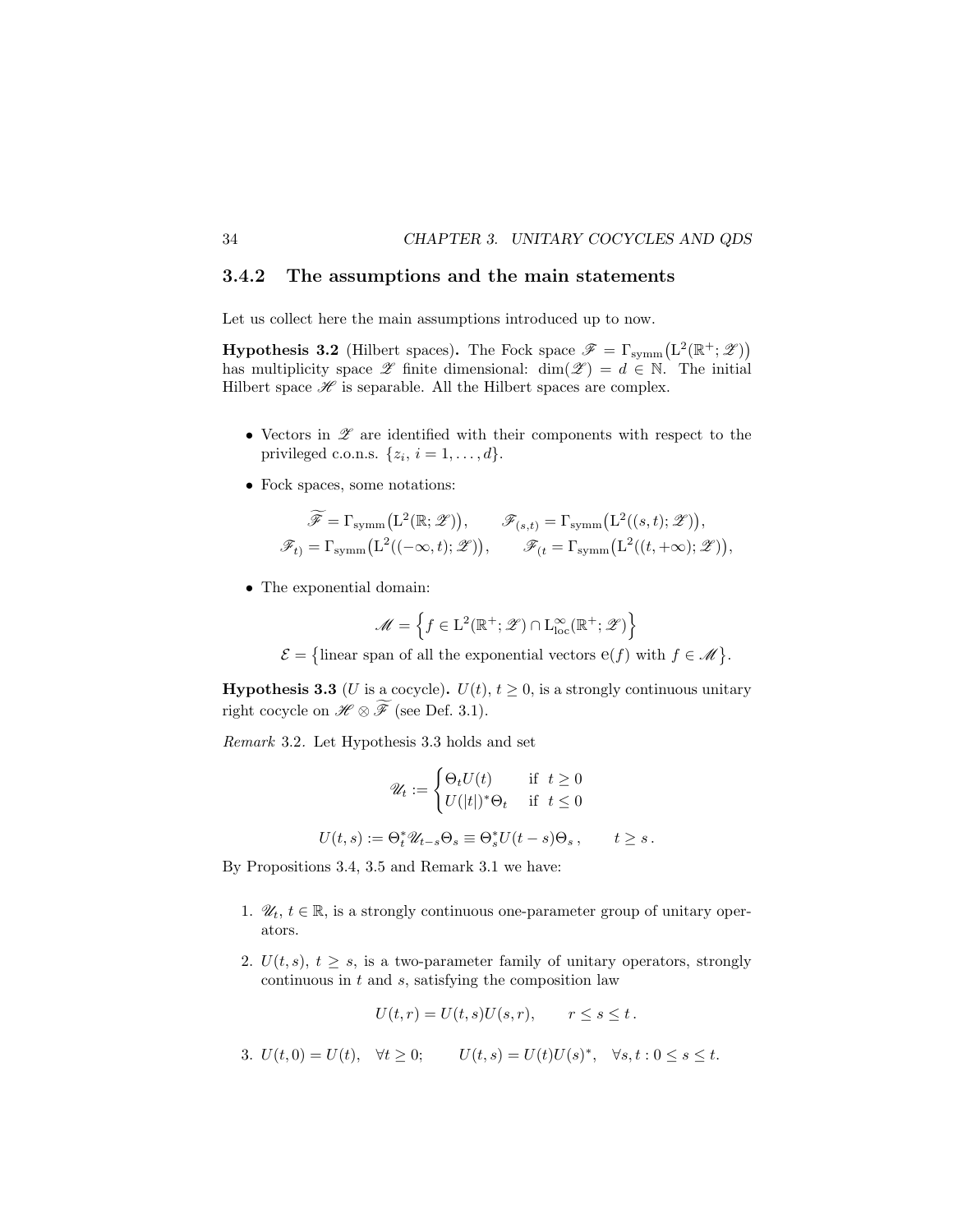### 3.4. A SUMMARY 35

- 4. The operator  $U(t, s)$  is adapted to  $\mathscr{H} \otimes \mathscr{F}_{(s,t)}$  in the sense that it acts as the identity on  $\mathscr{F}_{s}$   $\otimes$   $\mathscr{F}_{(t)}$  and leaves  $\mathscr{H} \otimes \mathscr{F}_{(s,t)}$  invariant.
- 5.  $U(t)^*$  is a strongly continuous unitary left cocycle.
- **Hypothesis 3.4** (The matrix F). 1.  $F = (F_{ij}; 0 \le i, j \le d)$  is a matrix of closed operators in the initial space  $\mathscr{H}$ . By  $F^*$  we denote the adjoint matrix, defined by  $(F^*)_{ij} = F^*_{ji}$ . We use the notation  $F_{00} = K$  and  $F_{k0} = R_k, F_{0k} = N_k \text{ for } k \ge 1.$ 
	- 2. For  $1 \leq i, j \leq d$ , we have  $F_{ij} = S_{ij} \delta_{ij}$ , where the  $S_{ij}$  are bounded operators on  $\mathscr H$  satisfying d  $k=1$  $S^*_{ki}S_{kj}=\sum^d$  $k=1$  $S_{ik}S_{jk}^* = \delta_{ij}.$
	- 3. There exist a dense subspace D which is a core for K,  $R_i$ ,  $N_i$ ,  $i = 1, \ldots, d$ , and a dense subspace  $\widetilde{D}$  which is a core for  $K^*, R^*, N^*, i = 1, \ldots, d$ . Moreover,  $Dom(N_i^*) \supset D \cup \widetilde{D}$ ,  $Dom(R_i) \supset D \cup \widetilde{D}$ ,  $\forall i \geq 1$ .
	- 4. The operators K and  $K^*$  are the infinitesimal generators of two strongly continuous contraction semigroups on  $\mathscr{H}$ . Moreover,

$$
2\text{Re}\langle Ku|u\rangle = -\sum_{k\geq 1} ||R_k u||^2, \qquad \forall u \in D ;
$$

$$
2\text{Re}\langle K^*v|v\rangle = -\sum_{k\geq 1} ||N_k^*v||^2, \qquad \forall v \in \widetilde{D}.
$$

5. 
$$
N_i^* u = -\sum_{k\geq 1} S_{ki}^* R_k u
$$
,  $\forall u \in D \cup \tilde{D}$ ,  $\forall i \geq 1$ .

- 6. There exists a positive self-adjoint operator C on  $\mathscr H$  and the constants  $\delta > 0$  and  $b_1, b_2 \geq 0$  such that the following properties hold:
	- (a) for each  $\epsilon \in (0, \delta)$ , there exists a dense subspace  $D_{\epsilon} \subset \tilde{D}$  such that  $C_{\epsilon}^{\frac{1}{2}}D_{\epsilon} \subset \tilde{D}$  and each operator  $F_{ij}^* C_{\epsilon}^{\frac{1}{2}}|_{D_{\epsilon}}$  is bounded, where  $C_{\epsilon} = \frac{C}{1+\epsilon C};$
	- (b)  $D = \text{Dom}(C^{\frac{1}{2}}) \subset \text{Dom}(F)$ .
	- (c) For all  $0 < \epsilon < \delta$ , the form  $\vartheta(F, C_{\epsilon})$  on  $Dom(F)$  satisfies the inequality:  $\vartheta(F, C_{\epsilon}) \leq b_1 \iota(C_{\epsilon}) + b_2 \mathbf{1}$ , where  $\iota(C_{\epsilon})$  is the  $(d+1) \times (d+1)$ matrix diag( $C_{\epsilon}$ ) of operators on  $\mathscr{H}$ .
- 7. The minimal QDS  $\overline{T}{}^0$  associated with  $K^*$  and  $N^*_k$  is Markov.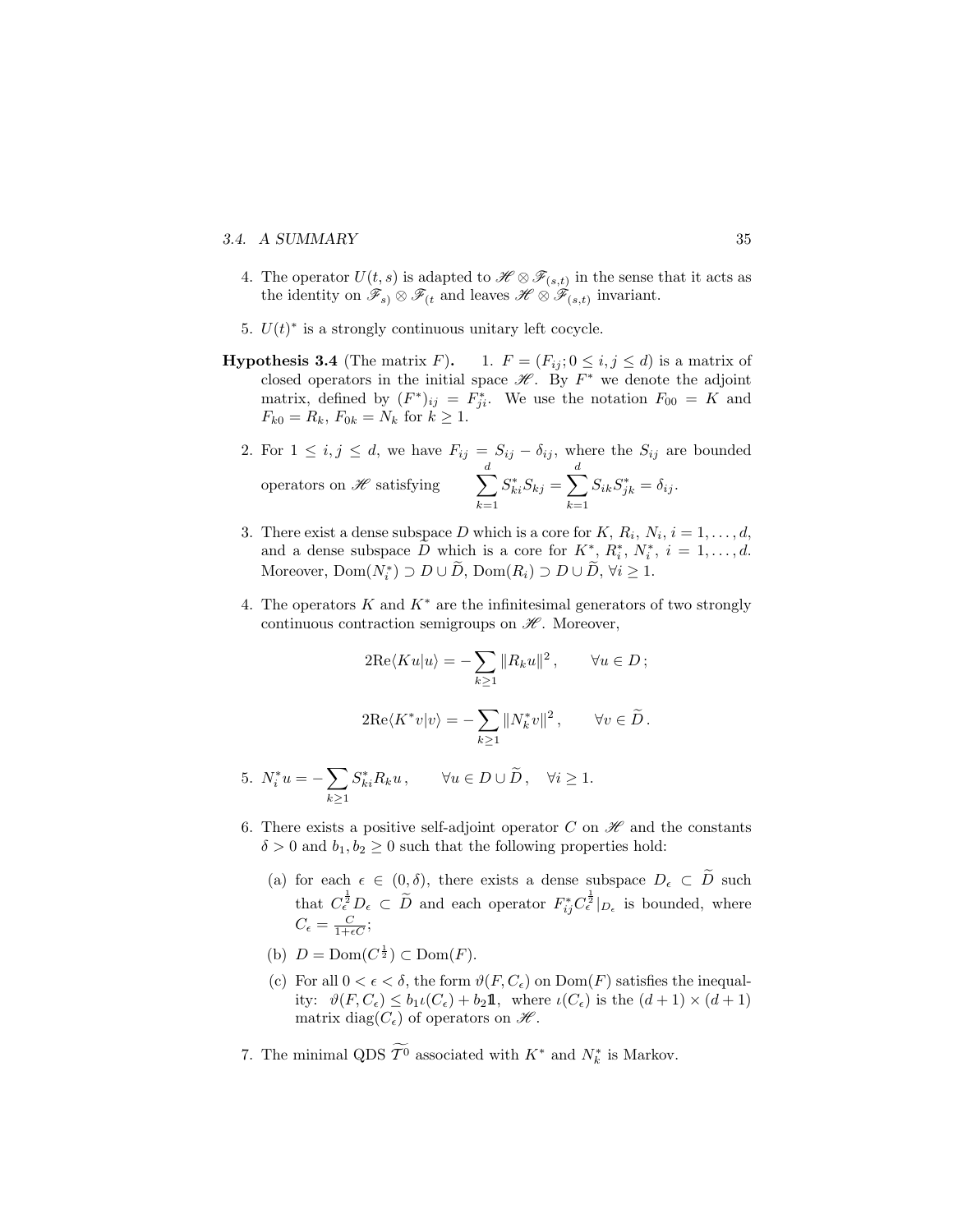#### 36 CHAPTER 3. UNITARY COCYCLES AND QDS

Recall that  $Dom(F) := \bigcap$  $i,j\geq 0$  $Dom(F_{ij})$  and  $Dom(F^*) := \bigcap$  $i,j\geq 0$  $Dom(F_{ij}^*)$ .

Remark 3.3. Let us assume that Hypotheses 3.2 and 3.4 hold true.

- 1. The left Hudson-Parthasarathy equation with operator matrix  $\widetilde{F} = F^*$ admits a unique contractive solution on  $\widetilde{D} \otimes \mathscr{E}$ . Let V be such a solution.
- 2. V is a strongly continuous unitary left cocycle.
- 3. The semigroup defined by Eq. (3.13) is the minimal QDS  $\widetilde{\mathcal{T}}^0$  associated with  $K^*$  and  $N_k^*$  and it is identity preserving by assumption.
- 4. Let us define  $U(t) := V(t)^*$ ,  $\forall t \geq 0$ . The process U is a strongly continuous unitary right cocycle. This is Hypothesis 3.3.
- 5. The process  $U$  is the unique bounded solution of the right Hudson-Parthasarathy equation with operator matrix F on  $Dom(C^{1/2})\otimes \mathscr{E}$ .
- 6. The unitary group  $\mathscr{U}_t$  and the evolution  $U(t, s)$  can be constructed and all the points in Remark 3.2 hold true.
- 7.  $U(t, s)$  with respect to t satisfies the right Hudson-Parthasarathy equation with initial condition  $U(s, s) = 1$ , i.e.

$$
U(t,s) = \mathbf{1} + \sum_{i,j \ge 0} \int_s^t F_{ij} U(r,s) d\Lambda_{ij}(r).
$$

#### Some more consequences.

Proposition 3.11. Under Hypotheses 3.4 also the following properties hold.

- 1.  $\text{Dom}(R_k) \supset \text{Dom}(K) \cup \text{Dom}(K^*)$ ,  $\text{Dom}(N_k^*) \supset \text{Dom}(K) \cup \text{Dom}(K^*)$ ,  $k=1,\ldots,d.$
- 2.

$$
2\text{Re}\langle Ku|u\rangle = -\sum_{k\geq 1} ||R_k u||^2, \qquad \forall u \in \text{Dom}(K); \tag{3.25}
$$

$$
2\text{Re}\langle K^*v|v\rangle = -\sum_{k\geq 1} ||R_k v||^2, \qquad \forall v \in \text{Dom}(K^*).
$$
 (3.26)

3.  $\forall u \in \text{Dom}(K) \cup \text{Dom}(K^*)$ ,  $\forall i, k \geq 1$ ,

$$
N_i^* u = -\sum_{k \ge 1} S_{ki}^* R_k u , \qquad R_k u = -\sum_{i \ge 1} S_{ki} N_i^* u .
$$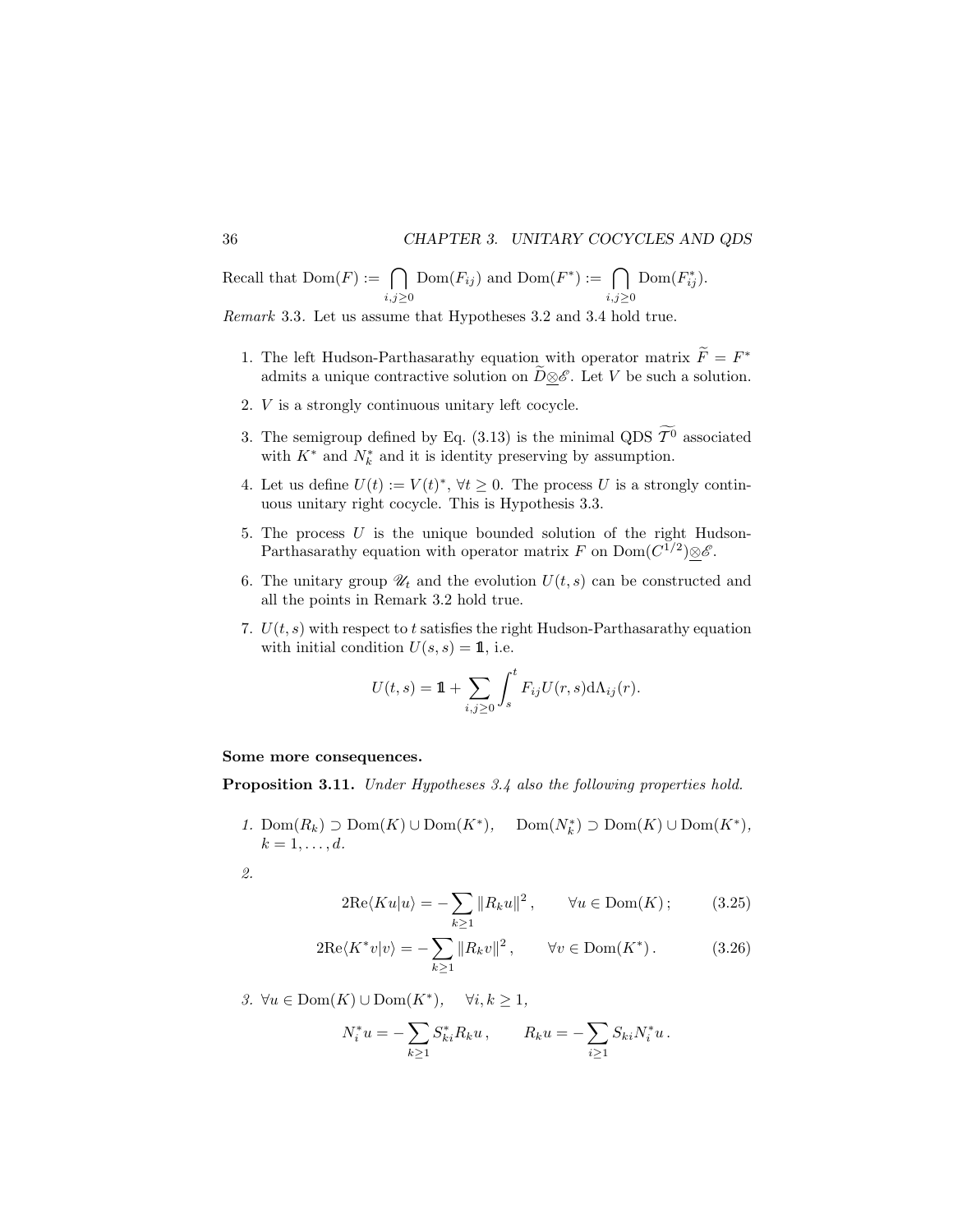3.4. A SUMMARY 37

*Proof.* By the first equation in Hypothesis 4 we get,  $\forall \phi \in D$ ,  $||R_k \phi|| \leq |\langle K\phi | \phi \rangle|$ . For any  $u \in \text{Dom}(K)$  we can find a sequence  $u_n \in D$  converging to u; moreover,  $||Ku_n|| \leq c$  by Proposition A.1. Then, we have

$$
||R_k(u_n - u_m)||^2 \le 2|\langle K(u_n - u_m)|u_n - u_m\rangle| \le 4c||u_n - u_m||.
$$

Therefore,  $R_k u_n$  is a Cauchy sequence. Being  $R_k$  closed, by Remark A.1 we get  $u \in \text{Dom}(R_k)$  and, so,  $\text{Dom}(R_k) \supset \text{Dom}(K)$ . Again by Remark A.1 we get that the first equation in point 4 can be extended to the whole  $Dom(K)$ . Similarly, from the second equation in Hypothesis 4 we get that it can be extended to the whole  $Dom(K^*)$  and that  $Dom(N_k^*)$  ⊃  $Dom(K^*)$ .

Once again by Remark A.1 and by the unitarity of the operator matrix  $S$ , we get that point 5 can be extended to  $Dom(K) \cup Dom(K^*)$ . Therefore, on the same domain,  $\sum_{k\geq 1} ||R_k u||^2 = \sum_{k\geq 1} ||N_k^* u||^2$ .

By exchanging  $R_k$  and  $N_k^*$  in the two equations in Hypothesis 4 we get also  $Dom(R_k) \supset Dom(K^*)$  e  $Dom(N_k^*) \supset Dom(K)$ .  $\Box$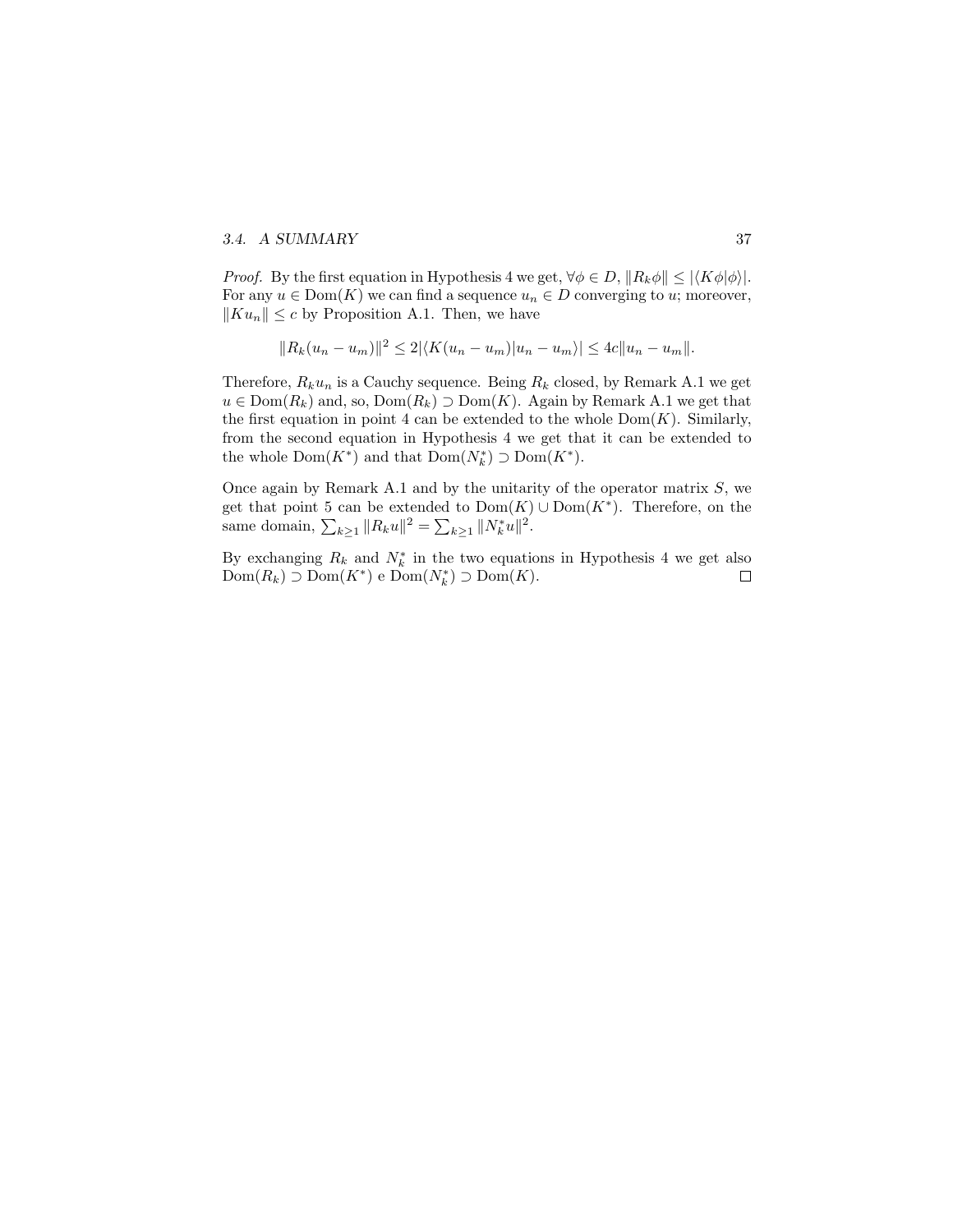CHAPTER 3. UNITARY COCYCLES AND QDS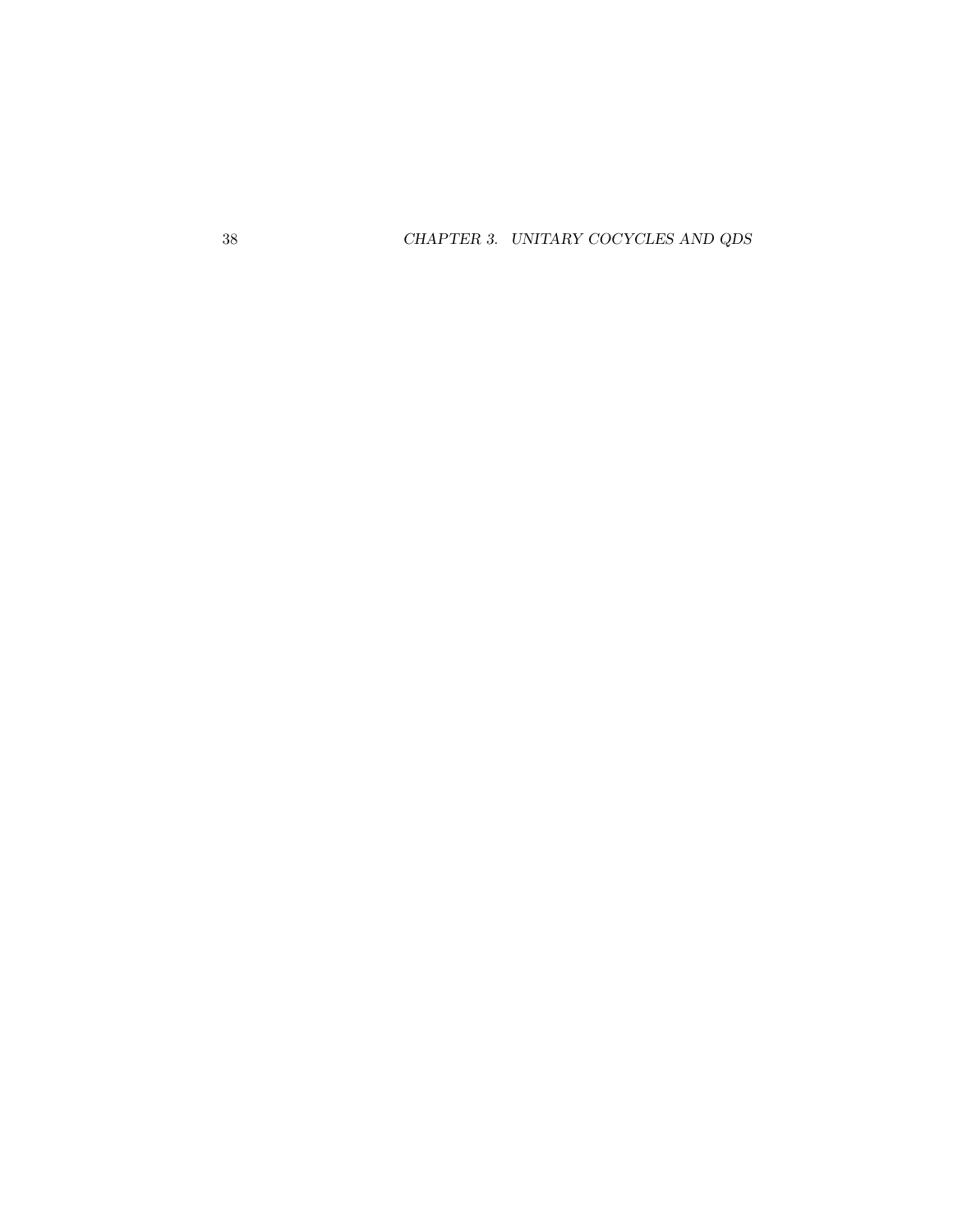## Chapter 4

## The Reduced Dynamics

### 4.1 Reduced dynamics and system-field state

The quantum system described in  $\mathcal{H}$  and the fields described in the Fock space  $\widetilde{\mathscr{F}}$  form a closed system whose dynamics is given by the unitary group  $\mathscr{U}_t$  (3.4). Let us consider as initial state of this composed system  $\phi \otimes \psi(f)$ ,  $\phi \in \mathscr{H}$  with  $\|\phi\| = 1$ ,  $f \in L^2(\mathbb{R}^+; \mathscr{Z})$ . This means that the system and the fields are initially fully uncorrelated and that the fields are in a coherent state; f represents the action of lasers, for instance.

If we are interested in the dynamics of the system in  $\mathcal H$  we have to study the quantity  $\langle \mathcal{U}_t \phi \otimes \psi(f) | (X \otimes \mathbf{1}) \mathcal{U}_t \phi \otimes \psi(f) \rangle$  for f fixed, but  $\forall \phi \in \mathcal{H}$  with  $\|\phi\| = 1, \ \forall X \in \mathcal{B}(\mathcal{H}), \ \forall t \geq 0.$  This means that we are considering only "system observables"  $X$ : only direct measurements on the system in  $H$  are permitted, the fields are ignored. But  $\Theta_t$  commutes with  $X \otimes \mathbf{1}$  and we have  $\Theta_t^* \mathscr{U}_t = U(t)$ ; so,

$$
\langle \mathscr{U}_t \phi \otimes \psi(f) | (X \otimes \mathbf{1}) \mathscr{U}_t \phi \otimes \psi(f) \rangle = \langle U(t) \phi \otimes \psi(f) | (X \otimes \mathbf{1}) U(t) \phi \otimes \psi(f) \rangle.
$$

If the initial state of the subsystem is not a pure one, we need the notion of statistical operator.

**Definition 4.1.** For any separable Hilbert space  $\mathcal{K}$ , we shall denote by  $\mathcal{T}(\mathcal{K})$ the *trace-class* on  $K$ , i.e.

$$
\mathcal{T}(\mathcal{K}) = \left\{ \tau \in \mathcal{B}(\mathcal{K}) : \mathrm{Tr} \left\{ \sqrt{\tau^*\tau} \right\} < +\infty \right\},\
$$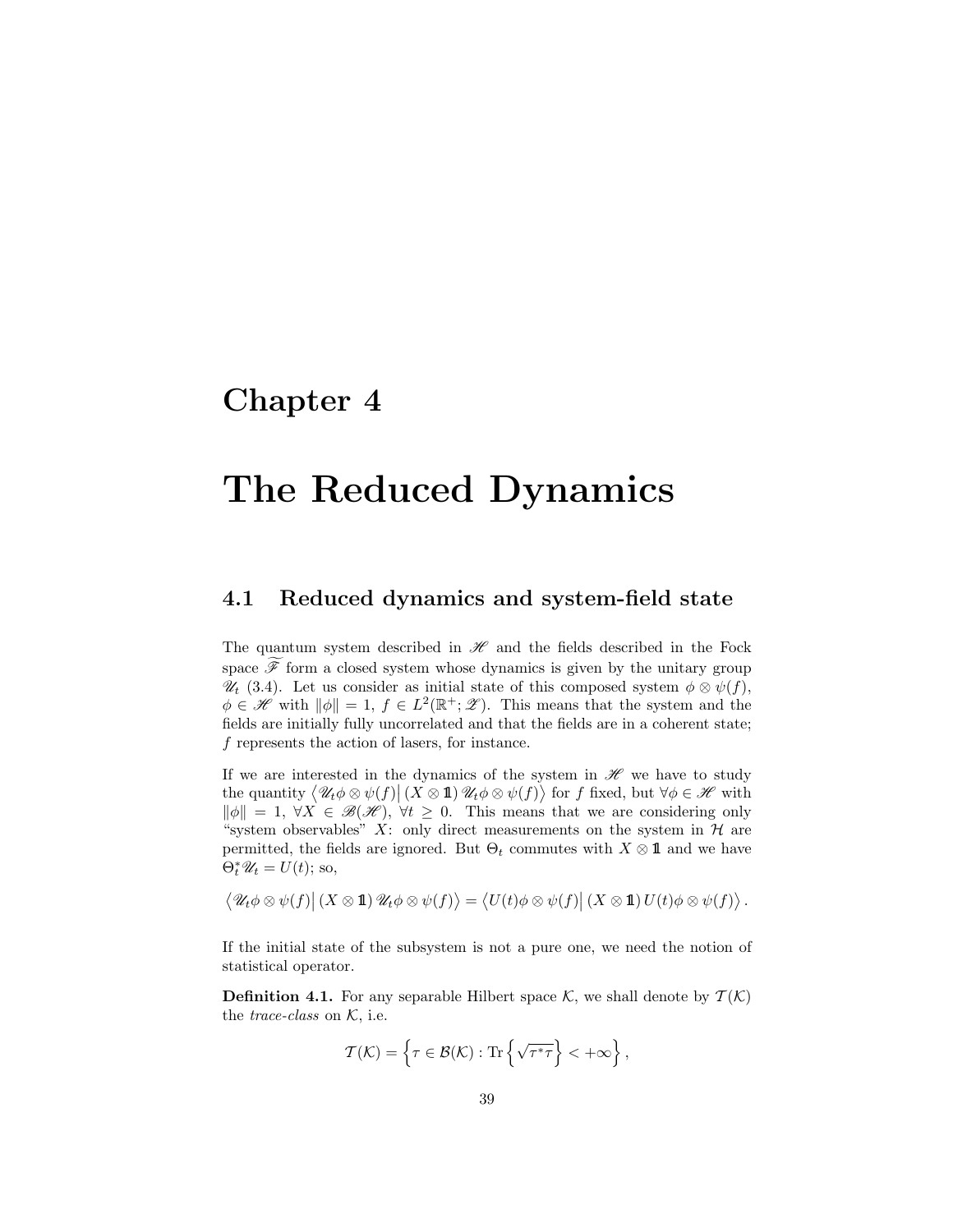where  $\text{Tr}\{a\}$  is the trace of a. Moreover, the set of *statistical operators* is denoted by

$$
\mathcal{S}(\mathcal{K}) = \{ \rho \in \mathcal{T}(\mathcal{K}) : \rho \geq 0, \text{ Tr}\{\rho\} = 1 \}.
$$

When the initial time is not 0, but a generic one, say  $s \geq 0$ , the initial state of the system is  $\rho \in \mathcal{S}(\mathcal{H})$  and the state of the field is coherent, say

$$
\eta(f) := |\psi(f)\rangle\langle\psi(f)| \in \mathcal{S}(\mathcal{F}), \qquad f \in \mathcal{L}^2(\mathbb{R}^+; \mathcal{Z}), \tag{4.1}
$$

we have to study the expression

$$
\mathrm{Tr}_{\mathscr{H} \otimes \mathscr{F}} \left\{ (X \otimes \mathbf{1}) U(t,s) \left( \rho \otimes \eta(f) \right) U(t,s)^* \right\}.
$$

The map defined by the partial trace

$$
\rho \mapsto \mathrm{Tr}_{\mathscr{F}} \left\{ U(t,s) \left( \rho \otimes \eta(f) \right) U(t,s)^* \right\}
$$

is called the *reduced dynamics* of the subsystem living in  $\mathcal{H}$ . In this chapter we study such a dynamics or, better, its adjoint action on  $\mathscr{B}(\mathscr{H})$ , in the case in which we only know that  $U(t)$  is a unitary cocycle and in the case we know that it is a unitary solution of the Hudson-Parthasarathy equation.

### 4.2 General properties of the reduced dynamics

Let us assume that  $U(t)$  is a strongly continuous unitary cocycle (Hypothesis 3.3) and define  $\mathcal{U}_t$  and  $U(t, s)$  by Eqs. (3.4) and (3.7). Then, all the statements of Remark 3.2 hold.

### 4.2.1 The case of a coherent vector with a generic function

**Definition 4.2.** Let  $f \in L^2(\mathbb{R}^+; \mathcal{Z})$  be fixed. The *reduced dynamics in the* Heisenberg picture  $\mathcal{T}^f(s,t)$ ,  $0 \le s \le t$ , is the linear map from  $\mathscr{B}(\mathscr{H})$  into itself uniquely defined by

$$
\langle v|T^f(s,t)[X]u\rangle := \langle U(t,s)v \otimes \psi(f) | (X \otimes \mathbf{1})U(t,s)u \otimes \psi(f) \rangle, \qquad (4.2)
$$
  

$$
\forall u, v \in \mathcal{H}, \qquad \forall X \in \mathcal{B}(\mathcal{H}).
$$

**Theorem 4.1.** In the hypotheses above, the family of linear maps  $T^f(s,t)$ ,  $t \geq s \geq 0$  has the following properties: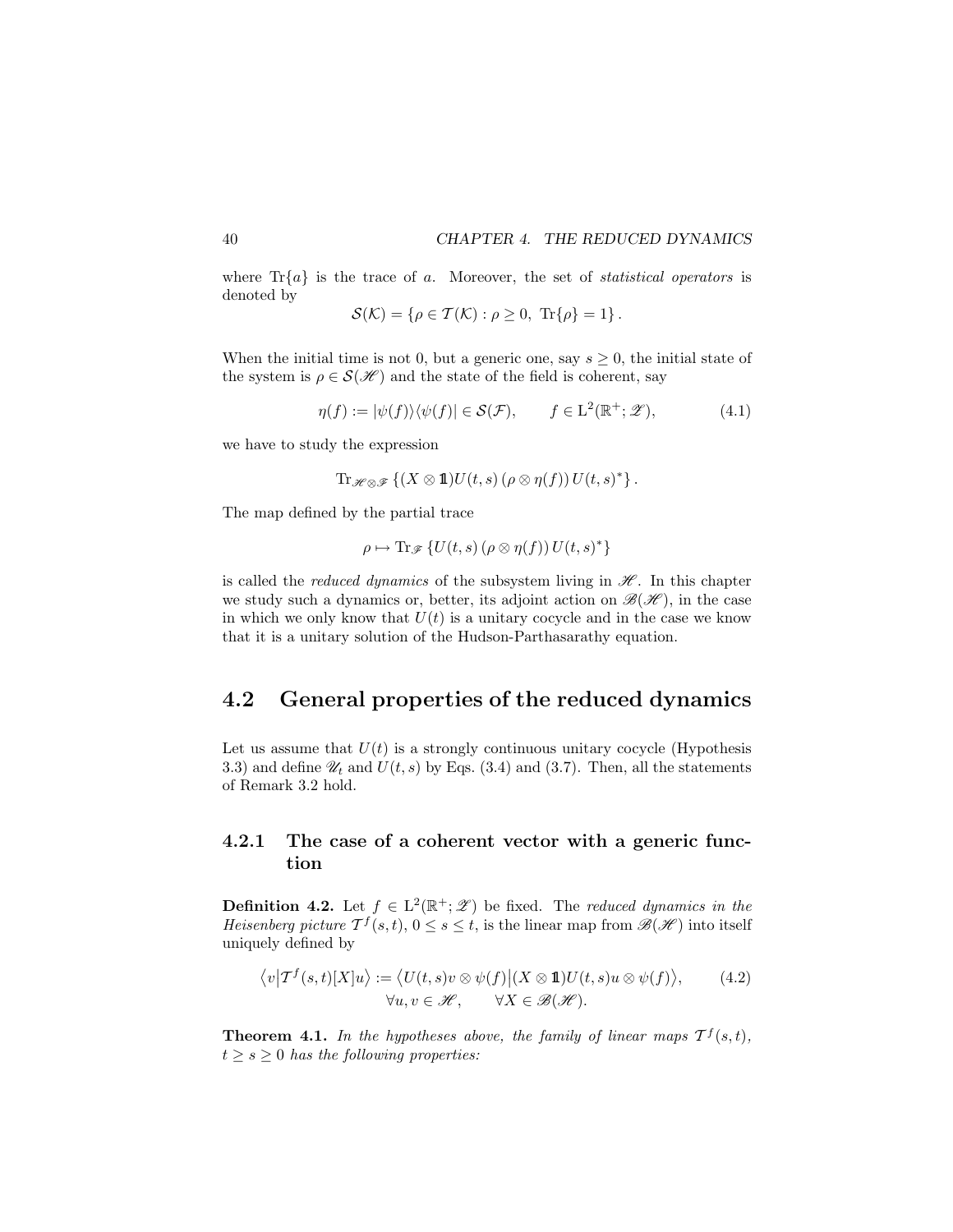### 4.2. GENERAL PROPERTIES OF THE REDUCED DYNAMICS 41

- 1.  $T^f(s,t)[1] = 1;$
- 2.  $T^f(s,s) = 1.$ ;
- 3.  $\mathcal{T}^f(s,t)$  is completely positive;
- 4.  $T^f(s,t)$  has a pre-adjoint acting on the trace class on  $\mathscr{H};$
- 5.  $T^f(s,t)$  is a  $\sigma$ -weakly continuous operator on  $\mathcal{B}(\mathcal{H})$ ;
- 6. For each  $X \in \mathcal{B}(\mathcal{H})$  the maps  $t \mapsto \mathcal{T}^f(s,t)[X]$  and  $s \mapsto \mathcal{T}^f(s,t)[X]$  are continuous with respect to the  $\sigma$ -weak topology of  $\mathcal{B}(\mathcal{H})$ ;
- 7.  $\forall u, v \in \mathcal{H}$ ,  $\forall X \in \mathcal{B}(\mathcal{H})$ ,

$$
\langle v|T^f(s,t)[X]u\rangle = \langle U(t,s)v \otimes \psi(f_{(s,t)})|(X \otimes \mathbf{1})U(t,s)u \otimes \psi(f_{(s,t)})\rangle; \tag{4.3}
$$

8. 
$$
T^f(r,s)T^f(s,t) = T^f(r,t)
$$
, for  $t \ge s \ge r \ge 0$ .

*Proof.* 1. Let  $u, v \in \mathcal{H}$ 

$$
\langle v | Tf(s,t) [\mathbf{1}]u \rangle = \langle U(t,s)v \otimes \psi(f) | (\mathbf{1} \otimes \mathbf{1})U(t,s)u \otimes \psi(f) \rangle
$$
  
=  $\langle U(t,s)v \otimes \psi(f) | U(t,s)u \otimes \psi(f) \rangle = \langle v \otimes \psi(f) | u \otimes \psi(f) \rangle$   
=  $\langle v | u \rangle ||\psi(f)||^2 = \langle v | u \rangle$ 

$$
\therefore T^f(s,t)[1\!mathbb{1}]=1
$$

2. Let  $u, v \in \mathcal{H}$  and  $X \in \mathcal{B}(\mathcal{H})$ 

$$
\langle v|\mathcal{T}^f(s,s)[X]u\rangle = \langle U(s,s)v \otimes \psi(f)|\big(X \otimes \mathbf{1}\big)U(s,s)u \otimes \psi(f)\rangle
$$
  
=  $\langle v \otimes \psi(f)|\big(X \otimes \mathbf{1}\big)u \otimes \psi(f)\rangle = \langle u|Xv\rangle ||\psi(f)||^2 = \langle v|Xu\rangle$ 

$$
\therefore \mathcal{T}^f(s,s)[X] = X
$$

3. Let  $n \in \mathbb{N}$  and  $u_i \in \mathcal{H}$ ,  $X_i \in \mathcal{B}(\mathcal{H})$  for all  $i = 1, \ldots, n$ . Now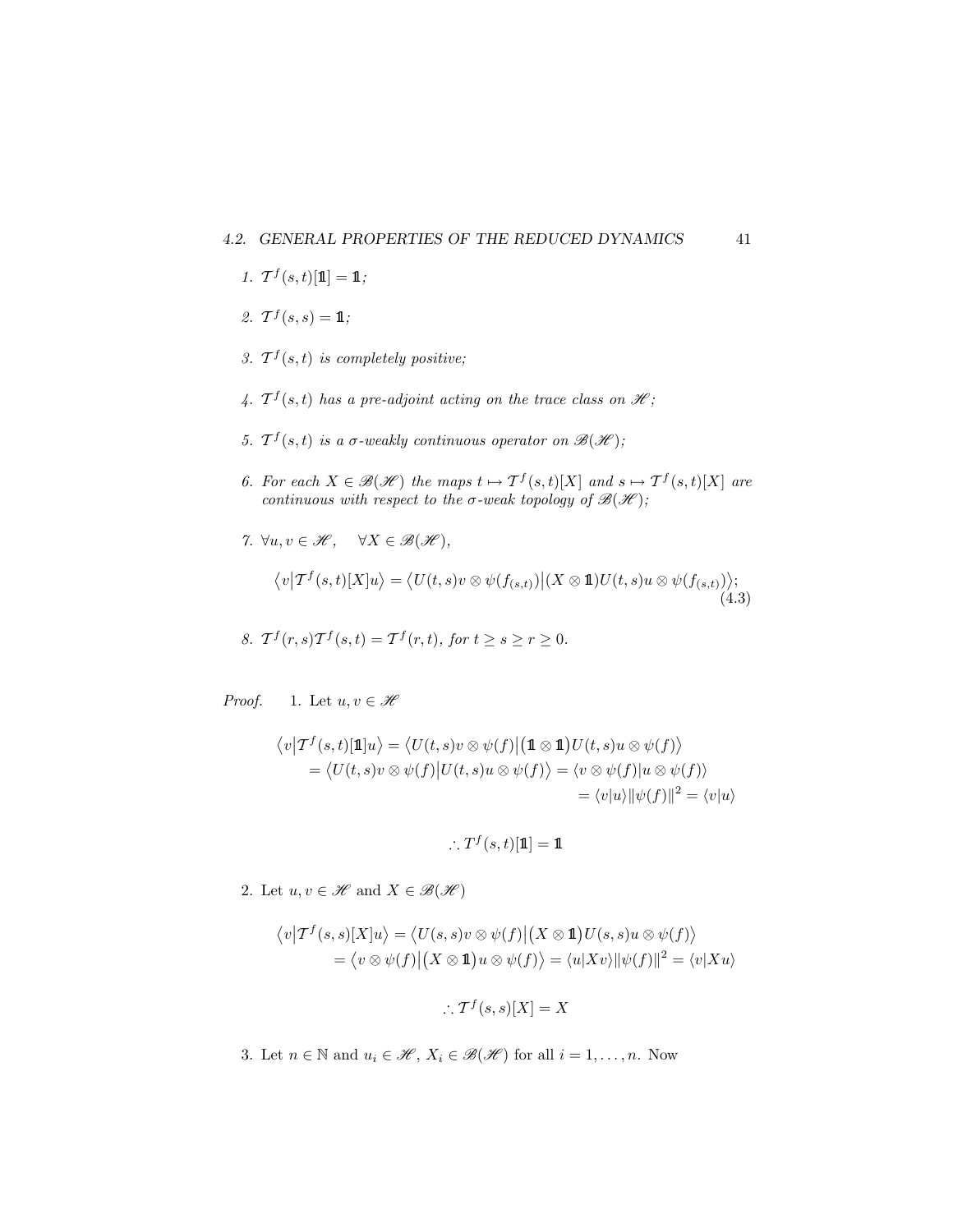$$
\sum_{i,j=1}^{n} \langle u_i | T^f(s,t) [X_i^* X_j] u_j \rangle
$$
\n
$$
= \sum_{i,j=1}^{n} \langle U(t,s) u_i \otimes \psi(f) | (X_i^* X_j) \otimes \mathbf{1} \rangle U(t,s) u_j \otimes \psi(f) \rangle
$$
\n
$$
= \sum_{i,j=1}^{n} \langle (X_i \otimes \mathbf{1}) U(t,s) u_i \otimes \psi(f) | (X_j \otimes \mathbf{1}) U(t,s) u_j \otimes \psi(f) \rangle
$$
\n
$$
= \langle \sum_{i=1}^{n} (X_i \otimes \mathbf{1}) U(t,s) u_i \otimes \psi(f) | \sum_{j=1}^{n} (X_j \otimes \mathbf{1}) U(t,s) u_j \otimes \psi(f) \rangle
$$
\n
$$
= \left\| \sum_{i=1}^{n} (X_i \otimes \mathbf{1}) U(t,s) u_i \otimes \psi(f) \right\|^2 \ge 0.
$$

4. Let us remember that we say that  $\mathcal{A} \in \mathcal{L}(\mathcal{B}(\mathcal{H}))$  admits a pre-adjoint if it exists an operator  $\mathcal{A}_{*} \in \mathcal{L}(\mathcal{T}(\mathscr{H}))$  and

$$
\operatorname{Tr}_{\mathscr{H}}\{\mathcal{A}[X]\tau\} = \operatorname{Tr}_{\mathscr{H}}\{\mathcal{A}_{*}[\tau]X\}, \qquad \forall X \in \mathscr{B}(\mathscr{H}), \quad \forall \tau \in \mathcal{T}(\mathscr{H}).
$$

For  $u, v \in \mathcal{H}$ , we can write  $\langle v | \mathcal{T}^f(s, t) | X | u \rangle = \text{Tr}_{\mathcal{H}} [\mathcal{T}^f(s, t) | X | u \rangle \langle v |].$ Let us take  $\tau = \sum$ n  $|u_n\rangle\langle v_n|\in \mathscr{T}(\mathscr{H})$  and  $\eta(f)=|\psi(f)\rangle\langle\psi(f)|$ . First we

have

$$
\begin{aligned} &\text{Tr}_{\mathscr{H}}[\mathcal{T}^f(s,t)[X]\tau] \\ &= \sum_n \left\langle v_n \otimes \psi(f) \middle| U(t,s)^*(X \otimes \mathbf{1}) U(t,s) u_n \otimes \psi(f) \right\rangle \\ &= \sum_n \text{Tr}_{\mathscr{H} \otimes \mathscr{F}} \left[ U(t,s)^*(X \otimes \mathbf{1}) U(t,s) | u_n \otimes \psi(f) \rangle \langle v_n \otimes \psi(f) | \right] \\ &= \text{Tr}_{\mathscr{H} \otimes \mathscr{F}} \left[ (X \otimes \mathbf{1}) U(t,s) \tau \otimes \eta(f) U(t,s)^* \right] \end{aligned}
$$

(by the definition of partial trace)

$$
= \mathrm{Tr}_{\mathscr{H}}\Big[X\mathrm{Tr}_{\mathscr{F}}\big[U(t,s)\tau\otimes \eta(f)U(t,s)^*\big]\Big];
$$

then

$$
\operatorname{Tr}_{\mathscr{H}}\left[\mathcal{T}^f(s,t)[X]\tau\right] = \operatorname{Tr}_{\mathscr{H}}\left[X\operatorname{Tr}_{\mathscr{F}}\left[U(t,s)\tau\otimes\eta(f)U(t,s)^*\right]\right].
$$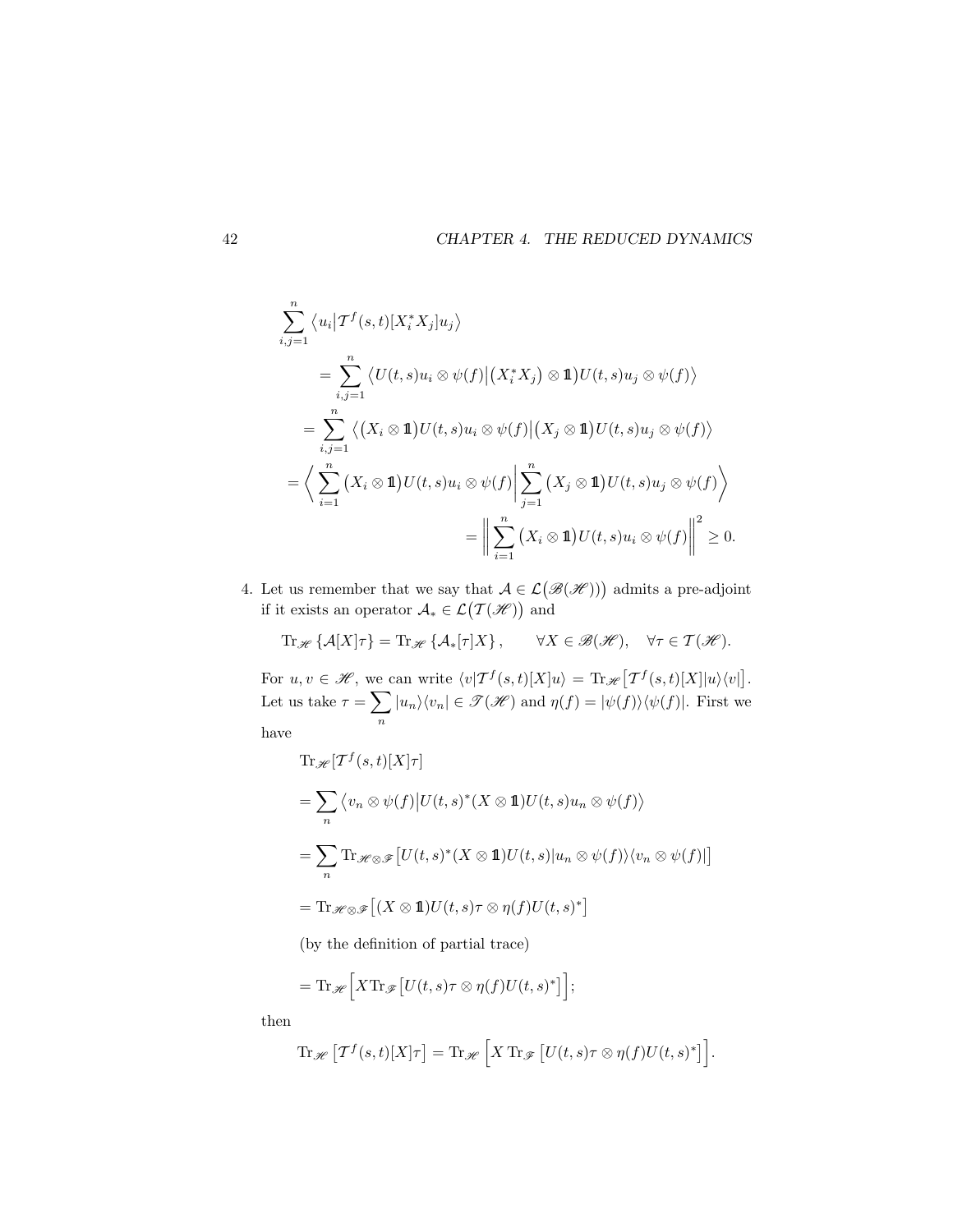### 4.2. GENERAL PROPERTIES OF THE REDUCED DYNAMICS 43

Let us set  $\mathcal{T}^f(t,s)_* := \text{Tr}_{\mathscr{F}}\big[U(t,s)\tau \otimes \eta(f) U(t,s)^*\big];$  this structure defines a positive operator and it is easy to check that it is bounded. Therefore,  $\mathcal{T}^f(t,s)_*$  is the pre-adjoint of the operator  $\mathcal{T}^f(s,t)$ .

- 5. The existence of the pre-adjoint of  $\mathcal{T}^f(s,t)$  implies its  $\sigma$ -weak continuity (Corollary of Theorem 1.13.2 in [15], page 29).
- 6. Note that if  $\tau \geq 0$ , then  $\mathcal{T}^f(s,t)_{*}[\tau] \geq 0$ , by properties 3 and 4. Moreover, any positive trace-class operator can be written as  $\tau = \sum$  $|u_n\rangle\langle u_n|$ , by

Corollary 1.15.4 p. 39 of [15]. Then, we have

$$
\operatorname{Tr}\left[\mathcal{T}^f(t,s)_*[\tau]\right] = \sum_n \langle u_n \otimes \psi(f) | u_n \otimes \psi(f) \rangle = \sum_n |u_n|^2 = \operatorname{Tr}[\tau].
$$

n

Now, if  $X \geq 0, \tau \geq 0$  and  $t > s \geq 0$ , we have

$$
\begin{aligned} \text{Tr}_{\mathscr{H}} \left[ T^{f}(s,t)[X] \tau \right] \\ &= \text{Tr}_{\mathscr{H} \otimes \mathscr{F}} \left[ U(t,s) \left( \tau \otimes |\psi(f) \rangle \langle \psi(f)| \right) U(t,s)^{*}(X \otimes \mathbb{1}) \right] \\ &\leq \|X\| \text{Tr}_{\mathscr{H} \otimes \mathscr{F}} \left[ U(t,s) \tau \otimes |\psi(f) \rangle \langle \psi(f)| U(t,s)^{*} \right] \\ &= \|X\| \, \|\tau \otimes |\psi(f) \rangle \langle \psi(f)| \, \|_{1} = \|X\| \, \|\tau\|_{1} \; . \end{aligned}
$$

This implies that  $\mathcal{T}^f(s,t)[X]$  is bounded uniformly in t and s. By the fact that the  $\sigma$ -weak continuity is equivalent to the weak continuity on the bounded spheres, it is enough to prove the weak continuity.

By setting  $\Psi := U(t, s)v$  and  $\Phi := U(t, s)u$ , we have

$$
\left| \langle v | T^f(s, t + \varepsilon) [X] u \rangle - \langle v | T^f(s, t) [X] u \rangle \right|
$$
  
\n
$$
= \left| \langle U(t + \varepsilon, s) v \otimes \psi(f) | (X \otimes \mathbf{1}) U(t + \varepsilon, s) u \otimes \psi(f) \rangle \right|
$$
  
\n
$$
- \sum_{n} \langle U(t, s) v \otimes \psi(f) | (X \otimes \mathbf{1}) U(t, s) u \otimes \psi(f) \rangle \right|
$$
  
\n
$$
= \left| \langle U(t + \varepsilon, t) \Psi | (X \otimes \mathbf{1}) U(t + \varepsilon, t) \Phi \rangle - \langle \Psi | (X \otimes \mathbf{1}) \Phi \rangle \right|
$$
  
\n
$$
= \left| \langle U(t + \varepsilon, t) \Psi | (X \otimes \mathbf{1}) (U(t + \varepsilon, t) - \mathbf{1}) \Phi \rangle \right|
$$
  
\n
$$
+ \langle (U(t + \varepsilon, t) - \mathbf{1}) \Psi | (X \otimes \mathbf{1}) \Phi \rangle \right|
$$
  
\n
$$
\leq ||X|| \Big( || (U(t + \varepsilon, t) - \mathbf{1}) \Psi || ||v|| + || (U(t + \varepsilon, t) - \mathbf{1}) \Phi || ||u|| \Big) \rightarrow 0
$$

as  $\varepsilon \downarrow 0$ , due to the strong continuity in t of  $U(t, s)$ .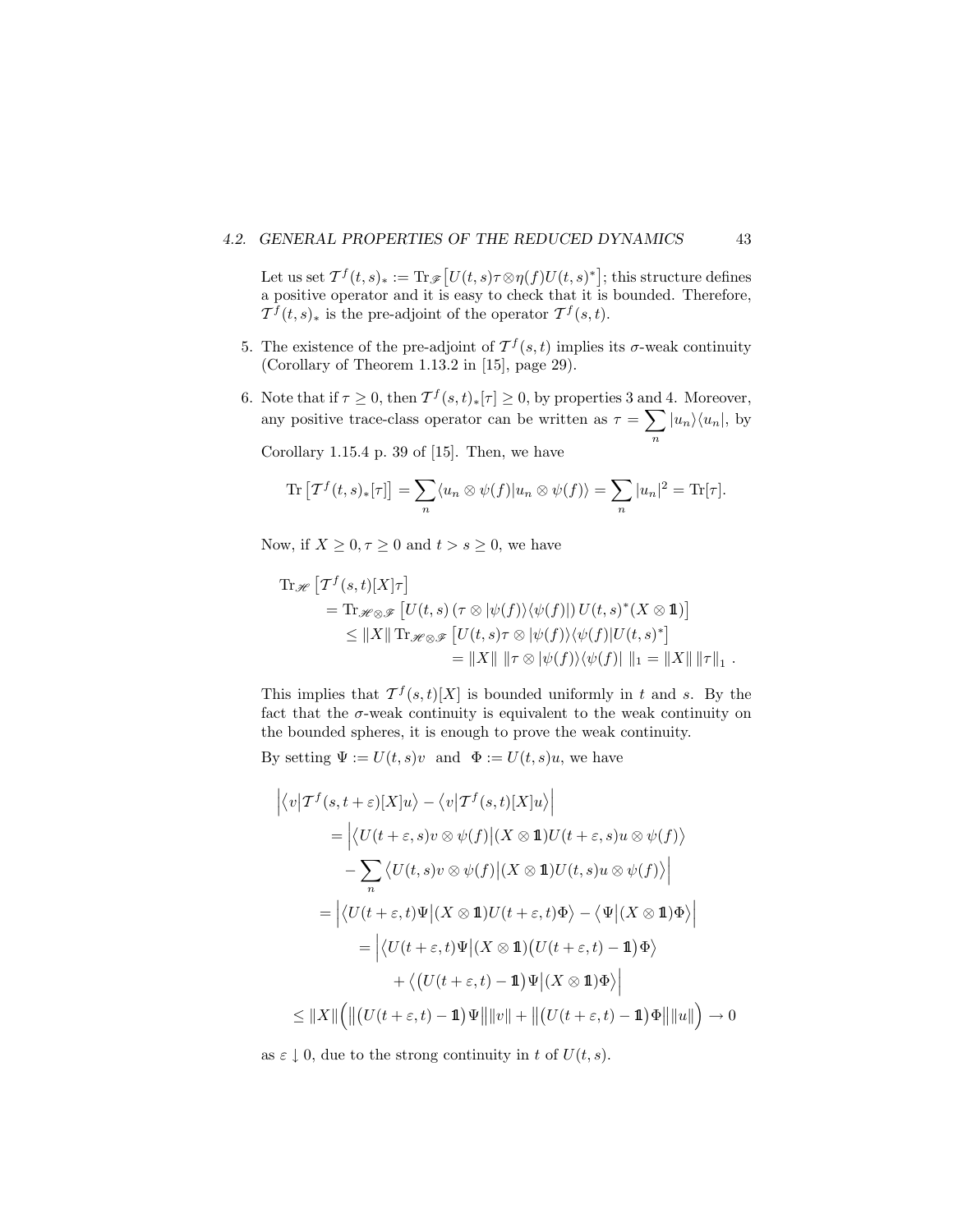By setting  $Y := U(t, s)^* (X \otimes \mathbf{1}) U(t, s)$  we get in a similar way

$$
\left| \langle v | T^f(s,t) [X] u \rangle - \langle v | T^f(s-\varepsilon,t) [X] u \rangle \right|
$$
  
\n
$$
= \left| \langle U(s,s-\varepsilon) v \otimes \psi(f) | Y (\mathbf{1} - U(s,s-\varepsilon)) u \otimes \psi(f) \rangle \right|
$$
  
\n
$$
+ \left\langle (\mathbf{1} - U(s,s-\varepsilon)) v \otimes \psi(f) | Y u \otimes \psi(f) \rangle \right|
$$
  
\n
$$
\leq ||X|| (\| (\mathbf{1} - U(s,s-\varepsilon)) u \otimes \psi(f) || ||u||
$$
  
\n
$$
+ \| (\mathbf{1} - U(s,s-\varepsilon)) v \otimes \psi(f) || ||v|| ) \rightarrow 0
$$

as  $\varepsilon \downarrow 0$ , due to the strong continuity in s of  $U(t, s)$ .

7. For  $f \in L^2(\mathbb{R}^+; \mathscr{Z})$  we can write

$$
\psi(f) \approx \psi(f_{(0,s)}) \otimes \psi(f_{(s,t)}) \otimes \psi(f_{(t)} \in \mathcal{F}_{(0,s)} \otimes \mathcal{F}_{(s,t)} \otimes \mathcal{F}_{(t} \approx \mathcal{F}_{(s,t)})
$$

and correspondingly  $1\hbox{I}_{\mathscr{F}} \approx 1\hbox{I}_{\mathscr{F}_{(0,s)}} \otimes 1\hbox{I}_{\mathscr{F}_{(s,t)}} \otimes 1\hbox{I}_{\mathscr{F}_{(t}}$ . Due to the fact that  $U(t, s)$  is adapted to  $\mathscr{F}_{(s,t)}$  one has that,  $\forall u, v \in \mathscr{H}$ ,

$$
\underbrace{U(t,s)v \otimes \psi(f)}_{\in \mathscr{H} \otimes \mathscr{F}} = U(t,s) \bigg( v \otimes \psi(f_{(0,s)}) \otimes \psi(f_{(s,t)}) \otimes \psi(f_{(t)}) \bigg) \n\in \mathscr{H} \otimes \mathscr{F} = \bigg( \underbrace{U(t,s)v \otimes \psi(f_{(s,t)})}_{\in \mathscr{H} \otimes \mathscr{F}_{(s,t)}} \bigg) \otimes \underbrace{\psi(f_{(0,s)}) \otimes \psi(f_{(t)})}_{\in \mathscr{F}_{(0,s)}} \bigg)
$$

and

$$
(X \otimes \mathbf{1})U(t,s)u \otimes \psi(f)
$$
  
= 
$$
((X \otimes \mathbf{1}_{\mathscr{F}_{(s,t)}})U(t,s)u \otimes \psi(f_{(s,t)}) ) \otimes \psi(f_{(0,s)}) \otimes \psi(f_{(t)})
$$

Therefore, we have

$$
\langle v|T^f(s,t)[X]u\rangle = \langle U(t,s)(v \otimes \psi(f))|(X \otimes \mathbf{1})U(t,s)(u \otimes \psi(f))\rangle
$$
  
\n
$$
= \langle U(t,s)(v \otimes \psi(f_{(s,t)})) \otimes \psi(f_{(0,s)}) \otimes \psi(f_{(t)})|
$$
  
\n
$$
(X \otimes \mathbf{1}_{\mathscr{F}_{(s,t)}})U(t,s)(u \otimes \psi(f_{(s,t)})) \otimes \psi(f_{(0,s)}) \otimes \psi(f_{(t)})
$$
  
\n
$$
= \langle U(t,s)v \otimes \psi(f_{(s,t)})|(X \otimes \mathbf{1}_{\mathscr{F}_{(s,t)}})U(t,s)u \otimes \psi(f_{(s,t)})\rangle
$$
  
\n
$$
= \langle U(t,s)v \otimes \psi(f_{(s,t)})|(X \otimes \mathbf{1}_{\mathscr{F}_{(s,t)}})U(t,s)u \otimes \psi(f_{(s,t)})\rangle
$$

Then,  $\mathcal{T}^f(s,t)$  is the unique linear operator on  $\mathscr{B}(\mathscr{H})$  satisfying (4.3).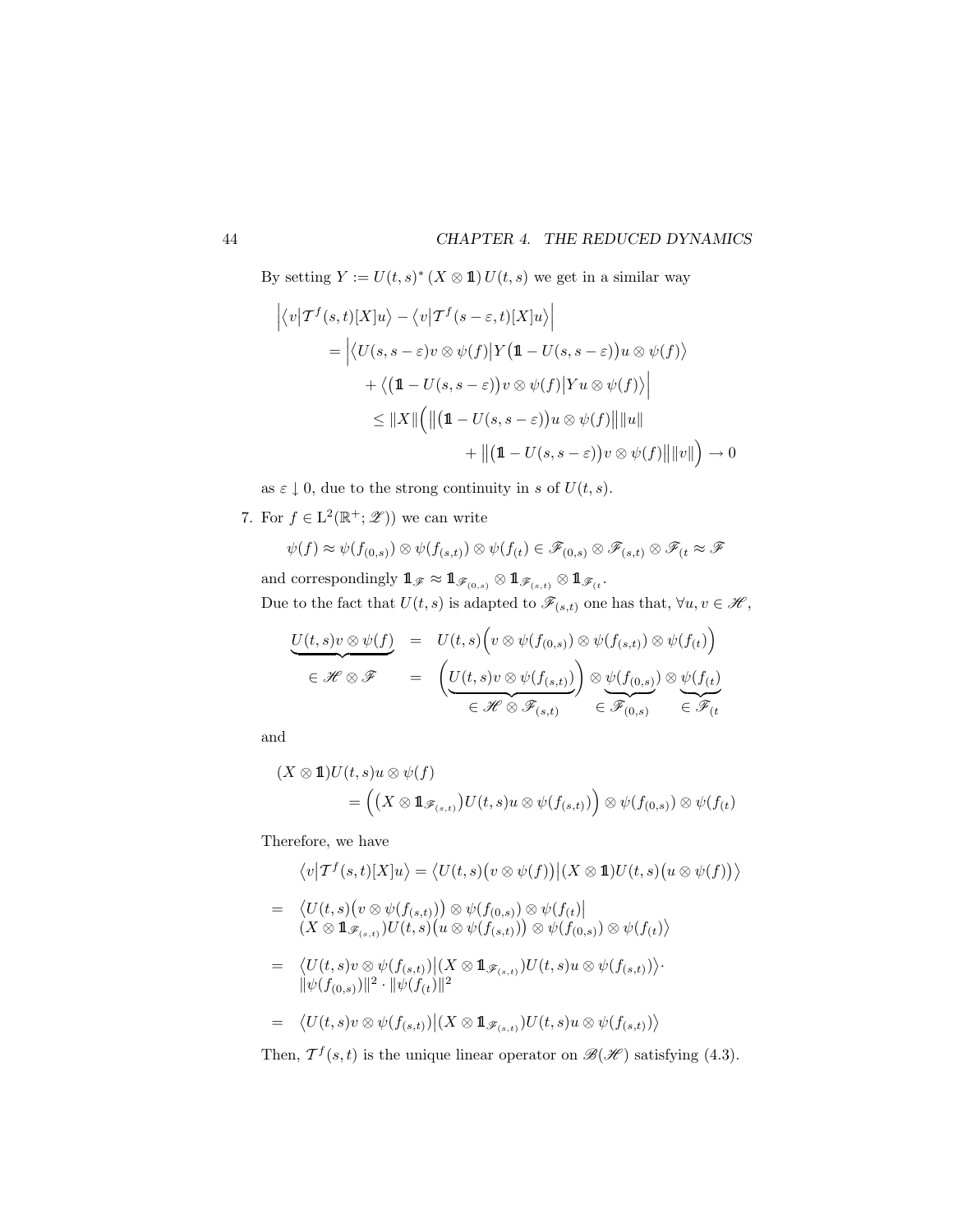### 4.2. GENERAL PROPERTIES OF THE REDUCED DYNAMICS 45

8. Let us take  $\mu, \nu \in \mathscr{H} \otimes \mathscr{F}_{(r,s)}, f \in L^2((0,r) \cup (s,\infty); \mathscr{Z})$  and  $\chi \in$  $\mathscr{B}(\mathscr{H}\otimes\mathscr{F}_{(r,s)})$  and define the operator  $\mathscr{T}^f(s,t):\mathscr{B}(\mathscr{H}\otimes\mathscr{F}_{(r,s)})\to$  $\mathscr{B}(\mathscr{H}\otimes\mathscr{F}_{(r,s)})$  by

$$
\langle \nu | \mathcal{T}^f(s,t) [\chi] \mu \rangle := \langle U(t,s) \nu \otimes \psi(f) | (\chi \otimes \mathbf{1}) U(t,s) \mu \otimes \psi(f) \rangle. \tag{4.4}
$$

By the localization property we get

$$
\langle \nu | \mathcal{T}^f(s,t) [\chi] \mu \rangle = \langle U(t,s) \nu \otimes \psi(f_{(s,t)}) | (\chi \otimes \mathbf{1}_{(s,t)}) U(t,s) \mu \otimes \psi(f_{(s,t)}) \rangle. \tag{4.5}
$$

Let us verify the following relation between  $\mathscr{T}^{f}(s,t)$  and  $\mathcal{T}^{f}(s,t)$ 

$$
\mathcal{T}^f(s,t)[X \otimes \mathbf{1}_{(r,s)}] = T^f(s,t)[X] \otimes \mathbf{1}_{(r,s)}.
$$
 (4.6)

Let  $u, v \in \mathcal{H}, X \in \mathcal{B}(\mathcal{H})$  and  $g, h \in L^2((r, s); \mathcal{L})$ , then for  $(4.5)$ 

$$
\langle v \otimes \psi(g) | \mathcal{F}^f(s,t) [X \otimes \mathbf{1}_{(r,s)}] u \otimes \psi(h) \rangle
$$
  
\n
$$
= \langle U(t,s) v \otimes \psi(g) \otimes \psi(f_{(s,t)}) | ( (X \otimes \mathbf{1}_{(r,s)}) \otimes \mathbf{1}_{(s,t)}) U(t,s) u \otimes \psi(h) \otimes \psi(f_{(s,t)}) \rangle
$$
  
\n
$$
= \langle U(t,s) v \otimes \psi(f_{(s,t)}) \otimes \psi(g) | (X \otimes \mathbf{1}_{(s,t)}) U(t,s) u \otimes \psi(f_{(s,t)}) \otimes \psi(h) \rangle
$$
  
\n
$$
= \langle U(t,s) v \otimes \psi(f_{(s,t)}) | (X \otimes \mathbf{1}_{(s,t)}) U(t,s) u \otimes \psi(f_{(s,t)}) \rangle \langle \psi(g) | \psi(h) \rangle \quad \text{for (4.3)}
$$
  
\n
$$
= \langle v | \mathcal{T}^f(s,t) [X] u \rangle \langle \psi(g) | \psi(h) \rangle
$$
  
\n
$$
= \langle v \otimes \psi(g) | (\mathcal{T}^f(s,t) [X] \otimes \mathbf{1}_{(r,s)}) u \otimes \psi(h) \rangle
$$

$$
\therefore \qquad \mathscr{T}(s,t)[X\otimes 1\!\!1_{(r,s)}] = \mathscr{T}(s,t)[X]\otimes 1\!\!1_{(r,s)}
$$

Now we can verify the composition law for  $\mathcal{T}^f(s,t)$ :

$$
\mathcal{T}^f(r,t) = \mathcal{T}^f(r,s)\mathcal{T}^f(s,t) \quad \text{ with } \quad r \le s \le t
$$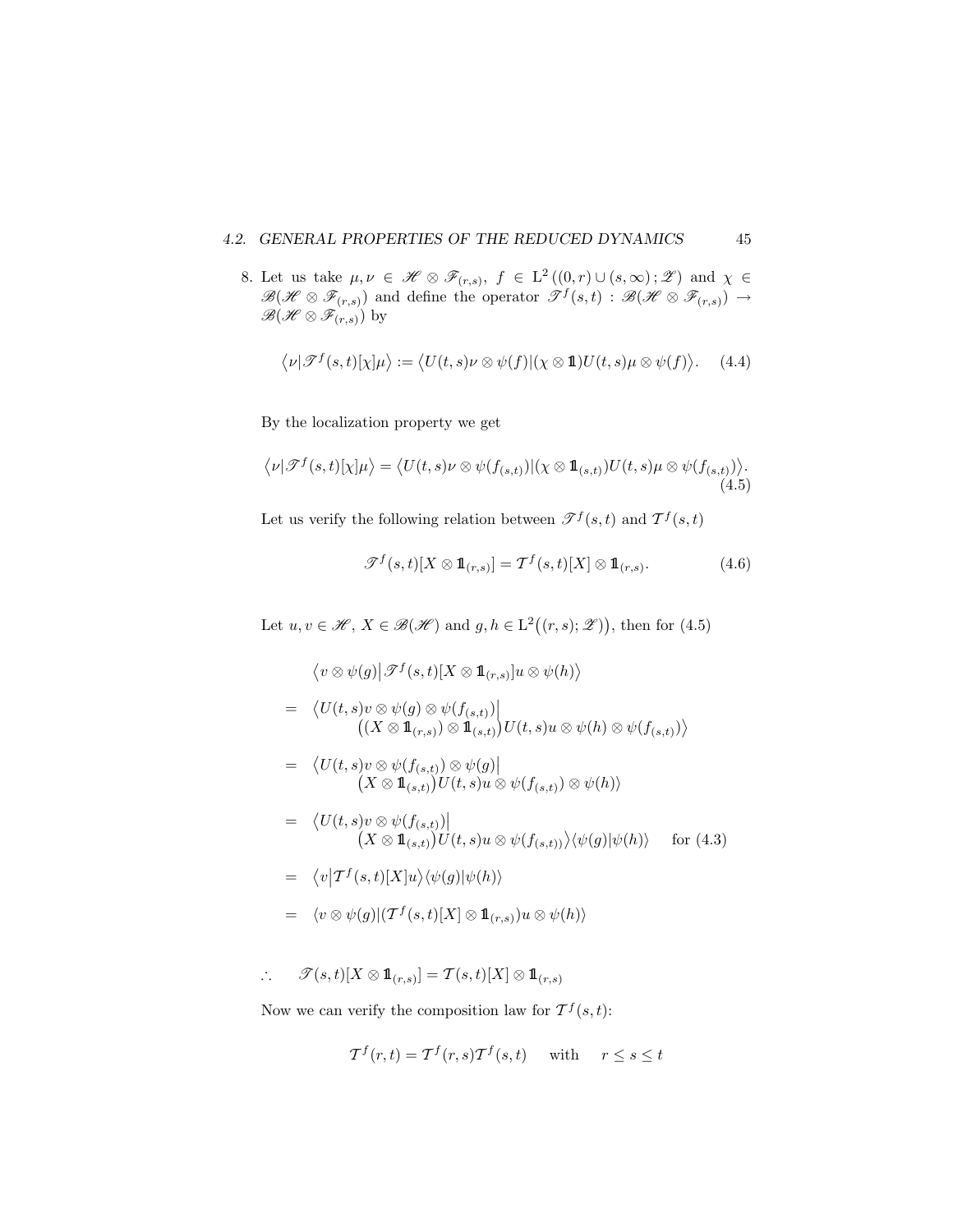Let us take  $u, v \in \mathcal{H}, X \in \mathcal{B}(\mathcal{H})$  and  $f \in L^2(\mathbb{R}; \mathcal{Z})$ , then:  $\langle v \big| {\mathcal T}^f(r,s) \big[ {\mathcal T}^f(s,t)[X] \big] u \rangle$  $=\ \langle U(s,r)v\otimes \psi(f_{(r,s)})\big\vert \big(T^f(s,t)[X]\otimes{1\!\!1}_{(r,s)}\big)U(s,r)u\otimes \psi(f_{(r,s)})\big\rangle$  $= \langle U(s,r)v \otimes \psi(f_{(r,s)}) \rangle$  $v \in \mathscr{H} \otimes \mathscr{F}_{(r,s)}$  $\mathscr{T}^f(s,t)$  $\begin{bmatrix} X \otimes \mathbf{1}_{(r,s)} \end{bmatrix}$  $\chi \in \mathscr{B}(\overbrace{\mathscr{H}} \otimes \mathscr{F}_{(r,s)})$  $\big] U(s,r)u \otimes \psi(f_{(r,s)})$  $\mu {\in} \mathscr{H} {\otimes} \mathscr{F}_{(r,s)}$  $\angle$  for (4.6)  $= \langle U(t,s) U(s,r) v \otimes \psi(f_{(r,s)}) \rangle$  $\overbrace{u}$  $\otimes \psi(f_{(s,t)}|$ ν  $((X \otimes \mathbf{1}_{(r,s)})$  $\overline{y}$  $\otimes 1\hspace{-1.5pt}1_{(s,t)})U(t,s)\,U(s,r)u\otimes \psi(f_{(r,s)})$  $\overbrace{a}$  $\otimes \psi(f_{(s,t)})$  $\chi$   $\mu$  $= \langle U(t,r)v \otimes \psi(f_{(r,t)}) \big| (X \otimes \mathbf{1}_{(r,t)}) U(t,r) u \otimes \psi(f_{(r,t)}) \rangle$ by Proposition 3.5  $= \langle v | \mathcal{T}^f(r,t) | X | u \rangle$  $\therefore \mathcal{T}^f(r,t) = \mathcal{T}^f(r,s)\mathcal{T}^f(s,t)$ 

 $\hfill \square$ 

Remark 4.1. Let us collect here some simple consequences of Definition 4.2 and Theorem 4.1.

- 1.  $\|\mathcal{T}^f(s,t)[X]\| \leq \|X\|, \|\mathcal{T}^f(s,t)\| = 1.$
- 2.  $\mathcal{T}^f(s,t)$  is normal.
- 3. If  $f(x) = g(x)$  for all  $x \in (s,t)$ , then  $\mathcal{T}^f(s,t) = \mathcal{T}^g(s,t)$ .
- 4.  $\mathcal{T}^f(s,t)$  is well defined for all  $f \in L^2_{loc}(\mathbb{R}; \mathscr{Z})$ .
- 5. If  $g(\xi) = f(\xi + s)$  for all  $\xi \in (0, t)$ , with  $s, t \geq 0$ , then  $\mathcal{T}^f(s, s + t) =$  $\mathcal{T}^g(0,t)$ .
- *Proof.* 1. Let  $X \geq 0$ , then  $X \leq ||X|| \mathbf{1}$  and by the positivity of  $\mathcal{T}^{f}(s,t)$  we have  $\mathcal{T}^f(s,t)[X] \leq \mathcal{T}^f(s,t)[\|X\|\mathbf{1}\|] = \|X\|\mathcal{T}^f(s,t)[\mathbf{1}\|] = \|X\|\mathbf{1}.$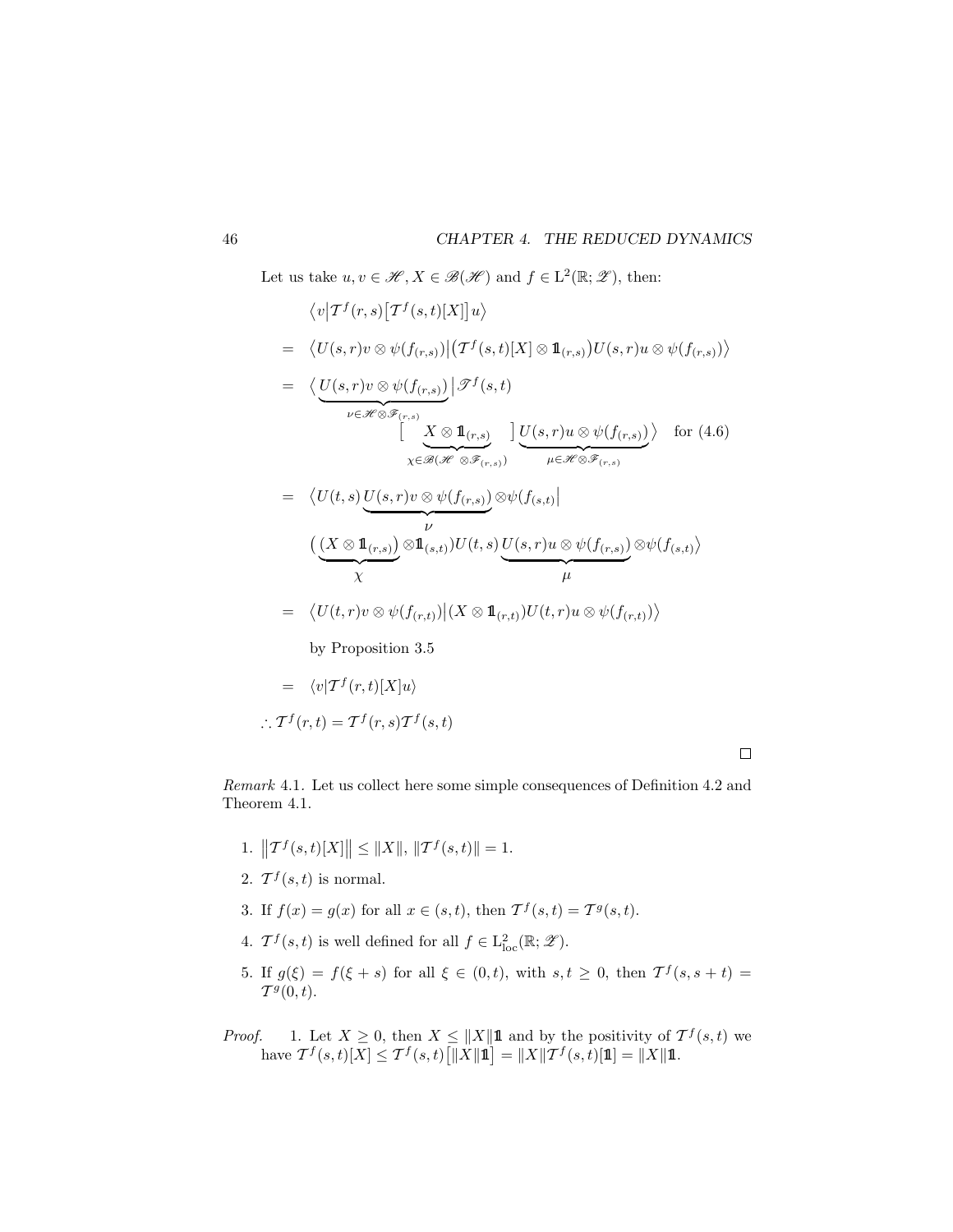### 4.2. GENERAL PROPERTIES OF THE REDUCED DYNAMICS 47

Let  $X \in \mathcal{B}(\mathcal{H})$ ; by the positivity of  $\mathcal{T}^f(s,t)$  the following Schwarz inequality holds:  $\mathcal{T}^f(s,t)[X^*X] \geq \mathcal{T}^f(s,t)[X^*]\mathcal{T}^f(s,t)[X]$ ; moreover,  $\mathcal{T}^{f}(s,t)[X]^* = \mathcal{T}^{f}(s,t)[X^*]$  and  $\mathcal{T}^{f}(s,t)[1] = 1$ . Then,

$$
\|T^f(s,t)[X]u\|^2 = \langle u|T^f(s,t)[X^*]T^f(s,t)[X]u\rangle \leq \langle u|T^f(s,t)[X^*X]u\rangle \leq ||u||^2||X||^2,
$$

which gives the statements.

- 2. By Theorem 1.13.2 in [15], for positive operators the  $\sigma$ -weak continuity and the normality are equivalent.
- 3. Immediate by point 7 of Theorem 4.1.
- 4. Immediate by point 7 of Theorem 4.1 and of the previous point.
- 5. Notice that  $(\theta_s f_{(s,t)})(\xi) = (\theta f)_{(0,t-s)}(\xi)$ , for any f, and that from Eqs. (3.7) and (4.3) and the fact that  $\Theta_t$  commutes with  $X \otimes \mathbb{1}$  we obtain:

$$
\langle v|\mathcal{T}^f(s,t)[X]u\rangle =\langle U(t-s)v\otimes \psi(\theta_sf_{(s,t)})|(X\otimes \mathbf{1}_{(0,t-s)})U(t-s)u\otimes \psi(\theta_sf_{(s,t)})\rangle
$$

which gives point 5.

 $\Box$ 

### 4.2.2 The quantum Markov semigroup associated to a coherent vector with a constant function

Always in Hypothesis 3.3, let us define the family  $\{\mathcal{T}^{\lambda}(t), t \geq 0\}$  of bounded linear maps on  $\mathcal{B}(\mathcal{H})$ , where  $\lambda \in \mathcal{Z}$ , fixed, by

$$
\mathcal{T}^{\lambda}(t) = \mathcal{T}^f(0, t) \quad \text{with} \quad f(x) = 1_{(0,T)}(x) \lambda, \quad T \ge t. \tag{4.7}
$$

By point 3 in Remark 4.1,  $T^{\lambda}(t)$  does not depend on T.

**Proposition 4.2.** In the hypothesis above,  $\{\mathcal{T}^{\lambda}(t), t \geq 0\}$  is a quantum Markov semigroup.

Proof. All the properties of Quantum Dynamical Semigroup are contained in Theorem 4.1 with exception of the semigroup property. Without loss of generality we can suppose that  $0 \leq t + s \leq T$ ; then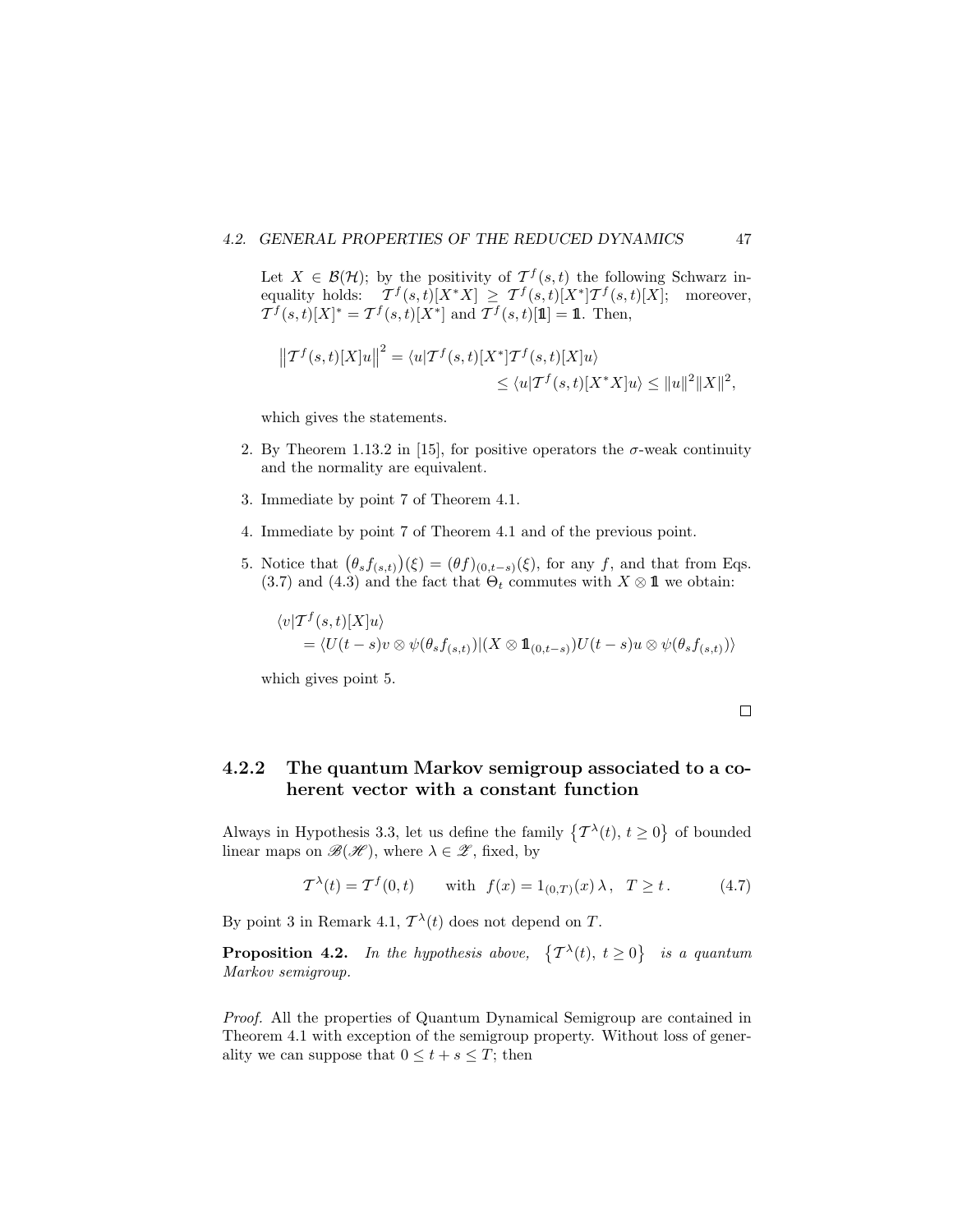$$
f_{(0,t)} = f_{(s,t+s)} = \lambda
$$
 and by point 3 in Remark 4.1  $\mathcal{T}^f(0,t) = \mathcal{T}^f(s,t+s)$ .  
By point 7 in Theorem 4.1 and point 5 in Remark 4.1 we obtain  $\mathcal{T}^{\lambda}(t+s) =$ 

 $\mathcal{T}^f(0,t+s) = \mathcal{T}^f(0,s)\mathcal{T}^f(s,t+s) = \mathcal{T}^f(0,s)\mathcal{T}^f(0,t) = \mathcal{T}^{\lambda}(s)\mathcal{T}^{\lambda}(t).$ 

### 4.2.3 Approximation of a generic reduced evolution by quantum Markov semigroups

Now we want to show how any dynamics  $\mathcal{T}^{f}(s,t)$  can be approximated by time ordered products of quantum Markov semigroups.

Let us consider a coherent vector with a constant function up to some time  $T$ , say  $f(x) = 1_{(0,T)}(x)$ . By applying points 5 and 7 of Theorem 4.1 and point 3 of Remark 4.1, for  $0 \leq s \leq t$ , we get

$$
\mathcal{T}^f(s,t) = \begin{cases}\n\mathcal{T}^{\lambda}(t-s) & \text{if } t \le T \\
\mathcal{T}^0(t-s) & \text{if } s \ge T \\
\mathcal{T}^{\lambda}(T-s)\mathcal{T}^0(t-T) & \text{if } s \le T \le t\n\end{cases}
$$
\n(4.8)

In an analogous way we can consider the step function

$$
f(x) = \sum_{k=1}^{n} 1_{[t_{k-1}, t_k)}(x) \lambda_k, \qquad \lambda_k \in \mathscr{Z}, \quad 0 = t_0 < t_1 < \cdots < t_n.
$$

Then, with the convention that  $t_{n+1} = +\infty$ ,  $\lambda_{n+1} = 0$ , we have that our evolution  $\mathcal{T}^f(0,t)$  for  $t \in [t_j, t_{j+1})$  is given by the time-ordered product

$$
\mathcal{T}^{f}(0,t) = \mathcal{T}^{\lambda_1}(t_1 - t_0) \mathcal{T}^{\lambda_2}(t_2 - t_1) \cdots \mathcal{T}^{\lambda_j}(t_j - t_{j-1}) \mathcal{T}^{\lambda_{j+1}}(t - t_j). \tag{4.9}
$$

**Proposition 4.3.** For  $f, g \in L^2(\mathbb{R}; \mathcal{Z})$  we have the estimate

$$
\left\|T^g(s,t) - T^f(s,t)\right\|
$$
  
\$\leq \sqrt{8}\left(1 - \exp\left\{-\frac{1}{2} \left\|g\_{(s,t)} - f\_{(s,t)}\right\|\right\}\cos\left(\text{Im}\langle g\_{(s,t)}|f\_{(s,t)}\rangle\right)\right)^{1/2}\$. (4.10)\$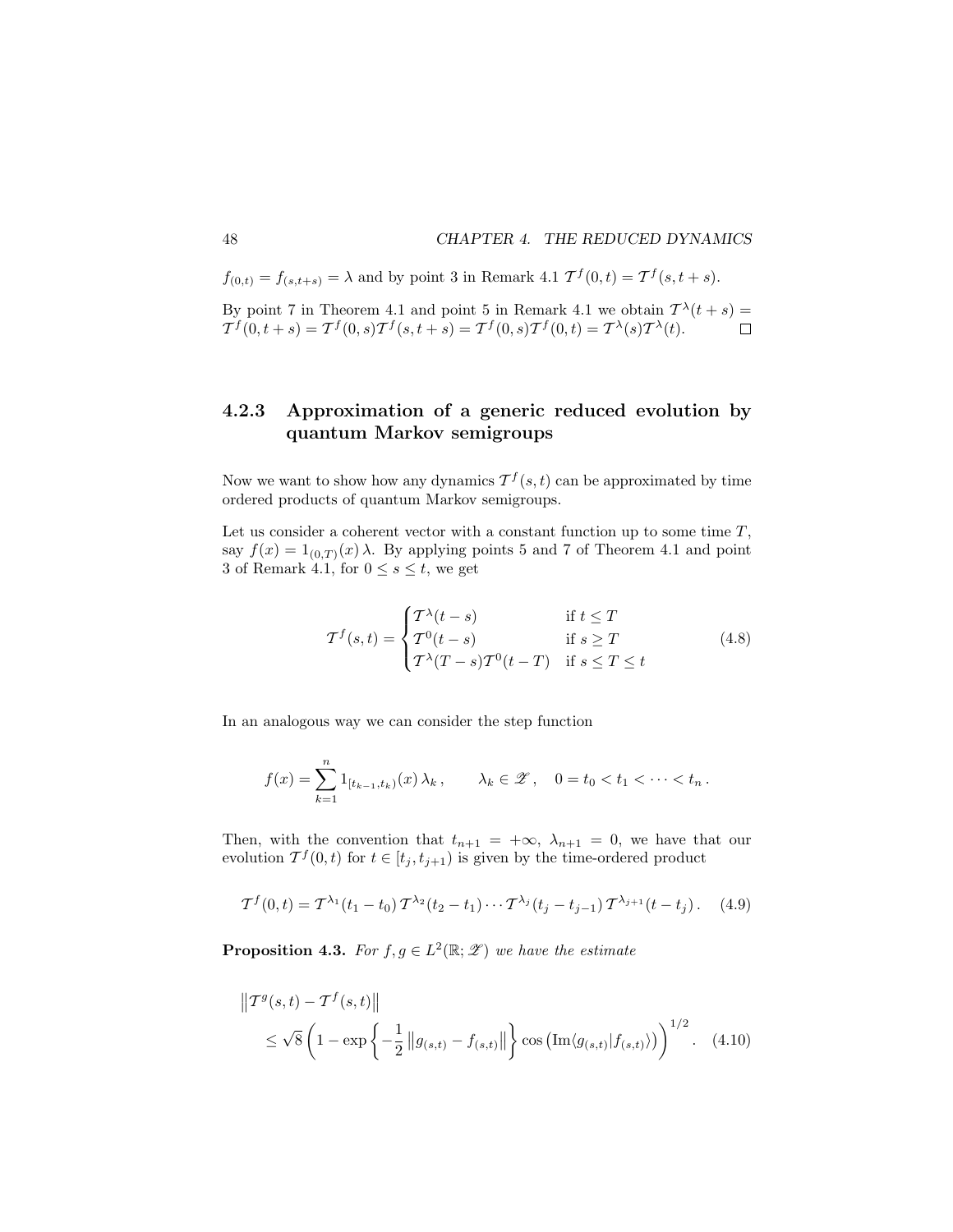### 4.2. GENERAL PROPERTIES OF THE REDUCED DYNAMICS 49

Proof. We have

$$
\begin{aligned}\n\left| \langle v | \left( \mathcal{T}^g(s,t) - \mathcal{T}^f(s,t) \right) [X] u \rangle \right| \\
&= \left| \langle U(t,s)v \otimes \psi(g_{(s,t)}) | (X \otimes \mathbf{1}) U(t,s) u \otimes \psi(g_{(s,t)}) \rangle \right. \\
&\left. - \langle U(t,s)v \otimes \psi(f_{(s,t)}) | (X \otimes \mathbf{1}) U(t,s) u \otimes \psi(f_{(s,t)}) \rangle \right| \\
&= \left| \langle U(t,s)v \otimes \psi(g_{(s,t)}) | (X \otimes \mathbf{1}) U(t,s) u \otimes (\psi(g_{(s,t)}) - \psi(f_{(s,t)})) \rangle \right. \\
&\left. + \langle U(t,s)v \otimes (\psi(g_{(s,t)}) - \psi(f_{(s,t)})) | X \otimes \mathbf{1} U(t,s) u \otimes \psi(f_{(s,t)}) ) \rangle \right| \\
&\leq \left| \langle U(t,s)v \otimes \psi(g_{(s,t)}) | (X \otimes \mathbf{1}) U(t,s) u \otimes (\psi(g_{(s,t)}) - \psi(f_{(s,t)})) \rangle \right| \\
&+ \left| \langle U(t,s)v \otimes (\psi(g_{(s,t)}) - \psi(f_{(s,t)})) | (X \otimes \mathbf{1}) U(t,s) u \otimes \psi(f_{(s,t)}) \rangle \right| \\
&\leq 2 \left| \left| v \right| \left| \left| u \right| \left| \left| X \right| \left| \left| \psi(g_{(s,t)}) - \psi(f_{(s,t)}) \right| \right| \right.\n\end{aligned}
$$

By Eq.  $(2.3)$  we have

$$
\|\psi(g_{(s,t)}) - \psi(f_{(s,t)})\|^2 = \|\psi(g_{(s,t)})\|^2 + \|\psi(f_{(s,t)})\|^2 - 2 \operatorname{Re} \langle \psi(g_{(s,t)})| \psi(f_{(s,t)}) \rangle
$$
  
= 2 - 2 \exp \left\{-\frac{1}{2} ||g\_{(s,t)} - f\_{(s,t)}|| \right\} \cos (\operatorname{Im} \langle g\_{(s,t)}|f\_{(s,t)} \rangle).

The result follows by recalling that the norm of a linear operator  $T$  from  $\mathcal{B}(\mathcal{H})$ into itself is

$$
\|T\| = \sup_{\substack{X \in \mathscr{B}(\mathscr{H}) \\ \|X\|=1}} \sup_{\substack{u,v \in \mathscr{H} \\ \|u\|=\|v\|=1}} |\langle v|T[X]u \rangle|.
$$

 $\Box$ 

|  | An immediate consequence of the estimate above is that the $L^2$ -convergence of |  |  |  |
|--|----------------------------------------------------------------------------------|--|--|--|
|  | the functions implies the uniform convergence of the reduced dynamics.           |  |  |  |

**Corollary 4.4.** For  $f, f^{(n)} \in L^2(\mathbb{R}; \mathcal{Z})$  we have

$$
\lim_{n \to \infty} \left\| f_{(s,t)}^{(n)} - f_{(s,t)} \right\| = 0 \quad \Rightarrow \quad \lim_{n \to \infty} \left\| T^{f^{(n)}}(s,t) - T^f(s,t) \right\| = 0.
$$

By taking into account that step functions are dense in  $L^2$ , we have that for any f we can find a sequence of step functions converging to f in  $L^2((s,t); \mathscr{Z})$  and, so, any  $\mathcal{T}^{f}(s,t)$  can be approximated in the uniform topology by a sequence of products of quantum Markov semigroups of the kind of Eq. (4.9).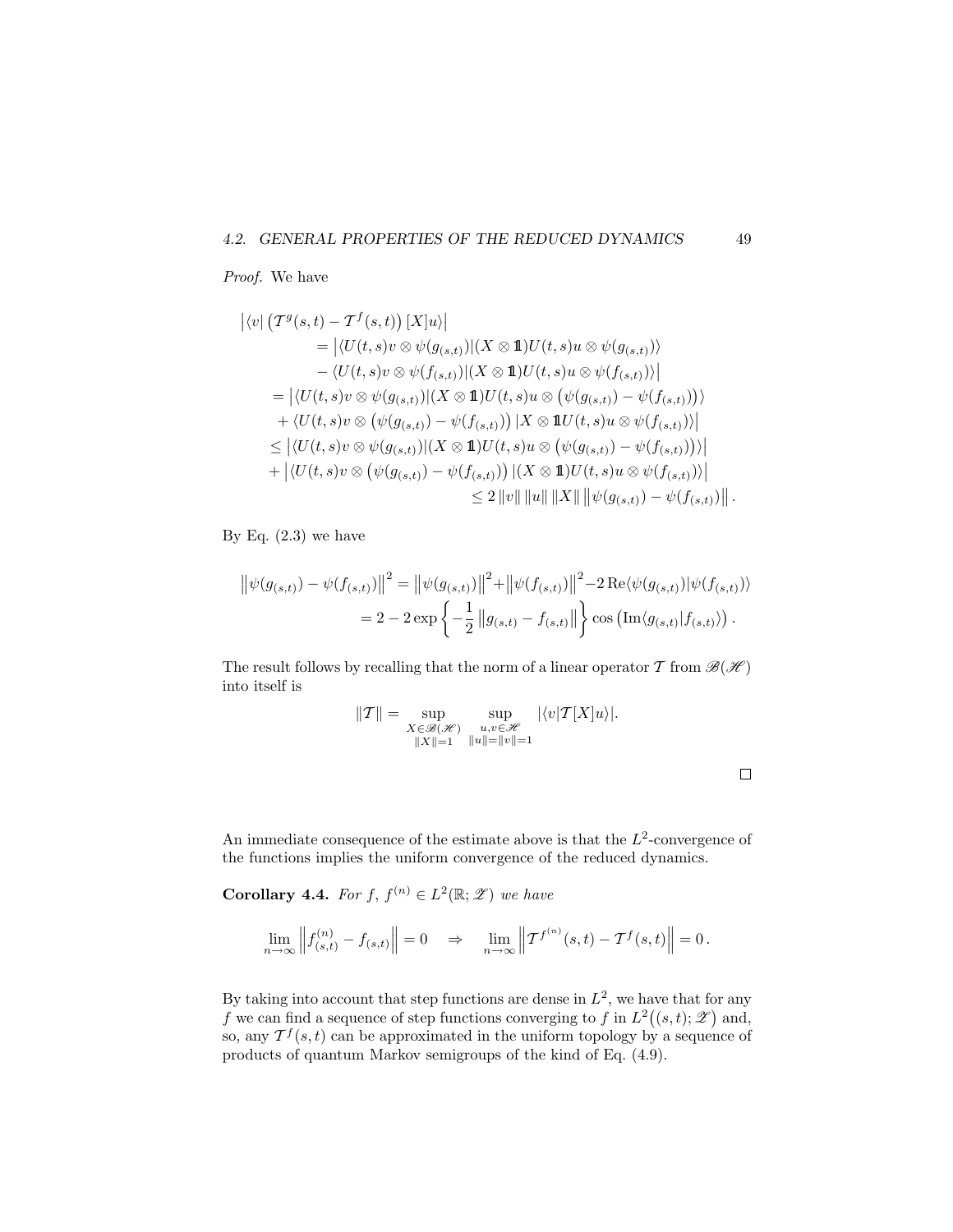4.3 Some contraction semigroups in  $\mathcal{H}$ 

## **4.3.1** The contraction semigroups  $P^{\lambda}_{\gamma}(t)$  and  $P^{\lambda *}_{\gamma}(t)$

In order to study the generator of the semigroup  $T^{\lambda}(t)$ , it is useful to introduce some related semigroups of contractions in  $\mathcal{H}$ .

Let us introduce a notation for the coherent vectors with a constant function up to a certain time:

$$
\phi(\lambda; t) := \psi\left(1_{[0,t]}\lambda\right), \qquad \lambda \in \mathscr{Z}, \quad t \ge 0. \tag{4.11}
$$

Note that by (2.3) we have

$$
\langle \phi(\gamma; t) | \phi(\lambda; t) \rangle = \exp\left\{-\frac{t}{2} \left( ||\gamma - \lambda||^2 - 2i \operatorname{Im} \langle \gamma | \lambda \rangle \right) \right\} =: h(-t). \tag{4.12}
$$

**Theorem 4.5** ([9] pp. 204–205). For any  $t \geq 0$ , define the operator  $P^{\lambda}_{\gamma}(t)$  on  $\mathscr{H}$  by:  $\forall v, u \in \mathscr{H}$ 

$$
\langle v|P_{\gamma}^{\lambda}(t)u\rangle = \langle v \otimes \phi(\gamma;t)|U(t)u \otimes \phi(\lambda;t)\rangle.
$$
 (4.13)

Then,  $\{P_\gamma^\lambda(t), t \geq 0\}$  and  $\{P_\gamma^\lambda(t)^*, t \geq 0\}$  are strongly continuous semigroups of contractions on  $\mathcal{H}$ .

*Proof.* By the normalization of  $\phi(\gamma;t)$ ,  $\phi(\lambda;t)$ , and the unitarity of  $U(t)$ , we have  $|\langle v|P^{\lambda}_{\gamma}(t)u\rangle| \le ||v|| ||u||$ ; this implies that  $P^{\lambda}_{\gamma}(t)$  is a contraction.

By  $U(0) = \mathbf{1}, \phi(\gamma; 0) = \phi(\lambda; 0) = e(0)$ , we get from the definition the property  $P^{\lambda}_{\gamma}(0)=11.$ 

Being U a right cocycle, for  $s, t \geq 0$  we have

$$
\langle v|P^{\lambda}_{\gamma}(t+s)u\rangle = \langle v \otimes \phi(\gamma;t+s)|\Theta^*_{s}U(t)\Theta_sU(s) (u \otimes \phi(\lambda;t+s))\rangle
$$
  

$$
= \langle \Theta^*_{s}U(t)^* (v \otimes \psi(1_{(-s,t)}\gamma))|U(s) (u \otimes \phi(\lambda;t+s))\rangle
$$
  

$$
= \langle \phi(\gamma;s) \otimes \Theta^*_{s}U(t)^* (v \otimes \phi(\gamma;t))| (U(s) (u \otimes \phi(\lambda;s))) \otimes \psi(1_{(s,s+t)}\lambda)\rangle
$$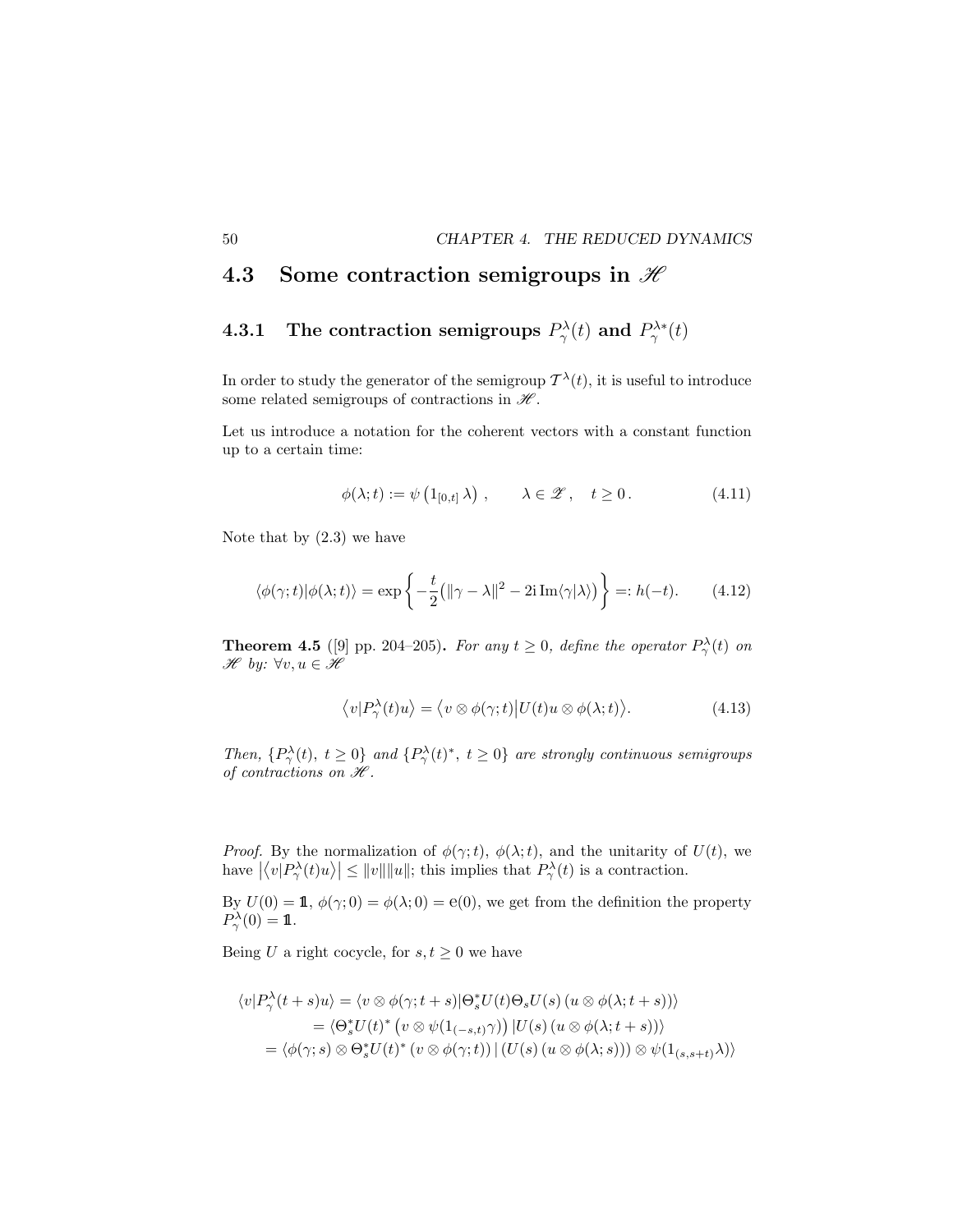### 4.3. SOME CONTRACTION SEMIGROUPS IN  $\mathscr H$  51

Let  $u_j$  be a c.o.n.s. in  $\mathcal{H}$ ; we get

$$
\langle v|P^{\lambda}_{\gamma}(t+s)u\rangle = \sum_{j} \langle \Theta^{*}_{s}U(t)^{*} \left(v \otimes \phi(\gamma;t)\right)|u_{j} \otimes \psi(1_{(s,s+t)}\lambda)\rangle
$$

$$
\times \langle u_{j} \otimes \phi(\gamma;s)|U(s) \left(u \otimes \phi(\lambda;s)\right)\rangle
$$

$$
= \sum_{j} \langle v \otimes \phi(\gamma;t)|U(t) \left(u_{j} \otimes \phi(\lambda;t)\right)\rangle \langle u_{j} \otimes \phi(\gamma;s)|U(s) \left(u \otimes \phi(\lambda;s)\right)\rangle
$$

$$
= \sum_{j} \langle v|P^{\lambda}_{\gamma}(t)u_{j}\rangle \langle u_{j}|P^{\lambda}_{\gamma}(s)u\rangle = \langle v|P^{\lambda}_{\gamma}(t)P^{\lambda}_{\gamma}(s)u\rangle,
$$

which is the semigroup property.

Being  $P^{\lambda}_{\gamma}(t)$  a semigroup, it is enough to prove its strong continuity in 0. By using the function  $h(t)$  defined in (4.12) and taking  $T > t$ , we have

$$
\begin{aligned}\n\left| \langle v | P^{\lambda}_{\gamma}(t) u - u \rangle \right| &= \left| \langle v \otimes \phi(\gamma; t) | U(t) (u \otimes \phi(\lambda; t)) \rangle - \langle v | u \rangle \right| \\
&= |h(T - t) \langle v \otimes \phi(\gamma; T) | U(t) (u \otimes \phi(\lambda; T)) \rangle - h(T) \langle v \otimes \phi(\gamma; T) | u \otimes \phi(\lambda; T) \rangle | \\
&= \left| (h(T - t) - h(T)) \langle v \otimes \phi(\gamma; T) | U(t) (u \otimes \phi(\lambda; T)) \rangle \right. \\
&\left. + h(T) \langle v \otimes \phi(\gamma; T) | (U(t) - \mathbf{1}) u \otimes \phi(\lambda; T) \rangle \right| \\
&\leq |h(T - t) - h(T)| ||v|| ||u|| + |h(T)| ||v|| ||(U(t) - \mathbf{1}) u \otimes \phi(\lambda; T) ||.\n\end{aligned}
$$

By the strong continuity of  $U$  and the expression of  $h$ , we get the strong continuity of  $P_{\gamma}^{\lambda}$ .

By Remark A.7, also  $P^{\lambda}_{\gamma}(t)^*$  is a strongly continuous semigroup of contractions.  $\Box$ 

*Remark* 4.2. From Eq.  $(4.13)$  we get easily

$$
\langle v|P_{\lambda}^{\gamma}(t)^{*}u\rangle = \langle v\otimes\phi(\gamma;t)|U(t)^{*}u\otimes\phi(\lambda;t)\rangle.
$$
 (4.14)

### 4.3.2 The infinitesimal generator of the contraction semi- $\operatorname{group}\ P^{\lambda *}_\gamma$

As we shall see in Section 4.4, it is natural to think the semigroup  $\mathcal{T}^{\lambda}(t)$  as a perturbation of  $P_0^{\lambda}(t)^* \bullet P_0^{\lambda}(t)$ ; so, we start by studying the generators of  $P_{\gamma}^{\lambda*}$ and  $P_{\gamma}^{\lambda}$ .

Now Hypotheses 3.2, 3.3, 3.4 are assumed to hold. As for  $\mathscr{Z}\text{-valued functions}$ , we use the convention  $\lambda_0 = \gamma_0 = 1$ . The two dense sets D and D are introduced in Hypothesis 3.4.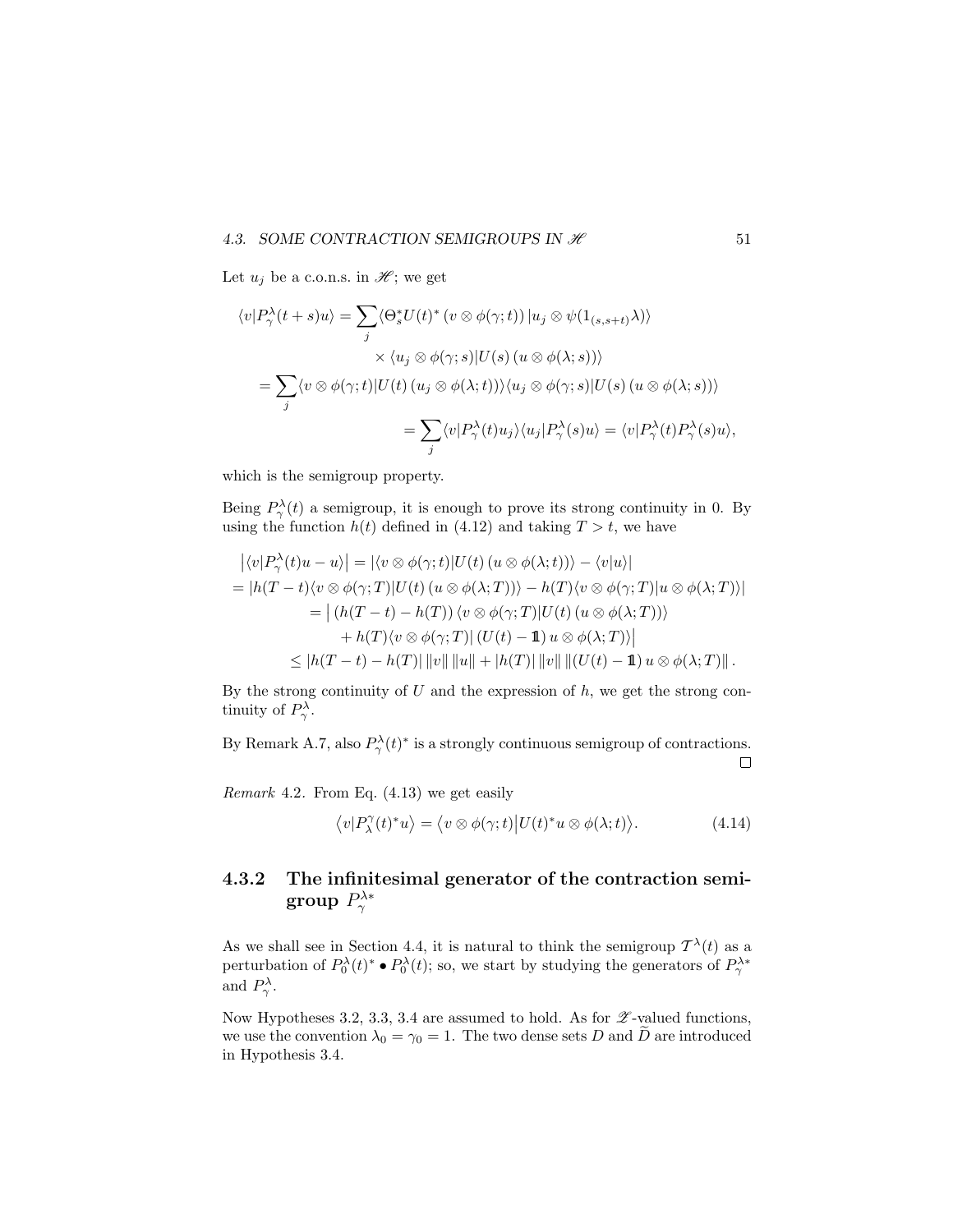### 52 CHAPTER 4. THE REDUCED DYNAMICS

**Theorem 4.6.** Let us denote by  $K_\gamma^{\lambda*}$  the infinitesimal generator of the strongly continuous semigroup of contractions  $P^{\lambda}_{\gamma}(t)^*$ . Then,  $\text{Dom}(K^{\lambda *}_{\gamma}) \supset \widetilde{D}$  and  $\forall v \in \widetilde{D}$  $\tilde{D}$  we have

$$
K^{\lambda *}_{\gamma} v = \sum_{i,j \ge 0} \overline{\lambda_j} F^*_{ij} \gamma_i v + \langle \lambda | \gamma \rangle v - \frac{1}{2} (||\gamma||^2 + ||\lambda||^2) v
$$
  
=  $K^* v + \sum_{k \ge 1} (R^*_{k} \gamma_k - \zeta^*_{k} R_k + \zeta^*_{k} \gamma_k) v - \frac{1}{2} (||\lambda||^2 + ||\gamma||^2) v$  (4.15)

and

$$
-2\operatorname{Re}\langle K_{\gamma}^{\lambda*}v|v\rangle = \sum_{k\geq 1} \left\| \left(R_k + \zeta_k - \gamma_k\right)v\right\|^2, \tag{4.16}
$$

where

$$
\zeta_k = \sum_{i \ge 1} S_{ki} \lambda_i, \qquad k = 1, \dots, d. \tag{4.17}
$$

*Proof.* Let us take any  $u \in \mathcal{H}$  and any  $v \in \tilde{D}$ . By recalling that  $U(t)^*$  satisfies the left H-P-equation, we get

$$
\langle v|P_{\gamma}^{\lambda}(t)u\rangle = \langle v \otimes \phi(\gamma;t)|U(t) u \otimes \phi(\lambda;t)\rangle
$$
  
=  $\langle v \otimes \phi(\gamma;t)|u \otimes \phi(\lambda;t)\rangle + \sum_{i,j\geq 0} \int_{0}^{t} \overline{\gamma_{i}} \langle F_{ij}^{*} v \otimes \phi(\gamma;t)|U(s) u \otimes \phi(\lambda;t)\rangle \lambda_{j} ds$   
=  $h(-t)\langle v|u\rangle + \int_{0}^{t} h(s-t) \langle Av|P_{\gamma}^{\lambda}(s)u\rangle ds$ ,

where  $A := \sum$  $i,j≥0$  $\overline{\lambda_j} F_{ij}^* \gamma_i$ .

In the previous formula  $h$  is differentiable and the integrand is continuous; so, we can take the time derivative of both sides:

$$
\frac{d}{dt}\langle v|P^{\lambda}_{\gamma}(t)u\rangle = -\frac{1}{2} \left( \|\gamma\|^2 + \|\lambda\|^2 - 2\langle \gamma|\lambda \rangle \right) \left( h(-t)\langle v|u\rangle \right)
$$

$$
+ \int_0^t h(s-t)\langle Av|P^{\lambda}_{\gamma}(s)u\rangle ds \right) + \langle Av|P^{\lambda}_{\gamma}(t)u\rangle = \langle Bv|P^{\lambda}_{\gamma}(t)u\rangle,
$$
where  $B := A - \frac{1}{2} (\|\gamma\|^2 + \|\lambda\|^2) + \langle \lambda|\gamma \rangle$ 

where  $B := A - \frac{1}{2}$  $\frac{1}{2}$   $(\|\gamma\|^2 + \|\lambda\|^2) + \langle \lambda | \gamma \rangle$ .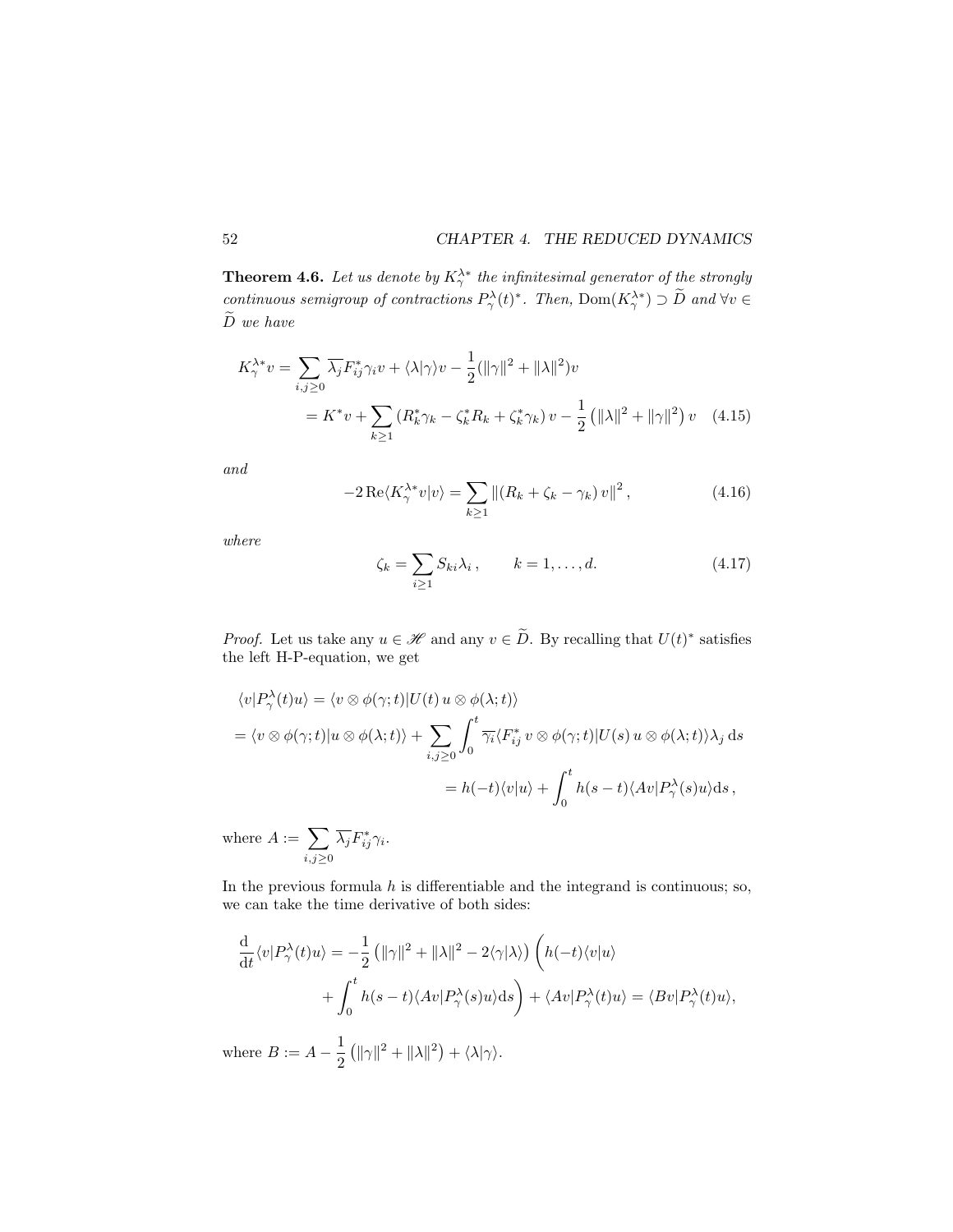### 4.3. SOME CONTRACTION SEMIGROUPS IN  $\mathscr H$  53

Let us show that on  $\tilde{D}$  the operator B is the generator of  $P^{\lambda}_{\gamma}(t)^{*}$ . By the previous equation we have

$$
\langle v|P_{\gamma}^{\lambda}(t)u\rangle - \langle v|u\rangle = \int_0^t \langle Bv|P_{\gamma}^{\lambda}(s)u\rangle ds
$$

and

$$
\frac{1}{t}\langle \left(P_\gamma^\lambda(t)^*-\mathbb{1}\right)v|u\rangle-\langle Bv|u\rangle=\frac{1}{t}\int_0^t\langle Bv|\left(P_\gamma^\lambda(s)-\mathbb{1}\right)u\rangle{\rm d} s.
$$

Then, we have

$$
\left\| \frac{1}{t} \left( P_{\gamma}^{\lambda}(t)^{*} v - v \right) - B v \right\| = \sup_{\|u\|=1} \frac{1}{t} \left| \int_{0}^{t} \langle B v | \left( P_{\gamma}^{\lambda}(s) - \mathbf{1} \right) u \rangle \mathrm{d}s \right|
$$
  

$$
\leq \sup_{\|u\|=1} \frac{1}{t} \int_{0}^{t} \left\| \left( P_{\gamma}^{\lambda}(s)^{*} - \mathbf{1} \right) B v \right\| \mathrm{d}s
$$

and the last term goes to zero as  $t$  goes to zero by the strong continuity of  $P_{\gamma}^{\lambda}(s)^{*}$ . This gives  $\text{Dom}(K_{\gamma}^{\lambda^{*}}) \supset \tilde{D}$  and  $K_{\gamma}^{\lambda^{*}}v = Bv$  for  $v \in \tilde{D}$ . By using the explicit expressions of B and  $F_{ij}$  we get formula (4.15).

By explicit calculations and Eq. (3.26), we get Eq. (4.16).

 $\Box$ 

By definition  $K_{\gamma}^{\lambda^*}$  is the generator of the strongly continuous semigroup of contractions  $P_{\gamma}^{\lambda*}$ , but we do not know if  $\widetilde{D}$  is a core for  $K_{\gamma}^{\lambda*}$ , in general. We can say something when  $\gamma = 0$ , which, after all, is the case of main interest for our construction.

**Proposition 4.7.** In the hypotheses above, we have  $Dom(K_0^{\lambda^*}) = Dom(K^*)$ and, on this domain,

$$
K_0^{\lambda^*} = K^* - \sum_{k \ge 1} \zeta_k^* R_k - \frac{1}{2} ||\lambda||^2,
$$

where  $\zeta_k = \sum_{i \geq 1} S_{ki} \lambda_i$ ,  $k = 1, ..., d$ . Moreover,  $\tilde{D}$  is a core for  $K_0^{\lambda*}$  and

$$
-2\operatorname{Re}\langle K_0^{\lambda*}v|v\rangle = \sum_{k\geq 1} \left\|(R_k + \zeta_k)v\right\|^2, \qquad \forall v \in \operatorname{Dom}(K^*).
$$

Proof. By following [9] p. 204, we can write

$$
\left\| \sum_{ik} \overline{\lambda_i} S_{ki}^* R_k v \right\| \leq \|\lambda\| \left( \sum_i \left\| \sum_k S_{ki}^* R_k v \right\|^2 \right)^{1/2} = \|\lambda\| \left( \sum_i \|R_i v\|^2 \right)^{1/2}
$$
  
=  $\|\lambda\| |2 \operatorname{Re} \langle K^* v | v \rangle|^{1/2} \leq 2 \|\lambda\| \|v\|^{1/2} \|K^* v\|^{1/2} \leq \epsilon \|K^* v\| + \epsilon^{-1} \|\lambda\| \|v\|.$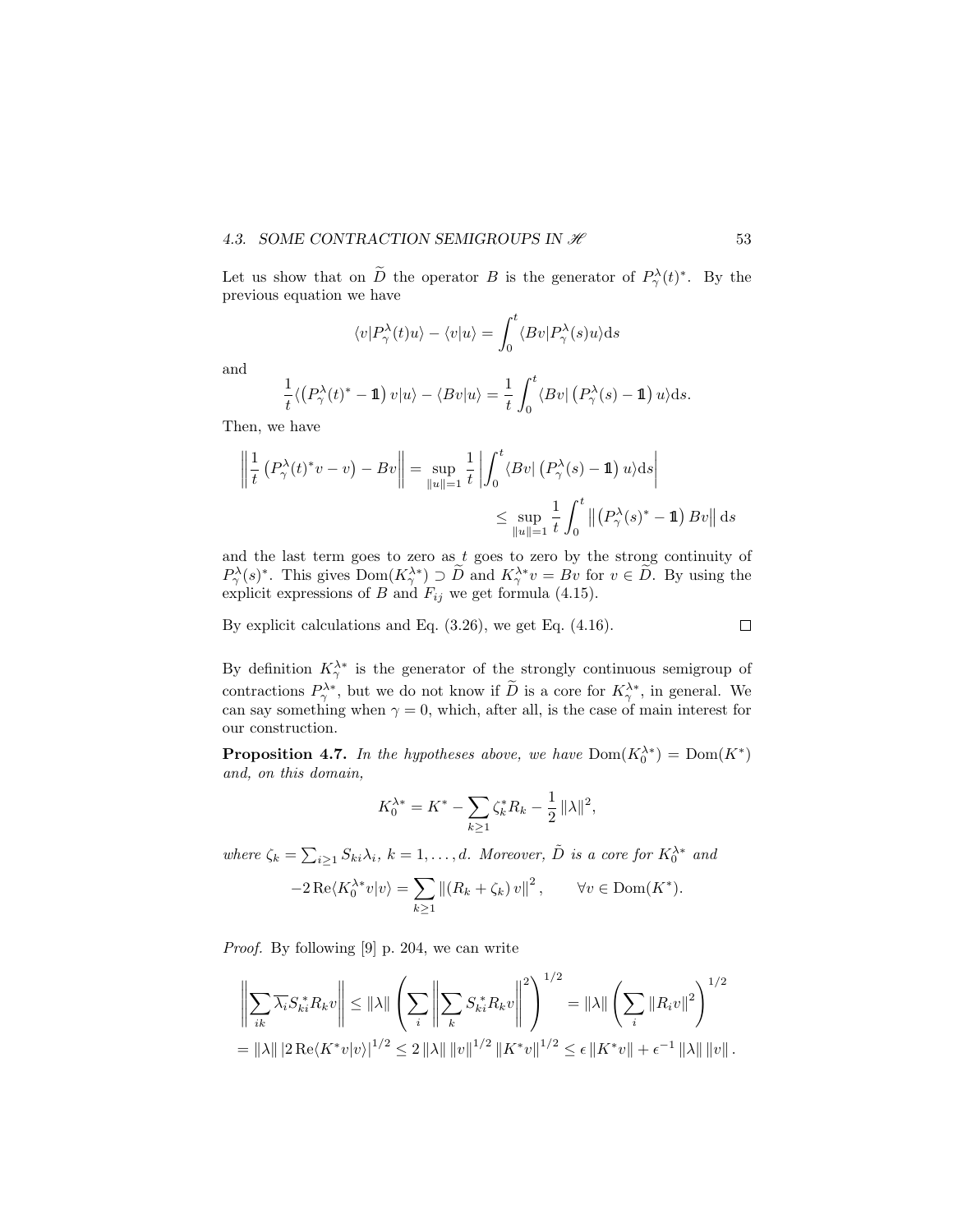This holds for all  $\epsilon \in (0,1)$ .

Let us set  $B := -\sum$  $k \geq 1$  $\zeta_k^* R_k - \frac{1}{2}$  $\frac{1}{2} ||\lambda||^2$ . By recalling that  $Dom(R_k) \supset Dom(K^*)$ ,

we have that  $Dom(B) \supset Dom(K^*)$  and, by the inequality above, B is relatively bounded with respect to  $K^*$ , with relative bound less than 1. By Proposition A.10 and Theorem A.11 the operator  $A := K^* + B$  defined on  $Dom(K^*)$  is closed and maximally dissipative and, therefore, it generates a strongly continuous contraction semigroup. Being B relatively bounded with respect to  $K^*$  and being  $\tilde{D}$  a core for  $K^*$ , by Remark (a), p. 205, in [9],  $\tilde{D}$  is a core for A.

But  $K_0^{\lambda *}$  is closed and on  $\tilde{D}$  it is equal to A; so it is an extension of A. Being  $K_0^{\lambda*}$  too a generator, by point 2 in Remark A.6, A and  $K_0^{\lambda*}$  coincide.

The last statement follows by taking Eq. (4.16) for  $\gamma = 0$  and by extending it.  $\Box$ 

Obviously, we have  $K_0^{\lambda} = K_0^{\lambda^{**}}$ , but it seems difficult to say something about  $Dom(K_0^{\lambda})$ . A way to overcome this difficulty is to make some more hypotheses on  $R_k^*$ , similar to the ones on  $R_k$ , as done in the next section.

## 4.3.3 Additional hypotheses on  $R_k^*$  and  $N_k$

Hypothesis 4.1. Let us consider the following additional hypotheses:

- 1. Dom $(N_k)$  ⊃ Dom $(K)$   $\forall k > 1$ .
- 2.  $\forall k \geq 1, \forall u \in \text{Dom}(K)$ :  $S_{ki}u \in \text{Dom}(R_k^*)$ ,  $\forall i \geq 1$ .
- 3. For all  $z \in \mathbb{C}^d$ ,  $\sum$  $k \geq 1$  $z_kN_k$  is relatively bounded with respect to K with relative bound less than 1.

From now on all Hypotheses 3.2, 3.3, 3.4, 4.1 are assumed to hold.

Proposition 4.8. We have that

$$
N_i u = -\sum_{k\geq 1} R_k^* S_{ki} u, \qquad \forall u \in \text{Dom}(K), \quad \forall i = 1, \dots, d.
$$

*Proof.* By point 3 in Proposition 3.4 we have,  $\forall i \geq 1, \forall v \in \text{Dom}(K) \cup \text{Dom}(K^*)$ ,  $N_i^*v = -\sum$  $k \geq 1$  $S_{ki}^*R_kv, \forall v \in D$ . By using Hypothesis 4.1 we have,  $\forall u \in \text{Dom}(K)$ ,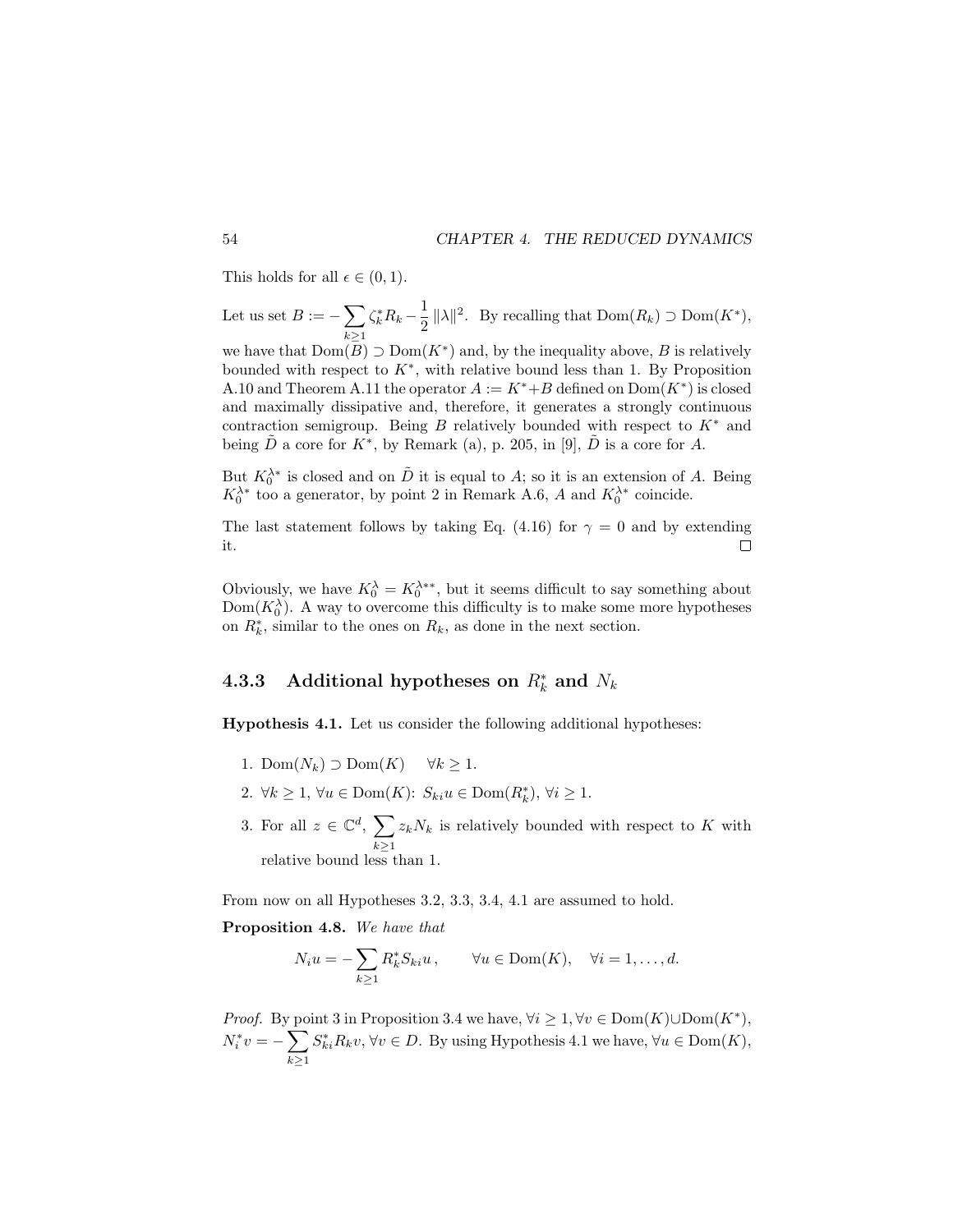### 4.4. THE GENERATOR OF THE REDUCED DYNAMICS 55

$$
\forall v \in \text{Dom}(K) \cup \text{Dom}(K^*),
$$

$$
\langle v|N_i u\rangle = \langle N_i^* v|u\rangle
$$
  
=  $-\sum_{k\geq 1} \langle S_{ki}^* R_k v|u\rangle = -\sum_{k\geq 1} \langle R_k v|S_{ki} u\rangle = -\sum_{k\geq 1} \langle v|R_k^* S_{ki} u\rangle.$ 

By the density in  $\mathscr{H}$  of  $Dom(K) \cup Dom(K^*)$  we have the statement.

**Proposition 4.9.** We have  $Dom(K_0^{\lambda}) = Dom(K)$  and on this domain

$$
K_0^{\lambda} = K - \sum_{k \ge 1} R_k^* \zeta_k - \frac{1}{2} ||\lambda||^2,
$$

where  $\zeta_k = \sum_{i \geq 1} S_{ki} \lambda_i$ ,  $k = 1, ..., d$ . Moreover, D is a core for  $K_0^{\lambda}$  and

$$
-2\operatorname{Re}\langle K_0^{\lambda}u|u\rangle = \sum_{k\geq 1} \left\| (R_k + \zeta_k) u \right\|^2, \qquad \forall u \in \operatorname{Dom}(K). \tag{4.18}
$$

*Proof.* Let us set  $B := -\sum$  $k \geq 1$  $R_k^* \zeta_k - \frac{1}{2}$  $\frac{1}{2}$ | $|\lambda|^2 = \sum_{i \geq 1}$  $i \geq 1$  $N_i\lambda_i-\frac{1}{2}$  $\frac{1}{2}$ || $\lambda$ ||<sup>2</sup>; then, we have

that  $Dom(B) \supset Dom(K)$  and B is relatively bounded with respect to K with relative bounded less then 1. By Proposition A.10  $K + B$  is closed in Dom(K).

Moreover, we have  $\forall u \in \text{Dom}(K), \forall t \in [0,1]$ 

$$
2\text{Re}\langle u|(K+tB)u\rangle = -\sum_{k\geq 1} ||R_ku||^2 + 2t\text{Re}\langle u|Bu\rangle
$$
  

$$
= -\sum_{k\geq 1} ||(R_k+t\sum_{i\geq 1} S_{ki}\lambda_i)u||^2 - t(1-t)||\lambda||^2||u||^2
$$
  

$$
\leq 0,
$$

and  $K+tB$  is dissipative. Being K m-dissipative, by Theorem A.11, also  $K+B$ is m-dissipative and by point 2 in Remark A.6 the first statement is proved.

As in Proposition 4.7 we get the other statements.

 $\Box$ 

### 4.4 The generator of the reduced dynamics

### 4.4.1 The form-generator

Let us consider now the quantum Markov semigroup  $\mathcal{T}^{\lambda}$ , defined in Eq. (4.7).

 $\Box$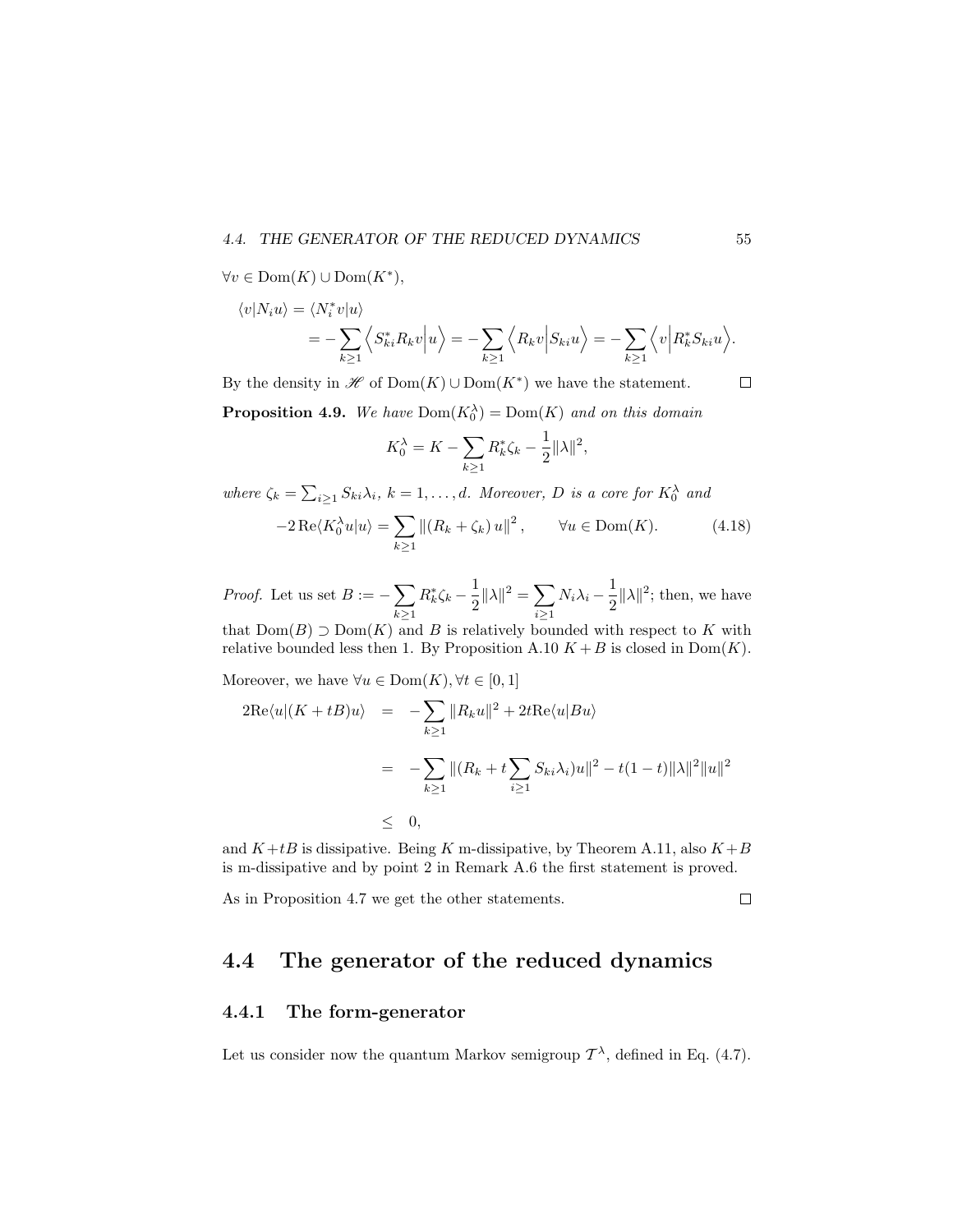**Theorem 4.10.** Let us set  $\zeta_k := \sum$  $j \geq 1$  $\lambda_j S_{kj}$  and  $B_k = R_k + \zeta_k$ . Then,  $\forall u, v \in D$ ,

$$
\lim_{t \downarrow 0} \frac{1}{t} \left( \langle v | \mathcal{T}^{\lambda}(t) [X] u \rangle - \langle v | X u \rangle \right)
$$
  
=  $\langle v | X K_0^{\lambda} u \rangle + \langle K_0^{\lambda} v | X u \rangle + \sum_{k \ge 1} \langle B_k v | X B_k u \rangle.$  (4.19)

Moreover, the operators  $K_0^{\lambda}$  and  $B_k$  satisfy the Hypothesis 3.1.

Proof. From Definition 4.2 and Eq. (4.7) we obtain

$$
\langle v|T^{\lambda}(t)[X]u\rangle - \langle v|Xu\rangle = \langle U(t)v \otimes \psi(f) | (X \otimes \mathbf{1})U(t)u \otimes \psi(f) \rangle - \langle v \otimes \psi(f) | (X \otimes \mathbf{1})u \otimes \psi(f) \rangle
$$

where  $f(x) = 1_{(0,T)}(x) \lambda$  and  $U(t)$  satisfies the right HP-equation (2.23)

$$
U(t) - \mathbb{1} = \int_0^t \bigg( \sum_{i \ge 1} R_i \mathrm{d}A_i^{\dagger}(s) + \sum_{i,j \ge 1} (S_{ij} - \delta_{ij}) \mathrm{d}\Lambda_{ij}(s) + \sum_{j \ge 1} N_j \mathrm{d}A_j(s) + K \mathrm{d}s \bigg) U(s).
$$

By the second fundamental formula of quantum stochastic calculus (Proposition 2.2) and Proposition 4.8, we get,  $\forall u, v \in D$ ,

$$
\lim_{t\downarrow 0} \frac{1}{t} \left( \langle v | \mathcal{T}^{\lambda}(t) | X | u \rangle - \langle v | X u \rangle \right)
$$
\n
$$
= \langle v | X K u \rangle + \sum_{i \ge 1} \overline{\lambda_i} \langle v | X R_i u \rangle + \sum_{j \ge 1} \lambda_j \langle v | X N_j u \rangle +
$$
\n
$$
+ \sum_{i,j \ge 1} \overline{\lambda_i} \lambda_j \langle v | X (S_{ij} - \delta_{ij}) u \rangle + \langle K v | X u \rangle + \sum_{j \ge 1} \overline{\lambda_j} \langle N_j v | X u \rangle
$$
\n
$$
+ \sum_{j \ge 1} \lambda_j \langle R_j v | X u \rangle + \sum_{i,j \ge 1} \overline{\lambda_i} \lambda_j \langle (S_{ji} - \delta_{ji}) v | X u \rangle
$$
\n
$$
+ \sum_{i \ge 1} \langle R_i v | X R_i u \rangle + \sum_{i,j \ge 1} \overline{\lambda_i} \langle (S_{ij} - \delta_{ij}) v | X R_j u \rangle +
$$
\n
$$
+ \sum_{i \ge 1} \lambda_j \langle R_i v | X (S_{ij} - \delta_{ij}) u \rangle + \sum_{i,j,k \ge 1} \overline{\lambda_i} \lambda_j \langle (S_{ki} - \delta_{ki}) v | X (S_{kj} - \delta_{kj}) u \rangle
$$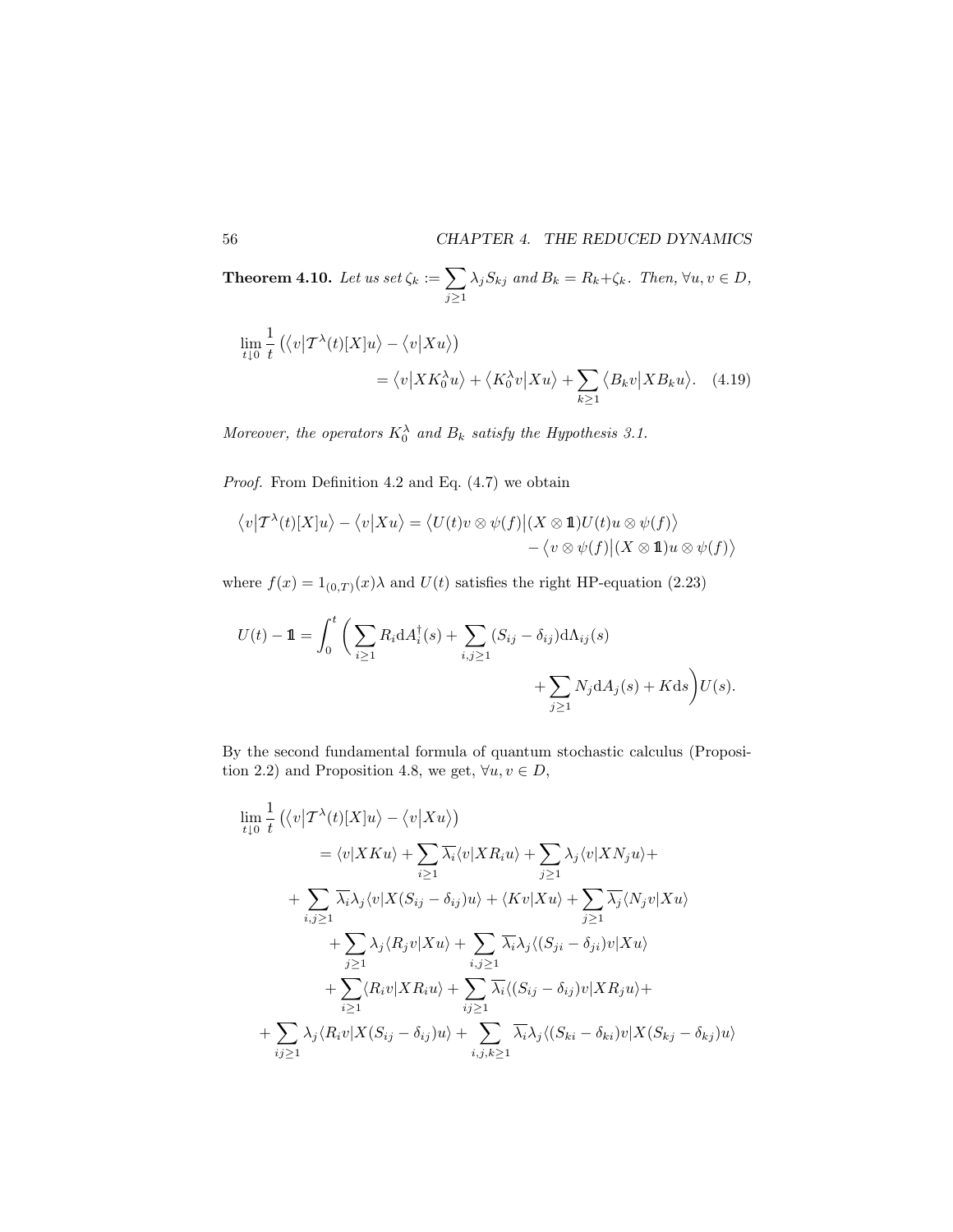#### 4.4. THE GENERATOR OF THE REDUCED DYNAMICS 57

$$
= \Big\langle v \Big| X \Big( K + \sum_{i \geq 1} \overline{\lambda_i} R_i - \sum_{ij \geq 1} \lambda_j R_i^* S_{ij} + \sum_{ij} \overline{\lambda_i} \lambda_j (S_{ij} - \delta_{ij}) \Big) u \Big\rangle + \Big\langle \Big( K + \sum_{i \geq 1} \overline{\lambda_i} R_i - \sum_{ij \geq 1} \lambda_j R_i^* S_{ij} + \sum_{ij} \overline{\lambda_i} \lambda_j (S_{ij} - \delta_{ij}) \Big) v \Big| X u \Big\rangle + \sum_{k \geq 1} \Big\langle \Big( R_k + \sum_{i \geq 1} \lambda_i (S_{ki} - \delta_{ki}) \Big) v \Big| X \Big( R_k + \sum_{j \geq 1} \lambda_j (S_{kj} - \delta_{kj}) \Big) u \Big\rangle = \Big\langle v \Big| X K_0^{\lambda} u \Big\rangle + \Big\langle K_0^{\lambda} v \Big| X u \Big\rangle + \sum_{k \geq 1} \Big\langle \Big( R_k + \sum_{i \geq 1} \lambda_i S_{ki} \Big) v \Big| X \Big( R_k + \sum_{j \geq 1} \lambda_j S_{kj} \Big) u \Big\rangle.
$$

So, we have Eq. (4.19).

We already know that the operator  $K_0^{\lambda}$  is the generator of the strongly continuous contraction semigroup  $P_0^{\lambda}$  defined in Eq. (4.13). So, the first of Hypotheses 3.1 holds.

By Eq. (4.18) also the second of Hypotheses 3.1 holds.  $\Box$ 

For all  $X \in \mathcal{B}(\mathcal{H})$ , let us consider the quadratic form  $\mathcal{L}^{\lambda}[X]$  in  $\mathcal{H}$  with domain  $Dom(K) \times Dom(K)$  defined by

$$
\langle v|\mathscr{L}^{\lambda}[X]u\rangle = \langle v|XK_0^{\lambda}u\rangle + \langle K_0^{\lambda}v|Xu\rangle + \sum_{k\geq 1} \langle B_k^{\lambda}v|XB_k^{\lambda}u\rangle, \tag{4.20}
$$

$$
B_k^{\lambda} = R_k + \sum_{j \ge 1} \lambda_j S_{jk} . \tag{4.21}
$$

From Theorem 4.10 we have,  $\forall u, v \in D$ ,

$$
\lim_{t \downarrow 0} \frac{1}{t} \left( \langle v | \mathcal{T}^{\lambda}(t) [X] u \rangle - \langle v | X u \rangle \right) = \langle v | \mathcal{L}^{\lambda}[X] u \rangle. \tag{4.22}
$$

By the semigroup property and the and continuity properties we get that  $\mathcal{T}^{\lambda}(t)$ satisfies the equation

$$
\langle v|\mathcal{T}^{\lambda}(t)[X]u\rangle = \langle v|Xu\rangle + \int_0^t \langle v|\mathcal{L}^{\lambda}[\mathcal{T}^{\lambda}(s)[X]]u\rangle ds, \qquad (4.23)
$$

 $\forall u, v \in \text{Dom}(K), \forall X \in \mathscr{B}(\mathscr{H}).$ 

If the minimal QDS generated by  $K_0^{\lambda}$ ,  $R_k + \zeta_k$  is Markov, then it coincides with  $\mathcal{T}^{\lambda}$  (Proposition 3.7) and  $\mathcal{T}^{\lambda}$  is the unique  $\sigma$ -weakly continuous positive solution of Eq. (4.23).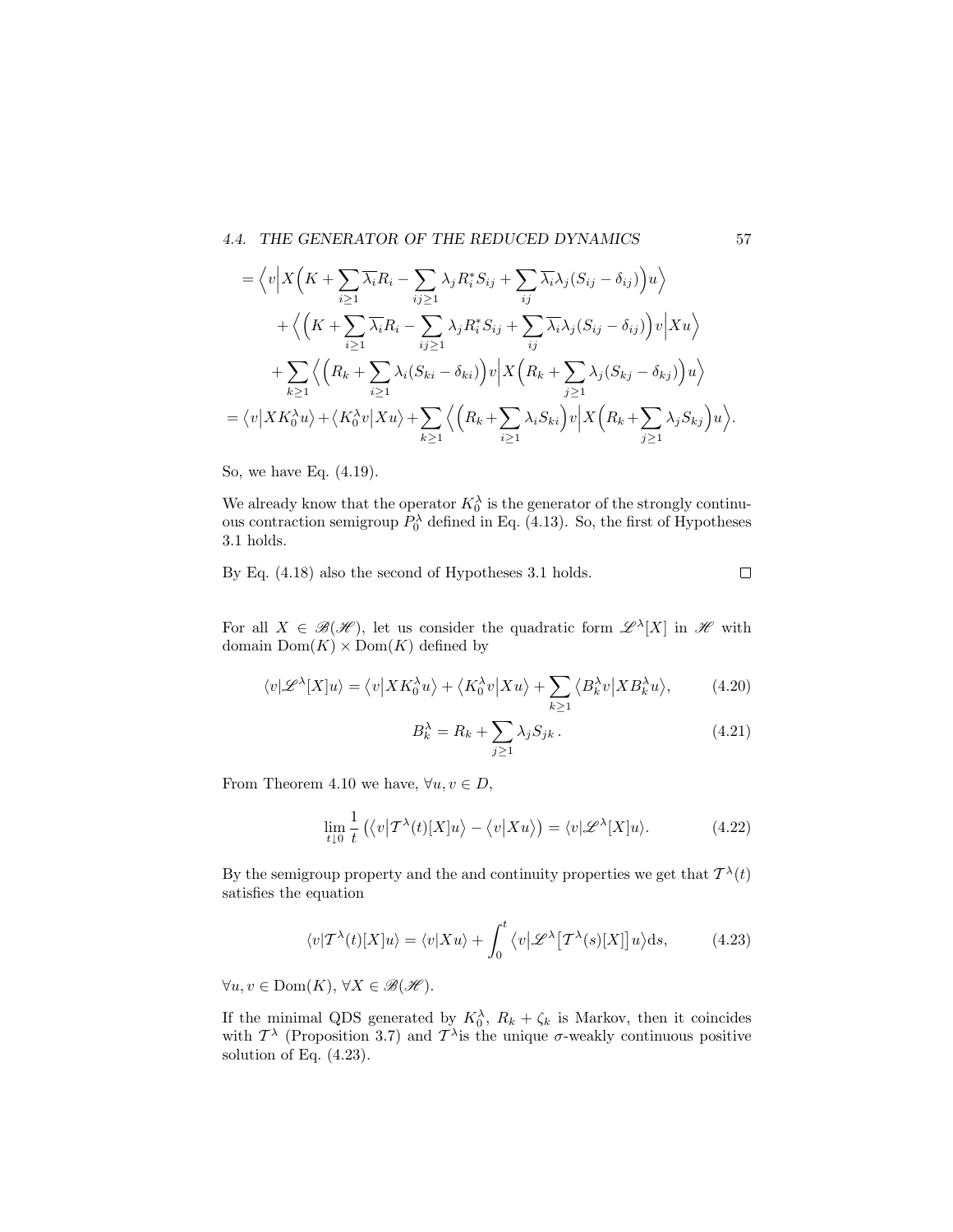#### 4.4.2 The evolution equation for the reduced dynamics

**Theorem 4.11.** Under Hypotheses 3.4 and 4.1 and  $f \in L^2(\mathbb{R}^+; \mathcal{Z})$ , the reduced dynamics  $\mathcal{T}^f(s,t)$  introduced in Definition 4.2 satisfies the evolution equation:  $\forall u, v \in D, \forall X \in \mathcal{B}(\mathcal{H}),$ 

$$
\langle v|T^f(s,t)[X]u\rangle = \langle v|Xu\rangle + \int_s^t \langle v|\mathcal{L}^f(r)[T^f(r,t)[X]]u\rangle dr, \qquad (4.24)
$$

where

$$
\mathcal{L}^f(r) := \mathcal{L}^{f(r)} \tag{4.25}
$$

and  $\mathscr{L}^{\lambda}$  is defined by the quadratic form introduced in Eq. (4.20).

Proof. We make the demonstration in two parts, firstly for a step function f and then for a generic one.

Let us consider the sequence of times  $0 = t_0 < t_1 < \cdots < t_n = T$  and the step function  $f(x) = \sum_{i=1}^n 1_{[t_{i-1},t_i)}(x)\lambda^i$  with  $\lambda^i \in \mathscr{Z}$ . Let us take now s and s<sub>1</sub> such that  $0 \leq s < s_1 \leq t$  and  $t_i \leq s < s_1 \leq t_{i+1}$  for some *i*. Then

$$
\langle v|T^f(s,t)[X]u\rangle = \langle v|T^f(s,s_1)T^f(s_1,t)[X]u\rangle
$$
  
= 
$$
\langle v|T^{\lambda^i}(s_1-s)T^f(s_1,t)[X]u\rangle.
$$

To abbreviate the writing let us set  $\mathcal{T}_1 = \mathcal{T}^{\lambda^i}$  and  $\mathcal{L}_1 = \mathcal{L}^{\lambda^i}$ . Now, from here and Eq.(4.23) we get

$$
\langle v|\mathcal{T}^f(s,t)[X]u\rangle
$$
  
=  $\langle v|\mathcal{T}^f(s_1,t)[X]u\rangle + \int_0^{s_1-s} dr \langle v|\mathcal{L}_1[\mathcal{T}_1(r)\mathcal{T}^f(s_1,t)[X]]u\rangle,$   
=  $\langle v|\mathcal{T}^f(s_1,t)[X]u\rangle + \int_s^{s_1} dx \langle v|\mathcal{L}_1[\mathcal{T}^f(x,t)[X]]u\rangle;$ 

similarly, we have

$$
\langle v|T^f(s_1,t)[X]u\rangle = \langle v|T^f(s_2,t)[X]u\rangle + \int_{s_1}^{s_2} dx \langle v|\mathscr{L}_2(T^f(x,t)[X])u\rangle.
$$

Let q be such that  $t_{i+q-1} < t \leq t_{i+q}$  and let us set  $s_0 = s$ ,  $s_q = t$ ,  $s_j = t_{i+j}$  for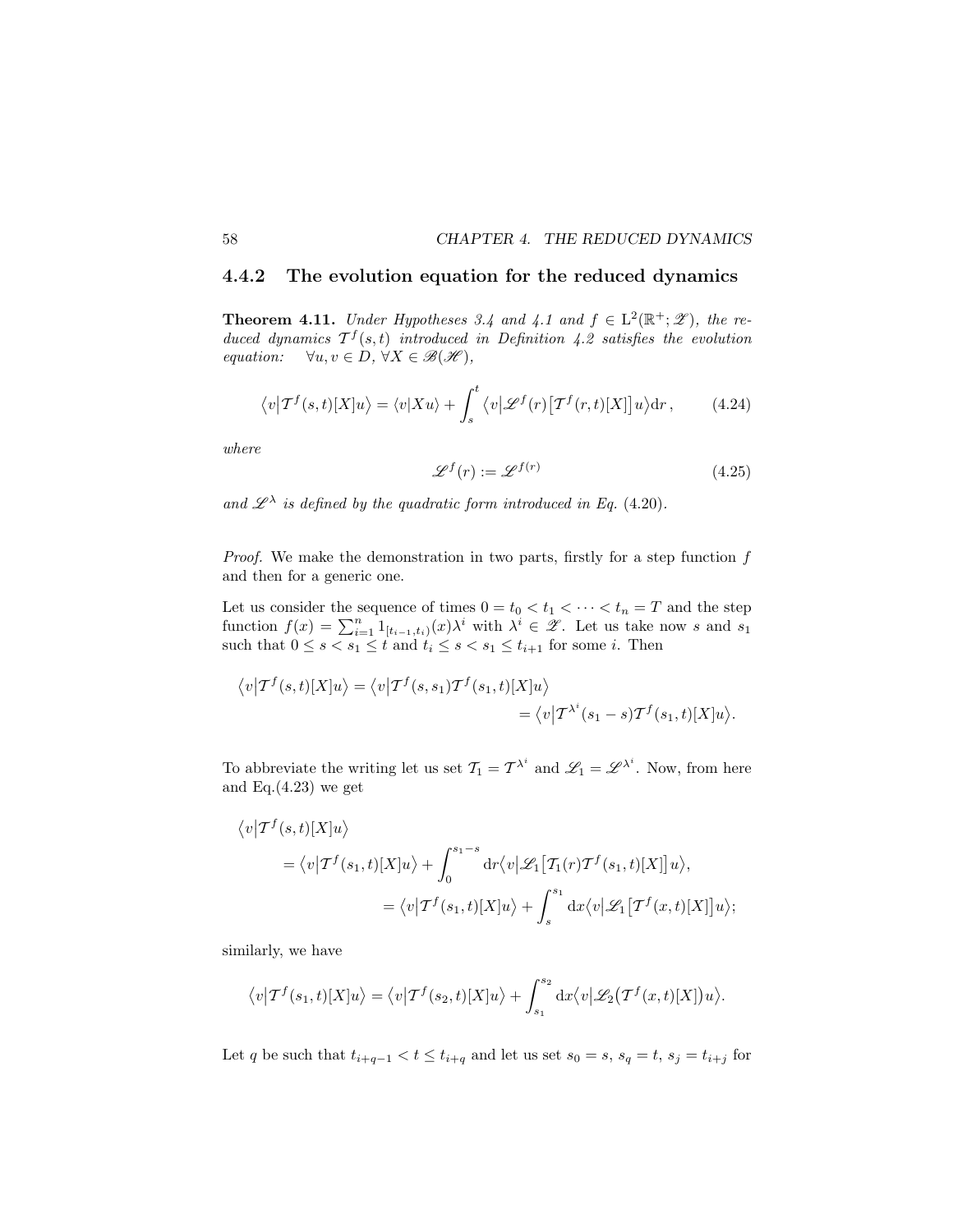### 4.4. THE GENERATOR OF THE REDUCED DYNAMICS 59

 $1\leq j\leq q-1.$  By induction we arrive to

$$
\langle v|T^f(s,t)[X]u\rangle = \langle v|Xu\rangle + \sum_{j=1}^q \int_{s_{j-1}}^{s_j} dx \langle v|\mathcal{L}_j[T^f(x,t)[X]]u\rangle
$$
  
=  $\langle v|Xu\rangle + \int_s^t dx \langle v|\mathcal{L}^f(x)[T^f(x,t)[X]]u\rangle.$ 

Let us stress that, being  $f$  a step function, then

$$
\mathscr{L}^f(x) = \sum_{j=1}^q 1_{[s_{j-1}, s_j)}(x) \mathscr{L}^{\lambda^j}.
$$

Let now  $f^{(n)}$  be a sequence of step functions approximating  $f \in L^2(\mathbb{R}^+; \mathscr{Z})$ :  $\lim_{n\to\infty} ||f^{(n)} - f||_2 = 0$ . To simplify the notation we write  $\mathcal{T}^{f^{(n)}} = \mathcal{T}_n$  and  $\mathscr{L}^{f^{(n)}} = \mathscr{L}_n$ . By Corollary 4.4  $\lim_{n \to \infty} \mathcal{T}_n(s,t) = \mathcal{T}^f(s,t)$  uniformly.

Now, for  $u, v \in D$  we have

$$
\int_{s}^{t} dx \langle v | \mathcal{L}_{n}(x) \mathcal{T}_{n}(x,t) | X | u \rangle - \int_{s}^{t} dx \langle v | \mathcal{L}^{f}(x) \mathcal{T}^{f}(x,t) | X | u \rangle
$$
  

$$
= \int_{s}^{t} dx \langle v | (\mathcal{L}_{n}(x) - \mathcal{L}^{f}(x)) \mathcal{T}_{n}(x,t) | X | u \rangle
$$
  

$$
+ \int_{s}^{t} dx \langle v | \mathcal{L}^{f}(x) (\mathcal{T}_{n}(x,t) - \mathcal{T}^{f}(x)) | X | u \rangle.
$$

The first term gives

$$
\int_{s}^{t} dx \langle v | (\mathcal{L}_{n}(x) - \mathcal{L}^{f}(x)) \mathcal{T}_{n}(x, t) | X | u \rangle
$$
  
\n
$$
= \int_{s}^{t} dx \Big( \langle v | \mathcal{T}_{n}(x, t) | X | \left( K_{0}^{f^{(n)}(x)} - K_{0}^{f(x)} \right) u \rangle
$$
  
\n
$$
+ \langle \left( K_{0}^{f^{(n)}(x)} - K_{0}^{f(x)} \right) v | \mathcal{T}_{n}(x, t) | X | u \rangle
$$
  
\n
$$
+ \sum_{k \geq 1} \Big( \langle B_{k}^{f^{(n)}(x)} v | \mathcal{T}_{n}(x, t) | X | B_{k}^{f^{(n)}(x)} u \rangle \Big) - \langle B_{k}^{f(x)} v | \mathcal{T}(x, t) | X | B_{k}^{f(x)} u \rangle \Big) \Big).
$$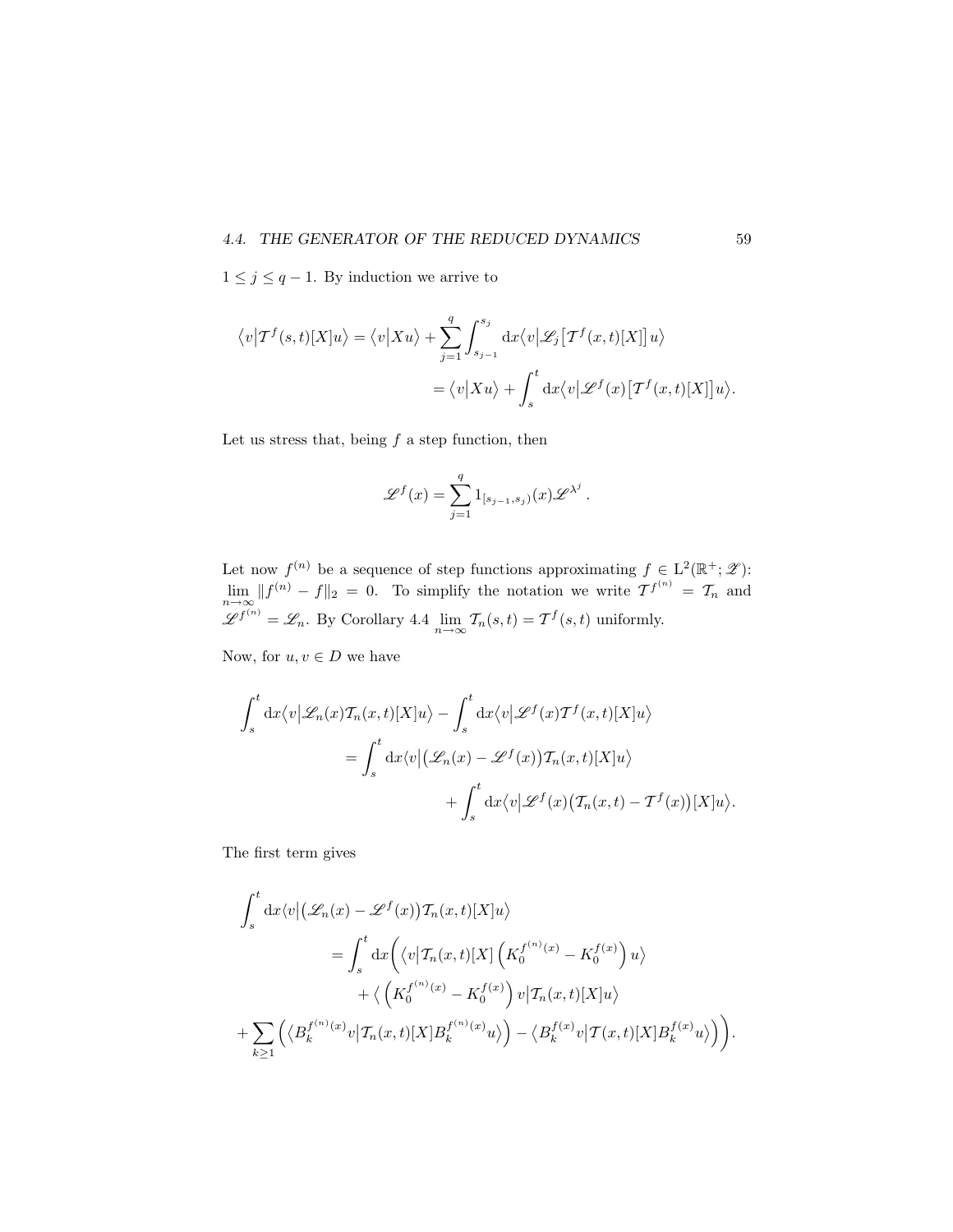### 60 CHAPTER 4. THE REDUCED DYNAMICS

We have on the domain  ${\cal D}$ 

$$
K_0^{f^{(n)}(x)} - K_0^{f(x)} = \frac{1}{2} \left( \|f(x)\|^2 - \|f^{(n)}(x)\|^2 \right) + \sum_{k,j \ge 1} \left( f_j^{(n)}(x) - f_j(x) \right) R_k^* S_{kj};
$$

therefore

$$
\left| \int_s^t dx \langle v | \mathcal{T}_n(x,t) [X] (K_0^{f^{(n)}(x)} - K_0^{f(x)}) u \rangle \right|
$$
  
\n
$$
\leq \frac{1}{2} \int_s^t dx \left| \| f(x) \|^2 - \| f^{(n)}(x) \|^2 \right| \left| \langle v | \mathcal{T}_n(x,t) [X] u \rangle \right|
$$
  
\n
$$
+ \int_s^t dx \sum_{k,j \geq 1} \left| f_j^{(n)}(x) - f_j(x) \right| \left| \langle v | \mathcal{T}_n(x,t) [X] R_k^* S_{kj} u \rangle \right|.
$$

We know from Remark 4.1 point 1 that  $\Big|$  $\langle v | \mathcal{T}_n(x,t) [X] u \rangle \Big| \leq |\langle v | X u \rangle|$ ; by using also  $\left| \|f(x)\|^2 - \|f^{(n)}(x)\|^2 \right| \le \left\| f(x) - f^{(n)}(x) \right\|$ 2 we get

$$
\int_{s}^{t} dx \Big| \|f(x)\|^2 - \|f^{(n)}(x)\|^2 \Big| \Big| \langle v|\mathcal{T}_n(x,t)[X]u\rangle \Big|
$$
  

$$
\leq |\langle v|Xu\rangle| \int_{s}^{t} dx \|f(x) - f^{(n)}(x)\|^2 \xrightarrow{n \to +\infty} 0.
$$

Obviously,  $\left| f_j^{(n)}(x) - f_j(x) \right| \leq \left\| f^{(n)}(x) - f(x) \right\|$ ; by Hölder inequality, we have

$$
\int_{s}^{t} dx \sum_{k,j\geq 1} \left| f_j^{(n)}(x) - f_j(x) \right| \left| \left\langle v | \mathcal{T}_n(x,t) [X] R_k^* S_{kj} u \right\rangle \right|
$$
  

$$
\leq \sum_{k,j\geq 1} \left| \left\langle v | X R_k^* S_{kj} u \right\rangle \left( (t-s) \int_s^t dx \left| | f(x) - f^{(n)}(x) | \right|^2 \right)^{\frac{1}{2}} \xrightarrow{n \to +\infty} 0.
$$

All the involved terms are analyzed in the same way. Therefore

$$
\int_{s}^{t} dx \langle v | \mathcal{L}_n(x) \mathcal{T}_n(x,t) [X] u \rangle \xrightarrow{n \to +\infty} \int_{s}^{t} dx \langle v | \mathcal{L}^f(x) \mathcal{T}^f(x,t) [X] u \rangle
$$

and this implies the result.

 $\Box$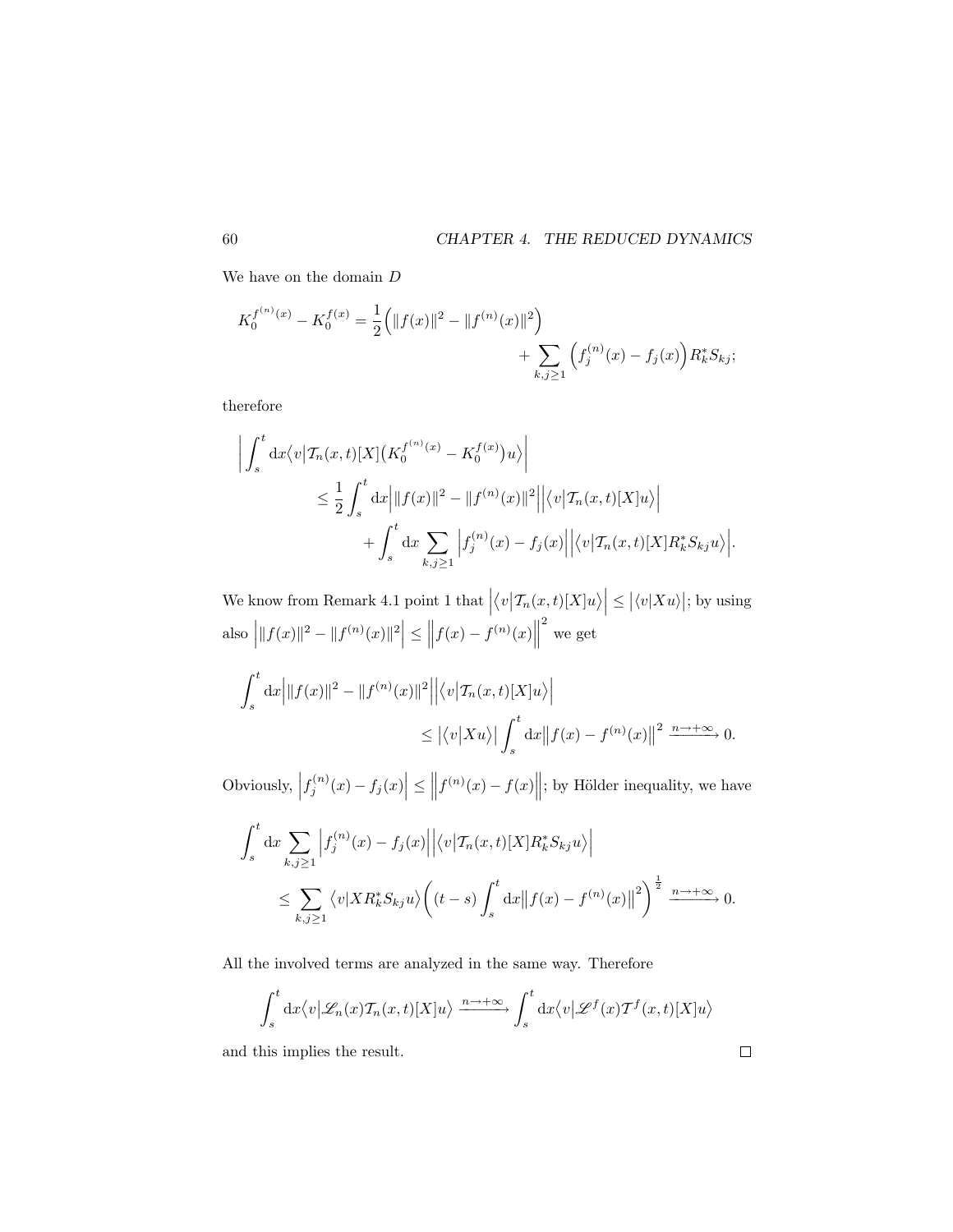### 4.4. THE GENERATOR OF THE REDUCED DYNAMICS 61

Remark 4.3. Equation (4.24) is the integral form of a backward differential equation. Indeed, at least when  $f$  is a continuous function, the r.h.s. is differentiable with respect to s and we get

$$
\frac{\mathrm{d}}{\mathrm{d}s} \left\langle v|\mathcal{T}^f(s,t)[X]u \right\rangle = -\left\langle v|\mathcal{L}^f(s)[\mathcal{T}^f(s,t)[X]]u \right\rangle, \tag{4.26}
$$

with final condition  $\langle v | T<sup>f</sup>(t,t) | X | u \rangle = \langle v | X u \rangle$ .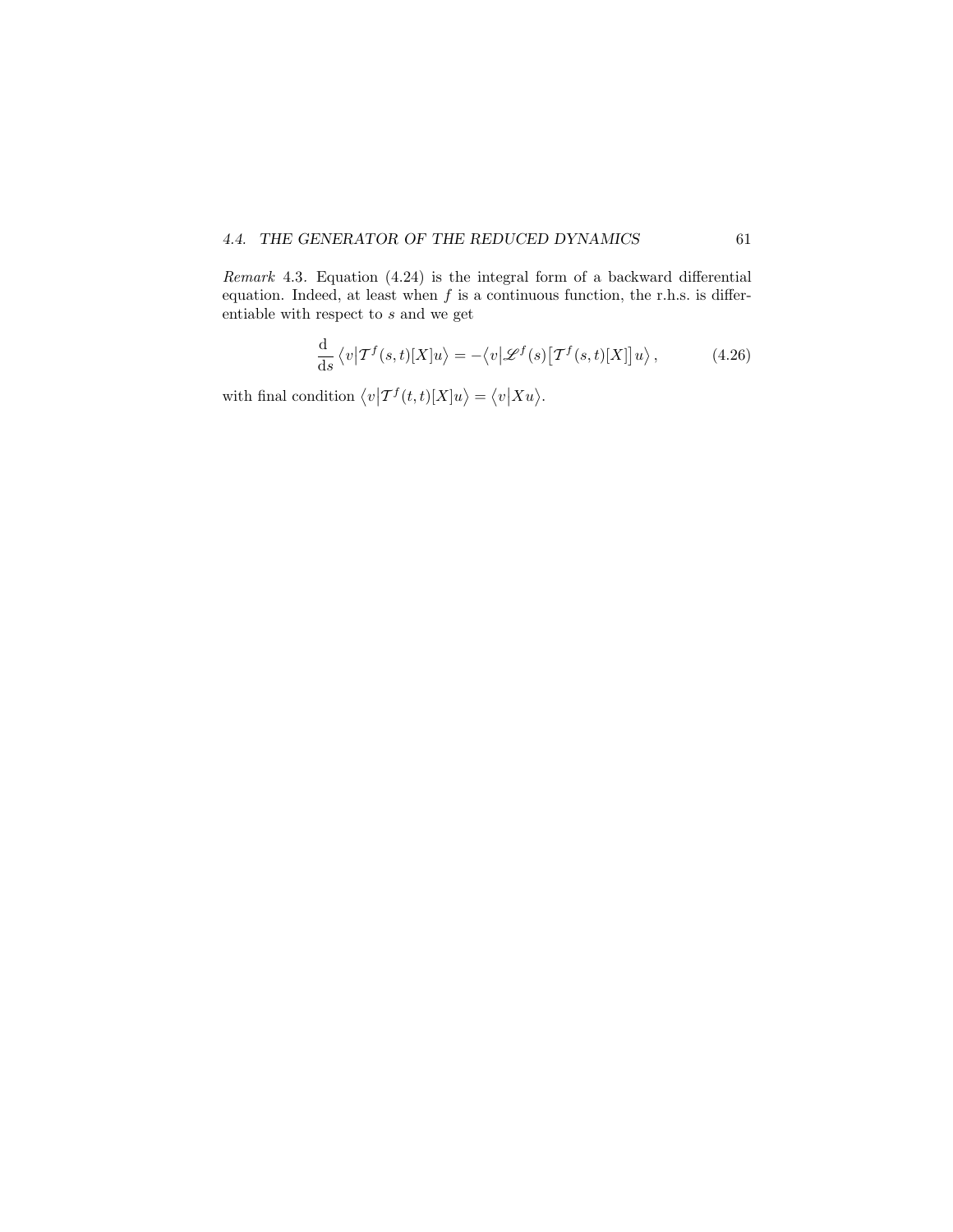CHAPTER 4. THE REDUCED DYNAMICS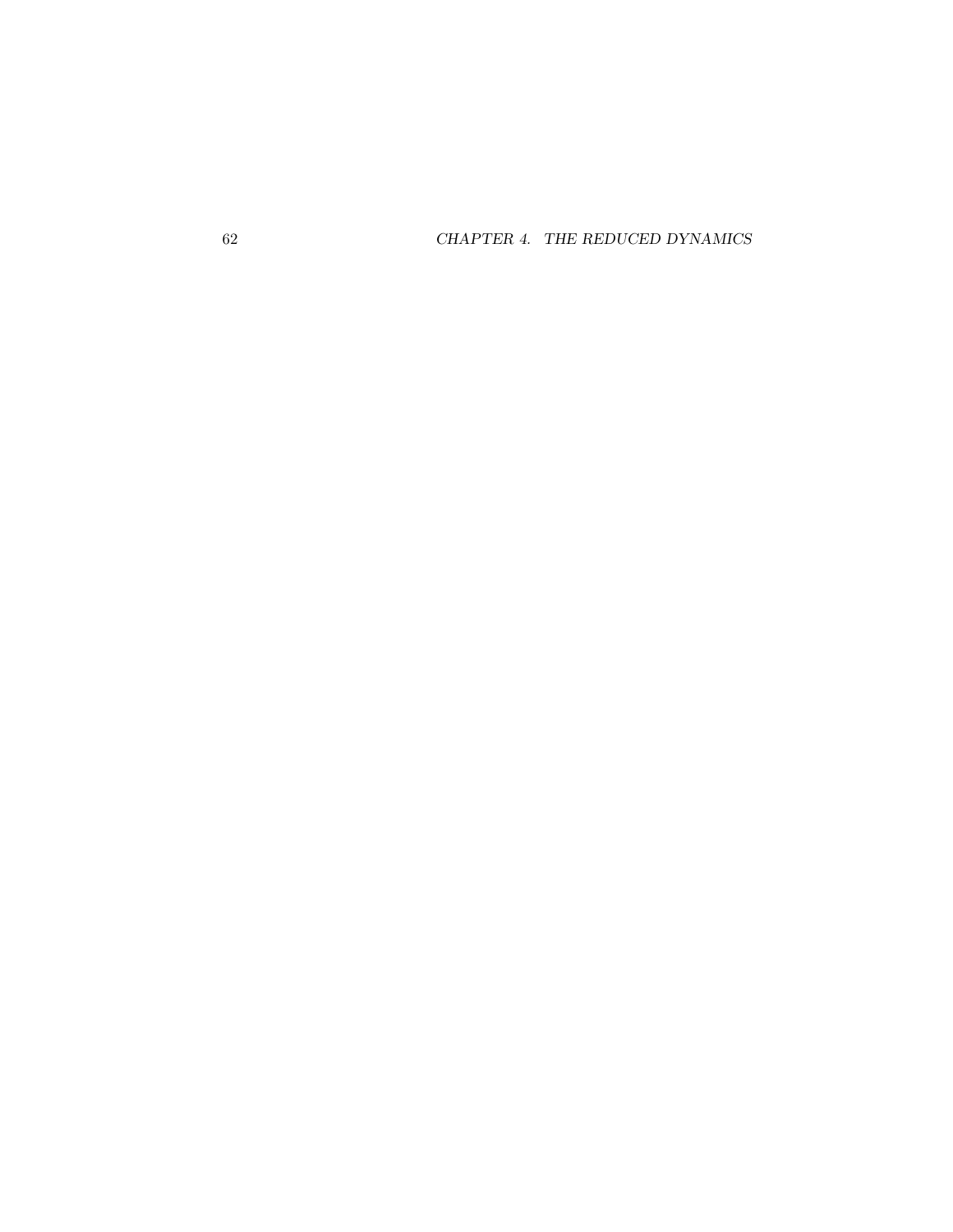## Chapter 5

# The Continual Measurement

When the fields represent pure noise, it is natural to consider system observables as in Section 4.1; then, the reduced dynamics comes out. In other situations, as when the fields are intended to represent the electromagnetic field, the natural observables are field quantities, from which inferences are done on the sub-system in  $H$ ; let us call the sub-system  $S_H$ . We are interested in the behaviour of the system  $S_{H}$ , but we measure field observables; this scheme is known as indirect measurement.

Another way to think to this situation is the following one. We cannot act directly on our system  $S_{\mathcal{H}}$ , but any action is mediated by some quantum input and output channel. We can think of an atom driven by a laser (input) and emitting fluorescence light (output) or of the light entering (input) and leaving (output) an optical cavity. In these examples the role of input and output channels is played by the electromagnetic field and we can think of approximating it by the Bose fields on which QSC is based.

So, we have to identify the main field observables, which eventually we want to take under measurement with continuity in time. But before to introduce continual measurements we have to recall some notions on commuting selfadjoint operators, projection valued measures and their Fourier transforms.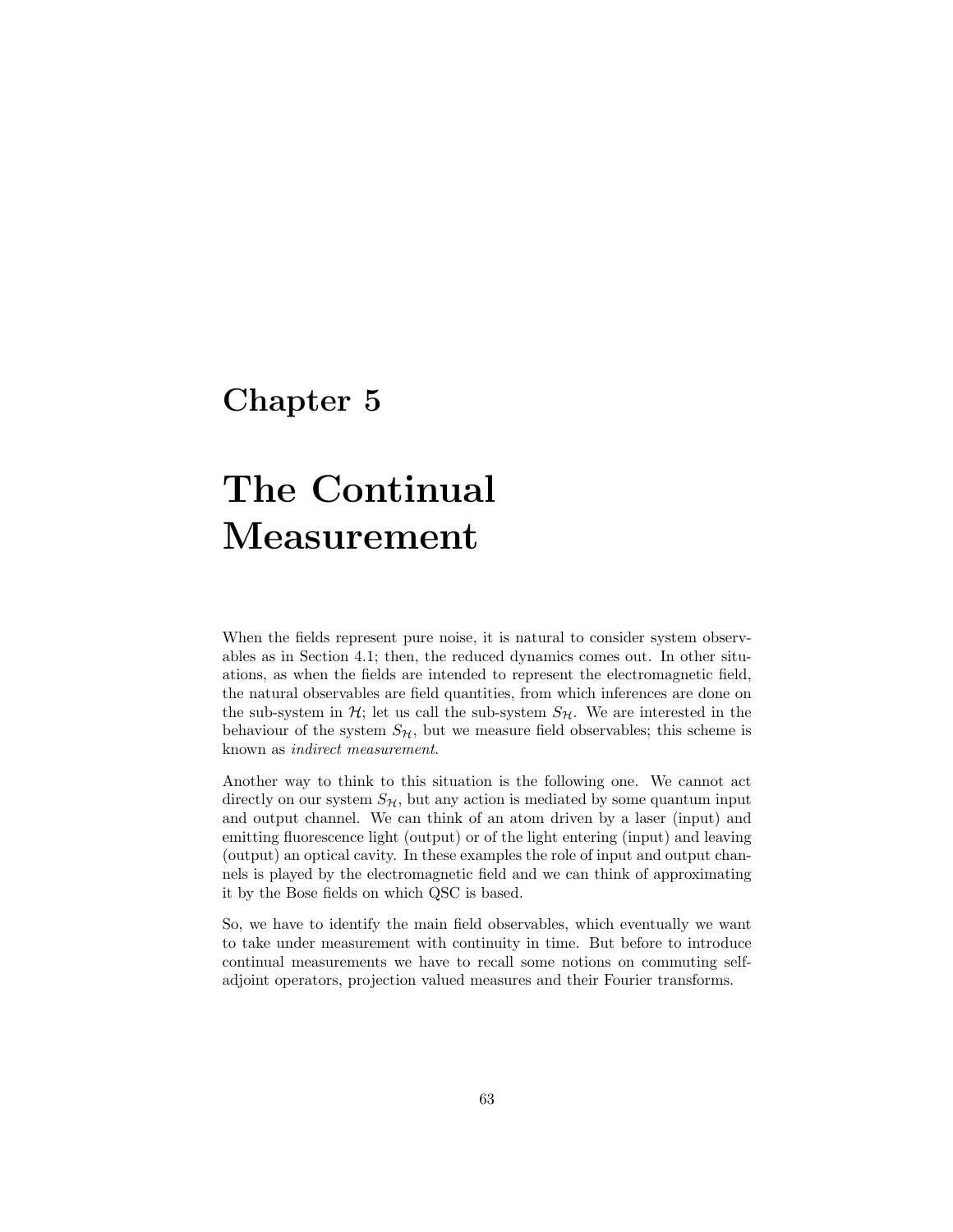### 5.1 Characteristic functional

Let X be a selfadjoint operator and  $e^{ikX}$  be the group generated by X. Then, there exists a unique *projection-valued measure* (pvm)  $\xi$  on  $(\mathbb{R}, \mathscr{B}(\mathbb{R}))$  such that

$$
e^{ikX} = \int_{\mathbb{R}} e^{ikx} \xi(dx), \qquad \forall k \in \mathbb{R}.
$$
 (5.1)

Let  $\mathbf{X} \equiv (X_1, \ldots, X_d)$  be a set of d mutually commuting selfadjoint operators, in the sense that the groups generated by them commute or that the associated pvm  $\xi_j$  commute. Then, there exists a unique pvm  $\xi$  on  $(\mathbb{R}^d, \mathscr{B}(\mathbb{R}^d))$  such that

$$
e^{i\mathbf{k}\cdot\mathbf{X}} \equiv \prod_{j\geq 1} e^{ik_j X_j} = \int_{\mathbb{R}^d} e^{i\mathbf{k}\cdot\mathbf{x}} \xi(\mathrm{d}\mathbf{x}), \qquad \forall \mathbf{k} \in \mathbb{R}^d. \qquad (5.2)
$$

Moreover, in the state  $\rho$ , the characteristic function (Fourier transform) of the probability law

$$
\mathbb{P}_{\varrho}^{\boldsymbol{X}}(\mathrm{d}\boldsymbol{x}) = \mathrm{Tr}\left\{\varrho \xi(\mathrm{d}\boldsymbol{x})\right\} \tag{5.3}
$$

of the observable associated to  $X$  is

$$
\int_{\mathbb{R}^d} e^{i\mathbf{k}\cdot\mathbf{x}} \mathbb{P}_{\varrho}^{\mathbf{X}}(\mathrm{d}\mathbf{x}) = \mathrm{Tr}\left\{\varrho e^{i\mathbf{k}\cdot\mathbf{X}}\right\}.
$$
\n(5.4)

These results extend to "infinitely many" commuting selfadjoint operators; only uniqueness is lost.

**Proposition 5.1** ([12] p. 59, [3] Proposition 3.1). Let  $\{\xi_t, t \in I\}$  be a family of commuting pvm on  $(R, \mathcal{B}(R))$  and  $X_t$  be the selfadjoint operator associated with  $\xi_t$ . Then, there exist a measurable space  $(\Omega, \mathcal{F})$ , a pvm  $\xi$  on  $(\Omega, \mathcal{F})$  and a family of real valued measurable functions  $\{X_t, t \in I\}$  on  $\Omega$  such that

$$
e^{ikX_t} = \int_{\mathbb{R}} e^{ikx} \xi_t(dx) = \int_{\mathbb{R}} e^{ik\tilde{X}_t(\omega)} \xi(d\omega), \quad \forall k \in \mathbb{R}, \ \forall t \in I.
$$
 (5.5)

In the situation described in this proposition, if  $\rho$  is a fixed state and we set

$$
\mathbb{P}_{\varrho}(\mathrm{d}\omega) := \mathrm{Tr} \left\{ \varrho \xi(\mathrm{d}\omega) \right\},\,
$$

we have that  $(\Omega, \mathcal{F}, \mathbb{P}_{\varrho})$  is a classical probability space and  $\{\widetilde{X}_t(\cdot), t \in I\}$ becomes a classical stochastic process. The characteristic functions of the finite dimensional distributions of the process are given by

$$
\int_{\Omega} \exp\left(i \sum_{j=1}^{n} k_j \widetilde{X}_{t_j}(\omega)\right) \mathbb{P}_{\varrho}(\mathrm{d}\omega) = \mathrm{Tr}\left\{\varrho \exp\left(i \sum_{j=1}^{n} k_j X_{t_j}\right)\right\}.
$$
 (5.6)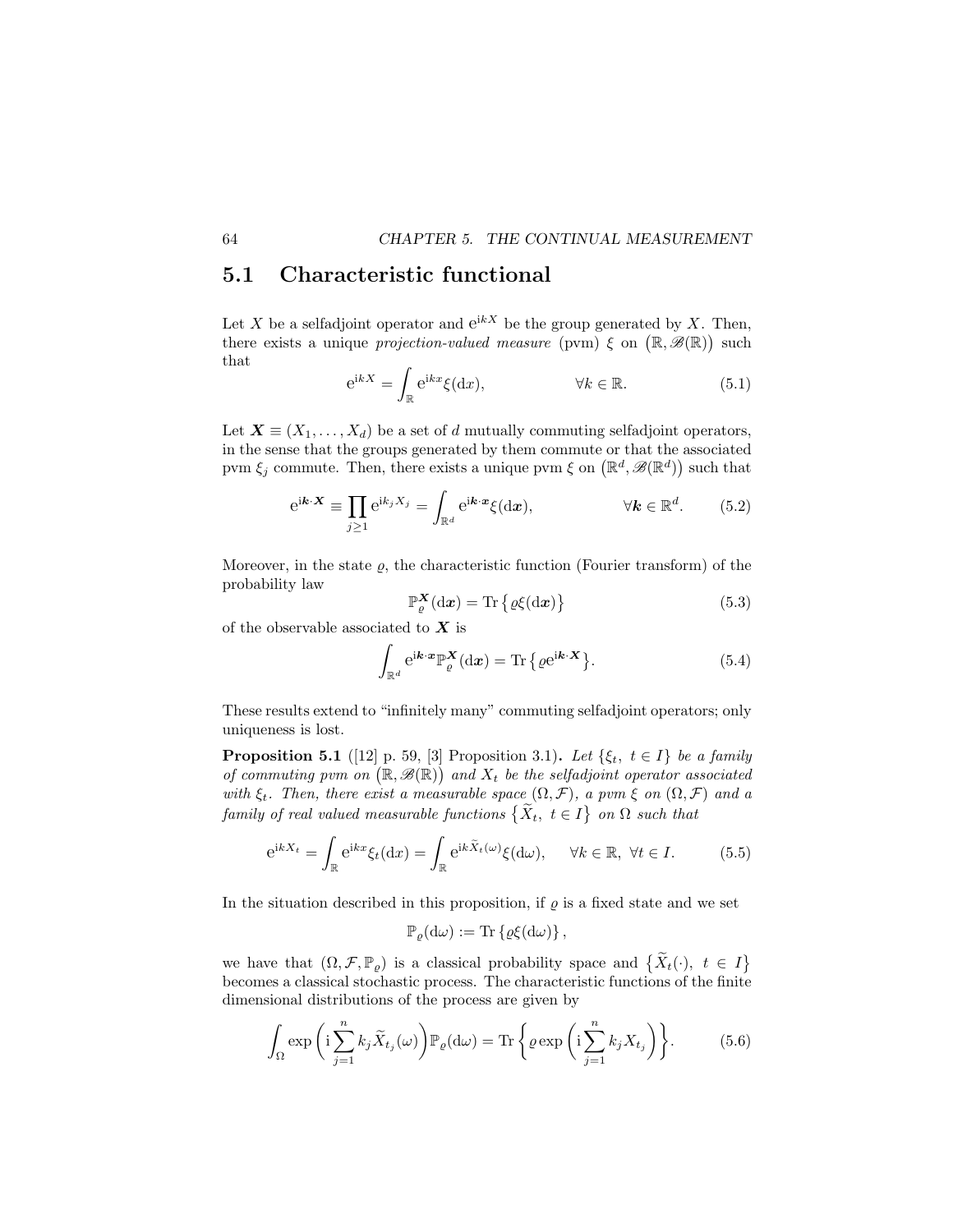### 5.2. THE OUTPUT FIELDS 65

Let us consider now the case in which the index becomes time plus a discrete label:  $I = \{(i, t) : i = 1, \ldots, d, 0 < t \leq T\}$ . Then, we denote the process by  $\tilde{X}_i(t;\omega)$ , the operators by  $X_i(t)$  and we assume, for simplicity,  $\tilde{X}_i(0;\omega) = 0$ ,  $X_i(0) = 0$ . Instead of considering the finite-dimensional distributions of the process  $\tilde{X}_i(t)$ , it is equivalent and simpler to introduce the finite-dimensional distributions of the increments of the original process, whose characteristic functions are

$$
\int_{\Omega} \exp\left(i\sum_{i=1}^{d} \sum_{j=1}^{n} k_i(t_j) \left(\tilde{X}_i(t_j; \omega) - \tilde{X}_i(t_{j-1}; \omega)\right)\right) \mathbb{P}_{\varrho}(\mathrm{d}\omega)
$$
\n
$$
= \mathrm{Tr}\left\{\varrho \exp\left(i\sum_{i=1}^{d} \sum_{j=1}^{n} k_i(t_j) \left(X_i(t_j) - X_i(t_{j-1})\right)\right)\right\}, \quad (5.7)
$$
\n
$$
0 = t_0 < t_1 < \cdots < t_n \leq T.
$$

### 5.2 The output fields

The fields we have introduced are expressed in the interaction picture. However, in order to construct a theory of continual measurements, based on the usual rules of quantum mechanics, which require the existence of joint spectral measures, we need observables commuting at different times in the Heisenberg picture.

Let us call "input fields" the fields before the interaction with the system  $S_{H}$ , i.e. the fields  $A_k(t)$ ,  $A_k^{\dagger}(t)$ ,  $\Lambda_{kl}(t)$  and let us call "output fields" the fields after the interaction with the system  $S_H$  or, in other words, the fields in the Heisenberg picture. We have

$$
A_j^{\text{out}}(t) := U(t)^* A_j(t) U(t)
$$
\n(5.8)

and similar definitions for  $A_j^{\text{out }\dagger}(t)$ ,  $\Lambda_{ij}^{\text{out}}(t)$ . Note that, if D is the domain of  $A_j(t)$ , then  $U(t)^*D$  is the domain of  $A_j^{\text{out}}(t)$ .

By Proposition 3.5 we have

$$
U(T) = U(T, t)U(t), \qquad \forall T \ge t,
$$
\n
$$
(5.9)
$$

with  $U(T,t)$  adapted to  $\mathcal{H} \otimes \mathcal{F}_{(t,T)}$  and, so, commuting with  $A_j(t)$ ,  $A_j^{\dagger}(t)$ ,  $\Lambda_{ij}(t), \ldots$  Therefore, we have

$$
A_j^{\text{out}}(t) = U(T)^* A_j(t) U(T) , \qquad \forall T \ge t . \tag{5.10}
$$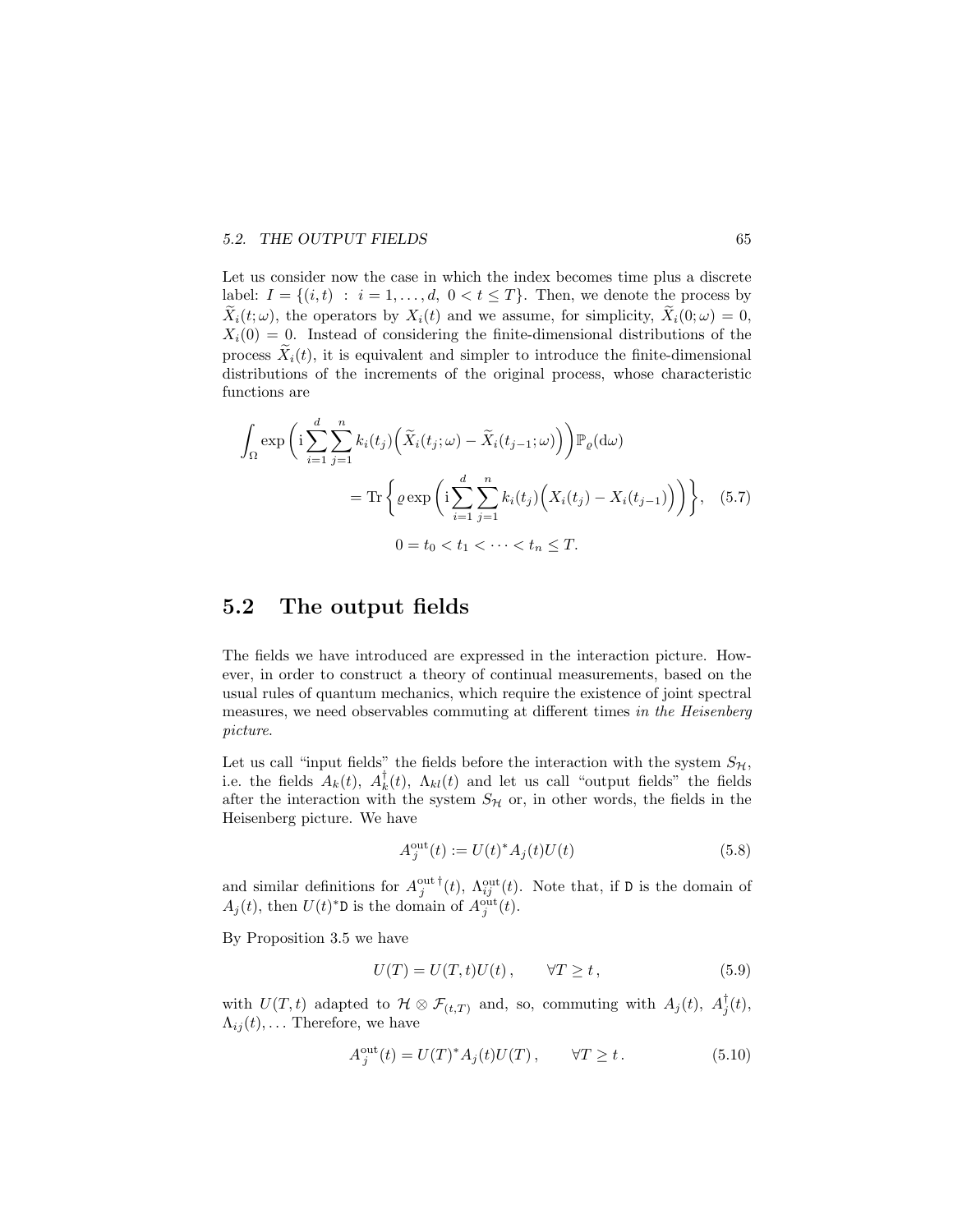#### 66 CHAPTER 5. THE CONTINUAL MEASUREMENT

This implies immediately that the output fields satisfy the same canonical commutation rules of the input fields: the output fields remain Bose free fields.

As the output fields are Bose free fields the set of operators (field quadratures)

$$
A_j^{\text{out}}(t) + A_j^{\dagger \text{out}}(t), \qquad t \ge 0, \quad j = 1, \dots, d,
$$

are commuting selfadjoint operators and can be jointly observed. The same is true for families of number operators such that

$$
\Lambda_{jj}^{\text{out}}(t), \qquad t \ge 0, \quad j = 1, \dots, d.
$$

By applying the formal rules of QSC we can express the output fields as the quantum stochastic integrals [2]

$$
A_j^{\text{out}}(t) = \int_0^t \left\{ \sum_k U(s)^* S_{jk} U(s) \mathrm{d}A_k(s) + U(s)^* R_j U(s) \, \mathrm{d}s \right\},\tag{5.11a}
$$

$$
A_j^{\text{out}\dagger}(t) = \int_0^t \left\{ \sum_k U(s)^* S_{jk}^* U(s) \mathrm{d} A_k^\dagger(s) + U(s)^* R_j^* U(s) \, \mathrm{d} s \right\},\tag{5.11b}
$$

$$
\Lambda_{ij}^{\text{out}}(t) = \int_0^t \left\{ \sum_{kl} U(s)^* S_{ik}^* S_{jl} U(s) \, d\Lambda_{kl}(s) + \sum_k U(s)^* S_{ik}^* R_j U(s) \, dA_k^{\dagger}(s) \right. \\ \left. + \sum_l U(s)^* R_i^* S_{jl} U(s) \, dA_l(s) + U(s)^* R_i^* R_j U(s) \, ds \right\}.
$$
 (5.11c)

From these equations one explicitly sees that the output fields carry information on system  $S_{H}$ : the quantities  $R_k$ ,  $S_{kl}$  are the system operators appearing in the system–field interaction.

What we have to do now is to put in a rigorous basis the joint observation of the commuting families above, to generalize to other similar families of operators, and to show how to reduce the theory to some "tractable" expressions and evolution equations.

### 5.3 Characteristic operator and observables

### 5.3.1 The characteristic operator

In order to construct the joint field observables we start from the Fourier transform of their joint projection valued measure (characteristic operator); this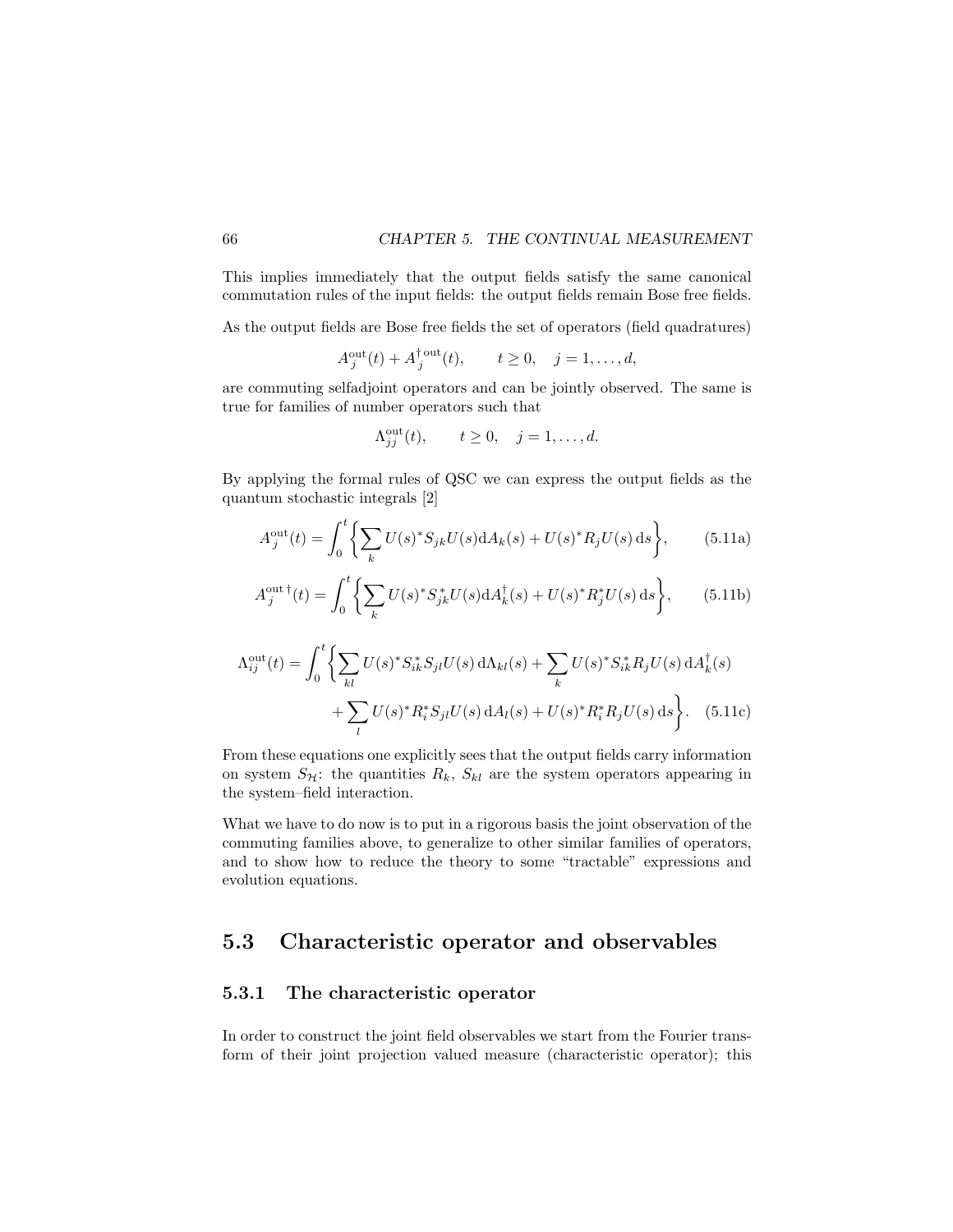## 5.3. CHARACTERISTIC OPERATOR AND OBSERVABLES 67

approach has the advantage of giving rise to unitary operators which can be handled with quantum stochastic calculus. We use here a simplified version of the structure given in [3], Theorem 3.1, but rich enough to contain the physically interesting observables.

1. Let  $\boldsymbol{P} = (P_1, P_2, \ldots, P_m)$  be a vector of mutually orthogonal projections in  $\mathscr{Z}$ , i.e.

$$
P_{\alpha} = P_{\alpha}^*,
$$
  $P_{\alpha}P_{\beta} = \delta_{\alpha\beta}P_{\alpha}, \quad \forall \alpha, \beta = 1, ..., m;$ 

Some of the projections can be zero or the identity.

2. Let us take  $\mathbf{h} = (h^1, h^2, \dots, h^m)$  with  $h^{\alpha} \in L^2_{loc}(\mathbb{R}^+; \mathscr{Z}), \alpha = 1, \dots, m$ , such that  $\forall t \geq 0$ ,  $\forall \alpha, \beta = 1, \ldots, m$ ,

$$
\operatorname{Im}\langle h^{\alpha}(t)|h^{\beta}(t)\rangle = 0, \qquad P_{\alpha}h^{\beta}(t) = 0.
$$

- 3. For any test function  $\mathbf{k} = (k_1, k_2, \dots, k_m) \in \mathbb{L}^{\infty}(\mathbb{R}^+; \mathbb{R}^m)$  let us define
	- $S(\boldsymbol{k}(s)) = \prod^{m}$  $\alpha=1$  $e^{ik_{\alpha}(s)P_{\alpha}},$ •  $\forall f \in \mathcal{L}^2(\mathbb{R}^+; \mathscr{Z}),$

$$
\begin{aligned} \left(\mathsf{S}_{t}(\mathbf{k})f\right)(s) &= 1_{(0,t)}(s)\mathsf{S}\left(\mathbf{k}(s)\right)f(s) + 1_{[t,+\infty)}(s)f(s) \\ &= 1_{(0,t)}(s)\sum_{\alpha=1}^{m} \left(\mathrm{e}^{\mathrm{i}k_{\alpha}(s)} - 1\right)P_{\alpha}f(s) + f(s), \quad (5.12) \end{aligned}
$$

• 
$$
r_t(\mathbf{k})(s) = 1_{(0,t)}(s)\mathbf{i}\mathbf{k}(s) \cdot \mathbf{h}(s).
$$

Note that  $\mathsf{S}_t(\mathbf{k}) \in U(L^2(\mathbb{R}^+;\mathscr{Z}))$  and  $r_t(\mathbf{k}) \in L^2(\mathbb{R}^+;\mathscr{Z})$ .

4. Let us define the Characteristic Operator as the Weyl operator

$$
\widehat{\Phi}_{\boldsymbol{k}}(t) := W(r_t(\boldsymbol{k}); \mathsf{S}_t(\boldsymbol{k})). \tag{5.13}
$$

**Theorem 5.2** ([3] - Theorem. 3.1). The characteristic operator  $(5.13)$  has the following properties

- 1. Localization property: for  $0 \le r < s \le t$  $\Phi_{\bm{k}_{(r,s)}}(t) = \Phi_{\bm{k}_{(r,s)}}(s) \in U(\mathcal{F}_{(r,s)}), \quad \mathbf{k}_{(r,s)}(t) := 1_{(r,s)}(t)\bm{k}(t).$
- 2. Group property:  $\widehat{\Phi}_{\boldsymbol{k}_1}(t)\widehat{\Phi}_{\boldsymbol{k}_2}(t) = \widehat{\Phi}_{\boldsymbol{k}_1+\boldsymbol{k}_2}(t), \quad \forall \boldsymbol{k}_1, \boldsymbol{k}_2 \in \mathrm{L}^{\infty}(\mathbb{R}^+;\mathbb{R}^d).$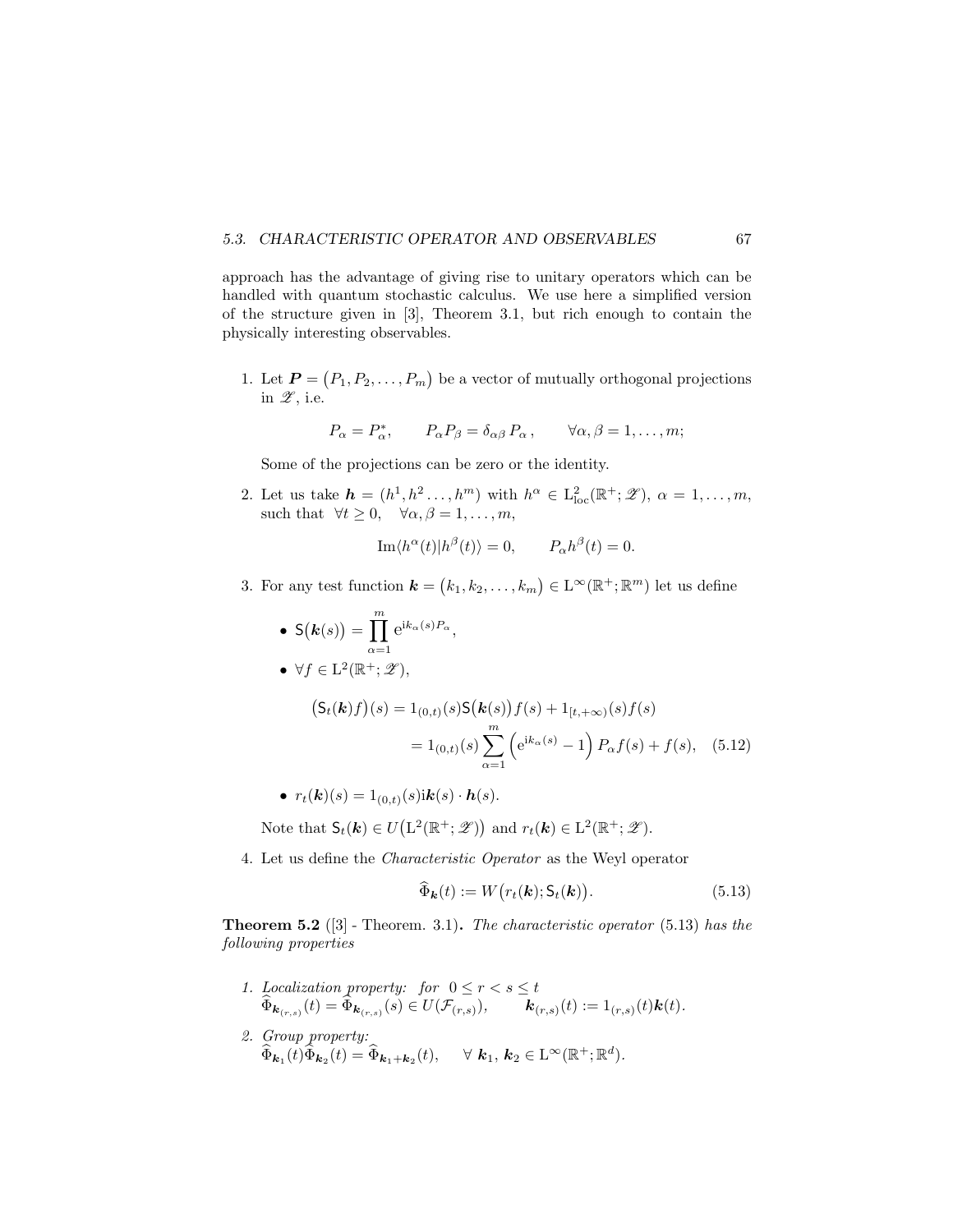3. Matrix elements:

$$
\langle e(g)|\widehat{\Phi}_{\mathbf{k}}(t)e(f)\rangle = \langle e(g)|e(f)\rangle
$$
  
 
$$
\times \exp\left\{\sum_{\alpha=1}^{m} \int_{0}^{t} ds \left(-\frac{1}{2}\sum_{\beta=1}^{m} k_{\alpha}(s) \langle h^{\alpha}(s)|h^{\beta}(s)\rangle k_{\beta}(s) + ik_{\alpha}(s)\left(\langle h^{\alpha}(s)|f(s)\rangle + \langle g(s)|h^{\alpha}(s)\rangle\right)\right) + \left(e^{ik_{\alpha}(s)} - 1\right)\langle g(s)|P_{\alpha}f(s)\rangle\right)\}.
$$
 (5.14)

4. 
$$
\left\| \left( \widehat{\Phi}_{\mathbf{k}'}(t) - \widehat{\Phi}_{\mathbf{k}''}(t) \right) e(f) \right\|^2 = 2 \left\| e(f) \right\|^2 (1 - e^a \cos b),
$$
  
\n
$$
a = -\frac{1}{2} \sum_{\alpha,\beta=1}^m \int_0^t k_\alpha(s) \langle h^\alpha(s) | h^\beta(s) \rangle k_\beta(s) ds + \sum_{\alpha=1}^m \int_0^t \left( \cos k_\alpha(s) - 1 \right) \langle f(s) | P_\alpha f(s) \rangle ds,
$$

$$
b = 2\sum_{\alpha=1}^{m} \int_{0}^{t} k_{\alpha}(s) \operatorname{Re}\langle h^{\alpha}(s)|f(s)\rangle ds + \sum_{\alpha=1}^{m} \int_{0}^{t} \sin k_{\alpha}(s) \langle f(s)|P_{\alpha}f(s)\rangle ds,
$$

$$
\mathbf{k} = \mathbf{k}' - \mathbf{k}''.
$$

5. Continuity:

 $\widehat{\Phi}_{\varkappa k}(t)$  is strongly continuous in  $\varkappa \in \mathbb{R}$  and in  $t \geq 0$ .

6. Given the initial condition  $\widehat{\Phi}_{\mathbf{k}}(0) = \mathbf{1}$ ,  $\widehat{\Phi}_{\mathbf{k}}(t)$  is the unique unitary solution of the QSDE of Hudson-Parthasarathy left type

$$
d\widehat{\Phi}_{\boldsymbol{k}}(t) = \widehat{\Phi}_{\boldsymbol{k}}(t) \bigg( \sum_{i \ge 1} G_{i0}(t) dA_i^{\dagger}(t) + \sum_{i,j \ge 1} G_{ij}(t) dA_{ij}(t) + \sum_{j \ge 1} G_{0j}(t) dA_j(t) + G_{00}(t) dt \bigg)
$$
(5.15)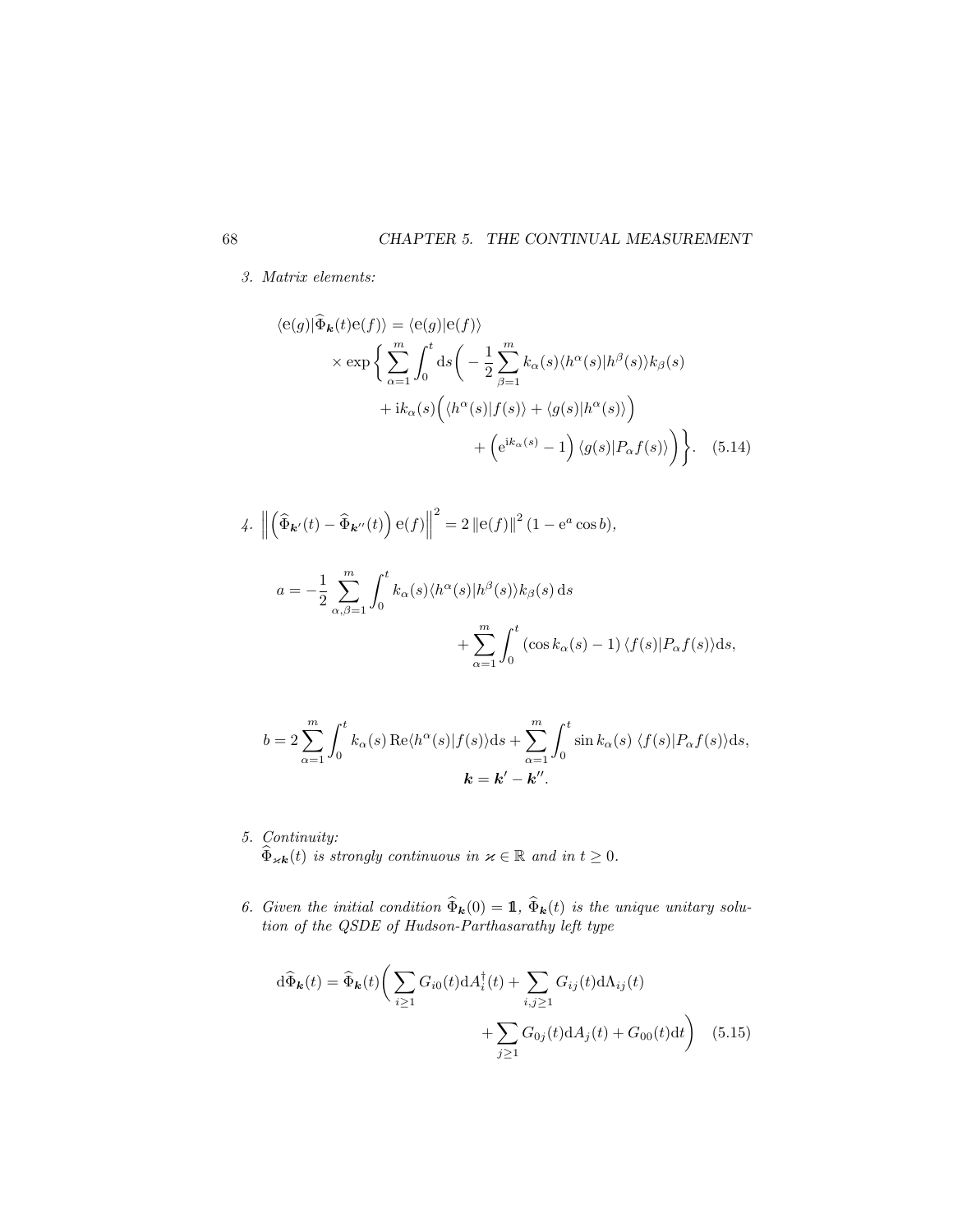with

$$
G_{i0}(t) = i \sum_{\alpha=1}^{m} k_{\alpha}(t) \langle z_i | h^{\alpha}(t) \rangle, \qquad \text{for } i \ge 1
$$

$$
G_{ij}(t) = \sum_{\alpha=1}^{m} \left( e^{ik_{\alpha}(t)} - 1 \right) \langle z_i | P_{\alpha} z_j \rangle, \qquad \text{for } i, j \ge 1
$$

$$
G_{0j}(t) = -i \sum_{\alpha=1}^{m} k_{\alpha}(t) \langle h^{\alpha}(t) | z_j \rangle, \qquad \text{for } j \ge 1
$$
  

$$
G_{00}(t) = -\frac{1}{2} \sum_{\alpha,\beta=1}^{m} k_{\alpha}(t) \langle h^{\alpha}(t) | h^{\beta}(t) \rangle k_{\beta}(t).
$$

7. Given the initial condition  $\widehat{\Phi}_{\bf k}(0) = 1$ ,  $\widehat{\Phi}_{\bf k}(t)$  is the unique unitary solution of the QSDE of Hudson-Parthasarathy right type

$$
\begin{aligned} \mathbf{d}\widehat{\Phi}_{\mathbf{k}}(t) &= \bigg(\sum_{i\geq 1} G_{i0}(t)\mathbf{d}A_i^\dagger(t) + \sum_{i,j\geq 1} G_{ij}(t)\mathbf{d}\Lambda_{ij}(t) \\ &+ \sum_{j\geq 1} G_{0j}(t)\mathbf{d}A_j(t) + G_{00}(t)\mathbf{d}t\bigg)\widehat{\Phi}_{\mathbf{k}}(t) \end{aligned} \tag{5.16}
$$

with the same coefficients as above.

8. There exist a measurable space  $(\Omega, \mathcal{F})$ , a pvm  $\xi$  on  $(\Omega, \mathcal{F})$ , a family of real valued measurable functions  $\{\tilde{Y}_{\alpha}(t; \cdot), \alpha = 1, \ldots, m, t \geq 0\}$  on  $\Omega$ , a family of commuting and adapted selfadjoint operator  ${Y_\alpha(t), \ \alpha =}$  $1, \ldots, m, t \ge 0$  such that  $Y_\alpha(0; \omega) = 0$ ,  $Y_\alpha(0) = 0$  and, for any choice of  $n, 0 = t_0, \langle \ldots, \langle t_n = t, \kappa_{\alpha j} \in \mathbb{R}, \rangle$ 

$$
\widehat{\Phi}_{\mathbf{k}}(t) = \exp\left(\mathrm{i}\sum_{j=1}^{n}\sum_{\alpha=1}^{m} \kappa_{\alpha j} \left(Y_{\alpha}(t_{j}) - Y_{\alpha}(t_{j-1})\right)\right)
$$
\n
$$
= \int_{\Omega} \exp\left(\mathrm{i}\sum_{j=1}^{n}\sum_{\alpha=1}^{m} \kappa_{\alpha j} \left(\widetilde{Y}_{\alpha}(t_{j}; \omega) - \widetilde{Y}_{\alpha}(t_{j-1}; \omega)\right)\right) \xi(\mathrm{d}\omega), \quad (5.17)
$$

where  $k_{\alpha}(s) = \sum_{n=1}^{\infty}$  $j=1$  $1_{(t_{j-1},t_j)}(s) \kappa_{\alpha j}$ .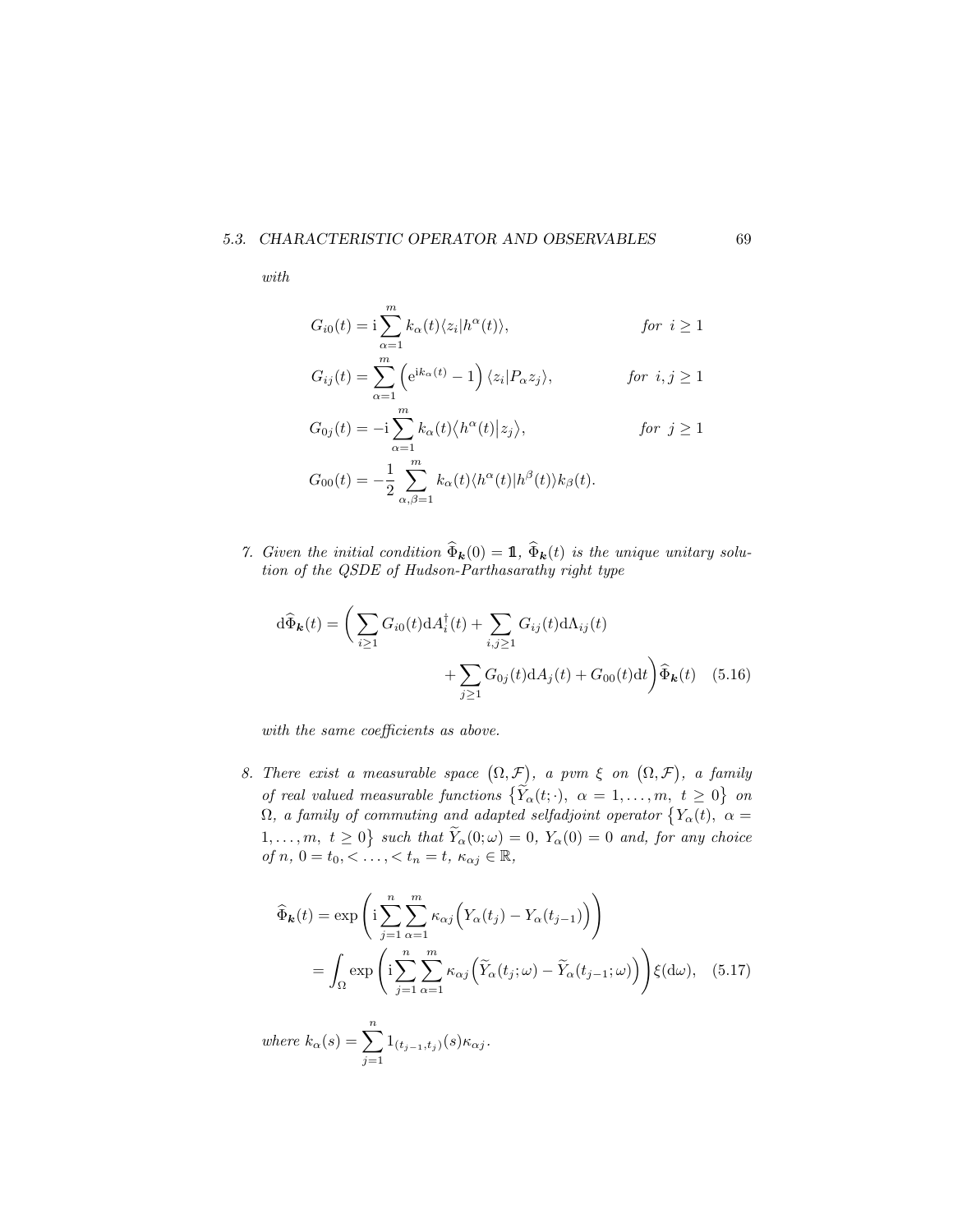9. On the exponential domain one has

$$
Y_{\alpha}(t) = \sum_{k \ge 1} \int_0^t \left( \langle h^{\alpha}(t) | z_k \rangle \mathrm{d}A_k(s) + \langle z_k | h^{\alpha}(s) \rangle \mathrm{d}A_k^{\dagger}(s) \right) + \sum_{l,k \ge 1} \int_0^t \langle z_l | P_{\alpha} z_k \rangle \mathrm{d}\Lambda_{lk}(s). \tag{5.18}
$$

Proof. By the definitions of characteristic operator (5.13) and of Weyl operator (2.6) one has

$$
\widehat{\Phi}_{\mathbf{k}}(t)\mathbf{e}(f) = \exp\left\{-\frac{1}{2}\left\|r_t(\mathbf{k})\right\|^2 - \langle r_t(\mathbf{k})|\mathsf{S}_t(\mathbf{k})f\rangle\right\}\mathbf{e}\big(\mathsf{S}_t(\mathbf{k})f + r_t(\mathbf{k})\big) \tag{5.19}
$$

and, from the properties of the various quantities involved, one gets

$$
||r_t(\mathbf{k})||^2 = \sum_{\alpha,\beta=1} \int_0^t k_\alpha(s) \langle h^\alpha(s) | h^\beta(s) \rangle k_\beta(s) \, \mathrm{d}s \,, \tag{5.20}
$$

$$
-\langle r_t(\mathbf{k})|S_t(\mathbf{k})f\rangle = i \sum_{\alpha=1} \int_0^t k_\alpha(s) \langle h^\alpha(s)|f(s)\rangle ds, \qquad (5.21)
$$

$$
\begin{aligned} \left( \mathsf{S}_{t}(\mathbf{k})f + r_{t}(\mathbf{k}) \right)(s) &= 1_{(0,t)}(s) \left[ \mathsf{S}\big(\mathbf{k}(s)\big)f(s) + \mathrm{i}\mathbf{k}(s) \cdot \mathbf{h}(s) \right] + 1_{[t, +\infty)}(s)f(s) \\ &= 1_{(0,t)}(s) \sum_{\alpha=1}^{m} \left[ \left( e^{\mathrm{i}k_{\alpha}(s)} - 1 \right) P_{\alpha}f(s) + \mathrm{i}k_{\alpha}(s)h^{\alpha}(s) \right] + f(s). \end{aligned} \tag{5.22}
$$

From here one gets immediately the localization property 1 and the matrix elements (5.14).

One can check that the definitions of  $S_t(\mathbf{k})$  and  $r_t(\mathbf{k})$  are such that

$$
S_t(k_1)S_t(k_2) = S_t(k_1 + k_2), \t S_t(k)^{-1} = S_t(k)^* = S_t(-k), \t (5.23)
$$
  
\n
$$
r_t(k_1) + S_t(k_1)r_t(k_2) = r_t(k_1 + k_2).
$$
 (5.24)

Together with (2.8), these equations imply the group property 2.

Point 4 follows from the group property and the expression of the matrix elements (5.14).

By the unitarity of  $\widehat{\Phi}_{\mathbf{k}}(t)$  and the fact that the exponential vectors are total, it is enough to prove the strong continuity on the exponential vectors. By the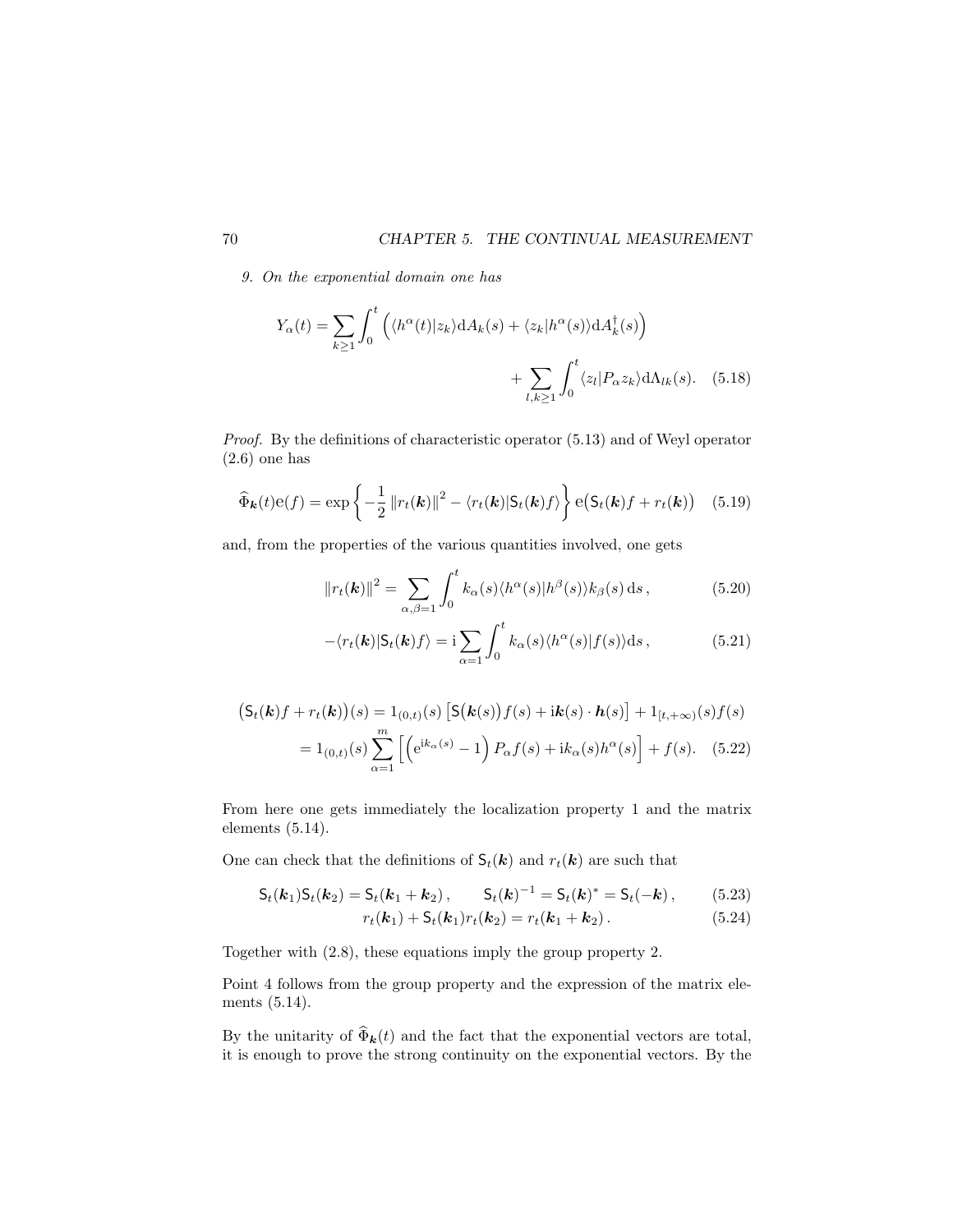## 5.3. CHARACTERISTIC OPERATOR AND OBSERVABLES 71

unitarity and the localization and group properties, the strong continuity on the exponential vectors reduces to the check of the continuity of the matrix elements (5.14).

By checking that the conditions of Definition 2.2 are satisfied, one has that the r.h.s. of (5.15) is well defined. By differentiating the matrix elements (5.14) one gets the QSDE (5.15); by passing to the equation for the matrix elements, which turns out to be a closed ordinary differential equation, one obtains the uniqueness of the solution. Exactly in the same way, the statement in point 7 is proved.

By the group and continuity properties, for any test function  $\mathbf{k}$ ,  $\left\{\widehat{\Phi}_{\varkappa\boldsymbol{k}}(t), \, \varkappa \in$ 

 $\mathbb{R}$  is a strongly continuous one-parameter group of unitary operators; so, it is the Fourier transform of a pvm  $\xi_k$  on R. Any two of such pvm's  $\xi_{k_1}$  and  $\xi_{k_2}$ commute, again by the group property. Then, the statement in point 8 is an application of Proposition 5.1 to the present case.

From Eq. (5.17) with  $\mathbf{k} \to \varkappa \mathbf{k}$ ,  $k_\beta(s) = \delta_{\alpha\beta}$ , we get  $\widehat{\Phi}_{\varkappa \mathbf{k}}(t) = \exp{\{\mathrm{i}\varkappa X(\alpha, t)\}}$ . By using the matrix elements  $(5.14)$  and taking  $-i$  times the derivative with respect to  $\varkappa$  in  $\varkappa = 0$ , we get the statement of point 9.  $\Box$ 

## 5.3.2 Continual measurements and infinite divisibility

It is important to realize that in a coherent state  $\psi(f)$  the process  $\widetilde{Y}_{\alpha}(t)$  has independent increments; here we are not considering the interaction with system  $\mathcal{S}_{\mathcal{H}}$ . Indeed, by Eqs. (5.14), (5.17) and (2.4), one obtains

$$
\langle \psi(f) | \hat{\Phi}_{\mathbf{k}}(t) \psi(f) \rangle = \prod_{j=1}^{n} \langle \psi(1_{(t_{j-1}, t_j)} f) | \exp \left( i \sum_{\alpha=1}^{m} \kappa_{\alpha j} (Y_{\alpha}(t_j) - Y_{\alpha}(t_{j-1})) \right) \psi(1_{t_{j-1}, t_j)} f) \rangle. \tag{5.25}
$$

By the localization properties, we can reintroduce  $\psi(f)$  in every factor and we obtain, again by Eq. (5.17), the independence of the increments

$$
\int_{\Omega} \exp\left(i\sum_{j=1}^{n} \sum_{\alpha=1}^{m} \kappa_{\alpha j} \left(\widetilde{Y}_{\alpha}(t_{j};\omega) - \widetilde{Y}_{\alpha}(t_{j-1};\omega)\right)\right) \langle \psi(f)|\xi(\mathrm{d}\omega)\psi(f)\rangle
$$

$$
= \prod_{j=1}^{n} \int_{\Omega} \exp\left(i\sum_{\alpha=1}^{m} \kappa_{\alpha j} \left(\widetilde{Y}_{\alpha}(t_{j};\omega) - \widetilde{Y}_{\alpha}(t_{j-1};\omega)\right)\right) \langle \psi(f)|\xi(\mathrm{d}\omega)\psi(f)\rangle. \quad (5.26)
$$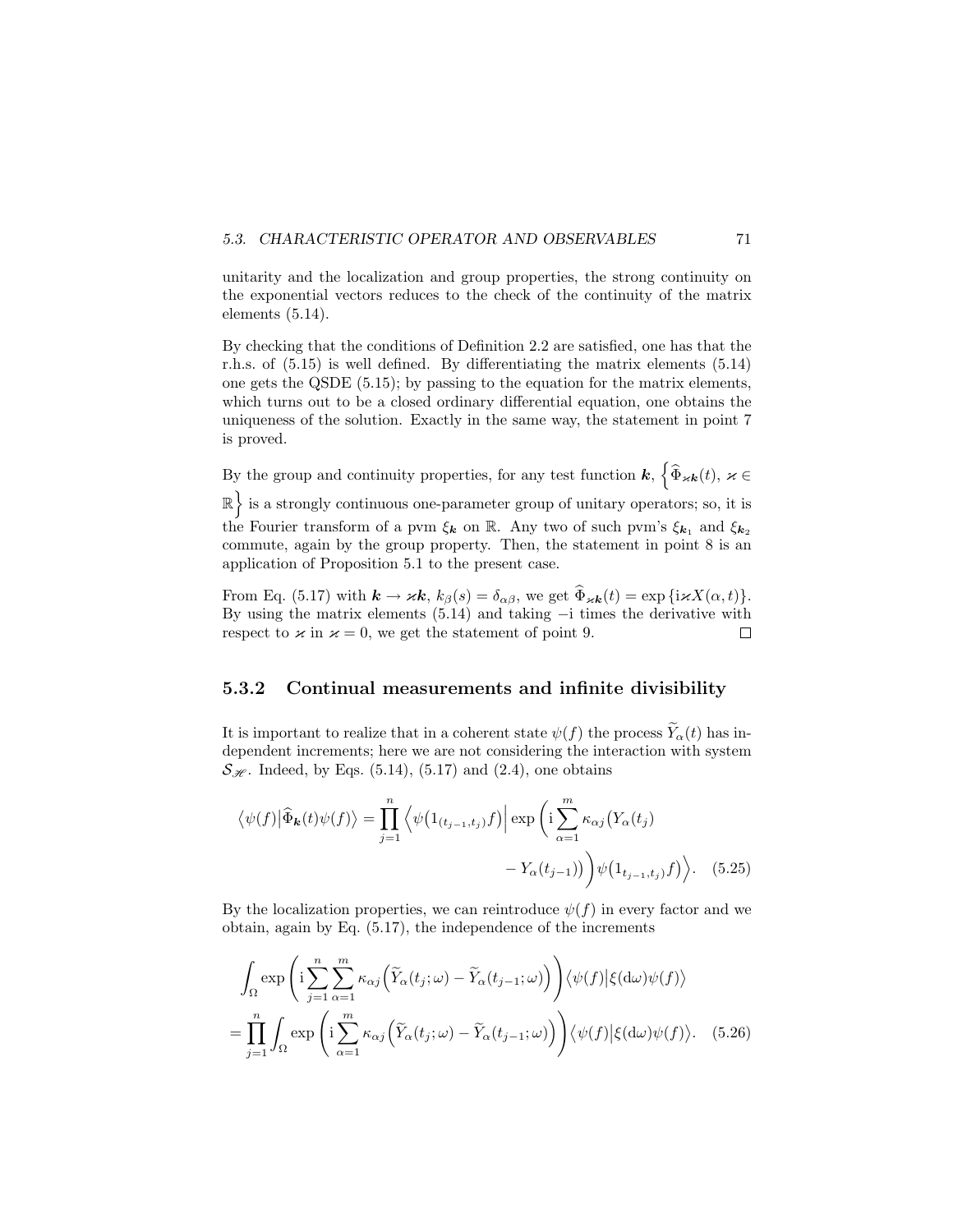This fact implies that the increments follow an infinitely divisible law. The connection between continual measurements and infinitely divisible laws can be used as starting point to arrive to more general expressions for the characteristic operator [3].

## 5.3.3 The characteristic functional and the finite dimensional laws

Let us consider now the interaction between system  $S_{\mathscr{H}}$  and the fields; let s be the system-field state. The *characteristic functional* of the process  $\tilde{Y}$  (the "Fourier transform" of its probability law) is given by

$$
\Phi_{\mathbf{k}}(t) = \text{Tr}\left\{\widehat{\Phi}_{\mathbf{k}}(t)U(t)\mathfrak{s}U(t)^{*}\right\} = \text{Tr}\left\{\widehat{\Phi}_{\mathbf{k}}^{\text{out}}(t)\mathfrak{s}\right\},\tag{5.27}
$$

where

$$
\widehat{\Phi}_{\mathbf{k}}^{\text{out}}(t) = U(t)^* \widehat{\Phi}_{\mathbf{k}}(t) U(t).
$$
\n(5.28)

All the probabilities describing the continual measurement of the observables  $Y(\alpha, t)$  are contained in  $\Phi_{\mathbf{k}}(t)$ ; let us give explicitly the construction of the joint probabilities for a finite number of increments.

The measurable functions  $\left\{ \tilde{Y}_{\alpha}(t; \cdot), \ \alpha = 1, \ldots, m, \ t \geq 0 \right\}$ , introduced in Theorem 5.2, represent the output signal of the continual measurements. Let us denote by  $\Delta \bm Y(t_1,t_2)=\left(\tilde Y_1(t_2)-\tilde Y_1(t_1),\ldots,\tilde Y_m(t_2)-\tilde Y_m(t_1)\right)$  the vector of the increments of the output in the time interval  $(t_1, t_2)$  and by  $\xi(\mathrm{d}\boldsymbol{x}; t_1, t_2)$  the joint pvm on  $\mathbb{R}^m$  of the increments  $Y_\alpha(t_2) - Y_\alpha(t_1), \ \alpha = 1, \ldots, m$ . Note that, because of the properties of the characteristic operator, not only the different components of an increment are commuting, but also increments related to different time intervals; this implies that the pvm related to different time intervals commute. Moreover, the localization properties of the characteristic operator give

$$
\xi(A; t_1, t_2) \in \mathcal{B}(\mathcal{F}_{(t_1, t_2)}), \quad \text{for any Borel set } A \subset \mathbb{R}^m. \tag{5.29}
$$

As in point 8 of Theorem 5.2, let us consider  $0 = t_0 < t_1 < \cdots < t_n \leq t$ ,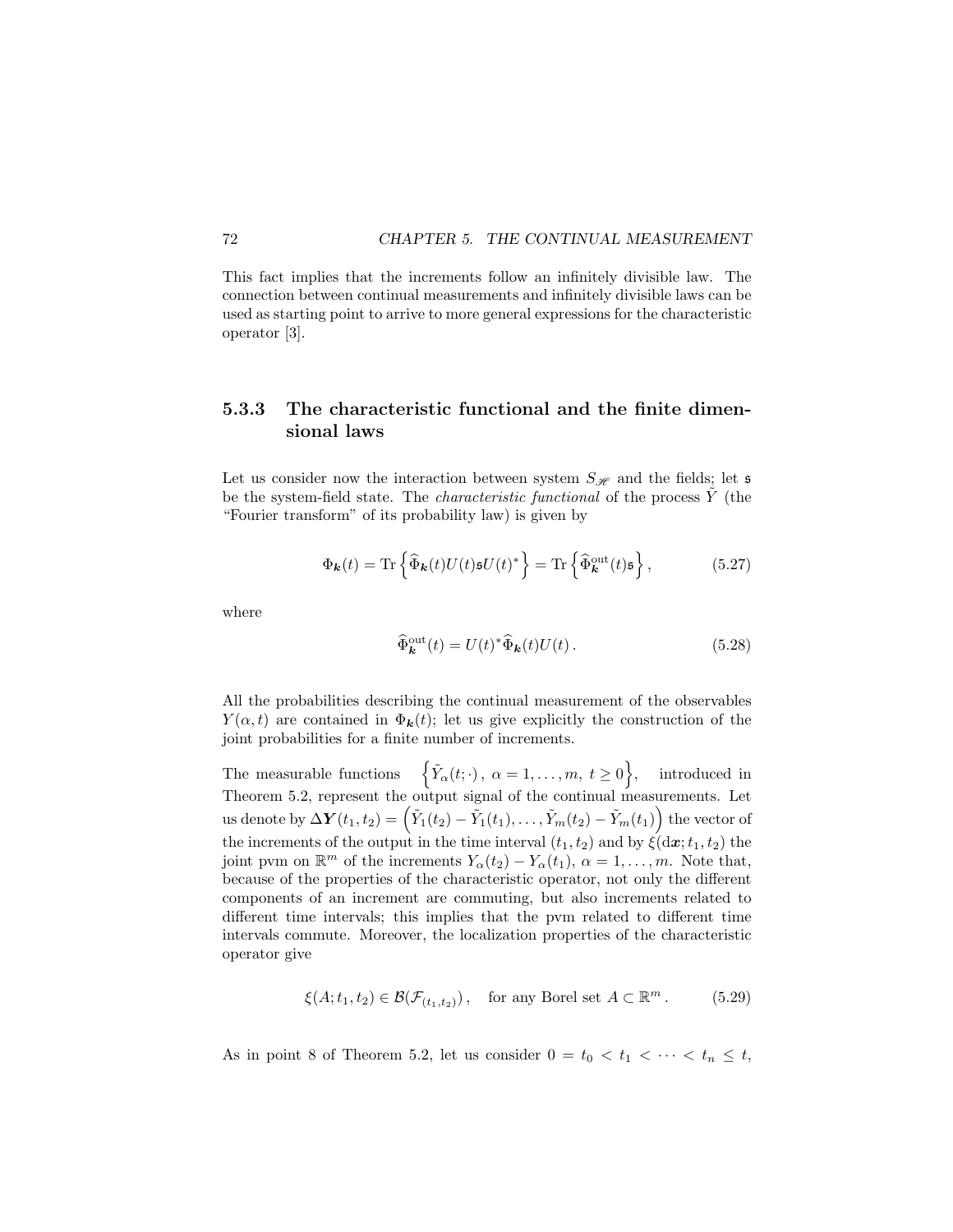$$
k_{\alpha}(s) = \sum_{j=1}^{n} 1_{(t_{j-1}, t_j)}(s) \kappa_{\alpha j}, \kappa_{j} = (\kappa_{1j}, \dots, \kappa_{mj}); \text{ then we can write}
$$

$$
\Phi_{\mathbf{k}}(t) = \text{Tr}\left\{ \exp\left(i \sum_{j=1}^{n} \sum_{\alpha=1}^{m} \kappa_{\alpha j} \left[Y_{\alpha}(t_{j}) - Y_{\alpha}(t_{j-1})\right]\right) U(t) \mathfrak{s} U(t)^{*}\right\}
$$

$$
= \int_{\mathbb{R}^{nm}} \left(\prod_{j=1}^{n} e^{i\kappa_{\cdot j} \cdot \mathbf{x}_{\cdot j}}\right) \mathbb{P}_{\mathfrak{s}}\left[\Delta \mathbf{Y}(t_{0}, t_{1}) \in \mathrm{d}\mathbf{x}_{\cdot 1}, \dots, \Delta \mathbf{Y}(t_{n-1}, t_{n}) \in \mathrm{d}\mathbf{x}_{n}\right], \tag{5.30}
$$

where the physical probabilities are given by

$$
\mathbb{P}_{\mathfrak{s}}\left[\Delta \mathbf{Y}(t_0, t_1) \in A_1, \dots, \Delta \mathbf{Y}(t_{n-1}, t_n) \in A_n\right]
$$

$$
= \text{Tr}\left\{ \left(\prod_{j=1}^n \xi(A_j; t_{j-1}, t_j)\right) U(t) \mathfrak{s} U(t)^* \right\}.
$$
(5.31)

Obviously,  $\Phi_{\mathbf{k}}(t)$  is the characteristic function of the physical probabilities  $\mathbb{P}_{\mathfrak{s}}\left[\Delta \mathbf{Y}(t_0,t_1)\in A_1,\ldots,\Delta \mathbf{Y}(t_{n-1},t_n)\in A_n\right]$  and it uniquely determines them.

## 5.4 The reduced description of the continual measurement

## 5.4.1 The reduced characteristic operator

Now, we trace out the fields in a way similar to the construction of the reduced dynamics in Chapter 4.

Let  $U(t)$  a unitary, strongly continuous right cocycle (Hypothesis 3.3), and let us define  $U(t, s)$  by Eq. (3.7).

**Definition 5.1.** Let us take  $f \in L^2(\mathbb{R}^+; \mathcal{Z})$  and  $0 \le s \le t$ . Let  $\mathscr{G}_{\mathbf{k}}^{f}(s,t):\mathscr{B}(\mathscr{H})\to\mathscr{B}(\mathscr{H})$  be the unique operator that satisfies,  $\forall u,v\in\mathscr{H}$  $\mathscr{H}, \forall X \in \mathscr{B}(\mathscr{H}),$ 

$$
\langle v|\mathscr{G}_{\mathbf{k}}^{f}(s,t)[X]u\rangle := \langle U(t,s)v\otimes \psi(f) | (X\otimes \widehat{\Phi}_{\mathbf{k}}(t,s)) U(t,s)u \otimes \psi(f)\rangle,
$$

where  $\widehat{\Phi}_{\mathbf{k}}(t, s)$  is defined by

$$
\widehat{\Phi}_{\mathbf{k}}(t,s) := \widehat{\Phi}_{\mathbf{k}_{(s}}(t), \qquad \mathbf{k}_{(s)}(r) = 1_{(s,+\infty)}(r)\mathbf{k}(r). \tag{5.32}
$$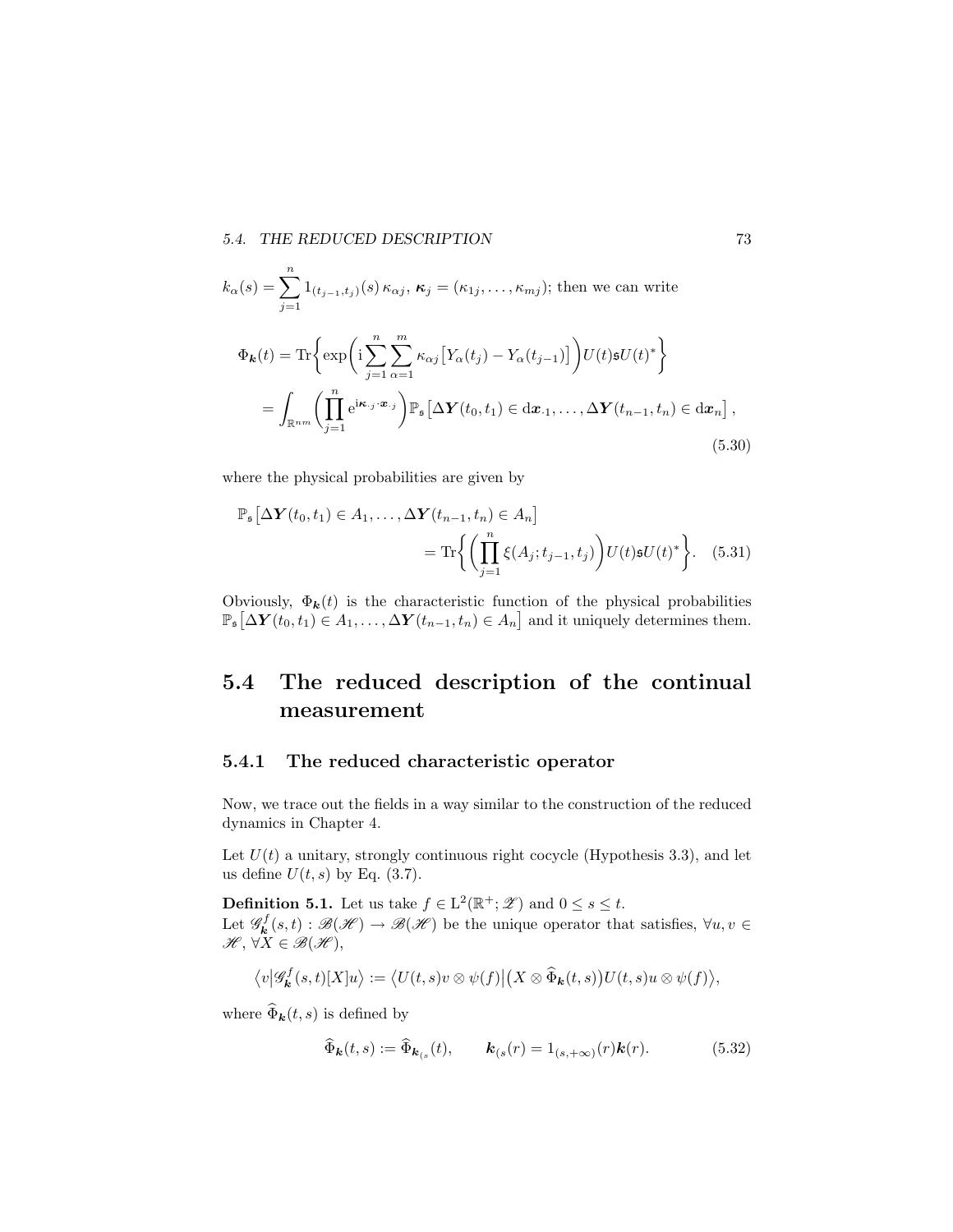*Remark* 5.1. For any  $s < t$  we have

1.  $\widehat{\Phi}_{\mathbf{k}}(s, s) = \mathbf{1}$ , 2.  $\Phi_{\bm{k}}(t,s) = \Phi_{\bm{k}_{(s,t)}}(t,s),$ 3.  $\Theta_s \widehat{\Phi}_{\boldsymbol{k}}(t,s) \Theta_s^* = \widehat{\Phi}_{\theta_s \boldsymbol{k}}(t-s,0) \Big|_{\boldsymbol{h} \to \theta_s \boldsymbol{h}}.$ 

Proof.

- 1. A trivial consequence of the definition of the characteristic operator and of  $r_s(\boldsymbol{k}_{(s)})=0$  and  $\mathsf{S}_s(\boldsymbol{k}_{(s)})=\mathbb{1}$ .
- 2. By writing  $\mathbf{k}_{(s)} = \mathbf{k}_{(s,t)} + \mathbf{k}_{(t)}$ , the group property (Theorem 5.2, point 2) and the previous point give the statement.
- 3. It is easy to check that  $\theta_s \mathsf{S}_t(\mathbf{k}_{(s,t)}) \theta_{-s} = \mathsf{S}_{t-s}(\theta_s \mathbf{k})$  and  $\theta_s r_t(\mathbf{k}_{(s,t)}) (x) =$  $1_{(0,t-s)}(x)$ **ik** $(x+s) \cdot h(x+s) = r_{t-s}(\theta_s \mathbf{k}) \Big|_{\mathbf{h} \to \theta_s \mathbf{h}}$ . Then, the statement follows.

 $\Box$ 

**Theorem 5.3.** In the hypotheses above, the family of linear maps  $\mathscr{G}_{\mathbf{k}}^{f}(s,t)$ ,  $t \geq s \geq 0$  has the following properties:

- 1.  $\mathscr{G}_0^f(s,t) = \mathcal{T}^f(s,t);$
- 2.  $\mathscr{G}_{\bm{k}}^{f}(s,s) = 1,$
- 3.  $\mathscr{G}_{\bullet}^{f}(s,t)$  is completely positive definite, *i.e.*, for all integers *n*, test functions  $\mathbf{k}^i$ , vectors  $\phi_i$  and operators  $X_i$ , one has

$$
\sum_{i,j=1}^n\big\langle \phi_i \big| \mathscr{G}^f_{\pmb{k}^i-\pmb{k}^j}(s,t)[X_i^*X_j]\phi_j \big\rangle \geq 0\,;
$$

- 4.  $\left\|\mathscr{G}_{\mathbf{k}}^{f}(s,t)\right\| \leq 1;$
- 5.  $\mathscr{G}_{\mathbf{k}}^{f}(s,t)$  is a  $\sigma$ -weakly continuous operator on  $\mathscr{B}(\mathscr{H})$  and it has a preadjoint  $\mathscr{G}_{\mathbf{k}}^f(s,t)_*$  acting on the trace class on  $\mathscr{H};$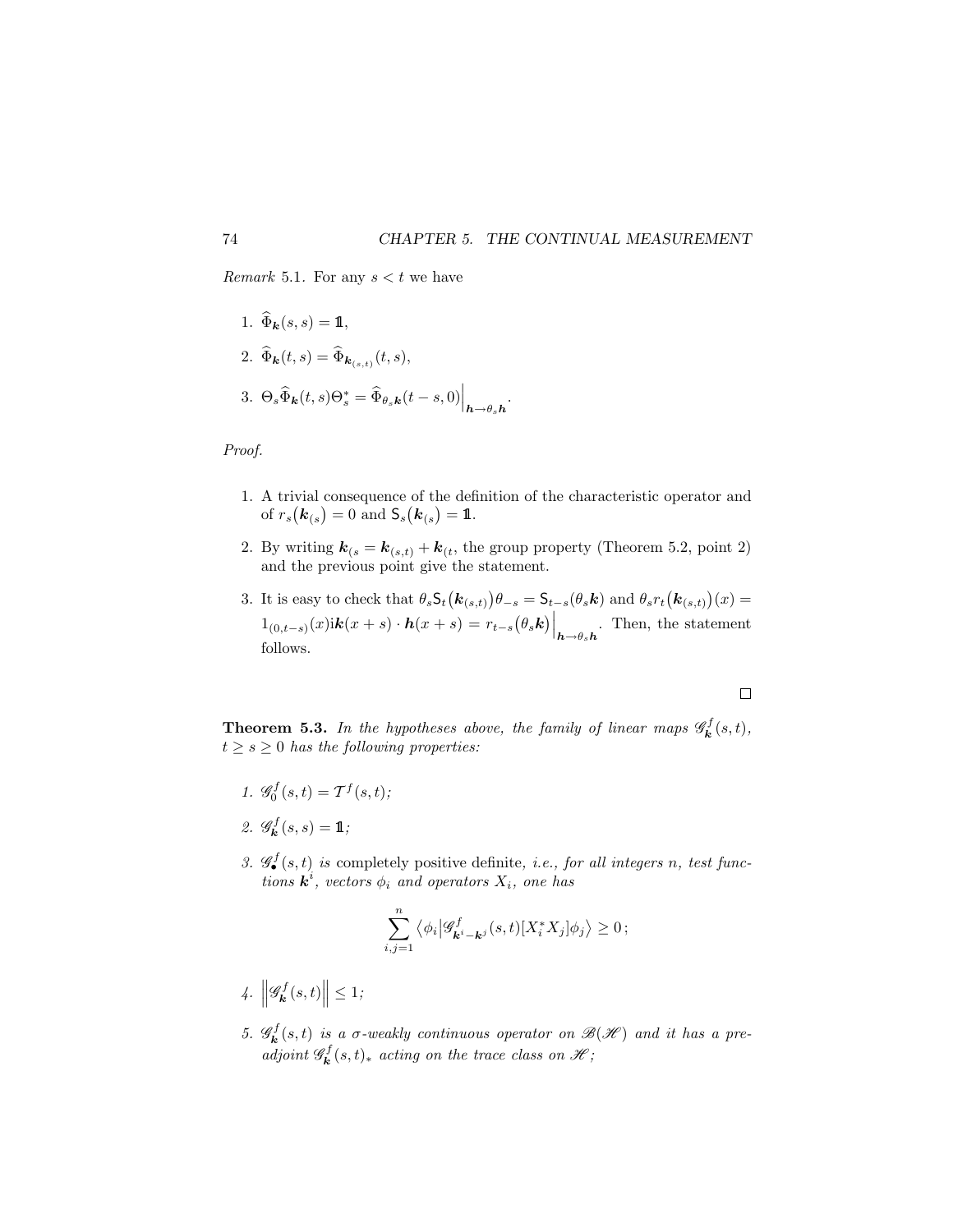#### 5.4. THE REDUCED DESCRIPTION 75

6. For each  $X \in \mathcal{B}(\mathcal{H})$  the maps  $t \mapsto \mathcal{G}_{\mathbf{k}}^{f}(s,t)[X]$  and  $s \mapsto \mathcal{G}_{\mathbf{k}}^{f}(s,t)[X]$  are continuous with respect to the  $\sigma$ -weak topology of  $\mathscr{B}(\mathscr{H})$ ;

7. 
$$
\mathscr{G}_{\mathbf{k}}^{f}(r,s)\mathscr{G}_{\mathbf{k}}^{f}(s,t) = \mathscr{G}_{\mathbf{k}}^{f}(r,t), \quad 0 \leq r \leq s \leq t;
$$

8.  $\forall u, v \in \mathcal{H}, \forall X \in \mathcal{B}(\mathcal{H}), \quad \langle v | \mathcal{G}_{\mathbf{k}}^{f}(s,t) | X | u \rangle =$  $=\big\langle U(t,s)v\otimes \psi(f_{(s,t)})\big|\big(X\otimes \widehat{\Phi}_{\boldsymbol{k}}(t,s)\big)U(t,s)u\otimes \psi(f_{(s,t)})\big\rangle$  $(5.33)$ 

$$
\textit{9. If $f(x)=g(x)$ for all $x\in (s,t)$, then $\mathscr{G}^f_{\pmb{k}}(s,t)=\mathscr{G}^g_{\pmb{k}}(s,t)$;}
$$

- 10.  $\mathscr{G}_{\mathbf{k}}^{f}(s,t)$  is well defined for all  $f \in L^2_{\text{loc}}(\mathbb{R}; \mathscr{Z})$ ;
- 11. If  $f_s(x) = f(x+s)$ ,  $k_s(x) = k(x+s)$ ,  $h_s(x) = h(x+s)$ ; for all  $x \in (0,t)$ , with  $s, t \geq 0$ , then  $\mathscr{G}_{\mathbf{k}}^{f}(s, s+t) = \mathscr{G}_{\mathbf{k}_s}^{f_s}(0, t) \Big|_{\mathbf{k} \to \mathbf{k}_s}$ .

#### Proof.

- 1. Immediate from the fact that  $\widehat{\Phi}_0(t) = 1$ .
- 2. Immediate from the fact that  $\widehat{\Phi}_{\mathbf{k}}(s, s) = \mathbf{1}$ .
- 3. By using  $\widehat{\Phi}_{\mathbf{k}^i-\mathbf{k}^j}(t,s) = \widehat{\Phi}_{-\mathbf{k}^i}(t,s)^*\widehat{\Phi}_{-\mathbf{k}^j}(t,s)$  and the definition of  $\mathscr{G}_{\mathbf{k}}^f$ , one gets immediately

$$
\sum_{i,j=1}^{n} \left\langle \phi_i | \mathcal{G}_{\mathbf{k}^i - \mathbf{k}^j}^f(s, t) [X_i^* X_j] \phi_j \right\rangle
$$
  
= 
$$
\left\| \sum_{j=1}^{n} X_j \otimes \widehat{\Phi}_{-\mathbf{k}^j}(t, s) U(t, s) \phi_j \otimes \psi(f) \right\|^2.
$$

- 4. One has  $\left\| \mathscr{G}_{\mathbf{k}}^{f}(s,t)[X] \right\| \leq \left\| X \otimes \widehat{\Phi}_{\mathbf{k}}(t,s) \right\| = \|X\|$ ; the first step is proved exactly as point 1 in Remark 4.1, while the second step is due to the unitarity of the characteristic operator. Then, the statement follows.
- 5. For  $u, v \in \mathcal{H}$ , we can write  $\langle v | \mathcal{G}_{\mathbf{k}}^{f}(s,t) [X] u \rangle = \text{Tr}_{\mathcal{H}} \big[ \mathcal{G}_{\mathbf{k}}^{f}(s,t) [X] |u \rangle \langle v | \big].$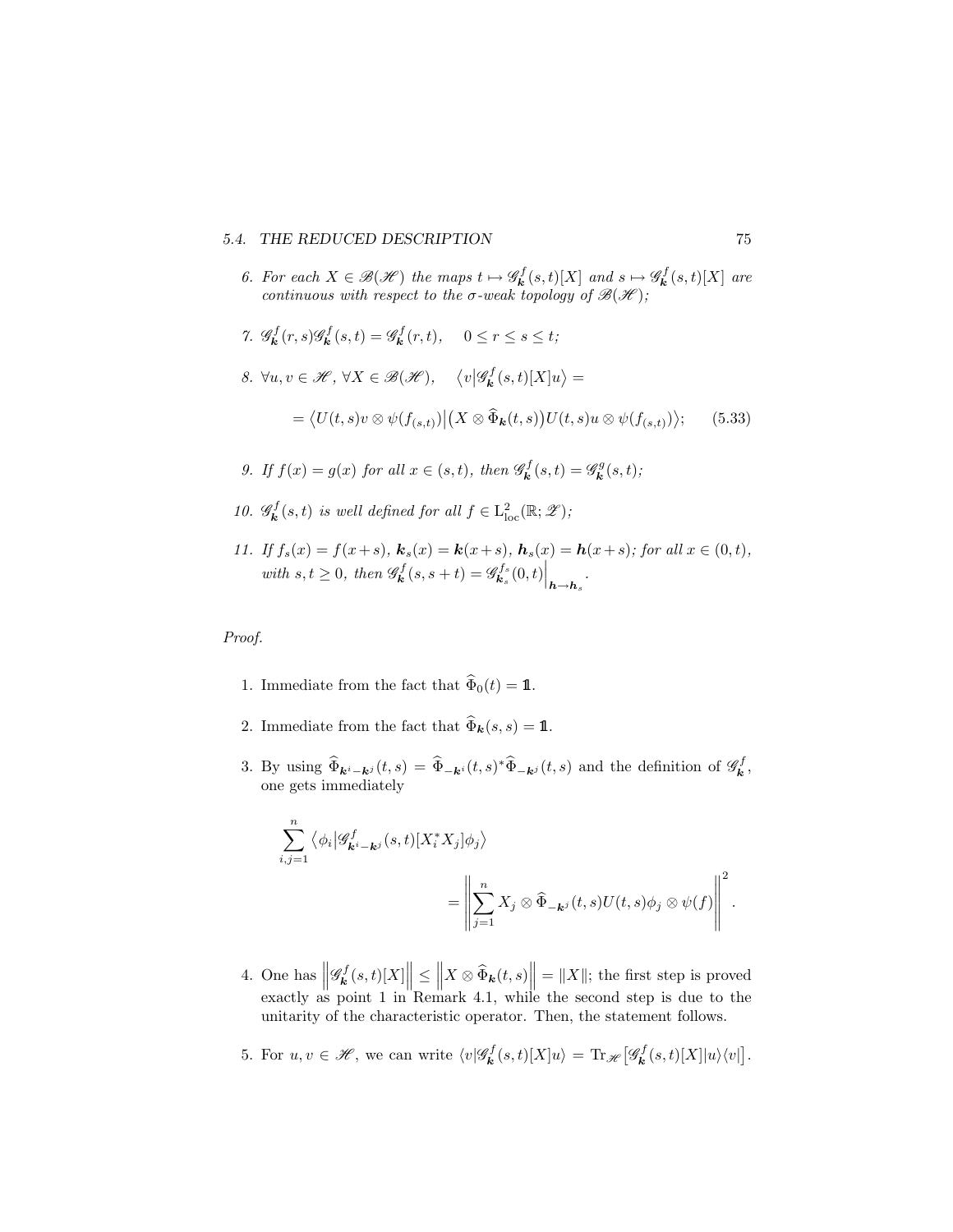Let us take 
$$
\tau = \sum_{n} |u_n\rangle\langle v_n| \in \mathcal{T}(\mathcal{H})
$$
. First we have  
\n
$$
\text{Tr}_{\mathcal{H}}[\mathcal{G}_{\mathbf{k}}^{f}(s,t)[X]\tau]
$$
\n
$$
= \sum_{n} \langle v_n \otimes \psi(f) | U(t,s)^{*}(X \otimes \hat{\Phi}_{\mathbf{k}}(s,t)) U(t,s) u_n \otimes \psi(f) \rangle
$$
\n
$$
= \sum_{n} \text{Tr}_{\mathcal{H} \otimes \mathcal{F}} [U(t,s)^{*}(X \otimes \hat{\Phi}_{\mathbf{k}}(s,t)) U(t,s) | u_n \otimes \psi(f) \rangle \langle v_n \otimes \psi(f) |]
$$
\n
$$
= \text{Tr}_{\mathcal{H} \otimes \mathcal{F}} [(X \otimes \mathbf{1})(\mathbf{1} \otimes \hat{\Phi}_{\mathbf{k}}(s,t)) U(t,s) \tau \otimes |\psi(f) \rangle \langle \psi(f) | U(t,s)^{*} ]
$$

(by the definition of partial trace)

$$
= \mathrm{Tr}_{\mathscr{H}}\Big[X\mathrm{Tr}_{\mathscr{F}}\big[(\mathbb{1}\otimes \widehat{\Phi}_{\bm{k}}(s,t))U(t,s)\tau\otimes |\psi(f)\rangle\langle \psi(f)|U(t,s)^{*}\big]\Big];
$$

then

$$
\begin{split} \mathrm{Tr}_{\mathscr{H}}\left[ & \mathscr{G}_{\mathbf{k}}^{f}(s,t)[X]\tau \right] \\ & = \mathrm{Tr}_{\mathscr{H}}\left[ X \, \mathrm{Tr}_{\mathscr{F}}\left[ (\mathbb{1} \otimes \widehat{\Phi}_{\mathbf{k}}(s,t))U(t,s)\tau \otimes |\psi(f)\rangle \langle \psi(f)|U(t,s)^{*} \right] \right]. \end{split}
$$

Then, we have

$$
\mathscr{G}_{\mathbf{k}}^{f}(s,t)_{*}[\tau] = \mathrm{Tr}_{\mathscr{F}}\big[(\mathbb{1} \otimes \widehat{\Phi}_{\mathbf{k}}(s,t))U(t,s)\tau \otimes |\psi(f)\rangle\langle \psi(f)|U(t,s)^{*}\big].
$$

The existence of the pre-adjoint of  $\mathscr{G}_{\mathbf{k}}^{f}(s,t)$  implies its  $\sigma$ -weak continuity (Corollary of Theorem 1.13.2 in [15], page 29).

- 6. By point 4,  $\mathscr{G}_{\mathbf{k}}^{f}(s,t)$  is bounded uniformly in s and t. Then, the proof of the present statement is a straightforward modification of the proof of point 6 of Theorem 4.1. One has to use the strong continuity in  $s$  and  $t$ and the unitarity of  $U(t, s)$  and  $\Phi_{\mathbf{k}}(t, s)$ .
- 7. By point 1 in Theorem 5.2,  $\Phi_{\bm{k}}(t,s)$  is adapted to  $\mathscr{F}_{(s,t)}$  i.e.  $\Phi_{\bm{k}}(t,s)\psi(f)$  $=\psi(f_{(0,s)})\otimes \Phi_{\mathbf{k}}(t,s)\psi(f_{(s,t)})\otimes \psi(f_{(t)})$ . Then, the proof is similar to the one of point 8 in Theorem 4.1. We have only to take into account that the identity on Fock space has to be substituted by  $\widehat{\Phi}_{\mathbf{k}}(t, s)$  and that one has to use the identifications

$$
\widehat{\Phi}_{\mathbf{k}}(s,r) \simeq \mathbb{1}_{(0,r)} \otimes \widehat{\Phi}_{\mathbf{k}}(s,r) \otimes \mathbb{1}_{(s,+\infty)},
$$
  

$$
\mathbb{1}_{(0,r)} \otimes \widehat{\Phi}_{\mathbf{k}}(s,r) \otimes \widehat{\Phi}_{\mathbf{k}}(t,s) \otimes \mathbb{1}_{(t,+\infty)} \simeq \widehat{\Phi}_{\mathbf{k}}(t,r).
$$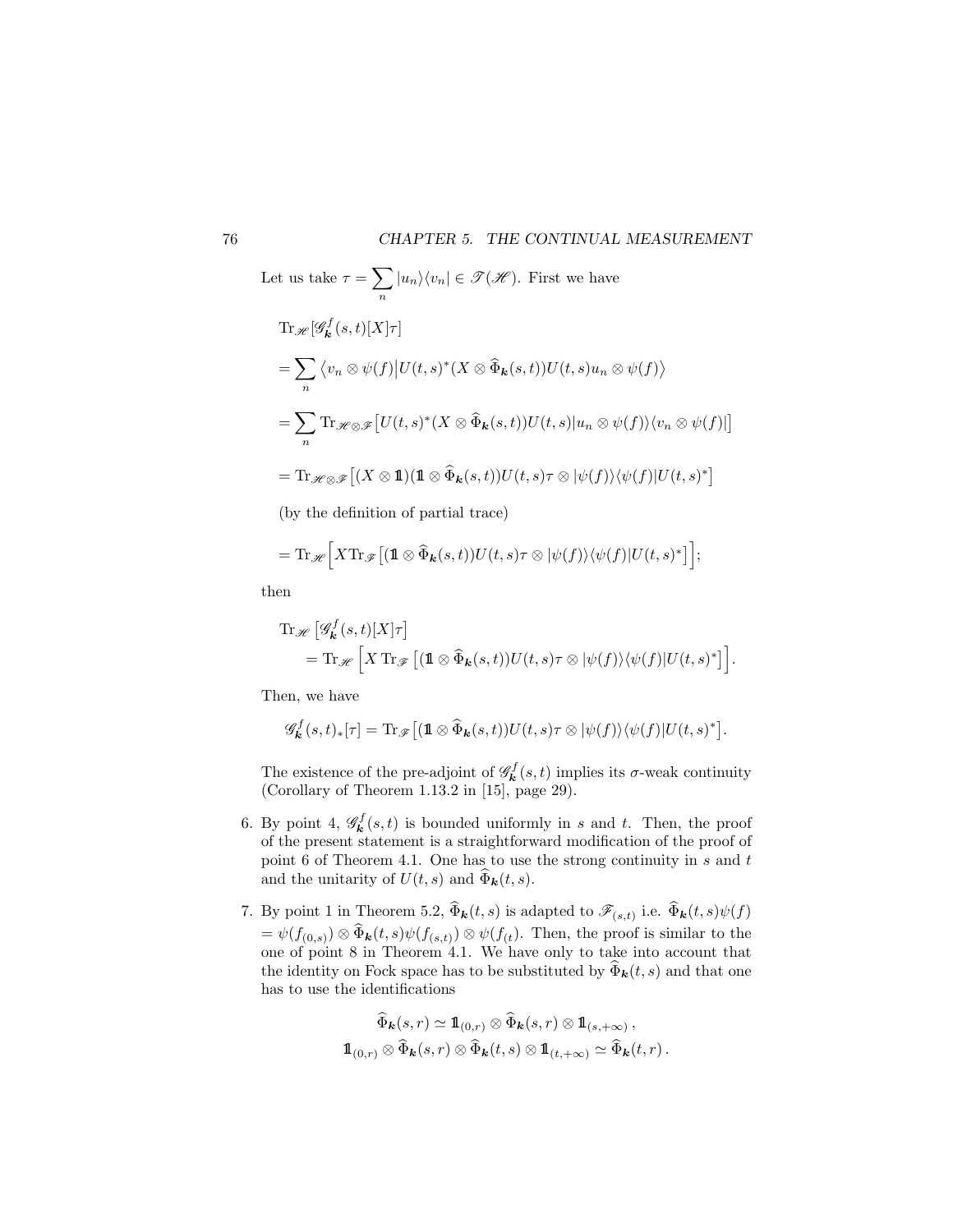## 5.4. THE REDUCED DESCRIPTION 77

- 8. Immediate by using the definition and the identifications introduced in the proof of the previous point.
- 9. Immediate by the previous point.
- 10. Immediate by the two previous points.
- 11. By Definition 3.3, Definition 5.1 and Remark 5.1 item 3 we have

$$
\langle v|\mathscr{G}_{\mathbf{k}}^{f}(s,s+t)[X]u\rangle
$$
  
=\langle U(s+t,s)v \otimes \psi(f)|(X \otimes \widehat{\Phi}\_{\mathbf{k}}(s,s+t))U(s+t,s)u \otimes \psi(f)\rangle  
=\langle \Theta\_{s}^{\*}U(t)\Theta\_{s}v \otimes \psi(f)|(X \otimes \widehat{\Phi}\_{\mathbf{k}}(s,s+t))\Theta\_{s}^{\*}U(t)\Theta\_{s}u \otimes \psi(f)\rangle  
=\langle U(t)v \otimes \psi(f\_{s})|\Theta\_{s}(X \otimes \widehat{\Phi}\_{\mathbf{k}}(s,s+t))\Theta\_{s}^{\*}U(t)u \otimes \psi(f\_{s})\rangle  
=\langle U(t,0)v \otimes \psi(f\_{s})|\left(X \otimes \widehat{\Phi}\_{\mathbf{k}\_{s}}(t,0)\Big|\_{\mathbf{h}\to\mathbf{h}\_{s}}\right)U(t,0)u \otimes \psi(f\_{s})\rangle.

#### A semigroup associated to  $\mathscr G$

Let us define the family  $\{\mathscr{G}^\lambda_{\kappa,\ell}(t), t\geq 0\}$  of bounded linear maps on  $\mathscr{B}(\mathscr{H})$ , for  $\lambda \in \mathscr{Z}, \kappa = (\kappa_1, \ldots, \kappa_m) \in \mathbb{R}^m$  and  $\ell = (\ell^1, \ldots, \ell^m) \in \mathscr{Z}^m$  fixed, by

$$
\mathcal{G}_{\kappa,\ell}^{\lambda}(t) = \mathcal{G}_{\mathbf{k}}^{f}(0,t) \Big|_{\mathbf{h}(\bullet) = \ell} \tag{5.34}
$$
  
with  $f(x) = \lambda$  and  $\mathbf{k}(x) = \kappa$ .

By point 10 in Theorem 5.3  $\mathscr{G}_{\kappa,\ell}^{\lambda}(t)$  is well defined because a constant f is in  $L^2_{\text{loc}}(\mathbb{R}; \mathscr{Z})$ .

**Proposition 5.4.** In the hypotheses above,  $\{\mathscr{G}_{\kappa,\ell}^{\lambda}(t), t \geq 0\}$  is a one-parameter  $\sigma$ -weakly continuous semigroup of bounded linear operators on  $\mathscr{B}(\mathscr{H})$ . Moreover,  $\mathscr{G}_{0,\ell}^{\lambda}(t) = \mathcal{T}^{\lambda}(t)$ ,  $\mathscr{G}_{\kappa,\ell}^{\lambda}(0) = 1$ ,  $\left\|\mathscr{G}_{\kappa,\ell}^{\lambda}(t)\right\| \leq 1$ ,  $\mathscr{G}_{\kappa,\ell}^{\lambda}(t)$  has a preadjoint acting on the trace class on  $\mathscr{H}, \mathscr{G}_{\bullet,\ell}^{\lambda}(t)$  is completely positive definite.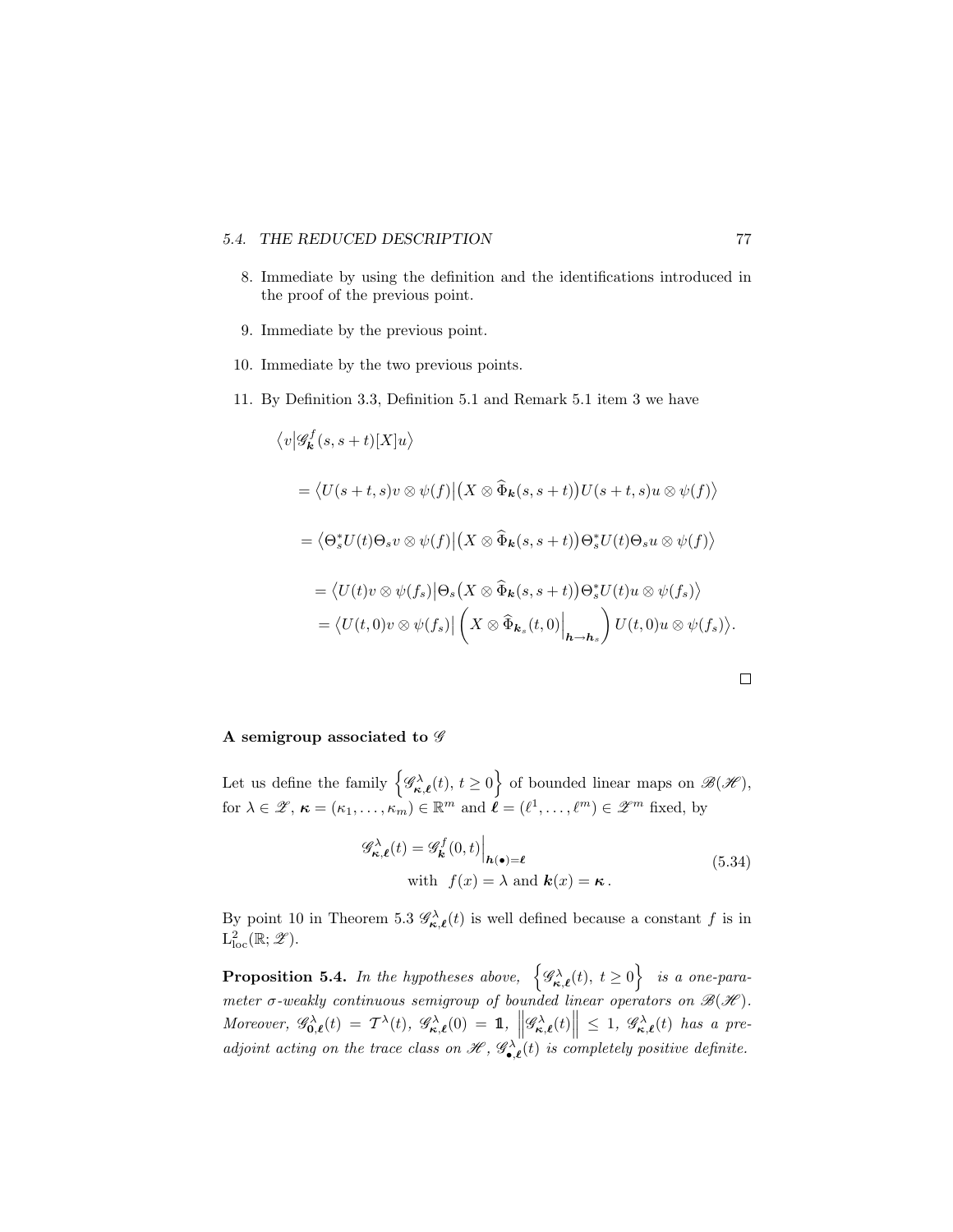Proof. All the functions are constants and from point 11 of Theorem 5.3 we  $get$  $\mathbf{g}_{\mathbf{k}}^{f}(0,t) = \mathcal{G}_{\mathbf{k}}^{f}(s,t+s)$ . By point 7 in Theorem 5.3 we obtain

$$
\begin{aligned} \mathscr{G}^\lambda_{\kappa,\ell}(t+s) &= \mathscr{G}^f_{\pmb{k}}(0,t+s) = \mathscr{G}^f_{\pmb{k}}(0,s) \mathscr{G}^f_{\pmb{k}}(s,t+s) \\ &= \mathscr{G}^f_{\pmb{k}}(0,s) \mathscr{G}^f_{\pmb{k}}(0,t) = \mathscr{G}^\lambda_{\kappa,\ell}(s) \mathscr{G}^\lambda_{\kappa,\ell}(t). \end{aligned}
$$

All the other statements follow from the properties 1-6 of Theorem 5.3.  $\Box$ 

## 5.4.2 The infinitesimal generator of  $\mathscr{G}^\lambda_{\kappa,\ell}(t)$

Up to now, we have only made use of the cocycle properties of  $U(t)$ , but we are interested in finding the infinitesimal generator of the semigroup  $\mathscr{G}_{\kappa,\ell}^{\lambda}$  and for that we need also the QSDE for  $U(t)$ . The semigroup  $\mathscr{G}_{\kappa,\ell}^{\lambda}$  is the product of three terms: the operators  $X \otimes \widehat{\Phi}_{\bm{k}}(t)$ ,  $U(t)$  and  $U^*(t)$ . To compute the differential of this product we have to use two times the second fundamental formula of quantum stochastic calculus (Proposition 2.2).

Let  $U(t)$  be the unitary solution of the right H-P equation (2.23), whose matrix of coefficients  $F = (F_{ij})$  satisfies Hypotheses 3.4 and 4.1. Moreover, we take  $k = 1_{(0,T)}\kappa$  and  $h = 1_{(0,T)}\ell$ ; then, by Theorem 5.2  $\widehat{\Phi}_{k}(t)$  satisfies both the left and the right H-P equations with

$$
G_{00} = -\frac{1}{2} \sum_{\alpha,\beta=1}^{m} \kappa_{\alpha} \langle \ell^{\alpha} | \ell^{\beta} \rangle \kappa_{\beta}, \qquad G_{i0} = i \sum_{\alpha=1}^{m} \kappa_{\alpha} \langle z_{i} | \ell^{\alpha} \rangle = -\overline{G_{0i}}, \quad \text{for} \ \ i \ge 1
$$

$$
G_{ij} = \sum_{\alpha=1}^{m} (e^{i\kappa_{\alpha}} - 1) \langle z_{i} | P_{\alpha} z_{j} \rangle, \quad \text{for} \ \ i, j \ge 1.
$$

Our first step will be to differentiate the quantity

$$
\mathcal{P}_{\kappa}^{\ell}[X](t) := \big(X \otimes \widehat{\Phi}_{\kappa}(t)\big)U(t), \qquad X \in \mathcal{B}(\mathcal{H}).\tag{5.35}
$$

**Lemma 5.5.** In the hypotheses above,  $\mathcal{P}_{\kappa}^{\ell}[X](t)$  can be expressed as the quantum stochastic integral on D⊗E

$$
\mathcal{P}_{\kappa}^{\ell}[X](t) = X \otimes \mathbf{1} + \sum_{i,j \ge 0} \int_0^t \left( X \otimes \widehat{\Phi}_{\kappa}(s) \right) M_{ij} U(s) \mathrm{d} \Lambda_{ij}(s), \tag{5.36}
$$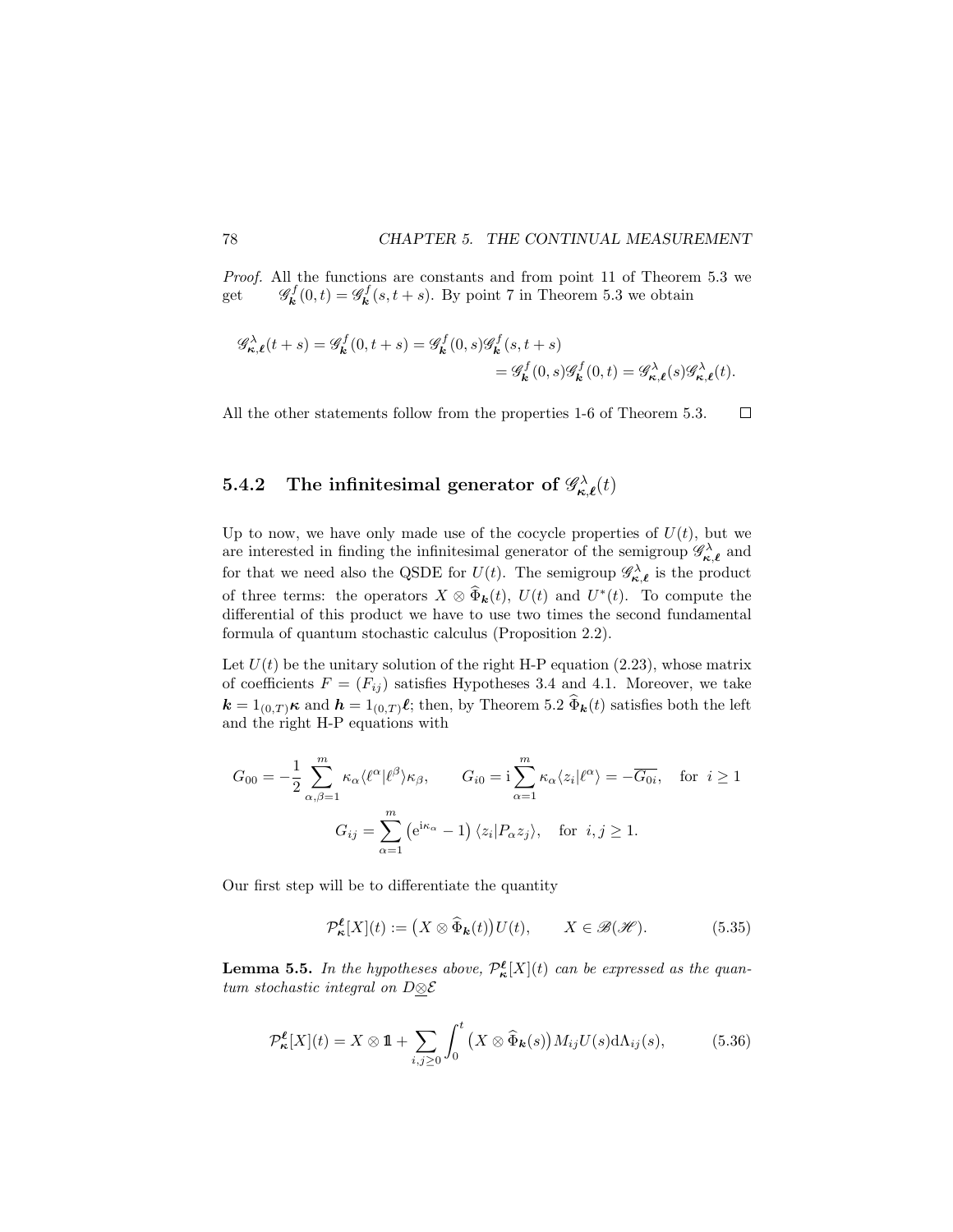## 5.4. THE REDUCED DESCRIPTION 79

where

$$
M_{00} = K + i \sum_{\alpha=1}^{m} \sum_{r\geq 1} \kappa_{\alpha} \langle \ell^{\alpha} | z_r \rangle R_r - \frac{1}{2} \sum_{\alpha,\beta=1}^{m} \kappa_{\alpha} \langle \ell^{\alpha} | \ell^{\beta} \rangle \kappa_{\beta} ,
$$
 (5.37a)

$$
M_{0j} = N_j + i \sum_{\alpha=1}^{m} \sum_{r \ge 1} \kappa_{\alpha} \langle \ell^{\alpha} | z_r \rangle S_{rj}, \qquad j \ge 1, \qquad (5.37b)
$$

$$
M_{i0} = \sum_{r \ge 1} \left\langle z_i \Big| \prod_{\alpha=1}^m e^{i\kappa_\alpha P_\alpha} z_r \right\rangle R_r + i \sum_{\alpha=1}^m \kappa_\alpha \langle z_i | \ell^\alpha \rangle, \qquad i \ge 1, \qquad (5.37c)
$$

$$
M_{ij} = \sum_{r \ge 1} \left\langle z_i \middle| \prod_{\alpha=1}^m e^{i\kappa_\alpha P_\alpha} z_r \right\rangle S_{rj} - \delta_{ij}, \qquad i, j \ge 1. \tag{5.37d}
$$

Moreover,  $\forall f, g \in L^2(\mathbb{R}^+; \mathscr{Z})$  and  $\forall u, v \in D$ , one has

$$
\langle U(t)v \otimes \psi(g) | \mathcal{P}_{\kappa}^{\ell}[X](t)u \otimes \psi(f) \rangle = \langle v | Xu \rangle \langle \psi(g) | \psi(f) \rangle
$$
  
+ 
$$
\sum_{i,j \geq 0} \int_0^t ds \overline{g_i(s)} \Big\{ \langle U(s)v \otimes \psi(g) | (X \otimes \widehat{\Phi}_{\kappa}(s)) M_{ij} U(s) u \otimes \psi(f) \rangle
$$
  
+ 
$$
\langle F_{ji} U(s)v \otimes \psi(g) | \mathcal{P}_{\kappa}^{\ell}[X](s) u \otimes \psi(f) \rangle
$$
  
+ 
$$
\sum_{l \geq 1} \langle F_{li} U(s)v \otimes \psi(g) | (X \otimes \widehat{\Phi}_{\kappa}(s)) M_{lj} U(s) u \otimes \psi(f) \rangle \Big\} f_j(s).
$$
 (5.38)

Let us recall the convention  $f_0(s) = g_0(s) = 1$ .

*Proof.* By Proposition 2.2 and the fact that  $\widehat{\Phi}_{\mathbf{k}}(t)^* = \widehat{\Phi}_{-\mathbf{k}}(t)$ , we get for  $f, g \in L^2(\mathbb{R}^+; \mathcal{Z})$  and  $u, v \in D$ 

$$
\langle v \otimes \psi(g) | \mathcal{P}_{\kappa}^{\ell}[X](t) u \otimes \psi(f) \rangle - \langle v | Xu \rangle \langle \psi(g) | \psi(f) \rangle
$$
  
=  $\langle X^* v \otimes \widehat{\Phi}_{\kappa}(t)^* \psi(g) | U(t) u \otimes \psi(f) \rangle - \langle v | Xu \rangle \langle \psi(g) | \psi(f) \rangle$   
= 
$$
\sum_{i,j \geq 0} \int_0^t ds \overline{g_i(s)} \langle X^* v \otimes \widehat{\Phi}_{\kappa}(t)^* \psi(g) | M_{ij} U(s) u \otimes \psi(f) \rangle f_j(s), \quad (5.39)
$$

where

$$
M_{ij} := F_{ij} + G_{ij} \mathbf{1} + \sum_{r \ge 1} G_{ir} F_{rj} . \tag{5.40}
$$

By inserting the explicit expressions of the elements of the matrices  $F$  and  $G$ into Eq. (5.40) we get Eqs. (5.37).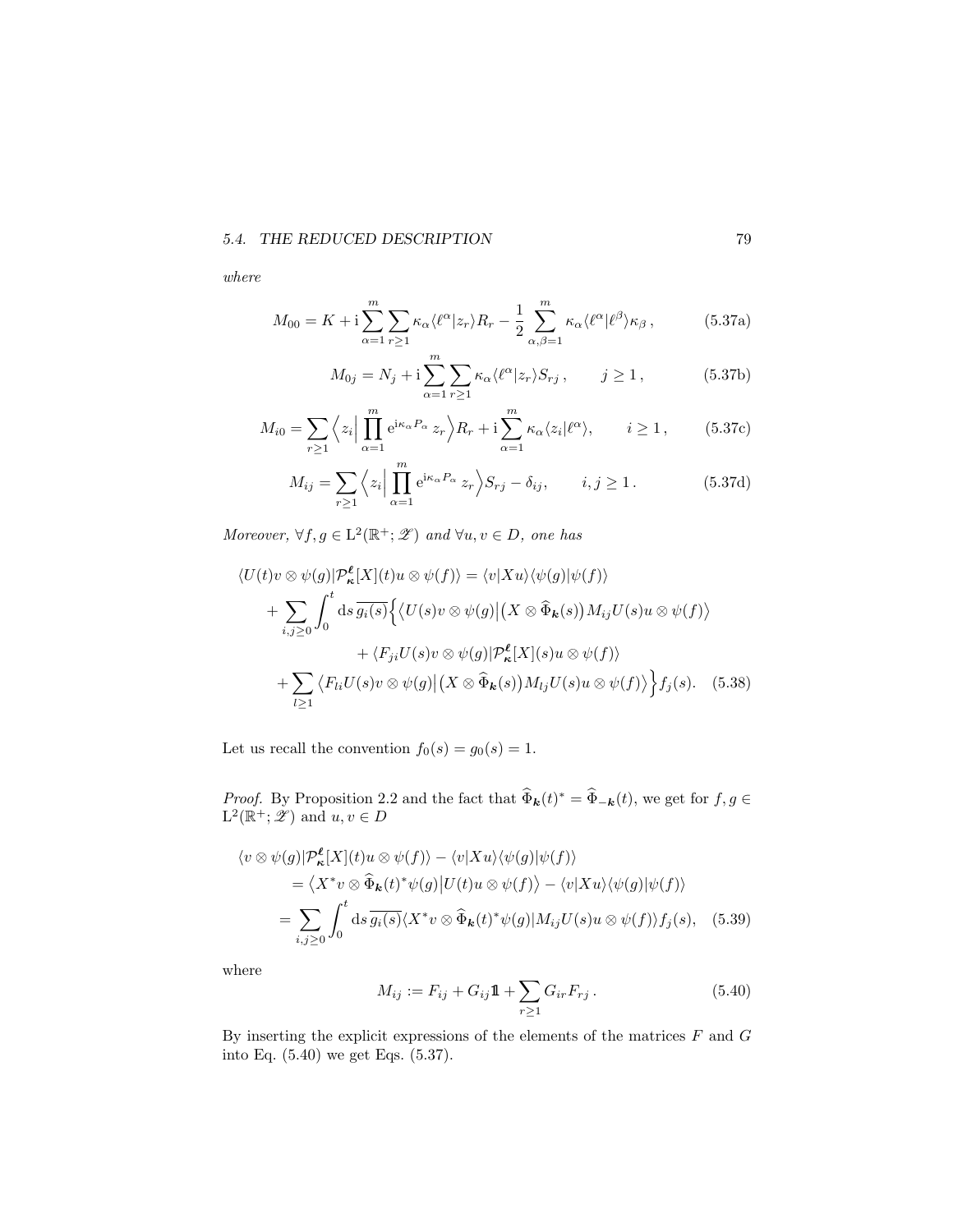Being the processes  $F_{ij}U(s)$  stochastically integrable by hypothesis, then it is easy to check that also the processes  $(X \otimes \widehat{\Phi}_{\bm{k}}(s))M_{ij}U(s)$  are stochastically integrable in the sense of Definition 2.2. Now Eq. (5.36) follows from Eq. (5.39) and the first fundamental formula of quantum stochastic calculus (Proposition 2.1).

By the second fundamental formula of quantum stochastic calculus (Proposition 2.2) we get immediately Eq. (5.38).  $\Box$ 

**Definition 5.2.** We define  $\mathscr{K}_{\kappa,\ell}^{\lambda}$  to be the quadratic form:  $\forall u, v \in D, \forall X \in \mathscr{B}(\mathscr{H}),$ 

$$
\langle v | \mathcal{K}_{\kappa,\ell}^{\lambda}[X]u \rangle = \langle v | \mathcal{L}^{\lambda}[X]u \rangle - \frac{1}{2} \sum_{\alpha,\beta=1}^{m} \kappa_{\alpha} \langle \ell^{\alpha} | \ell^{\beta} \rangle \kappa_{\beta} \langle v | Xu \rangle
$$

$$
+ i \sum_{\alpha=1}^{m} \kappa_{\alpha} (\langle v | XL^{\alpha}u \rangle + \langle L^{\alpha}v | Xu \rangle)
$$

$$
+ \sum_{l,r \ge 1} \sum_{\alpha=1}^{m} (e^{i\kappa_{\alpha}} - 1) \langle z_{r} | P_{\alpha}z_{l} \rangle \langle (R_{r} + \zeta_{r}) v | X (R_{l} + \zeta_{l}) u \rangle, \quad (5.41)
$$

where  $\mathscr{L}^{\lambda}$  is given by Eq. (4.20), Proposition 4.9 and Theorem 4.10, and

$$
\zeta_r = \sum_{l \ge 1} S_{rl} \lambda_l, \qquad L^{\alpha} = \sum_{r \ge 1} \langle \ell^{\alpha} | z_r \rangle (R_r + \zeta_r). \tag{5.42}
$$

**Theorem 5.6.** Under Hypotheses 3.4 and 4.1, the semigroup defined by Eq. (5.34) satisfies the equation:  $\forall u, v \in D, \forall X \in \mathcal{B}(\mathcal{H}),$ 

$$
\langle v|\mathscr{G}_{\kappa,\ell}^{\lambda}(t)[X]u\rangle = \langle v|Xu\rangle + \int_0^t \langle v|\mathscr{K}_{\kappa,\ell}^{\lambda}[\mathscr{G}_{\kappa,\ell}^{\lambda}(s)[X]]u\rangle ds. \tag{5.43}
$$

*Proof.* From Lemma 5.5 with  $f(x) = g(x) = 1_{[0,T]}(x)\lambda$  we obtain

$$
\lim_{t \downarrow 0} \frac{\langle v | \mathscr{G}_{\kappa,\ell}^{\lambda}(t) [X] u \rangle - \langle v | X u \rangle}{t}
$$
\n
$$
= \sum_{i,j \ge 0} \overline{\lambda_i} \Big\{ \langle v | X M_{ij} u \rangle + \langle F_{ji} v | X u \rangle + \sum_{l \ge 1} \langle F_{li} v | X M_{lj} u \rangle \Big\} \lambda_j
$$

and by inserting the explicit expressions of the coefficients we get

$$
\lim_{t\downarrow 0} \frac{\langle v|\mathscr{G}^{\lambda}_{\kappa,\ell}(t)[X]u\rangle - \langle v|Xu\rangle}{t} = \langle v|\mathscr{K}^{\lambda}_{\kappa,\ell}[X]u\rangle.
$$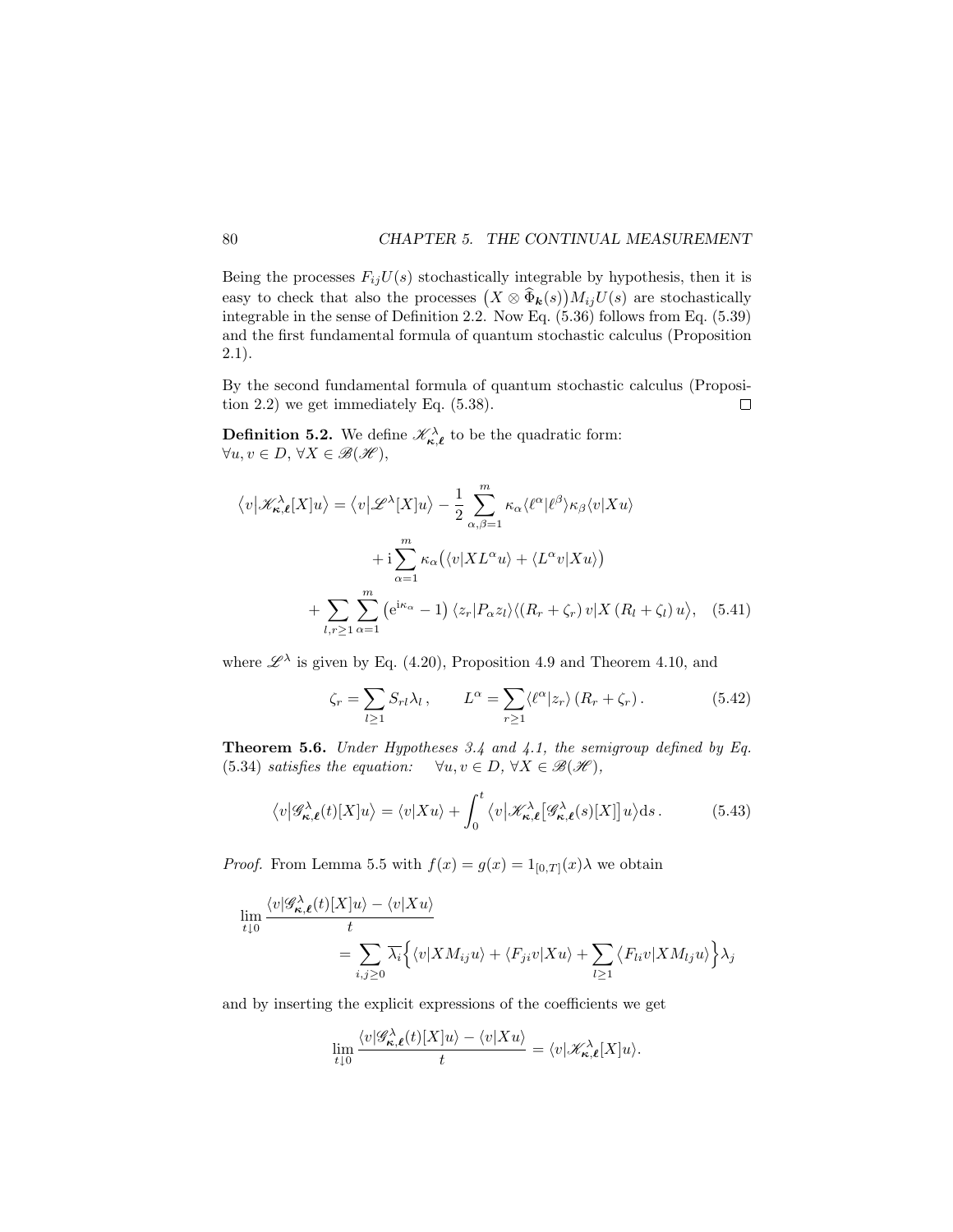#### 5.4. THE REDUCED DESCRIPTION 81

By this and the semigroup property we get

$$
\frac{\mathrm{d}}{\mathrm{d}s} \langle v | \mathscr{G}_{\kappa,\ell}^{\lambda}(s)[X]u \rangle = \langle v | \mathscr{K}_{\kappa,\ell}^{\lambda} [\mathscr{G}_{\kappa,\ell}^{\lambda}(s)[X]]u \rangle
$$

and, then, we have the statement of the theorem.

## 5.4.3 Approximation of a generic reduced characteristic operator by a time-ordered product of semigroups

Similarly to what has been done in Section 4.2.3, we want to approximate a generic characteristic operator  $\mathscr{G}_{\mathbf{k}}^{f}(t)$  by a time-ordered product of terms like  $\mathscr{G}^\lambda_{\boldsymbol{\kappa},\boldsymbol{\ell}}(t).$ 

Let us consider the sequence of times  $0 = t_0 < t_1 < \cdots < t_n = T$  and the step functions

$$
f(x) = \sum_{i=1}^{n} 1_{[t_{i-1}, t_i)}(x)\lambda_i, \qquad \lambda_i \in \mathcal{Z},
$$
  

$$
\mathbf{k}(x) = \sum_{i=1}^{n} 1_{[t_{i-1}, t_i)}(x)\kappa_i, \qquad \kappa_i \in \mathbb{R}^m,
$$
  

$$
\mathbf{h}(x) = \sum_{i=1}^{n} 1_{[t_{i-1}, t_i)}(x)\boldsymbol{\ell}_i, \qquad \boldsymbol{\ell}_i \in \mathcal{Z}^m.
$$
  
(5.44)

By point 11 of Theorem 5.3 we have  $\mathscr{G}_{\mathbf{k}}^{f}(s,t) = \mathscr{G}_{\kappa_i,\ell_i}^{\lambda_i}(t-s)$  when  $t_{i-1} \leq$  $s \leq t \leq t_i$ . From the composition property (point 9, Theorem 5.3) we get for  $t \in [t_{i-1}, t_i)$ 

$$
\mathscr{G}_{\mathbf{k}}^{f}(0,t) = \mathscr{G}_{\kappa_1,\ell_1}^{\lambda_1}(t_1-t_0)\mathscr{G}_{\kappa_2,\ell_2}^{\lambda_2}(t_2-t_1)\cdots\mathscr{G}_{\kappa_i,\ell_i}^{\lambda_i}(t-t_{i-1}).\tag{5.45}
$$

By using step functions we can approximate any  $f, k, h$  and the following theorem shows that in this way it is possible to approximate  $\mathscr{G}_{\bm{k}}^f$  by time ordered products of the type (5.45).

**Theorem 5.7.** Let  $f, f^{(n)}, h^{\alpha}, h^{\alpha}(n) \in L^2(\mathbb{R}^+; \mathcal{Z})$ ,  $\alpha = 1, \ldots, m$ , such that  $\lim_{n \to \infty} \left\| f_{(s,t)}^{(n)} - f_{(s,t)} \right\|_2 = 0, \lim_{n \to \infty} \left\| h_{(s,t)}^{\alpha(n)} - h_{(s,t)}^{\alpha} \right\|_2 = 0, \ k, k^{(n)} \in L^{\infty}(\mathbb{R}^+; \mathbb{R}^m)$ such that  $\lim_{n\to\infty}$   $\left\|\mathbf{k}_{(s,t)}^{(n)} - \mathbf{k}_{(s,t)}\right\|_{\infty} = 0$ , **h** and  $\mathbf{h}^{(n)}$  satisfy the conditions 2 in Section 5.3.1. Then, we have

$$
\lim_{n\to\infty} \mathscr{G}_{\mathbf{k}^{(n)}}^{f^{(n)}}(s,t)\Big|_{\mathbf{h}\to\mathbf{h}^{(n)}}[X] = \mathscr{G}_{\mathbf{k}}^{f}(s,t)[X], \qquad \forall X \in \mathscr{B}(\mathscr{H}),
$$

in the weak\* topology and in the strong operator topology.

 $\Box$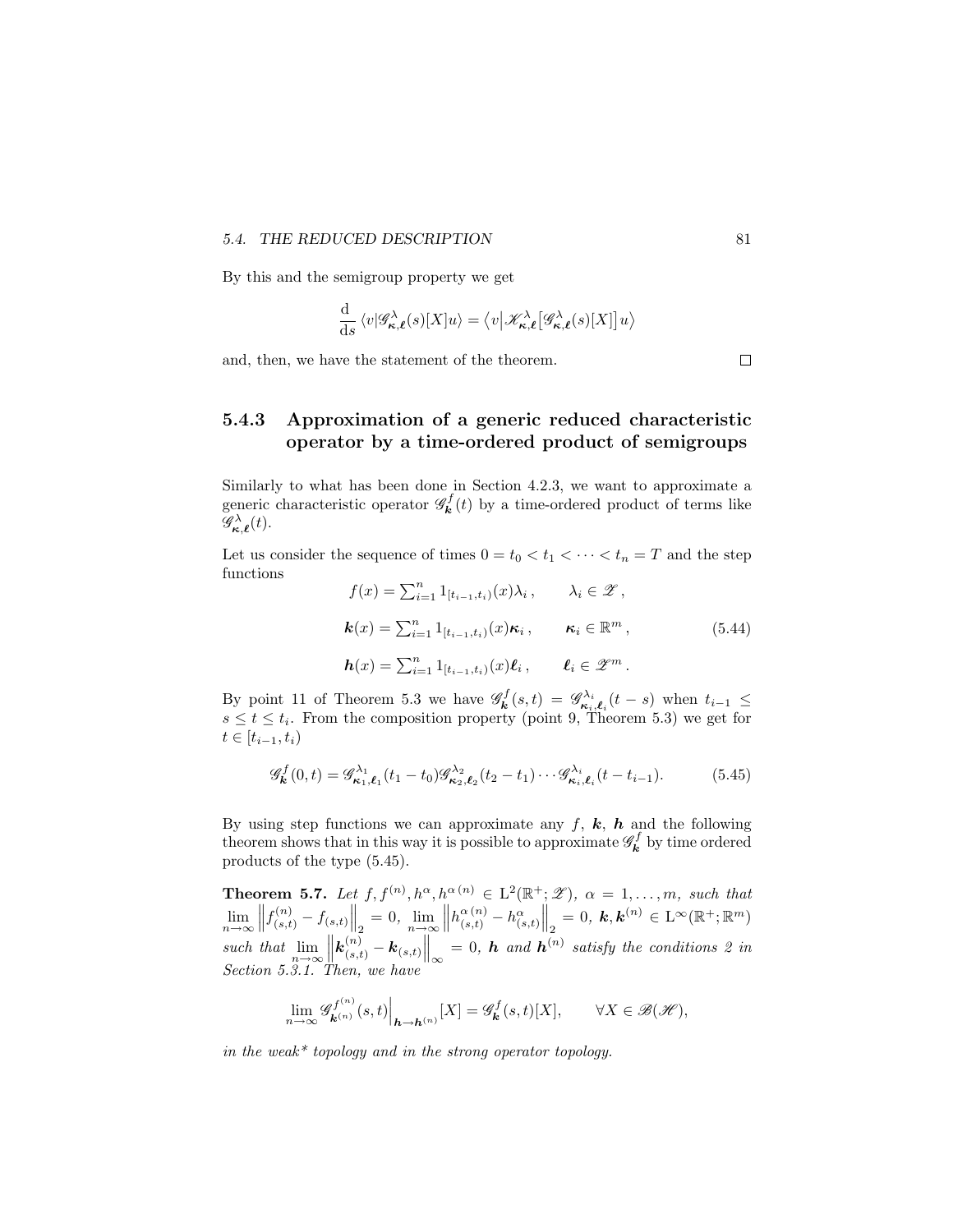*Proof.* Let the functions  $k, h$  and  $k', h'$  satisfy the conditions needed in order to have a characteristic operator; we set  $\mathscr{G}'(s,t) := \mathscr{G}_{\mathbf{k}'}^{f'}(s,t)|_{\mathbf{h}\to\mathbf{h}'}$  and  $\widehat{\Phi}'(s,t) :=$  $\widehat{\Phi}_{\boldsymbol{k}'}(s,t)\Big|_{\boldsymbol{h}\to\boldsymbol{h}'}$ . Then, by point 8 of Theorem 5.3 we have

$$
\begin{split}\n&\left|\langle v \right| \left(\mathcal{G}'(s,t) - \mathcal{G}_{\mathbf{k}}^{f}(s,t)\right) [X] u \rangle \right| \\
&= \left| \langle U(t,s) v \otimes \psi(f'_{(s,t)}) \right| (X \otimes \widehat{\Phi}'(s,t)) U(t,s) u \otimes \psi(f'_{(s,t)}) \rangle \\
&- \langle U(t,s) v \otimes \psi(f_{(s,t)}) \right| (X \otimes \widehat{\Phi}_{\mathbf{k}}(s,t)) U(t,s) u \otimes \psi(f_{(s,t)}) \rangle \right| \\
&= \left| \langle U(t,s) v \otimes \left( \psi(f'_{(s,t)}) - \psi(f_{(s,t)}) \right) \left| (X \otimes \widehat{\Phi}'(s,t)) U(t,s) u \otimes \psi(f'_{(s,t)}) \right\rangle \\
&+ \langle U(t,s) v \otimes \psi(f_{(s,t)}) \right| (X \otimes \widehat{\Phi}'(s,t)) U(t,s) u \otimes \left( \psi(f'_{(s,t)}) - \psi(f_{(s,t)}) \right) \rangle \\
&\leq 2 \left\| v \right\| \left\| u \right\| \left\| X \right\| \left\| \psi(f'_{(s,t)}) - \psi(f_{(s,t)}) \right\| \\
&+ \left\| v \right\| \left\| X \right\| \left\| \left( \mathbb{1} \otimes (\widehat{\Phi}'(s,t) - \widehat{\Phi}_{\mathbf{k}}(s,t)) \right) U(t,s) u \otimes \psi(f_{(s,t)}) \right\|.\n\end{split} \tag{5.46}
$$

The inequality is obtained as in the proof of Proposition 4.3. We have also

$$
\left| \langle v | (\mathcal{G}'(s,t) - \mathcal{G}_{\mathbf{k}}^{f}(s,t)) [X] u \rangle \right| \leq ||v|| \, ||u|| \, ||X||
$$
  
 
$$
\times \left( 2 \left| \psi(f_{(s,t)}) - \psi(f_{(s,t)}) \right| \right| + \left| \hat{\Phi}'(s,t) - \hat{\Phi}_{\mathbf{k}}(s,t) \right| \right) \leq 6 ||v|| \, ||u|| \, ||X||. \quad (5.47)
$$

Firstly, we have

$$
\left\| \psi(f_{(s,t)}) - \psi(f_{(s,t)}) \right\|^2 = 2 - 2 \exp \left\{ -\frac{1}{2} \left\| f_{(s,t)}' - f_{(s,t)} \right\| \right\} \cos \left( \text{Im} \langle f_{(s,t)}' | f_{(s,t)} \rangle \right)
$$

and this term goes to zero when  $f'$  tends to  $f$ .

About the second term in the inequality, we have

$$
\left\| \left( \widehat{\Phi}'(s,t) - \widehat{\Phi}_{\mathbf{k}}(s,t) \right) \psi(g) \right\|^2 = 2 - 2 \exp \left\{ -\frac{1}{2} \left\| g_1 - g_2 \right\| \right\} \cos \left( \text{Im} \langle g_2 | g_1 \rangle \right),
$$

$$
g_1(x) := 1_{(s,t)}(x) \left[ P_0 g(x) + i\mathbf{k}(x) \cdot \mathbf{h}(x) + \sum_{\alpha=1}^m e^{i k_\alpha(x)} P_\alpha g(x) \right],
$$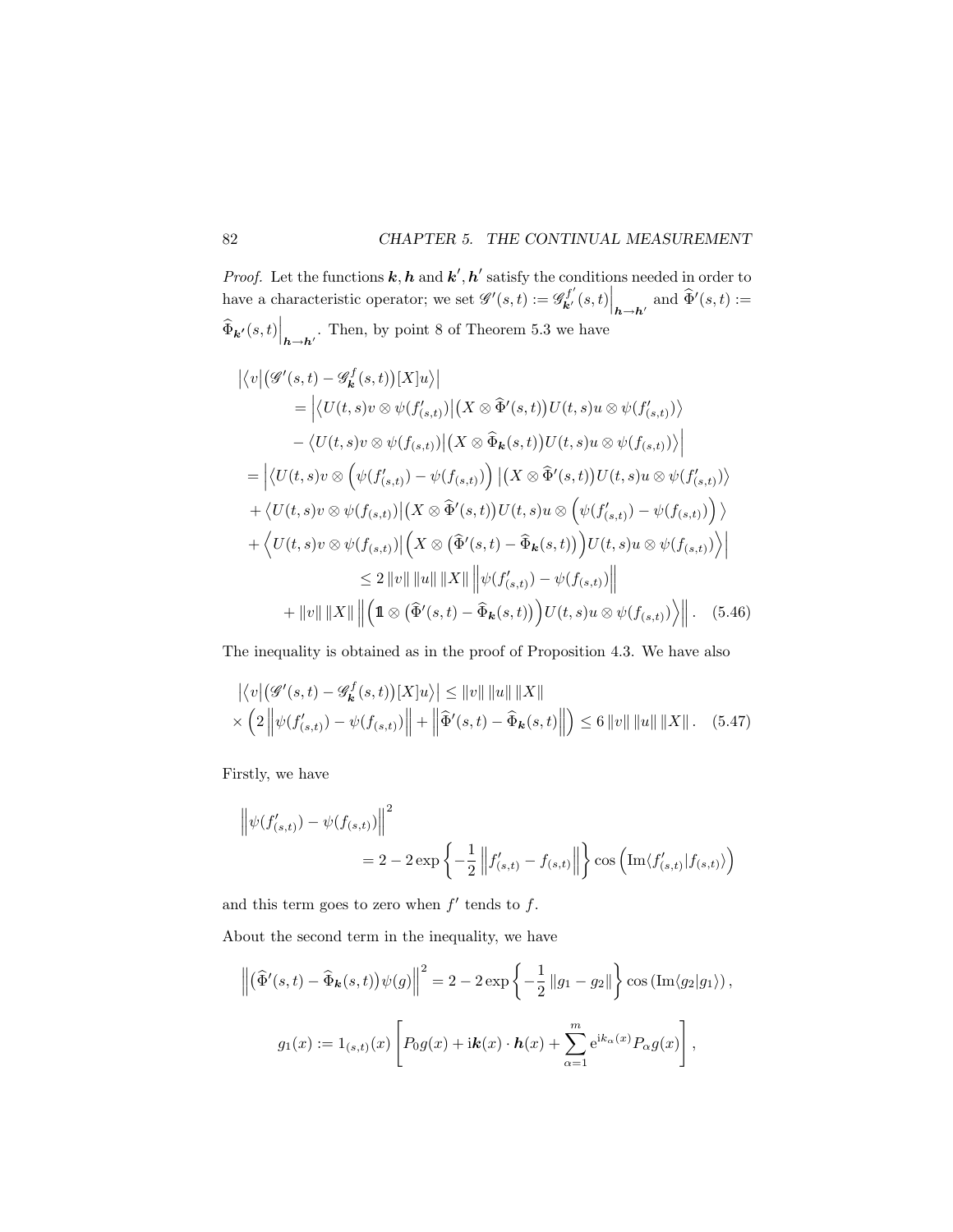## 5.4. THE REDUCED DESCRIPTION 83

$$
g_2(x) := 1_{(s,t)}(x) \left[ P_0 g(x) + \mathrm{i} \mathbf{k}'(x) \cdot \mathbf{h}'(x) + \sum_{\alpha=1}^m e^{\mathrm{i} k'_{\alpha}(x)} P_{\alpha} g(x) \right],
$$

$$
P_0 := \mathbf{1} - \sum_{\alpha=1}^m P_{\alpha}.
$$

By standard estimates we have also

$$
\begin{split} \left\|g_1 - g_2\right\|^2 &\leq 3\left\|\boldsymbol{k}_{(s,t)} - \boldsymbol{k}_{(s,t)}'\right\|_{\infty}^2 \left\|\sum_{\alpha} h_{(s,t)}^{\alpha}\right\|^2 \\ &+ 3\left\|\boldsymbol{k}_{(s,t)}'\right\|_{\infty}^2 \left\|\sum_{\alpha} \left(h_{(s,t)}^{\alpha} - h_{(s,t)}^{\alpha\prime}\right)\right\|^2 \\ &+ 3\sum_{\alpha} \left\|\left(e^{i\left(k_{\alpha} - k_{\alpha}^{\prime}\right)} - 1\right)_{(s,t)}\right\|_{\infty}^2 \left\|P_{\alpha} g_{(s,t)}\right\|^2, \end{split}
$$

Im
$$
\langle g_2|g_1\rangle
$$
 =  $\sum_{\alpha,\beta}\int_s^t k_{\alpha}(x)k'_{\beta}(x)\operatorname{Im}\langle h^{\beta\prime}(x)|h^{\alpha}(x)\rangle dx$   
+  $\sum_{\alpha}\int_s^t \sin (k_{\alpha}(x) - k'_{\alpha}(x))\langle g(x)|P_{\alpha}g(x)\rangle dx$ .

Due to the fact that  $\text{Im}\langle h^{\alpha}(x)|h^{\beta}(x)\rangle = \text{Im}\langle h^{\alpha\prime}(x)|h^{\beta\prime}(x)\rangle = 0$ , we have

$$
\left| \sum_{\alpha\beta} \int_s^t k_\alpha(x) k'_\beta(x) \operatorname{Im} \langle h^{\beta\prime}(x) | h^\alpha(x) \rangle \mathrm{d}x \right| = \left| \operatorname{Im} \langle \mathbf{k}' \cdot \mathbf{h}' | \mathbf{k} \cdot \mathbf{h} \rangle_{(s,t)} \right|
$$
  
\n
$$
= \left| \operatorname{Im} \langle \mathbf{k}' \cdot (\mathbf{h}' - \mathbf{h}) | \mathbf{k} \cdot \mathbf{h} \rangle_{(s,t)} \right|
$$
  
\n
$$
\leq \| (\mathbf{k} \cdot \mathbf{h})_{(s,t)} \| \sum_{\alpha} \| (k_\alpha)_{(s,t)} \|_\infty \| (h'_\alpha - h_\alpha)_{(s,t)} \|.
$$

Moreover, we have

$$
\left|\sum_{\alpha}\int_{s}^{t}\sin(k_{\alpha}(x)-k'_{\alpha}(x))\langle g(x)|P_{\alpha}g(x)\rangle dx\right| \leq\|\mathbf{k}-\mathbf{k'}\|_{\infty}\|g\|^{2}.
$$

From all these inequalities one deduces that, when the primed quantities go to the unprimed ones,  $\forall g \in L^2(\mathbb{R}^+; \mathscr{Z})$  one has  $\Vert$  $\left( \widehat{\Phi}'(s,t) - \widehat{\Phi}_{\pmb{k}}(s,t) \right) \psi(g) \Big\|$  $\begin{array}{c} 2 \end{array} \longrightarrow$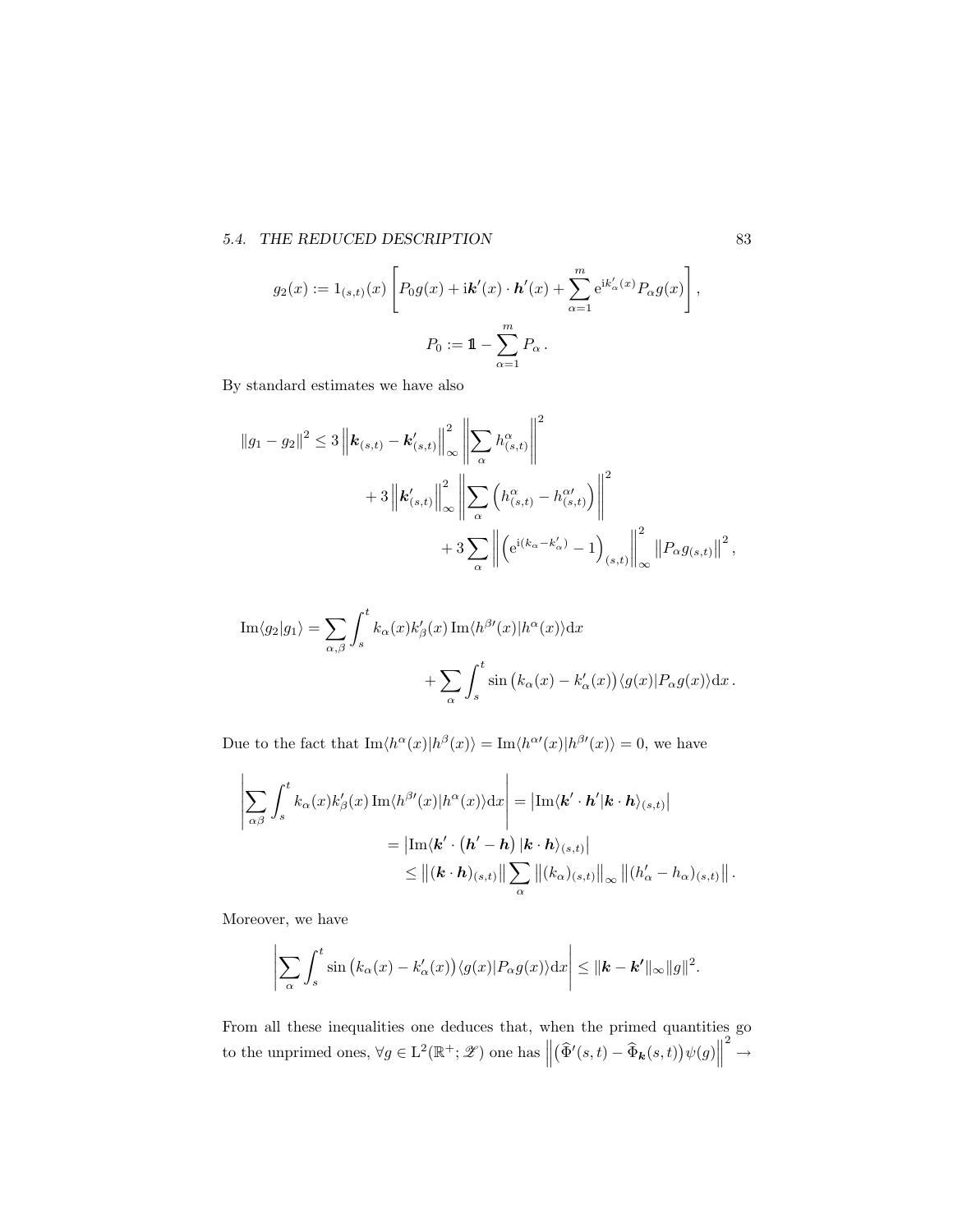0. By the fact that the exponential vectors are total, this implies the strong convergence of  $(\widehat{\Phi}'(s,t)-\widehat{\Phi}_{\boldsymbol{k}}(s,t))$  to zero. Therefore, from the inequality (5.46) we get

$$
\lim_{n \to \infty} \mathcal{G}_{\mathbf{k}^{(n)}}^{f^{(n)}}(s,t) \Big|_{\mathbf{h} \to \mathbf{h}^{(n)}}[X] = \mathcal{G}_{\mathbf{k}}^{f}(s,t)[X]
$$

in the strong operator topology. By the bound (5.47) and Proposition B.4 we get also the weak\* convergence.  $\Box$ 

## 5.4.4 The evolution equation for the reduced characteristic operator

**Theorem 5.8.** Under Hypotheses 3.4 and 4.1 and  $f \in L^2(\mathbb{R}^+;\mathcal{Z})$ ,  $k \in$  $L^{\infty}(\mathbb{R}^+;\mathbb{R}^m)$ , h as in point 2 of Section 5.3.1, the reduced characteristic operator introduced in Definition 5.1 satisfies the evolution equation:  $\forall u, v \in D$ ,  $\forall X \in \mathcal{B}(\mathcal{H}),$ 

$$
\langle v|\mathscr{G}_{\mathbf{k}}^{f}(s,t)[X]u\rangle = \langle v|Xu\rangle + \int_{s}^{t} \langle v|\mathscr{K}_{\mathbf{k},\mathbf{h}}^{f}(r)[\mathscr{G}_{\mathbf{k}}^{f}(r,t)[X]]u\rangle dr, \qquad (5.48)
$$

where

f

$$
\mathcal{K}_{\mathbf{k},\mathbf{h}}^{f}(r) := \mathcal{K}_{\mathbf{k}(r),\mathbf{h}(r)}^{f(r)}.
$$
\n(5.49)

Proof. The proof of the this theorem will follow the same strategy of the Theorem 4.11.

Let us consider the sequence of times  $0 = t_0 < t_1 < \cdots < t_n = T$  and the step functions of equations (5.44). Let us take now s and  $s_1$  such that  $0 \leq s < s_1 \leq t$ and  $t_i \leq s < s_1 \leq t_{i+1}$  for some *i*. Then

$$
\langle v|\mathscr{G}_{\pmb{k}}^{f}(s,t)[X]u\rangle = \langle v|\mathscr{G}_{\pmb{k}}^{f}(s,s_1)\mathscr{G}_{\pmb{k}}^{f}(s_1,t)[X]u\rangle
$$
  

$$
= \langle v|\mathscr{G}_{\pmb{\kappa}_i,\pmb{\ell}_i}^{\lambda_i}(s_1-s)\mathscr{G}_{\pmb{k}}^{f}(s_1,t)[X]u\rangle.
$$

To abbreviate the writing let us set  $\mathscr{G}_1 = \mathscr{G}_{\kappa_i,\ell_i}^{\lambda_i}$  and  $\mathscr{K}_1 = \mathscr{K}_{\kappa_i,\ell_i}^{\lambda_i}$ . Now, from here and from Eq. (5.43) we get

$$
\langle v|\mathscr{G}_{\mathbf{k}}^{f}(s,t)[X]u\rangle
$$
  
=  $\langle v|\mathscr{G}_{\mathbf{k}}^{f}(s_{1},t)[X]u\rangle + \int_{0}^{s_{1}-s}dr\langle v|\mathscr{K}_{1}[\mathscr{G}_{1}(r)\mathscr{G}_{\mathbf{k}}^{f}(s_{1},t)[X]]u\rangle,$   
=  $\langle v|\mathscr{G}_{\mathbf{k}}^{f}(s_{1},t)[X]u\rangle + \int_{s}^{s_{1}}dx\langle v|\mathscr{K}_{1}[\mathscr{G}_{\mathbf{k}}^{f}(x,t)[X]]u\rangle.$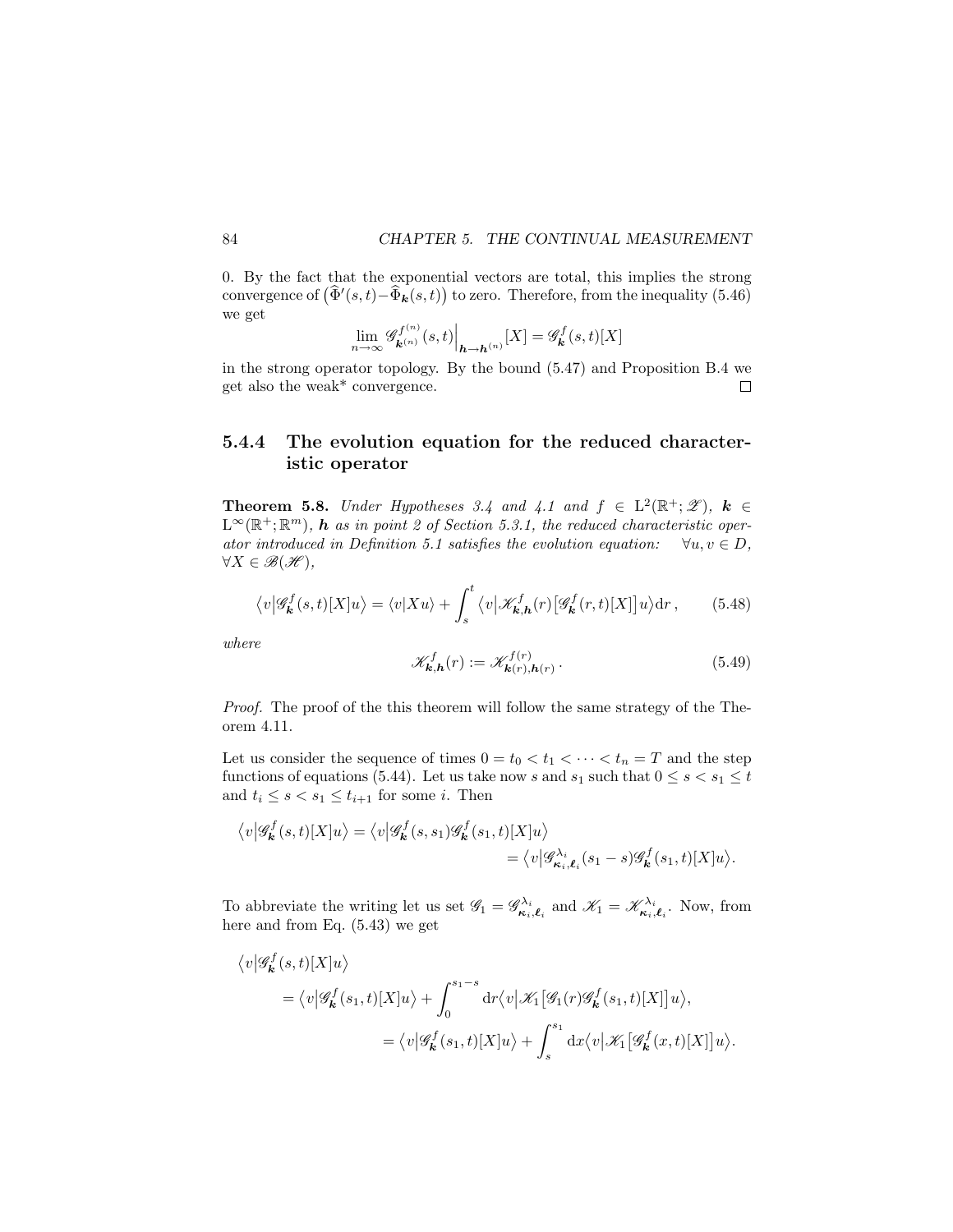#### 5.4. THE REDUCED DESCRIPTION 85

Similarly, we have

$$
\langle v|\mathscr{G}_{\mathbf{k}}^{f}(s_1,t)[X]u\rangle = \langle v|\mathscr{G}_{\mathbf{k}}^{f}(s_2,t)[X]u\rangle + \int_{s_1}^{s_2} dx \langle v|\mathscr{K}_{2}(\mathscr{G}_{\mathbf{k}}^{f}(x,t)[X])u\rangle.
$$

Let q be such that  $t_{i+q-1} < t \leq t_{i+q}$  and let us set  $s_0 = s$ ,  $s_q = t$ ,  $s_j = t_{i+1}$  for  $1 \leq j \leq q-1$ . By induction we arrive to

$$
\langle v | \mathcal{G}_{\mathbf{k}}^{f}(s,t) [X] u \rangle = \langle v | Xu \rangle + \sum_{j=1}^{q} \int_{s_{j-1}}^{s_{j}} dx \langle v | \mathcal{K}_{j} [\mathcal{G}_{\mathbf{k}}^{f}(x,t) [X]] u \rangle
$$
  

$$
= \langle v | Xu \rangle + \int_{s}^{t} dx \langle v | \mathcal{K}_{\mathbf{k}, \mathbf{h}}^{f}(x) [\mathcal{G}_{\mathbf{k}}^{f}(x,t) [X]] u \rangle.
$$

Let us stress that, being  $f, k, h$  step functions, then

$$
\mathscr{K}_{\mathbf{k},\mathbf{h}}^{f}(x) = \sum_{j=1}^{q} 1_{[s_{j-1},s_j)}(x) \mathscr{K}_{\kappa_j,\ell_j}^{\lambda_j}.
$$

Let now  $f^{(n)}$ ,  $h^{(n)}$  and  $k^{(n)}$  be three sequences of step functions approximating  $f \in L^2(\mathbb{R}^+;\mathscr{Z}), h \in L^2(\mathbb{R}^+;\mathscr{Z}^m), k \in L^\infty(\mathbb{R}^+;\mathbb{R}^m)$  respectively. To simplify the notation we write  $\mathscr{G}_{\mathbf{k}^{(n)}}^{f^{(n)}}(s,t)\Big|_{\mathbf{h}\to\mathbf{h}^{(n)}} = \mathscr{G}_n(s,t), \ \mathscr{K}_{\mathbf{k}^{(n)}}^{f^{(n)}}$  $\mathcal{K}_{\boldsymbol{k}^{(n)},\boldsymbol{h}^{(n)}}^{(r)}(x) = \mathscr{K}_n(x),$  $\mathscr{L}^{f^{(n)}}(x) = \mathscr{L}_n(x).$ 

By Theorem 5.7,  $\forall X \in \mathcal{B}(\mathcal{H})$ ,  $\lim_{n \to \infty} \mathcal{G}_n(s,t)[X] = \mathcal{G}_{\mathbf{k}}^f(s,t)[X]$  weakly\* and strongly and by Theorem 5.3, point 4,  $\|\mathscr{G}_n(s,t)[X]\| \leq \|X\|$ .

Now, for  $u, v \in D$  we have

$$
\int_{s}^{t} dx \langle v | \mathcal{K}_{n}(x) \mathcal{G}_{n}(x,t) [X] u \rangle - \int_{s}^{t} dx \langle v | \mathcal{K}_{k,h}^{f}(x) \mathcal{G}_{k}^{f}(x,t) [X] u \rangle
$$
  
\n
$$
= \int_{s}^{t} dx \langle v | \mathcal{K}_{k,h}^{f}(x) (\mathcal{G}_{n}(x,t) - \mathcal{G}_{k}^{f}(x)) [X] u \rangle
$$
  
\n
$$
+ \int_{s}^{t} dx \langle v | (\mathcal{L}_{n}(x) - \mathcal{L}^{f}(x)) \mathcal{G}_{n}(x,t) [X] u \rangle
$$
  
\n
$$
+ \int_{s}^{t} dx \langle v | (\mathcal{K}_{n}(x) - \mathcal{L}_{n}(x) - \mathcal{K}_{k,h}^{f}(x) + \mathcal{L}^{f}(x)) \mathcal{G}_{n}(x,t) [X] u \rangle.
$$

The first term goes to zero by Theorem 5.7. The proof that the second term goes to zero is similar to the one of Theorem 4.11; one has to use Theorem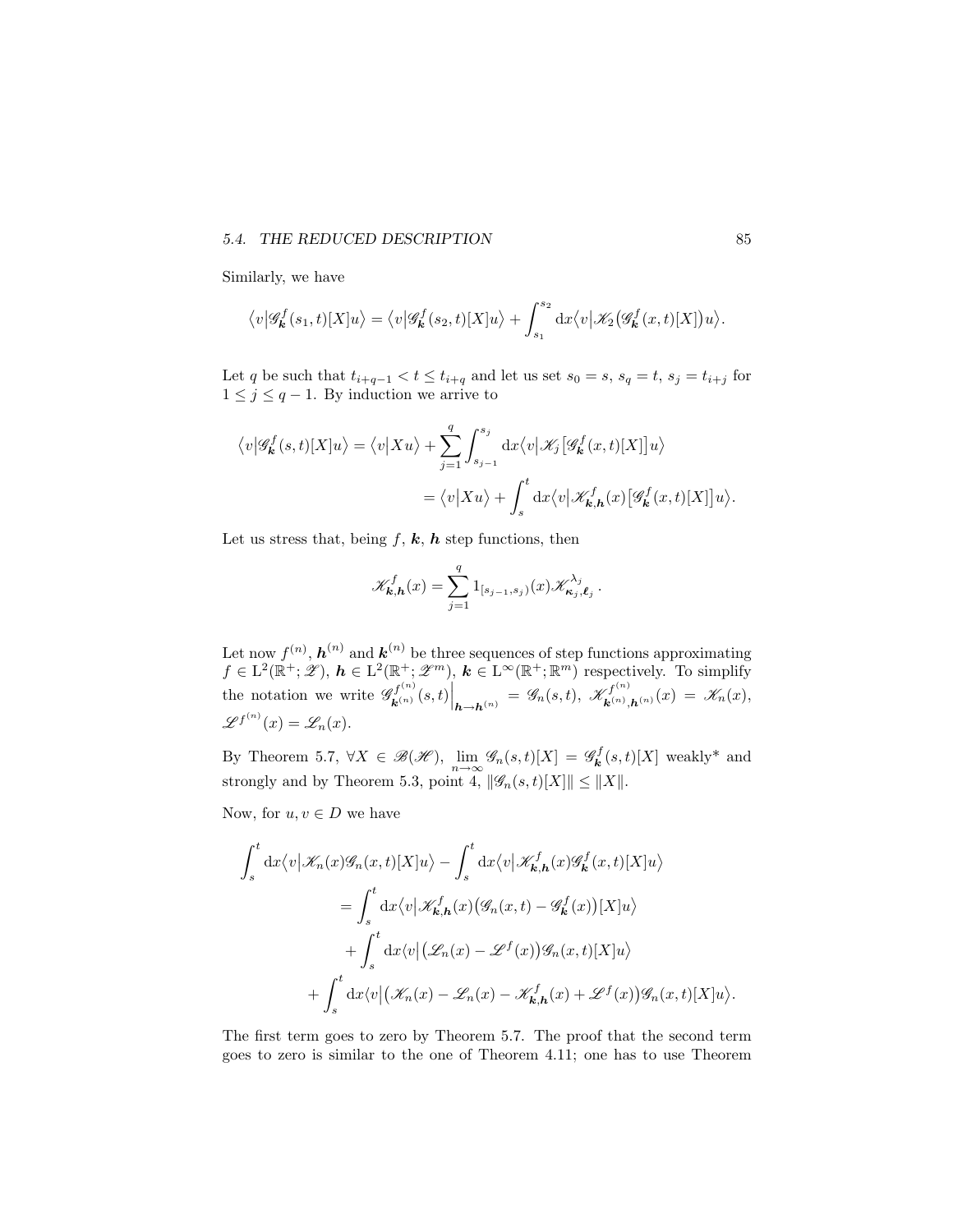5.3, point 4. It remains to check the last term, which is composed by various sub-terms, for which the same techniques apply. Therefore we analyze only the most interesting terms.

About the first term we have

$$
\left| \int_{s}^{t} dx \sum_{\alpha,\beta=1}^{m} k_{\alpha}^{(n)}(x) \langle h^{(n)\alpha}(x) | h^{(n)\beta}(x) \rangle k_{\beta}^{(n)}(x) \langle v | \mathcal{G}_{n}(x,t) [X] u \rangle \right|
$$
  

$$
- \int_{s}^{t} dx \sum_{\alpha,\beta=1}^{m} k_{\alpha}(x) \langle h^{\alpha}(x) | h^{\beta}(x) \rangle k_{\beta}(x) \langle v | \mathcal{G}_{n}(x,t) [X] u \rangle \right|
$$
  

$$
\leq \int_{s}^{t} dx \left\| \mathbf{k}^{(n)}(x) \cdot \mathbf{h}^{(n)}(x) - \mathbf{k}(x) \cdot \mathbf{h}(x) \right\|^{2} \left| \langle v | \mathcal{G}_{n}(x,t) [X] u \rangle \right|
$$
  

$$
\leq ||v|| ||X|| ||u|| \int_{s}^{t} dx \left\| \mathbf{k}^{(n)}(x) \cdot \mathbf{h}^{(n)}(x) - \mathbf{k}(x) \cdot \mathbf{h}(x) \right\|^{2} \xrightarrow{n \to +\infty} 0
$$

by the uniform-convergence of  $k^{(n)}$  to k and  $L^2$ -convergence of  $h^{(n)}$  to h. Another interesting term is

$$
\sum_{\alpha=1}^m k_{\alpha}^n(x)\langle v|\mathscr{G}_n(x,t)[X]L_n^{\alpha}(x)u\rangle - \sum_{\alpha=1}^m k_{\alpha}(x)\langle v|\mathscr{G}_n(x,t)[X]L^{\alpha}u\rangle,
$$

where  $L_n^{\alpha} = \sum$  $r \geq 1$  $\big\langle h^{n,\alpha}(x)\big\vert z_r\big\rangle\bigg(R_r+\sum$  $j \geq 1$  $f_j^{(n)}(x)S_{rj}\bigg);$  let us consider only the contribution of the term with the sums over j. Now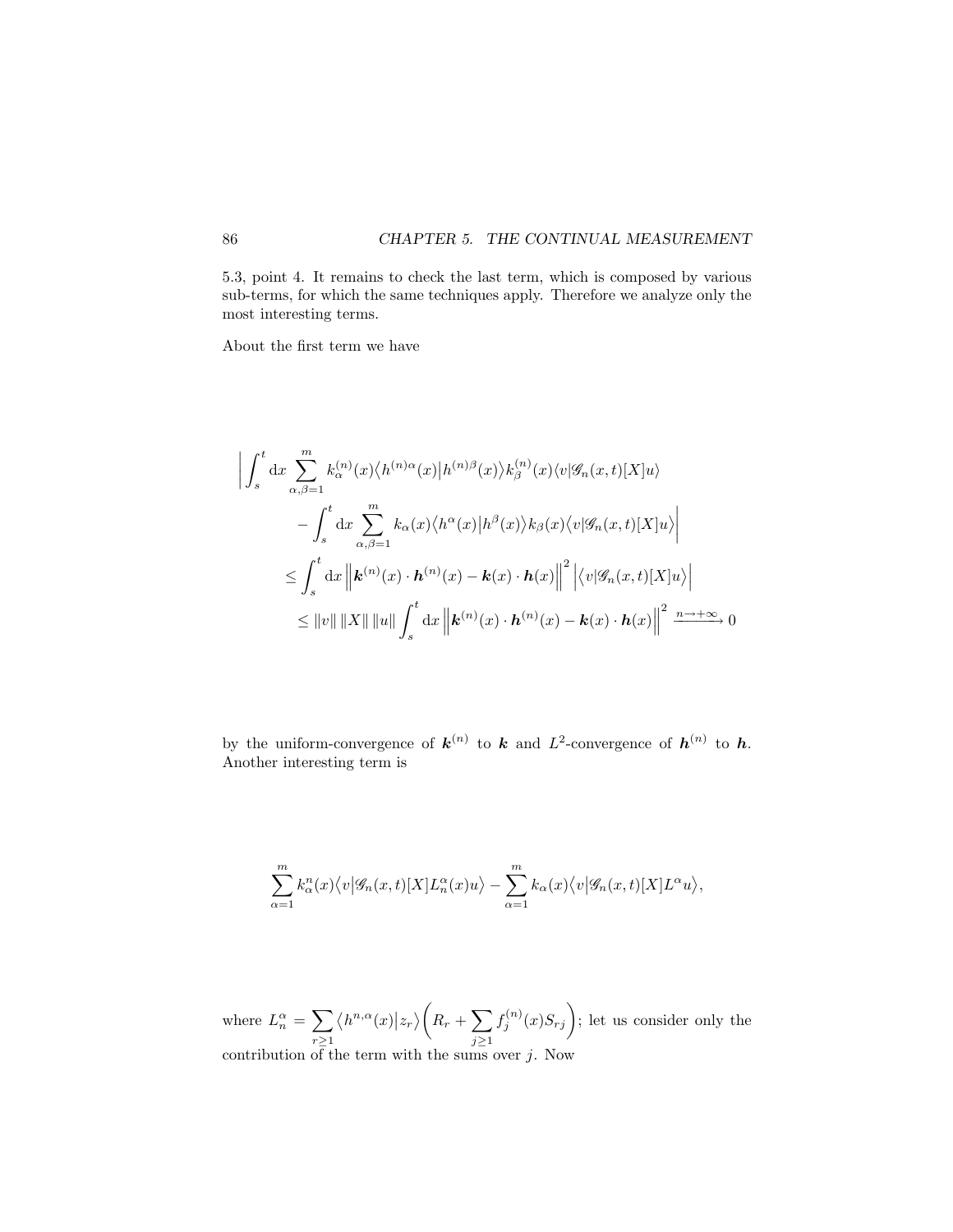## 5.5. INSTRUMENTS AND FINITE-DIMENSIONAL LAWS 87

$$
\left| \int_{s}^{t} dx \sum_{\alpha=1}^{m} k_{\alpha}^{(n)}(x) \sum_{r,j\geq 1} \langle h^{(n)\alpha}(x) | z_{r} \rangle \langle v | \mathcal{G}_{n}(x,t) [X] S_{rj} u \rangle f_{j}^{(n)}(x) \right|
$$
  
\n
$$
- \int_{s}^{t} dx \sum_{\alpha=1}^{m} k_{\alpha}(x) \sum_{r,j\geq 1} \langle h^{\alpha}(x) | z_{r} \rangle \langle v | \mathcal{G}_{k}^{f}(x,t) [X] S_{rj} u \rangle f_{j}(x) \right|
$$
  
\n
$$
\leq \int_{s}^{t} dx \sum_{r,j\geq 1} \left| \langle \mathbf{k}^{(n)}(x) \cdot \mathbf{h}^{(n)}(x) | z_{r} \rangle f_{j}^{(n)}(x) - \langle \mathbf{k}(x) \cdot \mathbf{h}(x) | z_{r} \rangle f_{j}(x) \right|
$$
  
\n
$$
\times \left| \langle v | \mathcal{G}_{n}(x,t) [X] S_{rj} u \rangle \right|
$$
  
\n
$$
\times \int_{s}^{t} dx \left| \langle \mathbf{k}^{(n)}(x) \cdot \mathbf{h}^{(n)}(x) | z_{r} \rangle f_{j}^{(n)}(x) - \langle \mathbf{k}(x) \cdot \mathbf{h}(x) | z_{r} \rangle f_{j}(x) \right|
$$
  
\n
$$
\leq \sum_{r,j\geq 1} ||v|| ||X|| ||S_{rj} u|| \int_{s}^{t} dx \left| \langle \mathbf{k}^{(n)}(x) \cdot \mathbf{h}^{(n)}(x) - \mathbf{k}(x) \cdot \mathbf{h}(x) | z_{r} \rangle f_{j}^{(n)}(x) \right|
$$
  
\n
$$
+ \sum_{r,j\geq 1} ||v|| ||X|| ||S_{rj} u|| \int_{s}^{t} dx \left| \langle \mathbf{k}^{(n)}(x) \cdot \mathbf{h}^{(n)}(x) - \mathbf{k}(x) \cdot \mathbf{h}(x) | z_{r} \rangle f_{j}^{(n)}(x) \right|
$$

By Hölder's inequality these two terms go to zero.

All the remaining terms can be analyzed in a similar way; therefore

$$
\int_{s}^{t} dx \langle v | \mathcal{K}_{n}(x) \mathcal{G}_{n}(x,t) [X] u \rangle \xrightarrow{n \to +\infty} \int_{s}^{t} dx \langle v | \mathcal{K}_{k,h}^{f}(x) \mathcal{G}_{k}^{f}(x,t) [X] u \rangle,
$$
\nch gives Eq. (5.43).

which gives Eq. (5.43).

Remark 5.2. Equation (5.48) is the integral form of a backward differential equation. Indeed, at least when  $f, k$  and  $h$  are continuous function, the r.h.s. is differentiable with respect to s and we get

$$
\frac{\mathrm{d}}{\mathrm{d}s} \left\langle v | \mathcal{G}_{\mathbf{k}}^{f}(s,t)[X]u \right\rangle = -\left\langle v | \mathcal{K}_{\mathbf{k},\mathbf{h}}^{f}(s)[\mathcal{G}_{\mathbf{k}}^{f}(s,t)[X]]u \right\rangle, \tag{5.50}
$$

with final condition  $\langle v | \mathcal{G}_{\mathbf{k}}^f(t,t) | X | u \rangle = \langle v | X u \rangle$ .

## 5.5 Instruments and finite-dimensional laws

In the quantum theory of measurement an important notion is that of instrument and the operational approach to continual measurements, mentioned in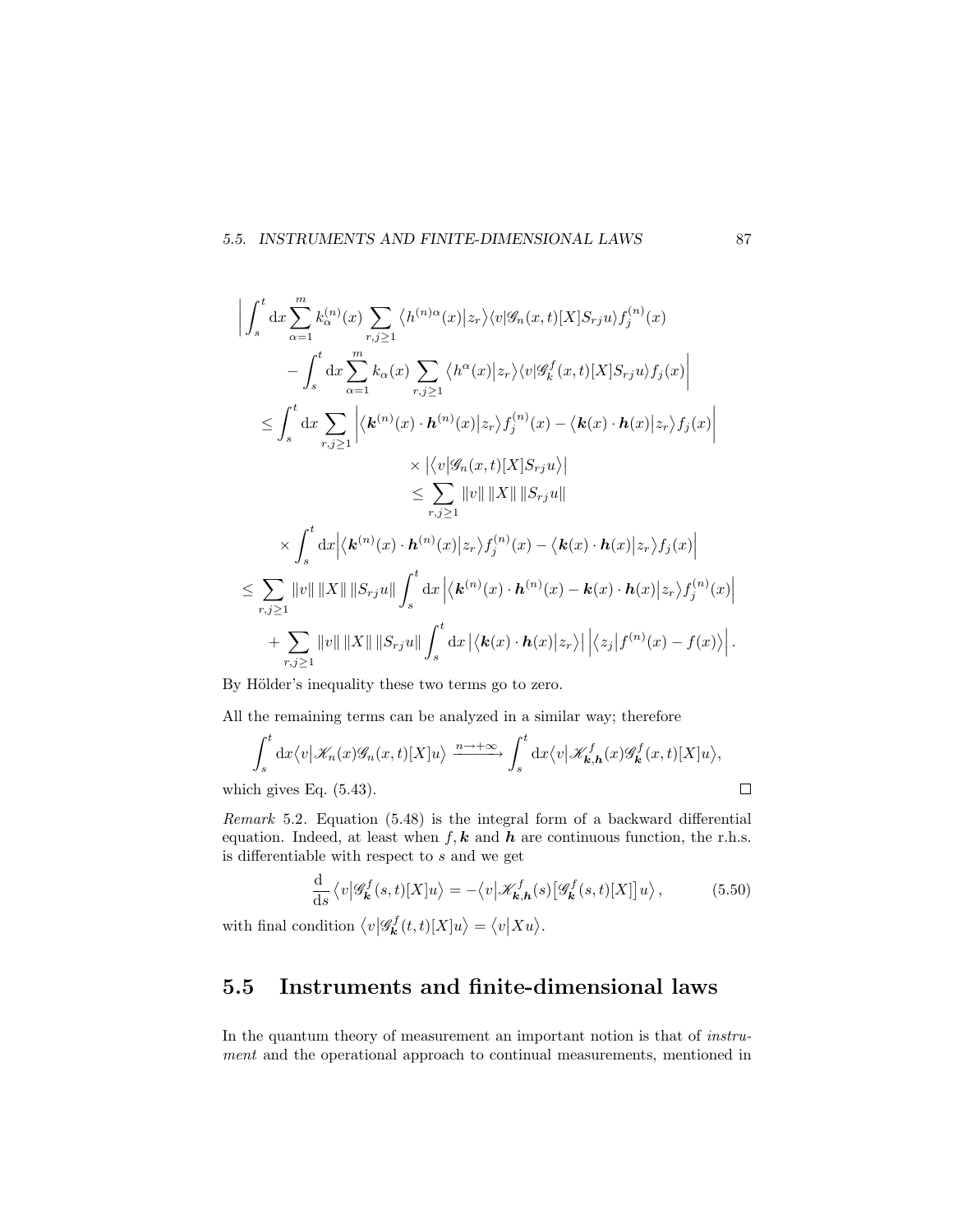the Introduction, is based on such a notion. Here we recall a few facts, without developing in full this side of the theory.

By using the joint pvm  $\xi(dx; s, t)$  of the increments  $Y_\alpha(t) - Y_\alpha(s), \alpha = 1, \ldots, m$ , we define the map-valued measure  $\mathcal{I}^f(s,t; \cdot)$ ,  $0 \leq s < t$ ,  $f \in L^2(\mathbb{R}^+; \mathscr{Z})$ , by:  $\forall X \in \mathcal{B}(\mathcal{H}), \forall \varrho \in \mathcal{T}(\mathcal{H}),$ 

$$
\operatorname{Tr}_{\mathscr{H}}\left\{\varrho\,\mathcal{I}^f(s,t;A)[X]\right\} = \operatorname{Tr}_{\mathscr{H}\otimes\mathscr{F}}\left\{X\otimes\xi(A;s,t)\,U(t,s)\,\varrho\otimes\eta(f)\,U(t,s)^*\right\},\tag{5.51}
$$

where A is a Borel set in  $\mathbb{R}^d$ ; by the factorization properties of  $\Gamma$  and  $\eta(f)$ , only  $f_{(s,t)}$ , the part of f in  $(s,t)$ , is relevant for the definition of  $\mathcal{I}^f(s,t;A)$ . The family of maps  $\mathcal{I}^f(s,t; \cdot)$  is a completely positive *instrument* [5, 11], whose characterizing properties are

1. 
$$
\mathcal{I}^f(s, t; A) \in \mathcal{B}(\mathcal{H})
$$
  
\n2. Tr  $\{ \varrho \mathcal{I}^f(s, t; \mathbb{R}^m)[\mathbb{1}]\} = \text{Tr } \{\varrho\}, \forall \varrho \in \mathcal{T}(\mathcal{H});$   
\n3.  $\sum_{i,j=1}^n \langle \psi_i | \mathcal{I}^f(s, t; A) [X_i^* X_j] \psi_j \rangle \geq 0, \forall n, \forall \psi_j \in \mathcal{H}, \forall X_j \in \mathcal{B}(\mathcal{H});$ 

4. for any finite or countable (Borel) partition  $A_1, A_2, \ldots$  of a Borel set A one has  $\sum_j \text{Tr} \{ \varrho \mathcal{I}^f(s, t; A_j)[X] \} = \text{Tr} \{ \varrho \mathcal{I}^f(s, t; A)[X] \}, \forall \varrho \in \mathcal{T}(\mathcal{H}),$  $\forall X \in \mathscr{B}(\check{\mathscr{H}}).$ 

Let us consider now a constant test function  $\mathbf{k}(t) = \boldsymbol{\kappa}$ ; we have

$$
\int_{\mathbb{R}^m} e^{i\kappa \cdot \mathbf{x}} \operatorname{Tr}_{\mathscr{H}} \left\{ \varrho \mathcal{I}^f(s, t; d\mathbf{x})[X] \right\} \n= \operatorname{Tr}_{\mathscr{H} \otimes \mathscr{F}} \left\{ X \otimes \widehat{\Phi}_{\mathbf{k}}(t, s) U(t, s) \varrho \otimes \eta(f) U(t, s)^* \right\} \n= \operatorname{Tr}_{\mathscr{H}} \left\{ \varrho \mathscr{G}_{\mathbf{k}}^f(s, t)[X] \right\}. \tag{5.52}
$$

Therefore,  $\mathscr{G}_{\mathbf{k}}^{f}(s,t)$  with a constant test function, is the Fourier transform of the instrument  $\mathcal{I}^f(s,t; dx)$  and this instrument is the anti-Fourier transform of the reduced characteristic operator  $\mathscr{G}_{\mathbf{k}}^{f}(s,t)$ .

Let us note that the finite dimensional laws of Section 5.3.3, with initial state  $\mathfrak{s} = \rho_0 \otimes \eta(f)$  at time  $t_0$ , can be written as

$$
\mathbb{P}_{\rho_0} \left[ \Delta \mathbf{Y}(t_0, t_1) \in A_1, \dots, \Delta \mathbf{Y}(t_{n-1}, t_n) \in A_n \right]
$$
  
=  $\text{Tr}_{\mathcal{H}} \left\{ \rho_0 \mathcal{I}^f(t_0, t_1; A_1) \circ \cdots \circ \mathcal{I}^f(t_{n-1}, t_n; A_n) [\mathbf{1}] \right\}.$  (5.53)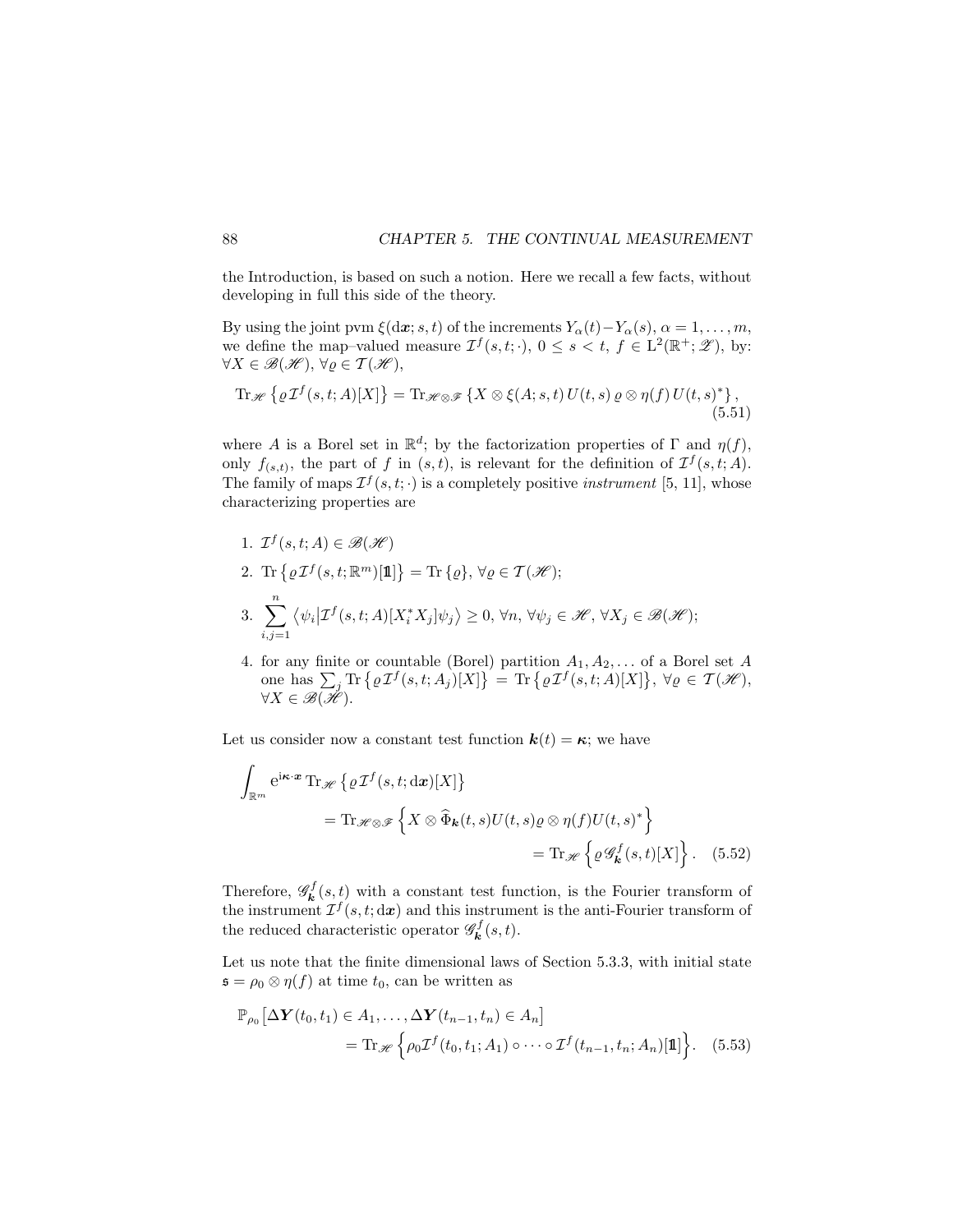## 5.6 Field Observables

Let us finish by particularizing our characteristic operator to two cases of observables typical of what can be continually observed in quantum optics.

#### Counts of quanta

Let  $P \in \mathcal{B}(\mathcal{Z})$  be an orthogonal projection; for any  $t \geq 0$ , we introduce the operator

$$
N(P;t) := \lambda\left(P \otimes 1_{(0,t)}\right) = \sum_{kl} \langle z_k | P z_l \rangle \Lambda_{kl}(t) \,. \tag{5.54}
$$

By propriety of the equation (2.15), this operator is essentially selfadjoint on  $\mathcal E$  and its domain includes also the finite particle number vectors. From point 3 in Remark 2.1 we have

$$
\langle e(g)|N(P;t)e(f)\rangle = \exp\left\{\langle g_{(0,t)}|(\mathbf{1}-P)f_{(0,t)}\rangle + \langle g_{(t}|f_{(t)}\rangle\right\} \times \sum_{n=0}^{\infty} \frac{n}{n!} \left(\langle g_{(0,t)}|Pf_{(0,t)}\rangle\right)^n; (5.55)
$$

by taking into account the factorization (2.5), one sees that the eigenvalues of  $N(P; t)$  are the integers  $n = 0, 1, \ldots$  and that the eigenspace corresponding to n is the "n-particle sector of  $\Gamma_{\text{symm}}((PZ) \otimes (1_{(0,t)}L^2(\mathbb{R}_+)))$ " tensor  $\Gamma_{\text{symm}}((\mathbf{1} - P \otimes 1_{(0,t)}) (\mathcal{Z} \otimes L^2(\mathbb{R}_+)))$ . Therefore, we can interpret  $N(P;t)$ as the number operator which counts the quanta injected in the system up to time t with state in  $PZ$ . Another way to see that  $N(P;t)$  is a number operator is to use the heuristic rules of QSC; by (5.54), point 2 in Remark 2.1 and the fact that  $P$  is a projection, we have immediately

$$
\left(\mathrm{d}N(P;t)\right)^2 = \mathrm{d}N(P;t)\,,\tag{5.56}
$$

which shows that an infinitesimal increment has eigenvalues 0 and 1.

By  $(2.16)$  and  $(5.54)$ , we have

$$
\exp\{i\kappa N(P;t)\} = W\big(0; \exp\{i\kappa P \otimes 1_{(0,t)}\}\big) \tag{5.57}
$$

and by (2.9) one sees that the unitary groups generated by  $N(P;t)$  and  $N(P;s)$ commute; therefore,  $\{N(P;t), t \geq 0\}$  is a set of jointly diagonalizable selfadjoint operators, or, in physical terms, of compatible observables. The same is true for

$$
\left\{ N(P_\alpha;t) \quad t \ge 0 \,, \quad \alpha = 1,2,\dots \right\} \quad \text{with } P_\alpha P_\beta = \delta_{\alpha\beta} P_\alpha = \delta_{\alpha\beta} P_\alpha^* \,, \quad (5.58)
$$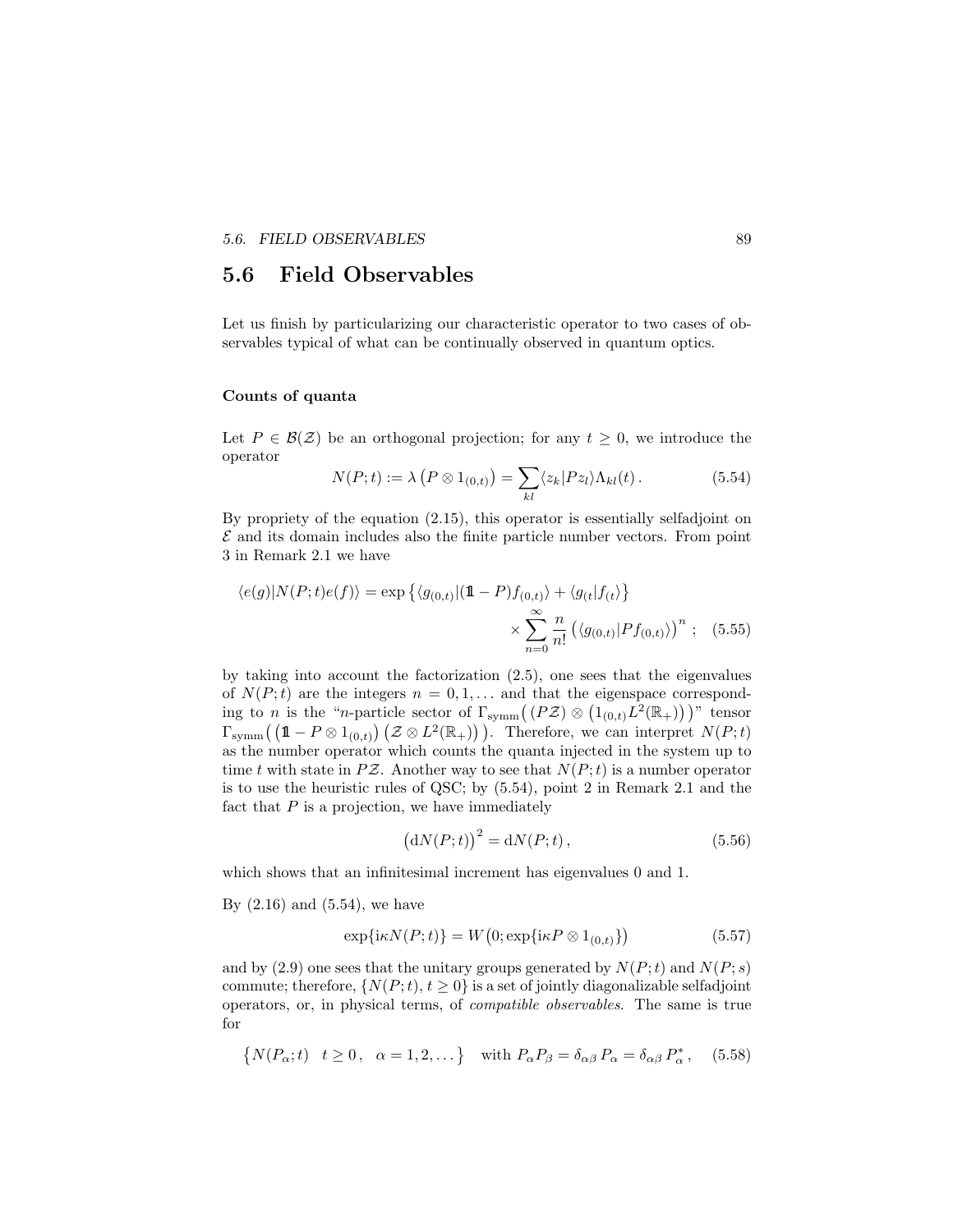i.e.  $P_1, P_2, \ldots$  are mutually orthogonal projections.

In the case of photons the measurement of number operators can be experimentally realized through the so called *direct detection*.

Let us consider the family of compatible observables  $\{N(P_\alpha;t), t \geq 0, \alpha =$  $1, 2, \ldots, m\}$ ;  $P_1, \ldots, P_d$  are mutually orthogonal projections on Z. According to the discussion above and Proposition 5.1, we can handle the stochastic process associated to these operators by means of the finite–dimensional characteristic functions for the increments, which in turn can be summarized in a characteristic functional, which is suggested by the structure of equation (5.7) and which now we construct.

Let us introduce the *test functions*  $\mathbf{k} \in L^{\infty}(\mathbb{R}_{+}; \mathbb{R}^{m})$ , the unitary operators  $\mathsf{S}_t(\mathbf{k})$  on  $L^2(\mathbb{R}^+;\mathscr{Z})$  by

$$
\mathsf{S}_{t}(\mathbf{k}) := \exp\left[\mathrm{i}\sum_{\alpha=1}^{m} P_{\alpha} \otimes \mathbb{1}_{(0,t)} k_{\alpha}\right]
$$
 (5.59a)

or by

$$
\begin{aligned} \left(\mathsf{S}_{t}(k)f\right)(s) &= \exp\left[\mathrm{i}1_{(0,t)}(s)\sum_{\alpha=1}^{m}k_{\alpha}(s)P_{\alpha}\right]f(s) \\ &\equiv 1_{(0,t)}(s)\sum_{\alpha=1}^{m}\left[\exp^{\mathrm{i}k_{\alpha}(s)}-1\right]P_{\alpha}f(s) + f(s). \end{aligned} \tag{5.59b}
$$

Then the characteristic operator

$$
\widehat{\Phi}_{\mathbf{k}}(t) = W(0; \mathsf{S}_t(\mathbf{k})). \tag{5.60}
$$

By (2.16) and (5.59a) the generator of the unitary group,  $\kappa \mapsto \widehat{\Phi}_{\kappa \mathbf{k}}(t)$  is

$$
\lambda \left( \sum_{\alpha} P_{\alpha} \otimes 1_{(0,t)} k_{\alpha} \right) = \sum_{kl} \int_{0}^{t} \langle z_{k} | \sum_{\alpha} k_{\alpha}(s) P_{\alpha} z_{l} \rangle d\Lambda_{kl}(s)
$$

$$
\equiv \sum_{\alpha} \int_{0}^{t} k_{\alpha}(s) dN(P_{\alpha}; s) \quad (5.61)
$$

and, so, we can write

$$
\begin{cases} \n\mathrm{d}\widehat{\Phi}_{\mathbf{k}}(t) = \widehat{\Phi}_{\mathbf{k}}(t) \sum_{i,j,\alpha \geq 1} \left( \mathrm{e}^{\mathrm{i}\mathbf{k}_{\alpha}(t)} - 1 \right) \langle z_i | P_{\alpha} z j \rangle \mathrm{d}\Lambda_{ij} \\ \n\widehat{\Phi}_{\mathbf{k}}(0) = 1 \n\end{cases}
$$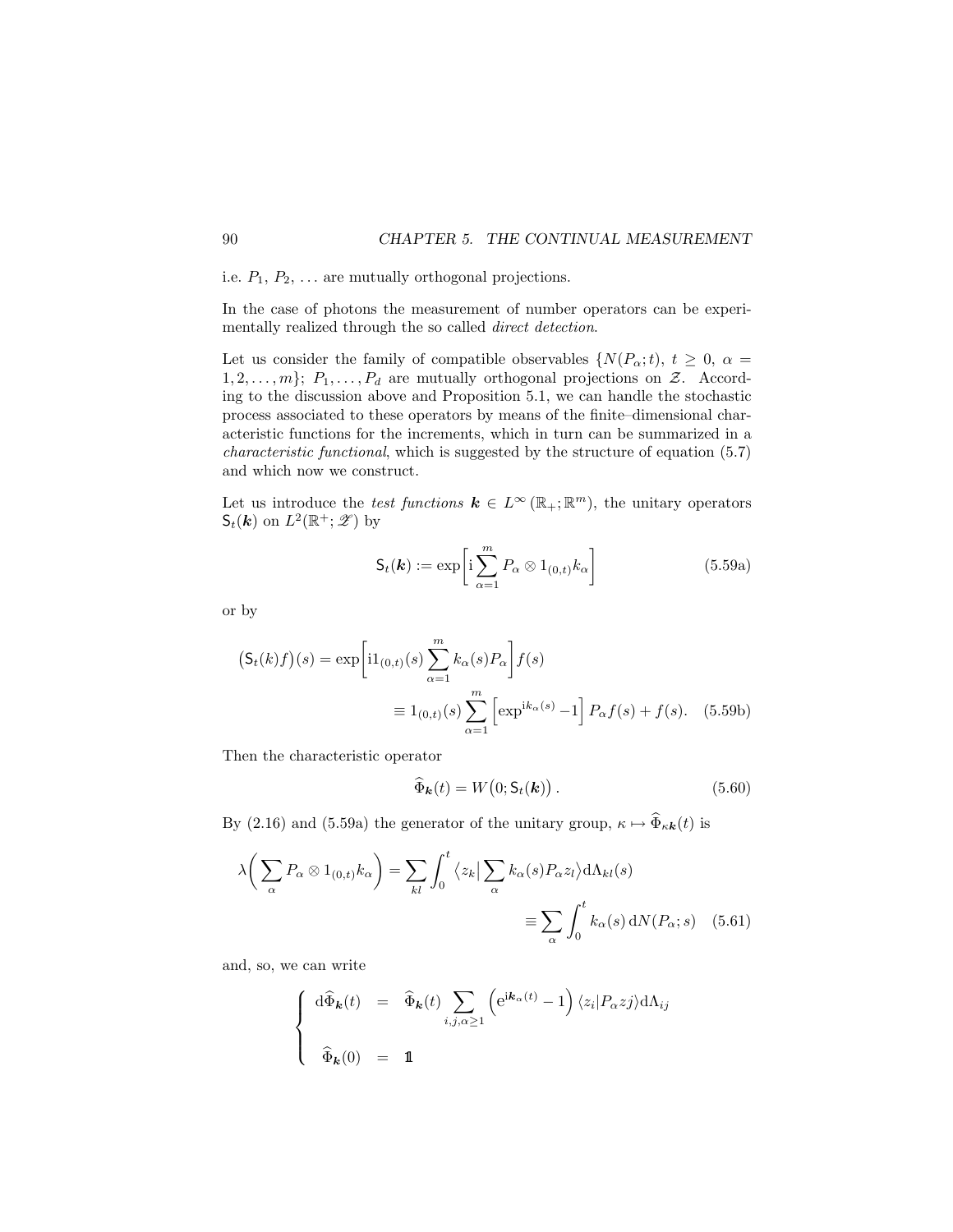## 5.6. FIELD OBSERVABLES 91

and

$$
\widehat{\Phi}_{\mathbf{k}}(t) = \exp\left[i\sum_{\alpha} \int_0^t k_{\alpha}(s) \, \mathrm{d}N(P_{\alpha}; s)\right].\tag{5.62}
$$

#### Measurements of field quadratures

Let us consider now the field quadratures

$$
Q(h;t) := Q\left(h_{(0,t)}\right) = \sum_{k} \left\{ \int_{0}^{t} \overline{h_{k}(s)} \, dA_{k}(s) + \int_{0}^{t} h_{k}(s) \, dA_{k}^{\dagger}(s) \right\}, \quad (5.63)
$$

which are essentially selfadjoint operators on  $\mathcal E$  (propriety of the equation which are essentially selfadjoint operators on  $\zeta$  (propriety of the equation (2.15)). The spectrum of  $Q(h;t)$  is the whole real axis, because  $(\sqrt{2}||h|)^{-1}$ 2.15)). The spectrum of  $Q(n;t)$  is the whole real axis, because  $(\sqrt{2} ||h||)^{-1}$ <br> $\times Q(h;t)$  and  $(\sqrt{2} ||h||)^{-1} Q(ih;t)$  form a couple of canonically conjugated selfadjoint operators (the commutator gives i). By (2.10), (2.15), we have that

$$
\left\{Q(h_{\alpha};t), t \ge 0, \alpha = 1,2,...\right\}, \text{ with } \langle h_{\alpha}(s)|h_{\beta}(s)\rangle = \delta_{\alpha\beta} \left\|h_{\alpha}(s)\right\|^{2},\tag{5.64}
$$

is a family of compatible observables.

In the case of photons the measurement of field quadratures can be experimentally realized through the so called *heterodyne* or *homodyne detection* schemes.

Let us consider the family of compatible observables  $\{Q(h_{\alpha};t), t \geq 0, \alpha =$  $1, 2, \ldots, m\},\$  with  $\langle h_\alpha(s)|h_\beta(s)\rangle = \delta_{\alpha\beta} ||h_\alpha(s)||^2$ ; we can repeat the construction of the previous subsection. By (5.63) we have

$$
\sum_{\alpha=1}^{m} \int_{0}^{t} k_{\alpha}(s) dQ(h_{\alpha}; s) = Q\left(\sum_{\alpha} k_{\alpha} h_{\alpha}; t\right)
$$
\n(5.65)

and, by taking into account (2.15), we can write the characteristic operator as an adapted Weyl operator again:

$$
\widehat{\Phi}_{\mathbf{k}}(t) = \exp\left\{i \sum_{\alpha=1}^{m} \int_{0}^{t} k_{\alpha}(s) dQ(h_{\alpha}; s)\right\}
$$

$$
= \exp\left\{iQ\left(\sum_{\alpha} k_{\alpha} h_{\alpha}; t\right)\right\} = W\left(i \sum_{\alpha} k_{\alpha} h_{\alpha} 1_{(0, t)}; \mathbf{1}\right). \quad (5.66)
$$

Then, the characteristic functional of the process  $\tilde{Q}_{\alpha}(s)$  associated with the selfadjoint operators  $Q(h_{\alpha}; s)$  is given by (5.27) again or by

$$
\Phi_{\mathbf{k}}(t) = \text{Tr}\left\{ \exp\left[i\sum_{\alpha} \int_0^t k_{\alpha}(s) dQ^{\text{out}}(h_{\alpha}; s)\right] \mathfrak{s} \right\}.
$$
 (5.67)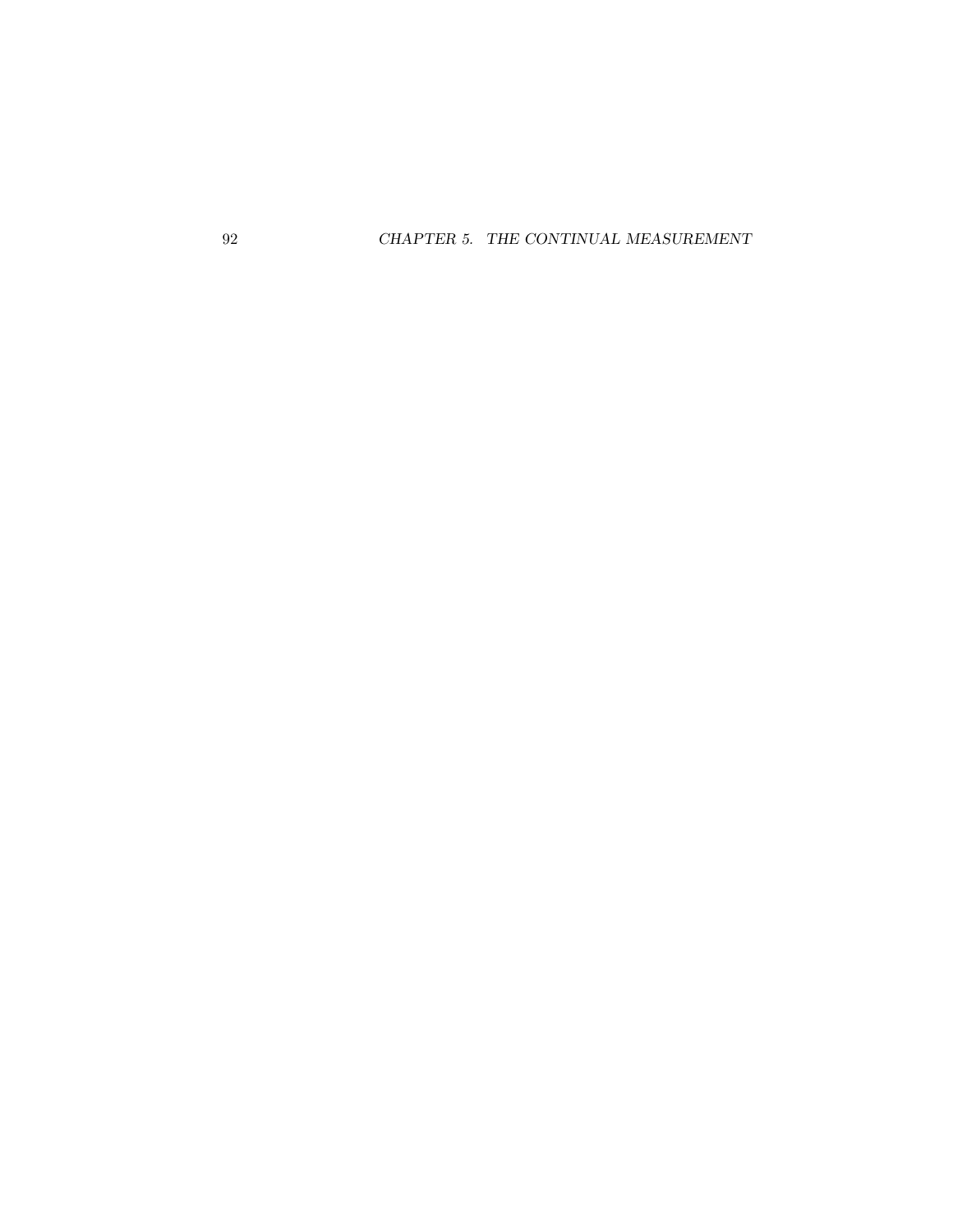## Appendix A

# Some notions of operator theory

Here we collect a few facts from operator theory and some notions on semigroups of operators.

A first useful result is the following one.

Proposition A.1 ([14] p. 112). In a Banach space every weakly convergent sequence is bounded.

For a linear operator T we denote by  $Dom(T)$  its domain, by  $Ker(T)$  its kernel, i.e. the set of vectors  $x \in Dom(T)$  such that  $Tx = 0$ , and by  $\text{Ran}(T)$  its range.

## A.1 Properties of single operators

## A.1.1 Closed operators

Here  $X$  is a complex Banach space. This material is taken mainly from [14] pp. 250–252.

Let T be a linear operator in X with domain  $Dom(T)$ .

**Definition A.1** (Closed operator). The *graph* of T is the set of pairs  $\Gamma(T)$  =  $\{(x, Tx) : x \in Dom(T)\} \subset \mathcal{X} \times \mathcal{X}$ . The operator T is said to be *closed* if  $\Gamma(T)$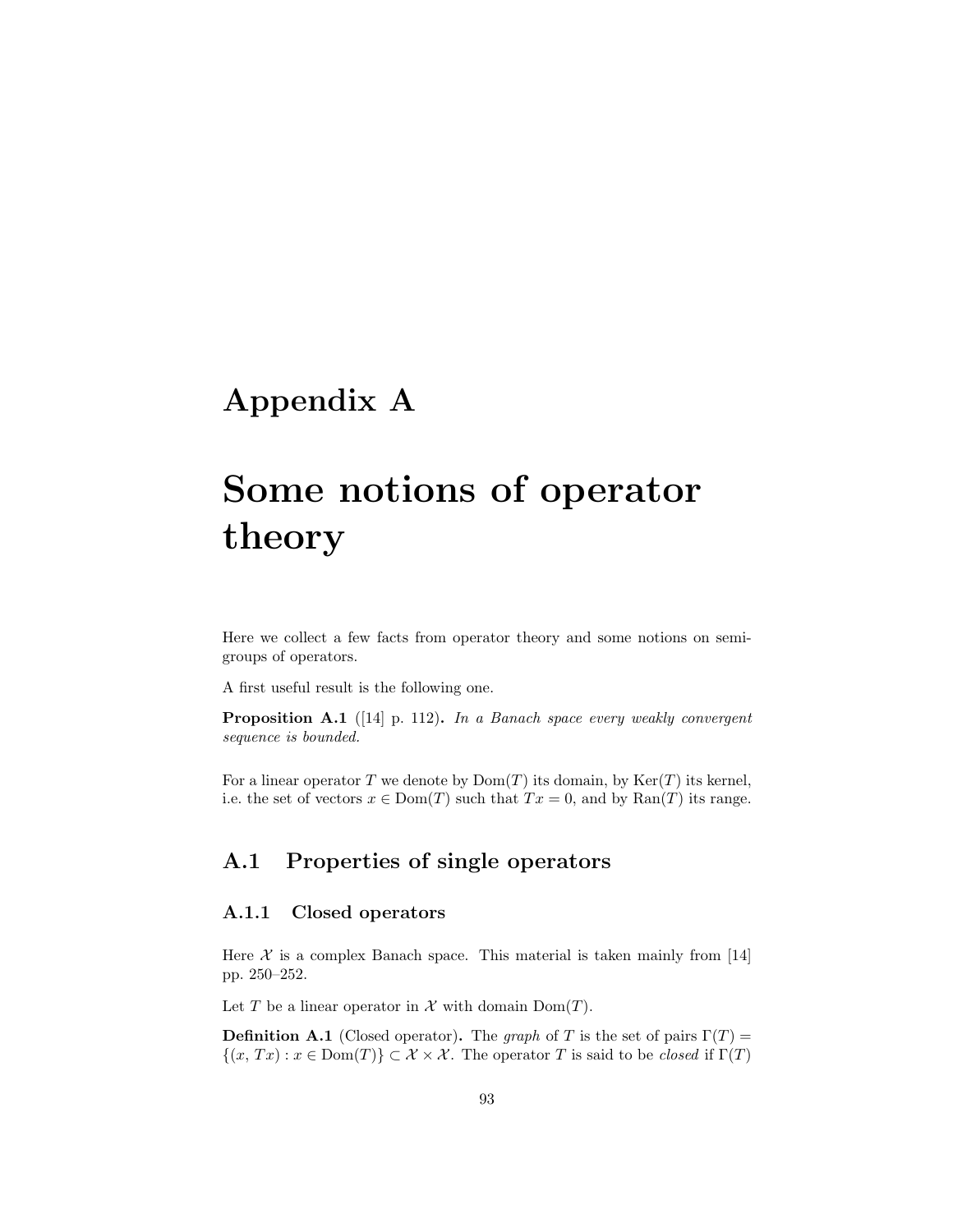## 94 APPENDIX A. SOME NOTIONS OF OPERATOR THEORY

is a closed subset of  $\mathcal{X} \times \mathcal{X}$ .

*Remark* A.1 ([7] Definition B.1 p. 515). The operator T is closed if and only if

$$
x_n \in \text{Dom}(T), \quad \lim_{n \to \infty} x_n = x, \quad \lim_{n \to \infty} Tx_n = y
$$
  
 $\Downarrow$   
 $x \in \text{Dom}(T) \text{ and } Tx = y.$ 

**Definition A.2** (Extension of an operator). The operator  $T_1$  is said to be an extension of T if  $Dom(T_1)$   $\supset$   $Dom(T)$  and  $T_1x = Tx$  for all  $x \in Dom(T)$ . In this case we write  $T_1 \supset T$ .

**Definition A.3** (Closable operator). An operator T is *closable* if it has a closed extension. Every closable operator has a smallest closed extension, called its *closure*, which we denote by  $\overline{T}$ .

**Proposition A.2.** If T is closable, then  $\Gamma(\overline{T}) = \overline{\Gamma(T)}$ .

**Definition A.4** (Core of an operator). Let  $T$  be a closed linear operator in  $\mathcal{X}, D \subset \text{Dom}(T)$  be a linear manifold and  $T|_D$  be the restriction of T to D. If the closure of  $T|_D$  is  $T$ , then  $D$  is called a *core* for  $T$ .

**Definition A.5** (Resolvent). Let T be a closed operator on  $\mathcal{X}$ . A complex number  $\lambda$  is in the *resolvent set*  $\rho(T)$  if  $\lambda \mathbf{1} - T$  is a bijection of Dom(T) onto X with a bounded inverse. If  $\lambda \in \rho(T)$ , the operator  $R(\lambda; A) := (\lambda \mathbf{1} - T)^{-1}$  is called the *resolvent* of T at  $\lambda$ .

## A.1.2 The adjoint

Here  $\mathscr H$  is a complex separable Hilbert space. This material is taken from [14] pp. 252–256.

**Definition A.6** (Adjoint operator). Let  $T$  be a densely defined linear operator in H. Let  $Dom(T^*)$  be the set of  $\phi \in \mathcal{H}$  for which there is an  $\eta \in \mathcal{H}$  with  $\langle \phi | T \psi \rangle = \langle \eta | \psi \rangle$  for all  $\psi \in \text{Dom}(T)$ . For each such  $\phi \in \text{Dom}(T^*)$ , we define  $T^*\phi = \eta$ . The operator  $T^*$  is called the *adjoint* of T.

Remark A.2. 1. By the Riesz lemma,  $\phi \in \text{Dom}(T^*)$  if and only if  $|\langle \phi | T \psi \rangle| \le$  $C\|\psi\|$  for all  $\psi \in \text{Dom}(T)$ .

- 2.  $S \subset T$  implies  $T^* \subset S^*$ .
- 3.  $T^*$  is closed.
- 4. T is closable if and only if  $Dom(T^*)$  is dense in which case  $\overline{T} = T^{**}$ .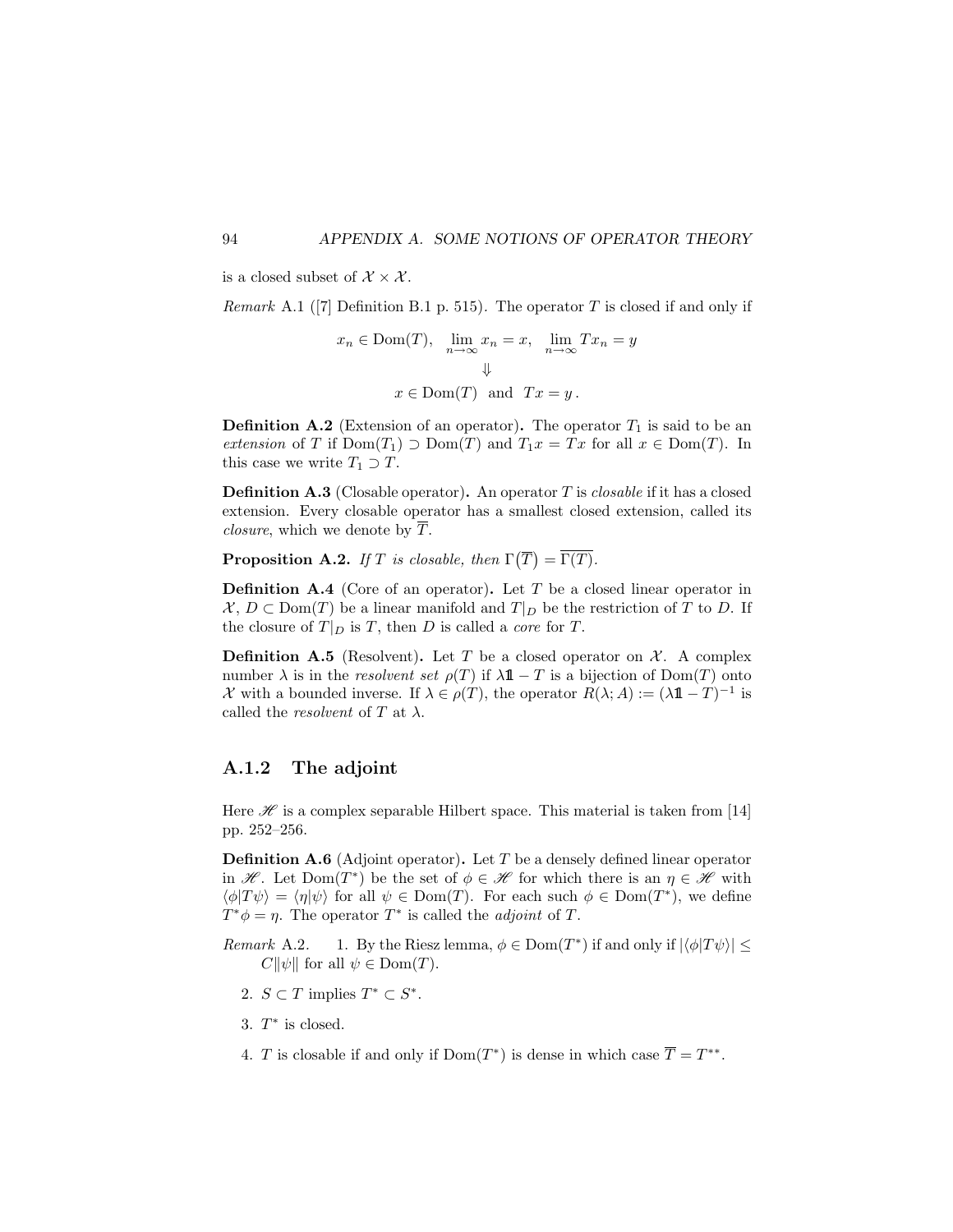## A.1. PROPERTIES OF SINGLE OPERATORS 95

5. If T is closable, then  $(\overline{T})^* = T^*$ .

Definition A.7 (Symmetric and selfadjoint operators). A densely defined operator T in  $\mathscr H$  is called *symmetric* if  $T \subset T^*$ , that is, if  $Dom(T) \subset Dom(T^*)$ and  $T\phi = T^*\phi$  for all  $\phi \in \text{Dom}(T)$ .

T is called *selfadjoint* if  $T = T^*$ , that is, if and only if T is symmetric and  $Dom(T) = Dom(T^*).$ 

Remark A.3. 1. A symmetric operator T is closable and  $T \subset \overline{T} = T^{**} \subset T^*$ .

2. For a closed symmetric operator T we have  $T = T^{**} \subset T^*$ .

3. For a selfadjoint operator T we have  $T = T^{**} = T^*$ .

**Definition A.8** (Essentially selfadjoint operator). A symmetric operator  $T$  is called essentially selfadjoint if its closure is selfadjoint.

Remark A.4. An essentially selfadjoint operator has one and only one selfadjoint extension and, conversely, an operator possessing one and only one selfadjoint extension is essentially selfadjoint. The operator T is essentially selfadjoint if and only if  $T \subset T^{**} = T^*$ .

## A.1.3 Isometries

[14] pp. 197, 297–298.

**Definition A.9.** An operator  $U \in \mathcal{B}(\mathcal{H})$  is called an *isometry* if  $||Ux|| = ||x||$ for all  $x \in \mathcal{H}$ . U is called a *partial isometry* if U is an isometry when restricted to the closed subspace  $\text{Ker}(U)^{\perp}$ .

If U is a partial isometry, H can be written as  $\mathscr{H} = \text{Ker}(U) \oplus \text{Ker}(U)^{\perp}$  and as  $\mathscr{H} = \text{Ran}(U) \oplus \text{Ran}(U)^{\perp}$ ; then, U is a unitary operator between  $\text{Ker}(U)^{\perp}$ , the *initial subspace* of U, and  $\text{Ran}(U)$ , the *final subspace* of U. Moreover,  $U^*$ is a partial isometry from  $\text{Ran}(U)$  to  $\text{Ker}(U)^{\perp}$  which acts as the inverse of the map  $U : \text{Ker}(U)^{\perp} \to \text{Ran}(U)$ .

**Proposition A.3.** Let U be a partial isometry. Then,  $P_i = U^*U$  and  $P_f =$  $UU^*$  are respectively the projections onto the initial and the final subspaces of U. Conversely, if  $U \in \mathcal{B}(\mathcal{H})$  with  $U^*U$  and  $UU^*$  projections, then U is a partial isometry.

**Theorem A.4** (The polar decomposition). Let  $T$  be an arbitrary closed operator on a Hilbert space  $\mathcal H$ . Then, there is a positive self-adjoint operator  $|T|$ , with  $Dom(|T|) = Dom(T)$  and a partial isometry U with initial space  $Ker(T)^{\perp}$ , and final space Ran(T), so that  $T = U|T|$ . |T| and U are uniquely determined by these properties together with the additional condition  $\text{Ker}(|T|) = \text{Ker}(T)$ .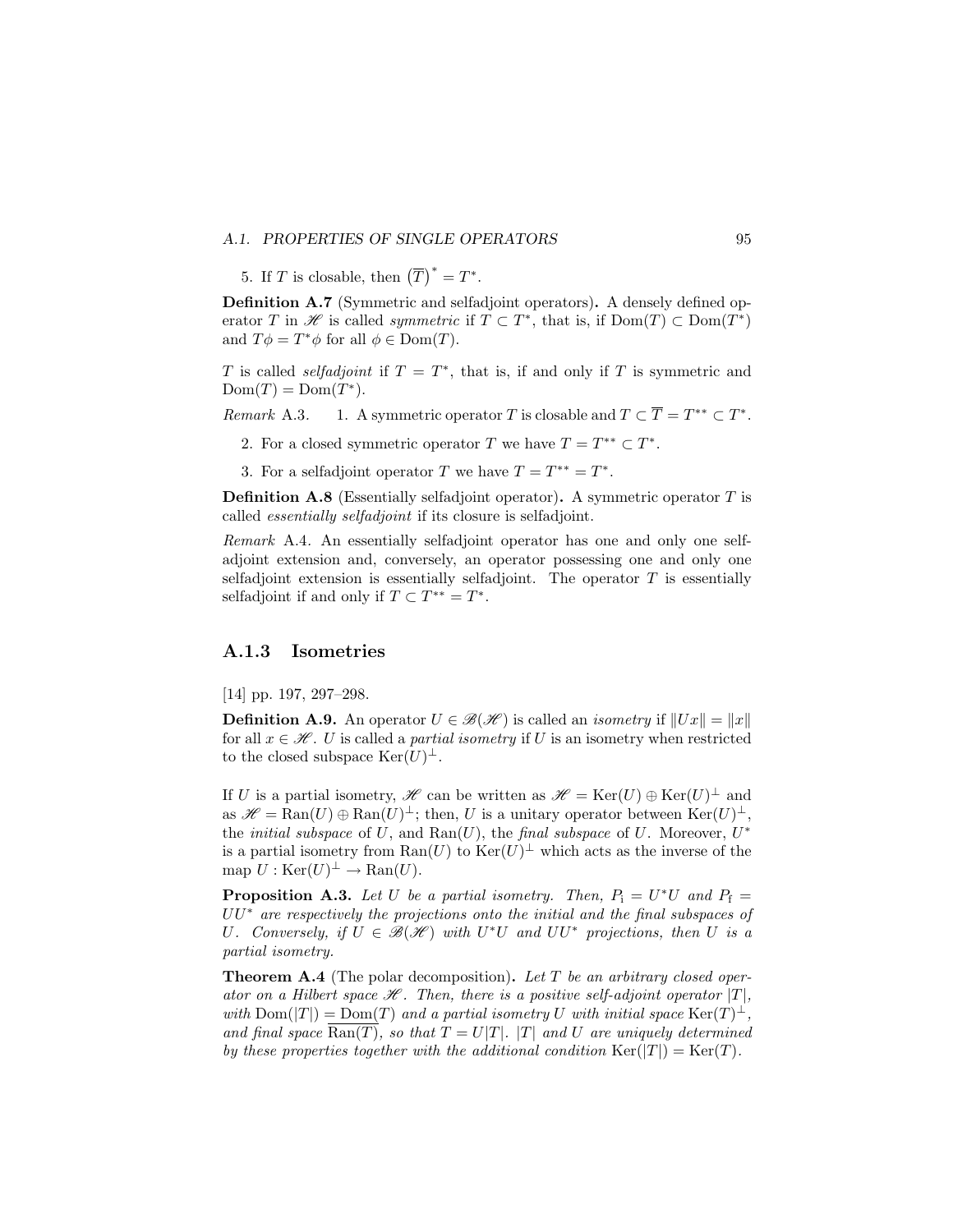## 96 APPENDIX A. SOME NOTIONS OF OPERATOR THEORY

## A.2 Strongly continuous semigroups of operators

We take this material mainly from [13] pp. 1–16, 81–82. Here  $\mathcal X$  is a complex Banach space.

**Definition A.10.** A one-parameter family  $T(t)$ ,  $0 \le t < +\infty$ , of bounded linear operators from  $X$  into  $X$  is a semigroup of bounded linear operators on *X* if (i)  $T(0) = 1$ , (ii)  $T(t + s) = T(t)T(s)$ , ∀t, s ≥ 0.

A semigroup  $T(t)$  of bounded linear operators is uniformly continuous if  $\lim_{t\to 0} ||T(t) - \mathbf{1}|| = 0.$ 

A semigroup  $T(t)$  of bounded linear operators is *strongly continuous* if  $\lim_{t\to 0} T(t)x = x, \,\forall x \in \mathcal{X}.$ 

Remark A.5. For a semigroup, uniform or strong continuity in 0 implies the same continuity for all  $t$ . Moreover, for a semigroup strong continuity is equivalent to weak continuity ([7] Theorem 5.8).

The linear operator A defined by

$$
Dom(A) = \left\{ x \in \mathcal{X} : \lim_{t \downarrow 0} \frac{T(t)x - x}{t} \text{ exists} \right\}
$$

and

$$
Ax = \lim_{t \downarrow 0} \frac{T(t)x - x}{t} \equiv \frac{d^+T(t)x}{dt} \Big|_{t=0} \quad \text{for} \quad x \in \text{Dom}(A)
$$

is the *infinitesimal generator* of the semigroup  $T(t)$ ; Dom(A) is the domain of A.

**Theorem A.5.** A linear operator A is the infinitesimal generator of a uniformly continuous semigroup if and only if A is a bounded linear operator. Moreover, a uniformly continuous semigroup is uniquely determined by its generator.

**Theorem A.6.** Let A be the infinitesimal generator of a strongly continuous semigroup  $T(t)$  of bounded linear operators, then A is a densely defined, closed linear operator. Moreover, the semigroup  $T(t)$  is uniquely determined by its generator A.

When  $||T(t)|| \le 1$  we have a semigroup of *contractions*.

**Theorem A.7** (Hille-Yosida). A linear (unbounded) operator A is the infinitesimal generator of a strongly continuous semigroup of contractions  $T(t)$ ,  $t \geq 0$ ,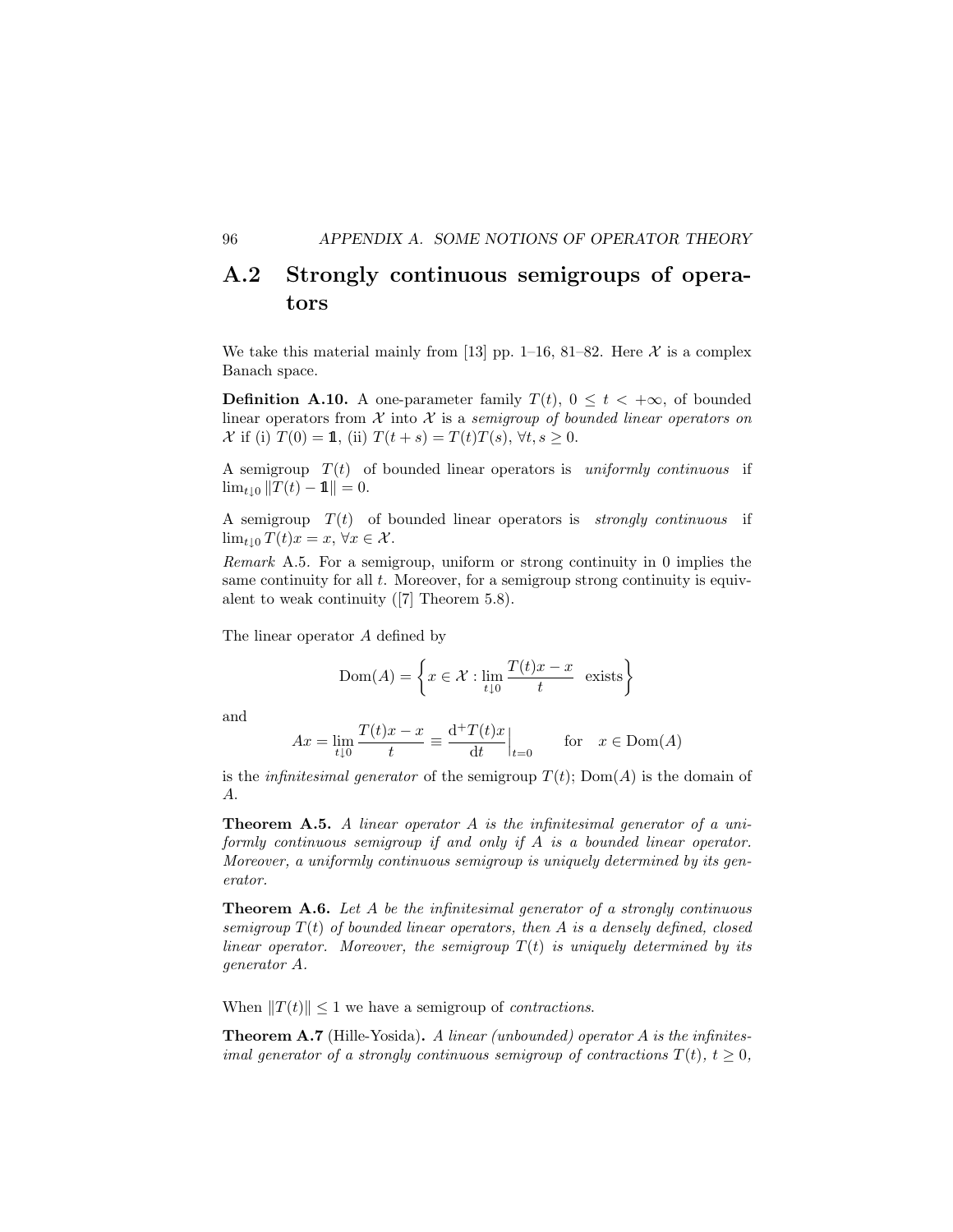## A.2. STRONGLY CONTINUOUS SEMIGROUPS OF OPERATORS 97

if and only if (i) A is densely defined and closed, (ii) the resolvent set  $\rho(A)$  of A contains  $\mathbb{R}^+$  and for every  $\lambda > 0$  one has  $||R(\lambda; A)|| \leq 1/\lambda$ .

**Definition A.11.** A linear operator A is dissipative if  $\|(\lambda \mathbf{1} - A)x\| \geq \lambda \|x\|$ for all  $x \in \text{Dom}(A)$  and  $\lambda > 0$ .

Theorem A.8. Let A be a dissipative operator.

- 1. If for some  $\lambda_0 > 0$  one has  $\text{Ran}(\lambda_0 \mathbf{1} A) = \mathcal{X}$ , then  $\text{Ran}(\lambda \mathbf{1} A) = \mathcal{X}$ for all  $\lambda > 0$ .
- 2. If A is closable, also its closure  $\overline{A}$  is dissipative.
- 3. If  $\overline{\mathrm{Dom}(A)} = \mathcal{X}$ , then A is closable.

**Theorem A.9** (Lumer-Phillips). Let A be a linear operator with dense domain  $Dom(A)$  in X.

- 1. If A is dissipative and there is a  $\lambda_0 > 0$  such that  $\text{Ran}(\lambda_0 \mathbf{1} A) = \mathcal{X}$ , then  $\overline{A}$  is the infinitesimal generator of a strongly continuous semigroup of contractions on  $\mathcal{X}$ .
- 2. If A is the infinitesimal generator of a strongly continuous semigroup of contractions on  $\mathcal X$ , then Ran( $\lambda \mathbb{1} - A$ ) =  $\mathcal X$  for all  $\lambda > 0$  and A is dissipative.

Definition A.12 (Maximally dissipative operators). A dissipative operator A for which Ran( $\mathbf{1} - A$ ) = X is called *m*-dissipative.

- Remark A.6. 1. The closure of a densely defined operator  $A$  is the infinitesimal generator of a strongly continuous semigroup of contractions if and only if A is m-dissipative.
	- 2. Let A and B be the generators of two strongly continuous contraction semigroups with  $Ax = Bx$ ,  $\forall x \in Dom(A) \subset Dom(B)$ . Then,  $Dom(B)$ Dom(A) and  $B = A$ . See [7] p. 75.

**Definition A.13** ([7] Definition 2.1 p. 169). Let A and B be two operators in X. The operator B is said to be (relatively) A-bounded if  $Dom(A) \subset Dom(B)$ and if there exist two non-negative constants  $\alpha$  and  $\beta$  such that

$$
||Bx|| \le \alpha ||Ax|| + \beta ||x||, \qquad \forall x \in \text{Dom}(A). \tag{A.1}
$$

The A-bound of B is  $\alpha_0 := \inf{\alpha \geq 0}$ : there exists  $\beta \geq 0$  such that  $(A.1)$ holds}.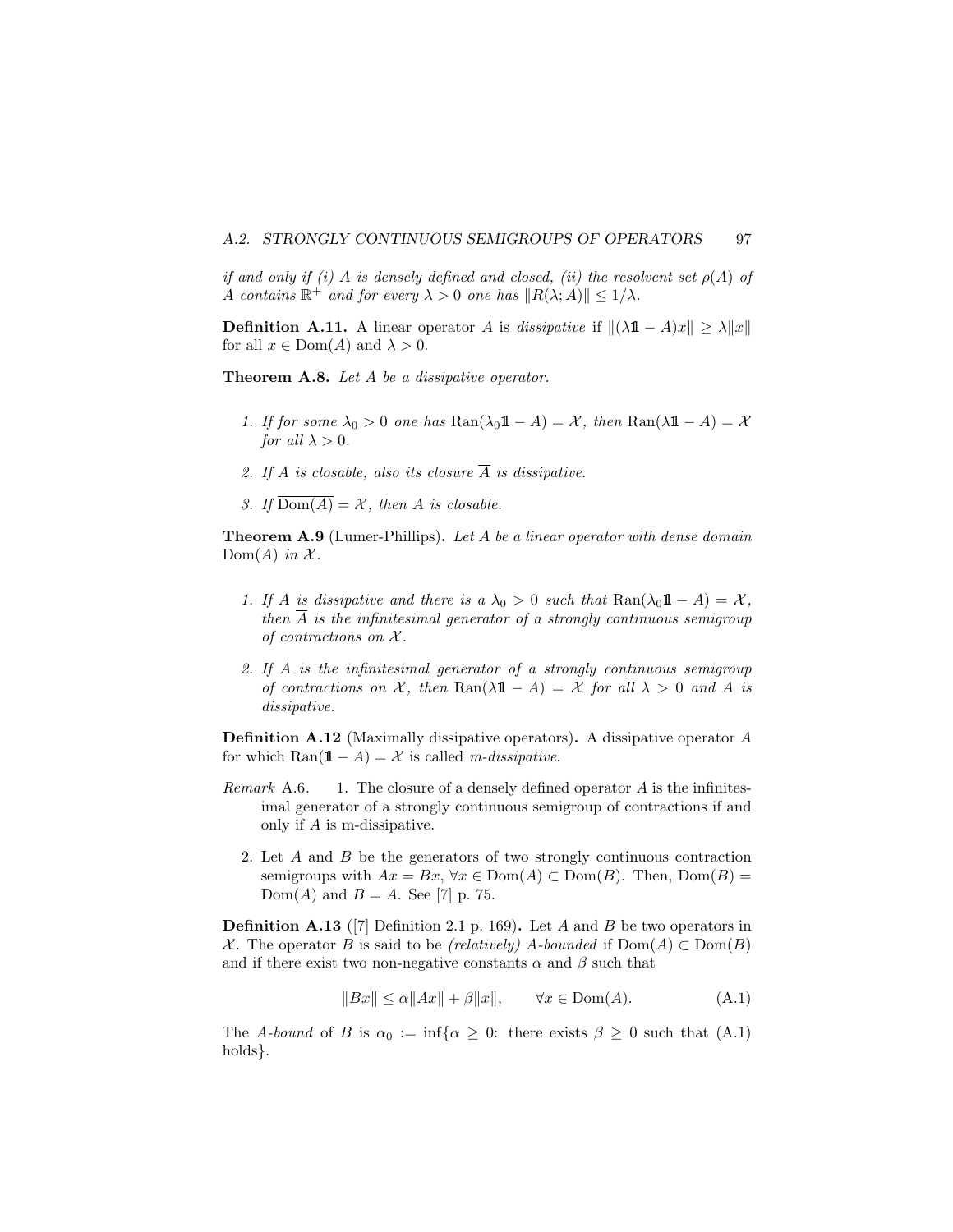## 98 APPENDIX A. SOME NOTIONS OF OPERATOR THEORY

**Proposition A.10** ([7] Lemma 2.4 p. 171). If  $(A, Dom(A))$  is closed and  $(B,$  $\mathrm{Dom}(B)\big)$  is A-bounded with A-bound  $\alpha_0 < 1$ , then  $(A+B, \mathrm{Dom}(A))$  is a closed operator.

**Theorem A.11.** Let A and B be linear operators in X such that Dom(B)  $\supset$ Dom(A) and  $A + tB$  is dissipative for  $0 \le t \le 1$ . If B is A-bounded with A-bound  $\alpha_0 < 1$  and for some  $t_0 \in [0, 1]$  the operator  $A + t_0B$  is m-dissipative, then  $A + tB$  is m-dissipative for all  $t \in [0, 1]$ .

#### Particularization to the Hilbert space case.

Remark A.7. By Remark A.5, if  $P(t)$  is a strongly continuous semigroup of contractions in  $\mathscr{H}$ , then also  $P(t)^*$  is a strongly continuous semigroup of contractions in  $\mathscr{H}$ .

**Theorem A.12.** A linear operator A in  $\mathcal{H}$  is dissipative if and only if

 $\text{Re}\langle \phi | A\phi \rangle \leq 0$ ,  $\forall \phi \in \text{Dom}(A)$ .

**Theorem A.13.** Let A be a dissipative operator. If  $\text{Ran}(\mathbf{1} - A) = \mathcal{H}$ , then  $Dom(A) = H$ .

**Proposition A.14.** Let A be a densely defined closed linear operator in  $H$ . If both A and  $A^*$  are dissipative, then A is the infinitesimal generator of a strongly continuous semigroup of contractions.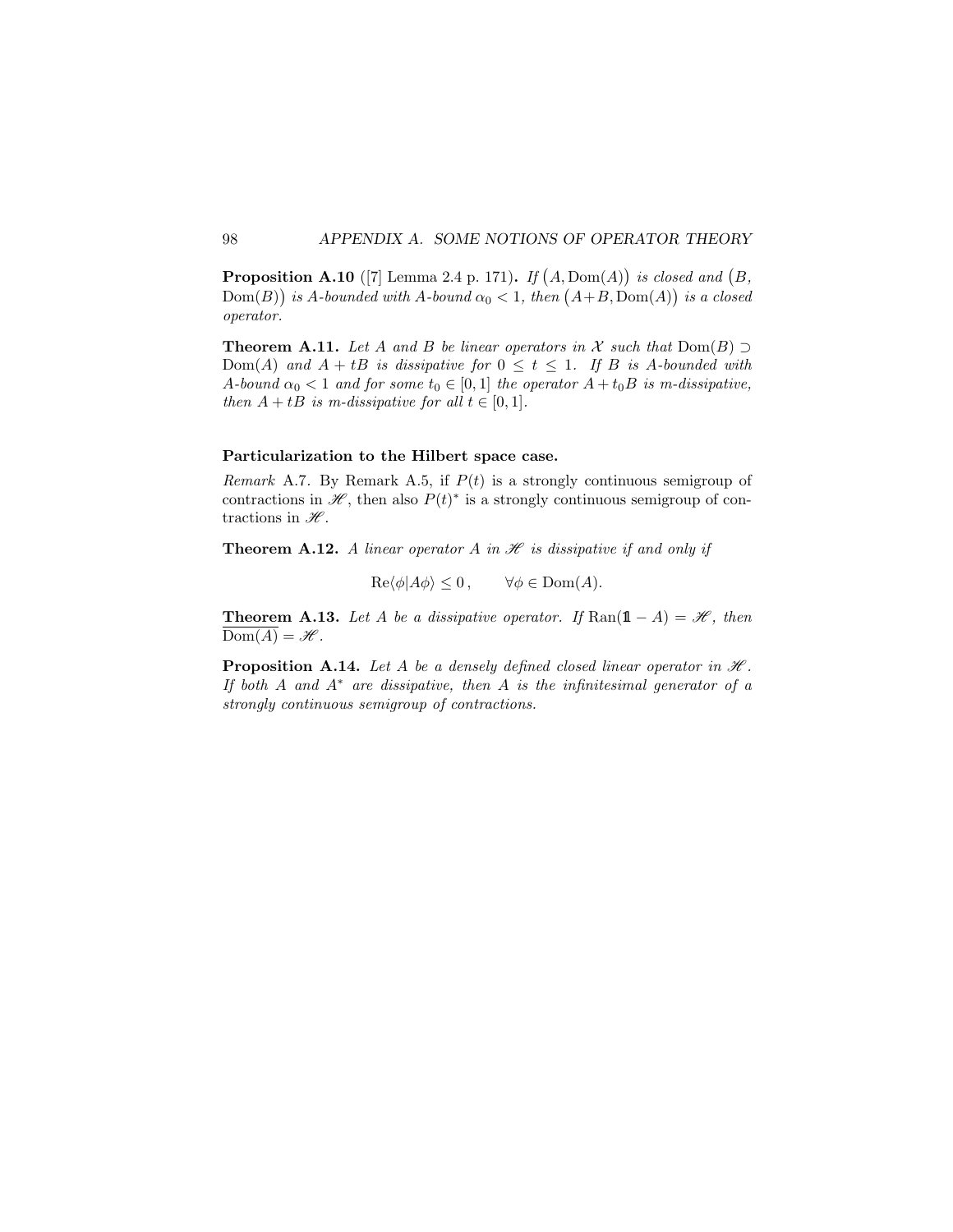## Appendix B

# The algebra of bounded operators on  $\mathscr H$

## B.1 Basic Definition

**Definition B.1** (Involution). Let  $\mathscr A$  be a Banach algebra. A mapping  $x \to x^*$ of  $\mathscr A$  into itself is called an *involution* if the following conditions are satisfied

- 1.  $(x^*)^* = x$ ,
- 2.  $(x+y)^* = x^* + y^*$ ,
- 3.  $(xy)^* = y^*x^*$ ,
- 4.  $(\lambda x)^* = \overline{\lambda} x^*, \qquad \lambda \in \mathbb{C}.$

A Banach algebra with an involution \* is called a Banach \*-algebra.

**Definition B.2** (C\*-algebra ). A Banach \*-algebra  $\mathscr A$  is called a  $C^*$ -algebra if it satisfies  $||x^*x|| = ||x||^2$  for all  $x \in \mathcal{A}$ .

**Definition B.3** (W<sup>\*</sup>-algebra ). A C<sup>\*</sup>-algebra  $\mathcal M$  is called a W<sup>\*</sup>-algebra (or Von Neumann algebra) if it is a dual space as a Banach space (i.e if there exists a Banach space  $\mathscr{M}_{*}$  such that  $(\mathscr{M}_{*})^{*} = \mathscr{M}$ , where  $(\mathscr{M}_{*})^{*}$  is the dual Banach space of  $\mathcal{M}_*$ ). We shall call such a Banach space  $\mathcal{M}_*$  the predual of  $\mathcal{M}$ .

**Definition B.4** (Uniform topology). The topology defined by the norm  $\|\ \|$ on a Banach space  $C * - algebra \mathcal{A}$  is called the *uniform topology*.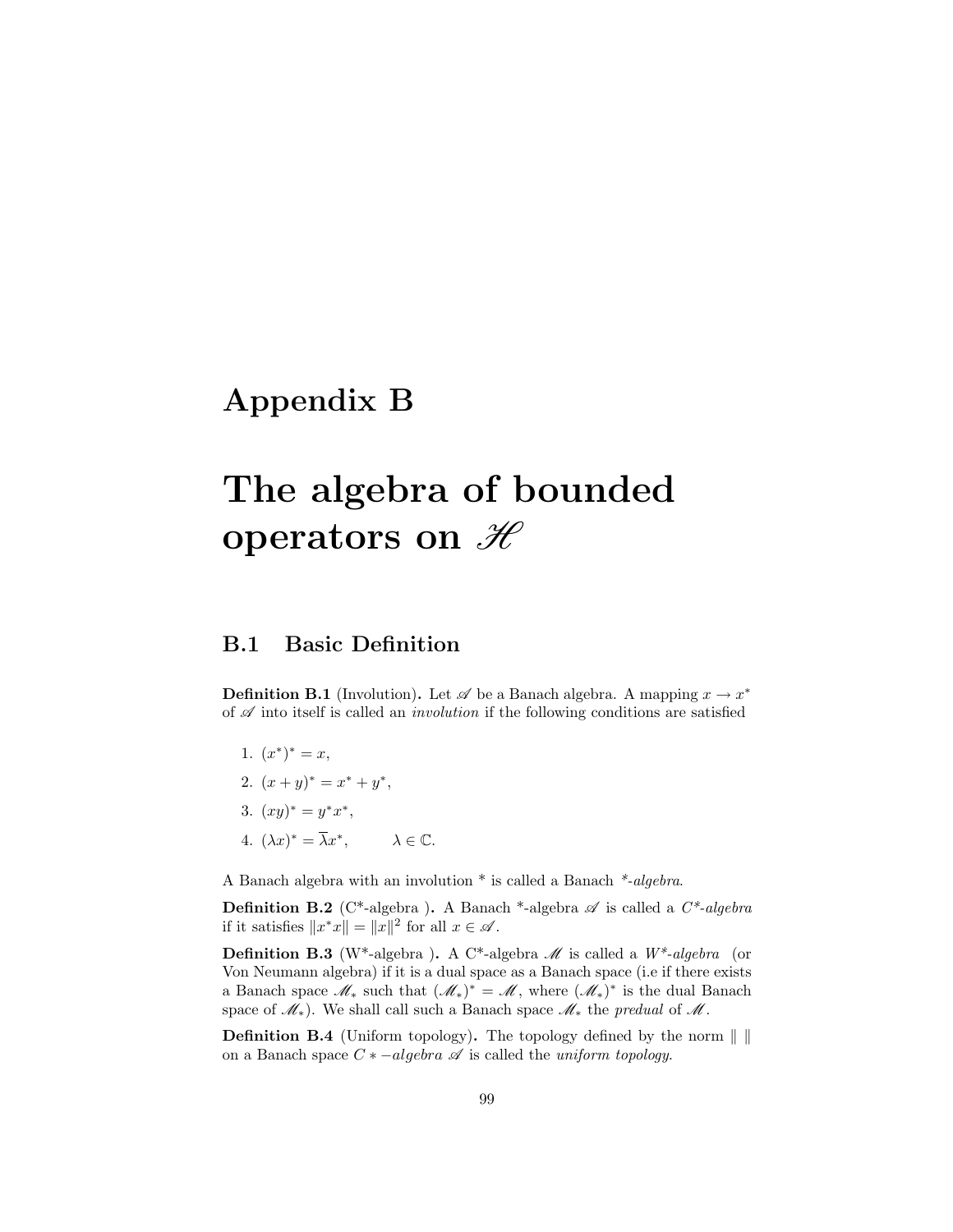## 100 APPENDIX B. THE ALGEBRA OF BOUNDED OPERATORS ON  $H$

**Definition B.5** ( $\sigma$ -topology). The weak\*-topology  $\sigma(\mathcal{M},\mathcal{M}_*)$  on a W\*-algebra  $M$  is called weak topology or  $\sigma$ -topology on  $M$ .

Let us recall the meaning of the weak\*-topology: the sequence  $\{a_n\} \subset \mathcal{M}$ converges in the weak\* sense to a if  $\lim_{n\to+\infty}\langle a_n, x\rangle = \langle a, x\rangle$  for all  $x \in \mathcal{M}_*$ .

**Definition B.6** (C\*-subalgebra). A subset V of a C\*-algebra  $\mathscr A$  is called selfadjoint if  $x \in V$  implies  $x^* \in V$ . A selfadjoint uniformly closed subalgebra of  $\mathscr A$  is also a C<sup>\*</sup>-algebra and it is called a C<sup>\*</sup>-subalgebra of  $\mathscr A$ .

**Definition B.7** (W<sup>\*</sup>-subalgebra). A selfadjoint  $\sigma$ -closed subalgebra  $\mathcal N$  of a W<sup>\*</sup>-algebra  $\mathscr M$  is also a W<sup>\*</sup>-algebra and it is called a W<sup>\*</sup>-subalgebra.

**Definition B.8** (Positivity). An element a in a C<sup>\*</sup>-algebra  $\mathscr A$  is said to be positive if  $a = b^*b$  for some  $b \in \mathcal{A}$ . A linear functional  $\varphi$  on a  $\mathcal A$  is called positive if  $\phi(a^*a) \geq 0$  for all  $a \in \mathscr{A}$ .

**Definition B.9** (Normal). A positive linear functional  $\varphi$  on a W<sup>\*</sup>-algebra  $\mathcal{M}$ is said to be normal if it satisfies  $\varphi$ (l.u.b.  $x_{\alpha}$ ) = l.u.b.  $\varphi$ ( $a_{\alpha}$ ) for every uniformly bounded increasing directed set  $\{a_{\alpha}\}\$  of positive elements in  $\mathcal{M}$ .

**Definition B.10** (Completely positive linear maps). Let  $\mathscr A$  and  $\mathscr B$  be two \*-algebras with unit. The linear map  $T : \mathscr{A} \to \mathscr{B}$  is called

1. *n-positive* if for every family  $a_1, \ldots, a_n$  of element of  $\mathscr A$  and every family  $b_1, \ldots, b_n$  of elements of  $\mathscr{B}$  we have

$$
\sum_{i,j=1}^n b_i^*T(a_i^*a_j)b_j\geq 0
$$

2. completely positive if it is n-positive for every integer  $n \geq 1$ .

**Theorem B.1** (Theorem 1.13.2. in [15]). Let  $\varphi$  be a positive linear functional on a  $W^*$ -algebra  $\mathcal M$ . Then the following conditions are equivalent:

- 1.  $\varphi$  is normal,
- 2.  $\varphi$  is  $\sigma(M, \mathcal{M}_*)$ -continuous.

Let  $\mathcal{H}$  be a complex Hilbert space and let  $\mathcal{B}(\mathcal{H})$  be the algebra of all bounded linear operators on  $\mathcal{H}$ . We can define various topologies in  $\mathcal{B}(\mathcal{H})$ .

**Theorem B.2** (Proposition 2.9 in [8], page 18). Let  $\mathscr A$  be a C\*-algebra and T a linear map from  $\mathscr A$  to  $\mathscr B(\mathscr H)$ . T is completely positive if and only if for any  $n \geq 1, a_1, \ldots a_n \in \mathscr{A}, u_1, \ldots, u_n \in \mathscr{H},$  one has

$$
\sum_{1 \le i,j \le n} \langle u_i | T[a_i^* a_j] u_j \rangle \ge 0.
$$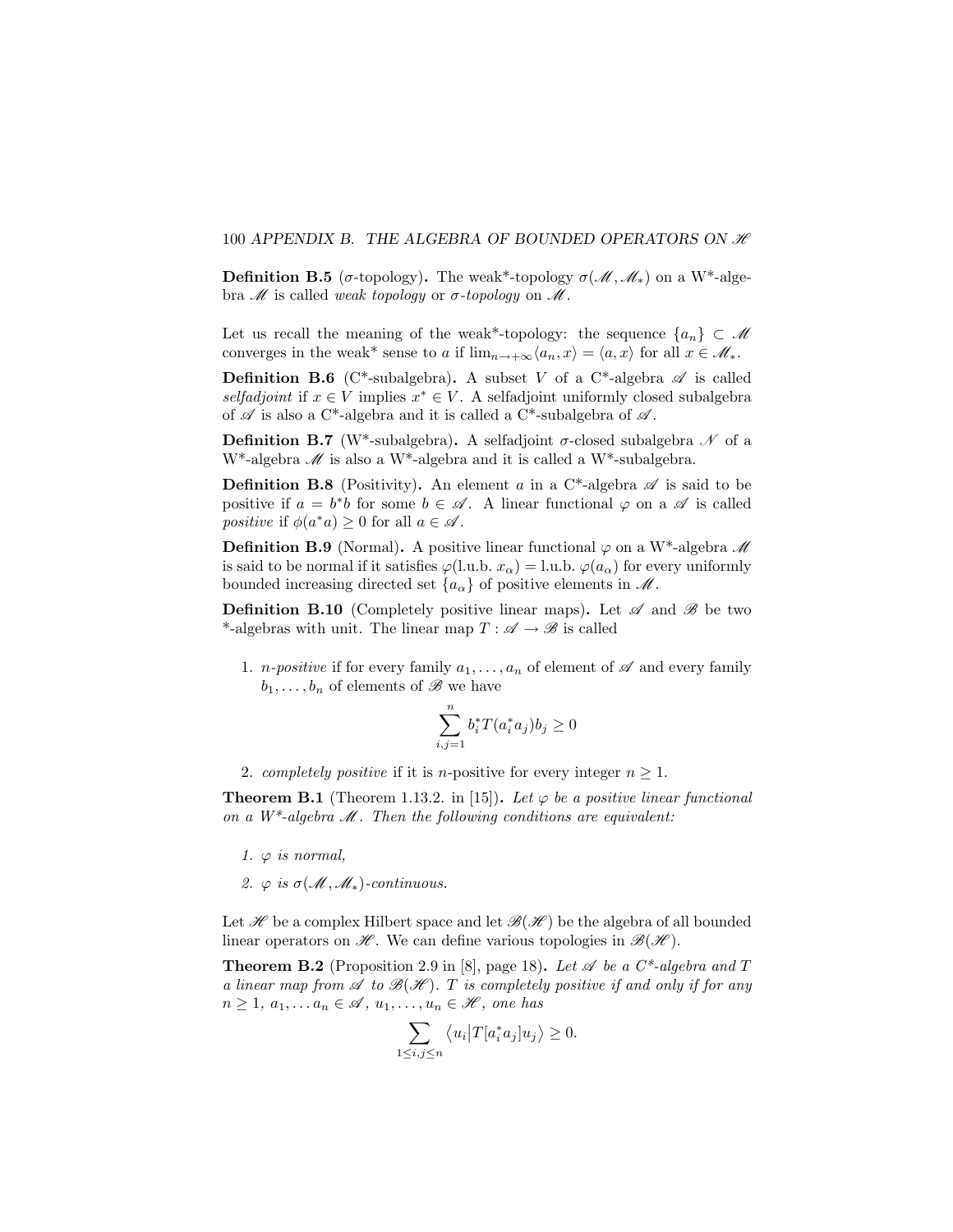## B.2. TOPOLOGIES IN  $\mathcal{B}(\mathcal{H})$  101

## **B.2** Topologies in  $\mathcal{B}(\mathcal{H})$

1. The uniform topology in  $\mathcal{B}(\mathcal{H})$ . The uniform topology in  $\mathcal{B}(\mathcal{H})$  is given by the operator norm  $||a||$   $(a \in \mathcal{B}(\mathcal{H}))$ , where  $||a|| = \sup ||a\xi||$ .  $\|\xi\|\leq 1$ 

 $\mathscr{B}(\mathscr{H})$  is a Banach algebra with this norm. We shall take the adjoint operation  $a \to a^*$  as involution \* on  $\mathscr{B}(\mathscr{H})$  (i.e.,  $\langle a\xi|\eta\rangle = \langle \xi|a^*\eta\rangle$ ) for  $\xi, \eta \in \mathcal{H}$  where  $\langle | \rangle$  is the scalar product of  $\mathcal{H}$ . Then

$$
||a||^2 = \sup_{||\xi||=1} ||a\xi||^2 = \sup_{||\xi||=1} \langle a\xi | a\xi \rangle = \sup_{||\xi||=1} \langle a^* a\xi | \xi \rangle \le ||a^* a||.
$$

Since  $||a^*|| = ||a||$ , then  $||a||^2 = ||a^*a||$ . Therefore,  $\mathscr{B}(\mathscr{H})$  is a C<sup>\*</sup>-algebra, and so any uniformly closed selfadjoint subalgebra of  $\mathscr{B}(\mathscr{H})$  is also a C\*-algebra.

- 2. The strong operator topology in  $\mathscr{B}(\mathscr{H})$ . Let  $\xi \in \mathscr{B}(\mathscr{H})$ . The function  $a \to \|a\xi\|$  is a semi-norm on  $\mathscr{B}(\mathscr{H})$ . The set of all such seminorms  $\{\|a\xi\| \mid \xi \in \mathcal{B}(\mathcal{H})\}\$ defines a Hausdorff locally convex topology in  $\mathscr{B}(\mathscr{H})$ . This is the strong operator topology.
- 3. The strongest operator topology. Let  $(\xi_i) \subset \mathcal{H}$  be any sequence of elements in  $\mathscr H$  such that  $\sum_{n=1}^{\infty}$  $i=1$  $\|\xi_i\|^2 < +\infty$ . The function

$$
\left(\sum_{i=1}^{\infty} \|a\xi_i\|^2\right)^{\frac{1}{2}} \qquad a \in \mathcal{B}(\mathcal{H})
$$

defines a semi-norm on  $\mathscr{B}(\mathscr{H})$ . The set of all such semi-norms

$$
\left\{ \left( \sum_{i=1}^{\infty} \|a\xi_i\|^2 \right)^{\frac{1}{2}} \Big| (\xi_i) \subset \mathscr{H}, \sum_{i=1}^{\infty} \|\xi_i\|^2 < +\infty \right\}
$$

defines a Hausdorff locally convex topology in  $\mathscr{B}(\mathscr{H})$ . This is the *strong*est operators topology.

- 4. The weak operator topology. For  $\xi, \eta \in \mathcal{H}$ , the function  $|\langle a\xi|\eta \rangle|$  is a semi-norm on  $\mathscr{B}(\mathscr{H})$ . The set of all semi-norms  $\{|\langle a\xi|\eta\rangle | \xi, \eta \in \mathscr{H}\}\$ defines a Hausdorff locally convex topology. This is the weak operator topology.
- 5. The  $\sigma$ -weak operator topology. For  $(\xi_n)$ ,  $(\eta_n) \subset \mathcal{H}$  such that  $\sum^{\infty}$  $i=1$  $\|\xi_n\|^2 < +\infty, \sum_{n=1}^{\infty}$  $i=1$  $\|\eta_n\|^2 < +\infty$ , consider the semi-norm  $\begin{array}{c} \hline \end{array}$  $\sum^{\infty}$  $i=1$  $\langle a\xi_n|\eta_n\rangle$  $\begin{array}{c} \hline \end{array}$

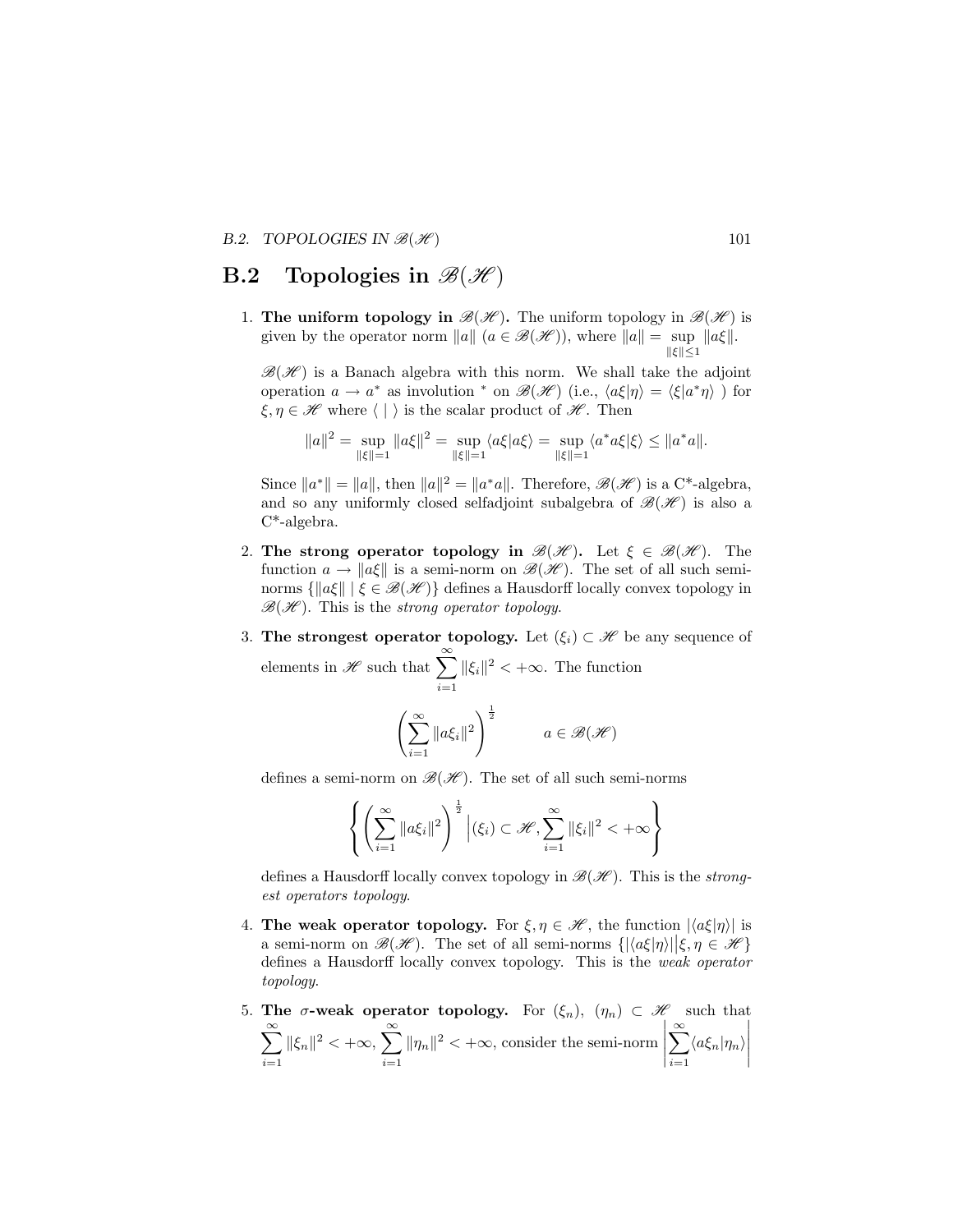on  $\mathscr{B}(\mathscr{H})$ . The set of all such semi-norms will defined a Hausdorff locally convex topology, the  $\sigma$ -weak operator topology on  $\mathscr{B}(\mathscr{H})$ .

Let  $\mathcal{C}(\mathcal{H})$  be the linear space of all continuous linear functionals on  $\mathcal{B}(\mathcal{H})$ with respect to the weak operator topology. Then the weak operator topology is equivalent to the  $\sigma(\mathcal{B}(\mathcal{H}), \mathcal{C}(\mathcal{H}))$  topology. One can easily see that the unit sphere S of  $\mathcal{B}(\mathcal{H})$  is  $\sigma(\mathcal{B}(\mathcal{H}), \mathcal{C}(\mathcal{H}))$ -compact.

**Proposition B.3** (Proposition 1.15.1 in [15]). Let N be a selfadjoint subalgebra of  $\mathcal{B}(\mathcal{H})$ . Then following condition are equivalent. N is closed in

- 1. the weak operator topology,
- 2. the  $\sigma$ -weak operator topology,
- 3. the stronger operator topology,
- 4. the strongest operator topology and
- 5.  $\sigma(\mathcal{B}(\mathcal{H}), \mathcal{B}(\mathcal{H})_{*}).$

**Proposition B.4** (proposition 1.15.2 in [15]). Let N be a weakly closed selfadjoint subalgebra of  $\mathcal{B}(\mathcal{H})$ , and let  $\mathcal{N}_*$  be the predual of  $\mathcal{N}$ . Then

- 1. the weak operator topology, the  $\sigma$ -weak operator topology and  $\sigma(\mathcal{N}, \mathcal{N}_*)$ are equivalent on bounded spheres;
- 2. the strong operator topology, the strongest operators topology and the  $s(\mathcal{N}, \mathcal{N}_*)$  topology are equivalent on bounded spheres.

## B.3 Operators of trace class

**Definition B.11** (Trace of an operator). Let  $(\xi_{\alpha})$  be a complete orthonormal system of H. For  $h(\geq 0) \in \mathcal{B}(\mathcal{H})$ , put  $\text{Tr}(h) = \sum$ α  $\langle h \xi_\alpha | \xi_\alpha \rangle$ ; then Tr(h) does not depend on the choice of  $(\xi_{\alpha})$ . We will call trace of the operator h the quantity  $\text{Tr}(h)$ .

**Definition B.12** (The trace class of  $\mathscr{H}$ ). An element  $a \in \mathscr{B}(\mathscr{H})$  is called **Definition B.12** (The trace class of  $\mathscr{K}$ ). An element  $a \in \mathscr{B}(\mathscr{K})$  is called<br>an *operator of the trace class* if  $\text{Tr}(|a|) \equiv \text{Tr} \{ \sqrt{a^* a} \} < +\infty$ . The set of all operators of the trace class is called the *trace class of*  $\mathscr H$  and we will denote it by  $\mathscr{T}(\mathscr{H})$ .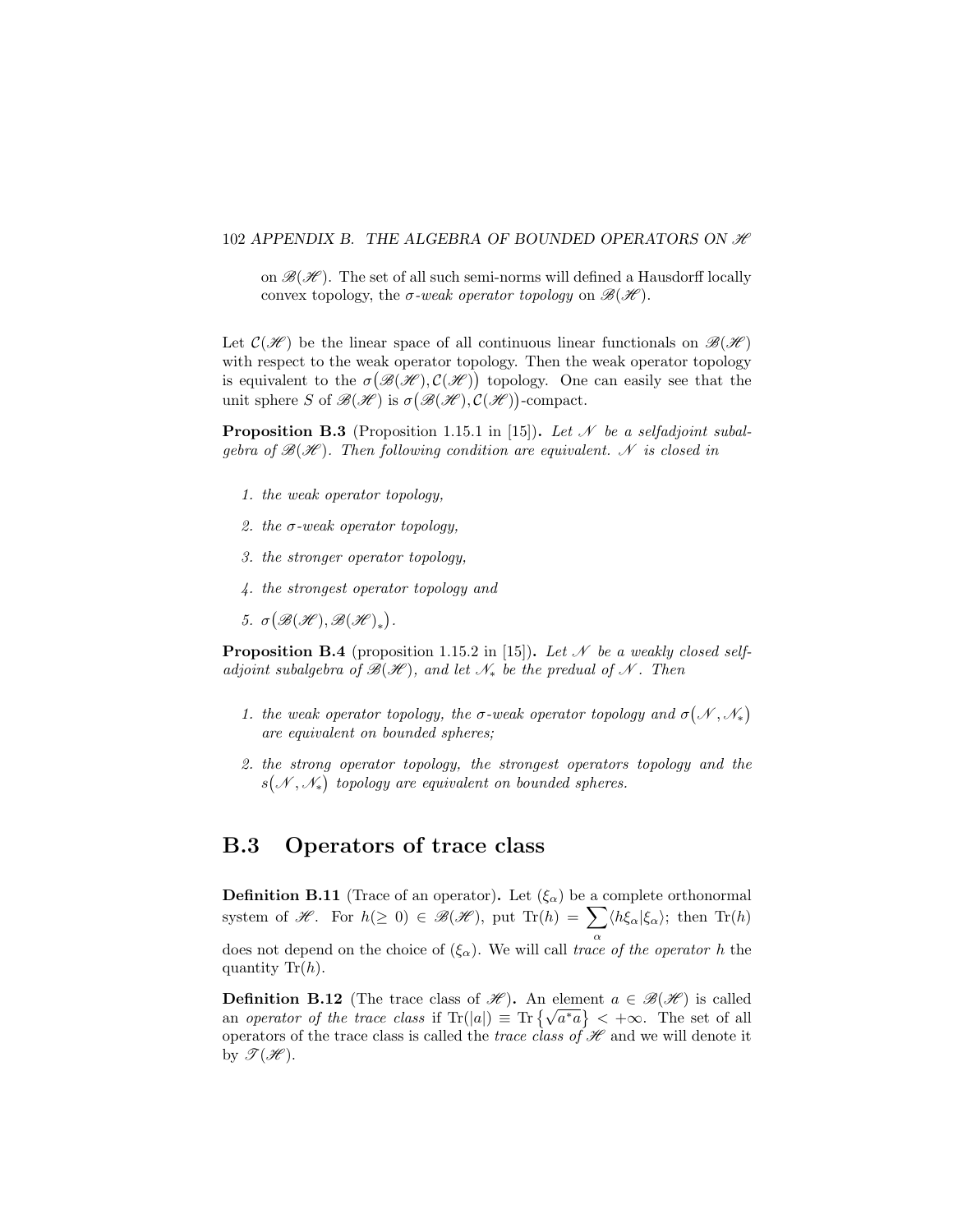## B.3. OPERATORS OF TRACE CLASS 103

Now, for  $a \in \mathcal{T}(\mathcal{H})$  let us put  $||a||_1 = \text{Tr}(|a|)$ , then  $\mathcal{T}(\mathcal{H})$  is a normed linear space under  $\| \ \|_1$ , moreover  $\mathscr{T}(\mathscr{H})$  is a Banach space.

**Theorem B.5** (Theorem 1.15.3. in [15]). The predual  $\mathscr{B}(\mathscr{H})_*$  of  $\mathscr{B}(\mathscr{H})$  may be identified with the Banach space of all trace class operators on  $\mathscr H$  under the isometric linear mapping  $a \to \varphi_a$ , where  $\varphi_a(x) = \text{Tr}(xa)$ , with  $x \in \mathcal{B}(\mathcal{H})$  and  $a \in \mathcal{T}(\mathcal{H})$ . Moreover, under this identification, positive elements in  $\mathcal{B}(\mathcal{H})_*$ are identified with positive elements in  $\mathcal{T}(H)$ .

**Corollary B.6** (Corollary 1.15.5. in [15]). Let f be a linear functional on  $\mathcal{B}(\mathcal{H})$ . Then the following conditions are equivalent:

- 1.  $f \in \mathscr{B}(\mathscr{H})_*$ ;
- 2. There exist two sequences  $(\xi_n),(\eta_n)$  of elements in  $\mathscr H$  such that for all  $x \in \mathscr{B}(\mathscr{H})$

$$
\sum_{n=1}^{\infty} \|\xi_n\|^2 < \infty, \ \sum_{n=1}^{\infty} \|\eta_n\|^2 < \infty \ and \ f(x) = \sum_{n=1}^{\infty} \langle x\xi_n|\eta_n\rangle < \infty.
$$

Corollary B.7 (Corollary 1.15.6. in [15]). The strongest operator topology in  $\mathscr{B}(\mathscr{H})$  is equivalent to the  $s(\mathscr{B}(\mathscr{H}),\mathscr{B}(\mathscr{H})_*)$  one. The  $\sigma$ -weak operator topology on  $\mathscr{B}(\mathscr{H})$  is equivalent to  $\sigma\big(\mathscr{B}(\mathscr{H}),\mathscr{B}(\mathscr{H})_*\big).$ 

Let  $\mathscr{C}(\mathscr{H})$  the algebra of all compact linear operators on  $\mathscr{H}$ .  $\mathscr{T}(\mathscr{H})$  can be identified with the predual  $\mathscr{B}(\mathscr{H})_*$  of  $\mathscr{B}(\mathscr{H})$ . For  $x \in \mathscr{C}(\mathscr{H})$  and  $a \in \mathscr{T}(\mathscr{H})$ , let  $\psi_a(x) = \text{Tr}(xa)$ . Then  $\psi_a$  is bounded linear functional on  $\mathscr{C}(\mathscr{H})$ .

**Theorem B.8** (Proposition 1-19.1 in [15]). The mapping  $a \to \psi_a$  of  $\mathscr{T}(\mathscr{H})$ into  $\mathscr{C}(\mathscr{H})^*$  is an isometric linear mapping of  $\mathscr{T}(\mathscr{H})$  onto  $\mathscr{C}(\mathscr{H})^*$ . Therefore, under the mapping  $a \to \psi_a$ ,  $\mathcal{T}(\mathcal{H})$  can be identified with  $\mathcal{C}(\mathcal{H})^*$ . Hence, we have  $\mathscr{C}(\mathscr{H})^* = \mathscr{T}(\mathscr{H})$  and  $\mathscr{T}(\mathscr{H})^* = \mathscr{B}(\mathscr{H})$ .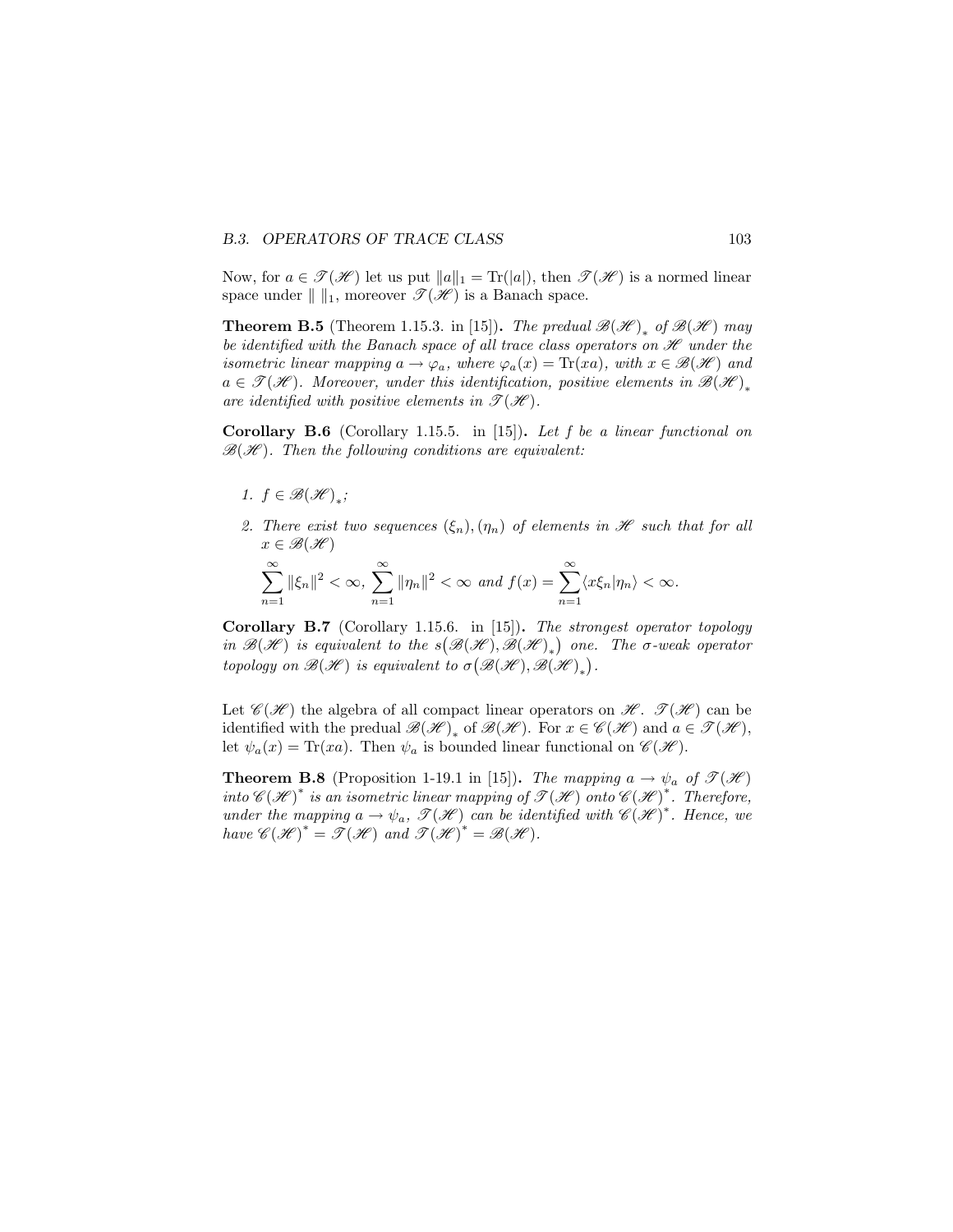104 APPENDIX B. THE ALGEBRA OF BOUNDED OPERATORS ON  $\mathscr H$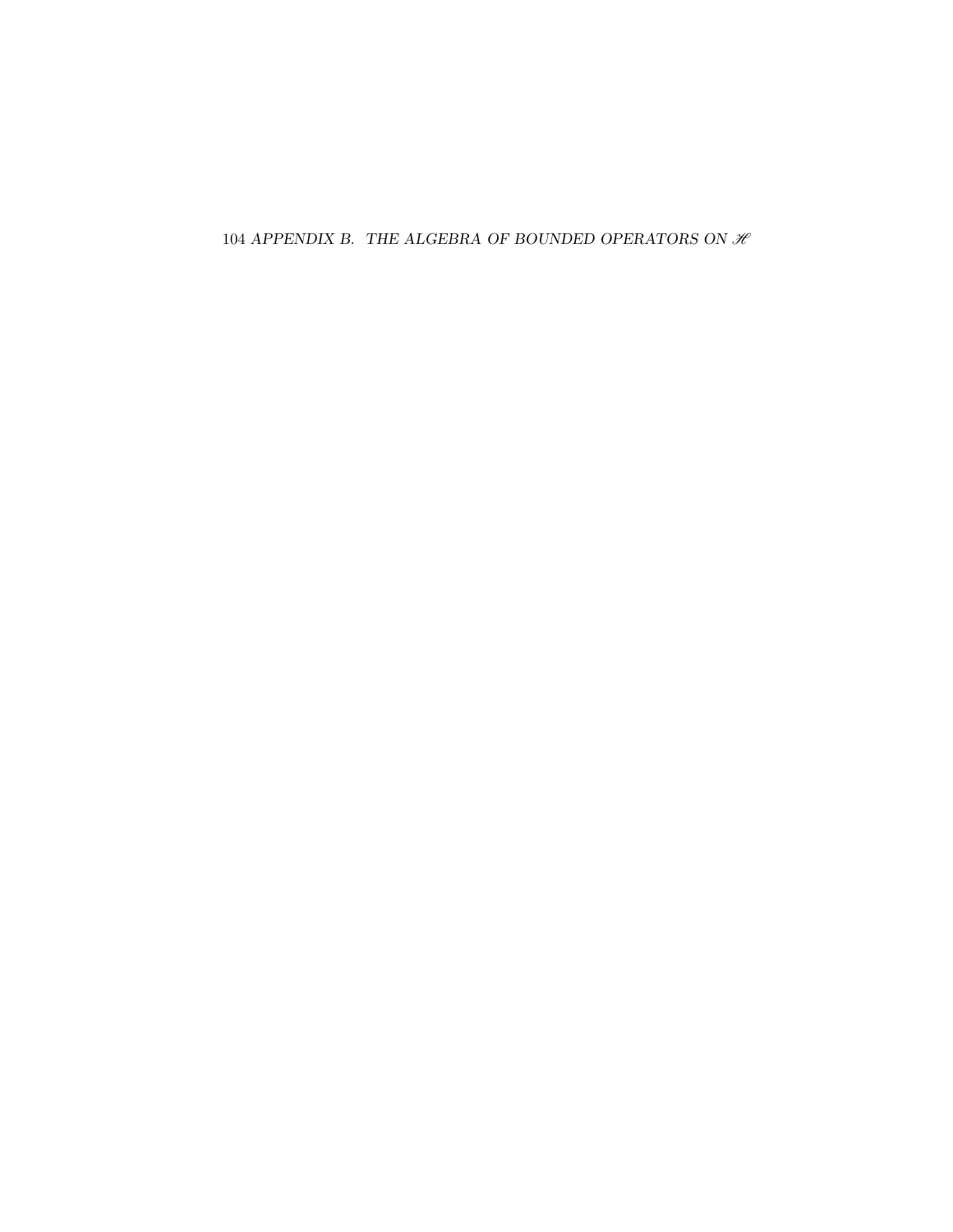## Bibliography

- [1] L. Accardi, On the quantum Feynman-Kac formula, Rend. Sem. Mat. Fis. Milano XLVIII (1978) 135-179.
- [2] A. Barchielli, Measurement theory and stochastic differential equations in quantum mechanics, Phys. Rev. A 34 (1986) 1642–1649.
- [3] A. Barchielli, Continual Measurements in Quantum Mechanics and Quantum Stochastic Calculus. In S. Attal, A. Joye, C.-A. Pillet (eds.), Open Quantum Systems III, Lecture Notes in Mathematics 1882 (Springer, Berlin, 2006), pp. 207–291.
- [4] A. Barchielli, G. Lupieri, Convolution semigroups in quantum stochastic calculus in L. Accardi, W. von Waldenfels (eds.), Quantum Probability and Applications IV. Lecture Notes in Mathematics, Vol. 1396 (Springer, Berlin, 1989); pp. 107–127.
- [5] E. B. Davies, Quantum Theory of Open Systems. Academic Press, London, 1976.
- [6] N.Dunford, J.T. Schwartz, Linear Operators. I. General Theory. Pure and Applied Mathematics, Vol 7 Interscience Publishers, Inc., New York; Interscience Publisher, Ltd., London 1958.
- [7] K.-J. Engel, R. Nagel, One-Parameter Semigroups for Linear Evolution Equations (Springer, Berlin, 2000).
- [8] F. Fagnola, Quantum Markov Semigroups and Quantum Flows Proyecciones 18, n.3 (1999).
- [9] F. Fagnola, Quantum Stochastic Differential Equations and Dilation of Completely Positive Semigroups. In S. Attal, A. Joye, C.-A. Pillet (eds.), Open Quantum Systems II, Lecture Notes in Mathematics 1881 (Springer, Berlin, 2006), pp. 183–220.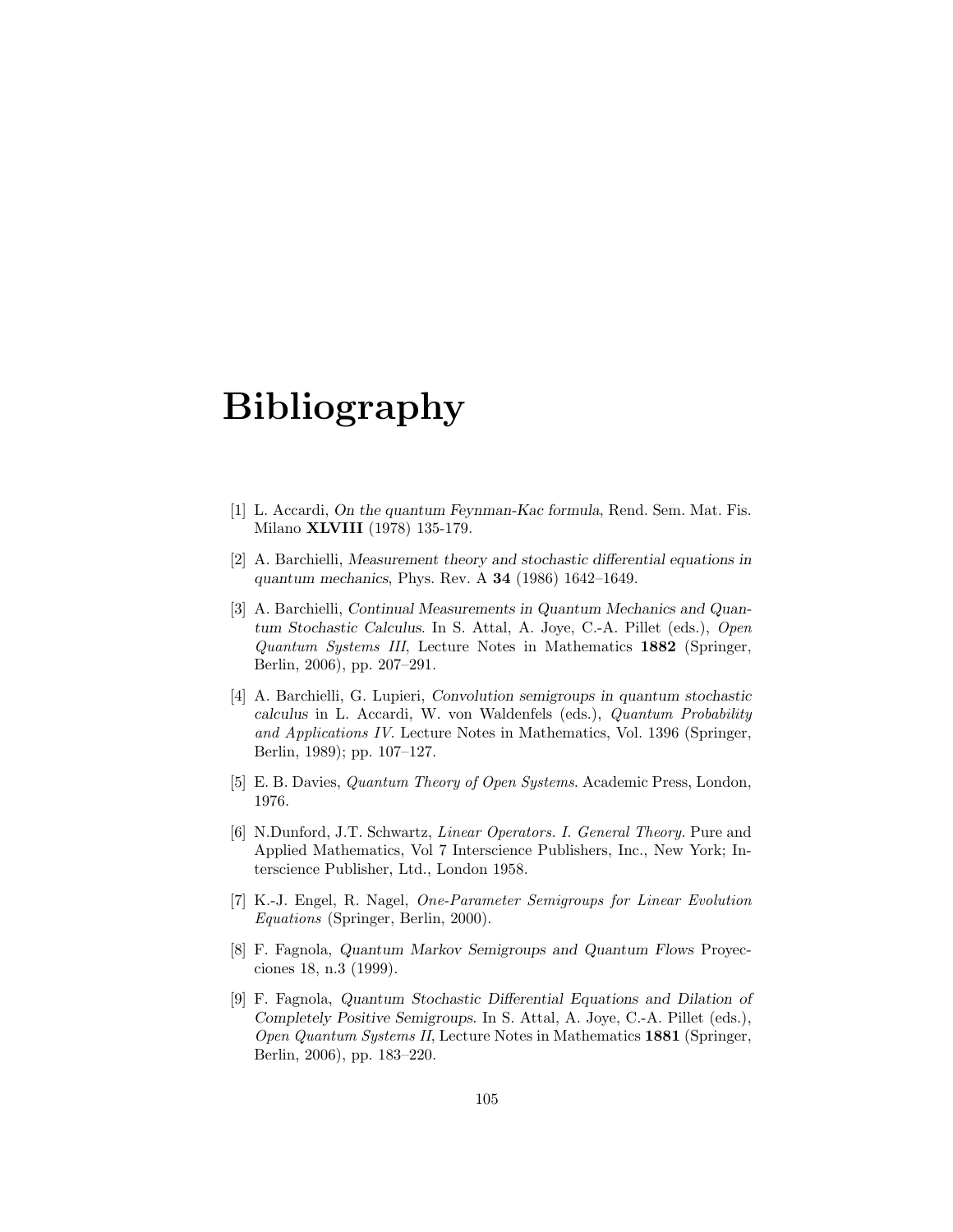- [10] F. Fagnola, S. J. Wills, Solving quantum stochastic differential equations with unbounded coefficients, J. Funct. Anal. 198 (2003) 279–310.
- [11] A. S. Holevo, Statistical Structure of Quantum Theory, Lecture Notes in Physics m 67. Springer, Berlin, 2001.
- [12] K.R. Parthasarathy, An Introduction to Quantum Stochastic Calculus (Birkhäuser, Basel, 1992).
- [13] A. Pazy, Semigroups of Linear Operators and Applications to Partial Differential Equations (Springer, Berlin, 1983).
- [14] M. Reed, B. Simon, Methods of Modern Mathematical Physics: I Functional Analysis (Academic Press, 1980).
- [15] S. Sakai, C<sup>\*</sup>-Algebras and W<sup>\*</sup>-Algebras (Springer, Berlin 1971).